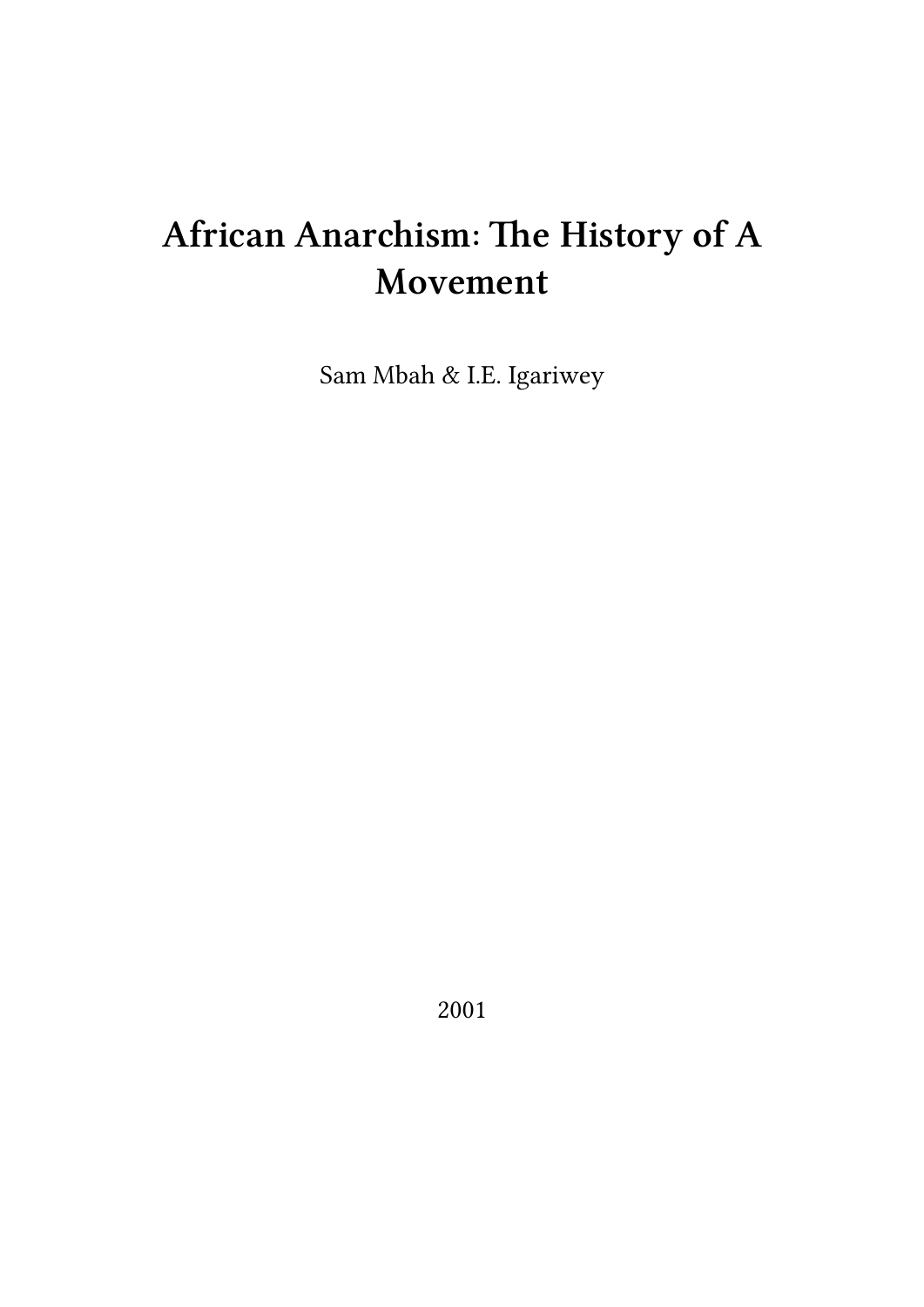# **Contents**

|                                                                                         | $\overline{4}$ |
|-----------------------------------------------------------------------------------------|----------------|
|                                                                                         | 5              |
| <b>Chapter 1: What Is Anarchism?</b>                                                    | $\overline{7}$ |
|                                                                                         | 14             |
|                                                                                         | 18             |
| <b>Chapter 2: Anarchism In History</b>                                                  | 22             |
| Chapter 3: Anarchistic Precedents in Africa                                             | 30             |
|                                                                                         | 31             |
|                                                                                         | 36             |
| The Igbo $\ldots \ldots \ldots \ldots \ldots \ldots \ldots \ldots \ldots \ldots \ldots$ | 37             |
|                                                                                         | 38             |
|                                                                                         | 39             |
| Colonialism and the Incorporation of Africa into the World Capitalist                   |                |
|                                                                                         | 40             |
|                                                                                         | 42             |
|                                                                                         | 43             |
|                                                                                         | 44             |
|                                                                                         | 47             |
| <b>Chapter 4: The Development of Socialism in Africa</b>                                | 52             |
| The Trade Union Movement and the Liberation Struggle in Africa                          | 54             |
|                                                                                         | 55             |
|                                                                                         | 59             |
|                                                                                         | 64             |
| The Awareness League: an African Anarchist Movement                                     | 65             |
| Chapter 5: The Failure of Socialism in Africa                                           | 68             |
|                                                                                         | 75             |
|                                                                                         | 77             |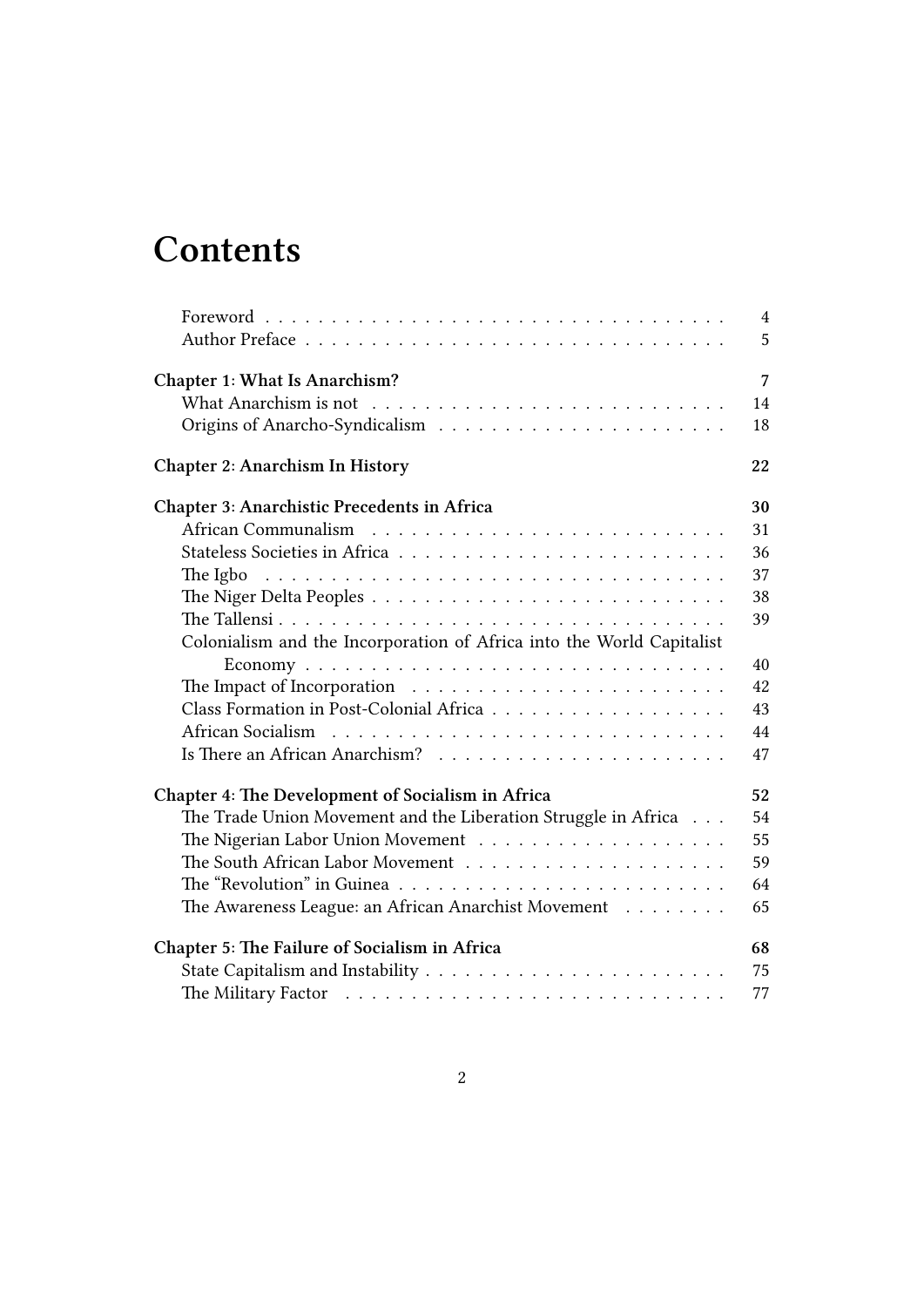| Political Corruption and Social Instability: Case Studies of Ghana and            |     |
|-----------------------------------------------------------------------------------|-----|
|                                                                                   | 79  |
| Structural Adjustment, Electoralism and Africa's Future                           | 82  |
|                                                                                   | 85  |
| Chapter 6: Obstacles to the Development of Anarchism in Africa                    | 87  |
|                                                                                   | 87  |
|                                                                                   | 88  |
| The Military Class and the Status Quo $\dots \dots \dots \dots \dots \dots \dots$ | 89  |
|                                                                                   | 90  |
|                                                                                   | 91  |
|                                                                                   | 91  |
| Chapter 7: Anarchism's Future in Africa                                           | 93  |
|                                                                                   | 93  |
|                                                                                   | 94  |
| Anarchism and the National Question in Africa                                     | 96  |
| Anarchism - The Way Forward for Africa                                            | 98  |
| <b>Bibliography</b>                                                               | 100 |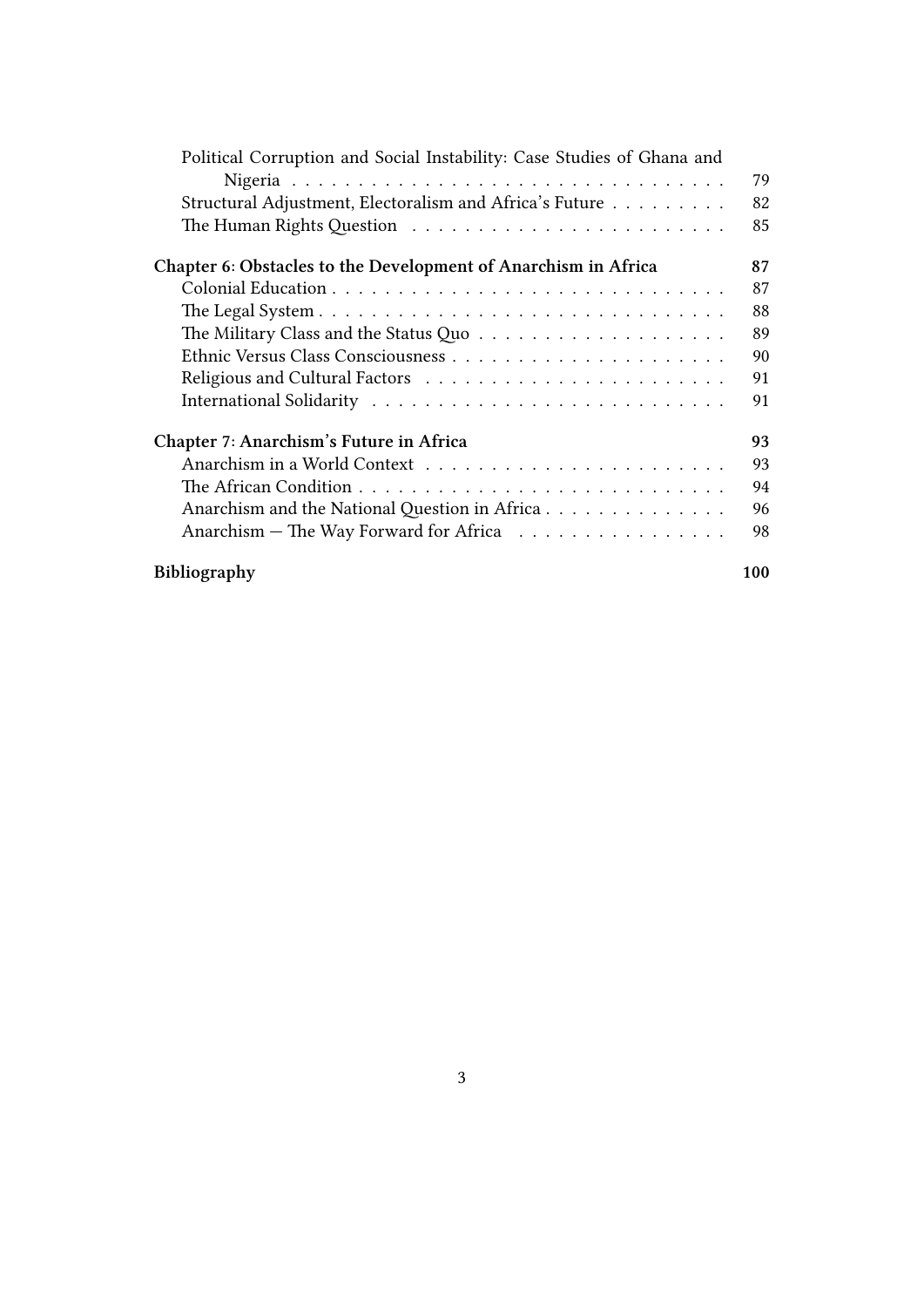## <span id="page-3-0"></span>**Foreword**

This first-of-its-kind book should be of use to everyone with an interest in either Africa or anarchism. Authors Sam Mbah and I.E. Igariwey begin by lucidly explaining the basic principles and practices of anarchism. After outlining what anarchism is and is not, they go on to compare anarchism's principles and practices to those of other social-change ideologies, specifically to marxist socialism.

The authors then move on to Africa, exploring at length the "anarchistic elements" in many traditional (pre-colonial) African societies. Next they examine the devastating effects of colonialism on Africa's traditional societies and on Africa's economic and political structures, as well as the horrendous problems left in the wake of colonialism: underdeveloped, debt-ridden dependent economies with huge disparities between rich and poor; violent ethnic antagonisms caused by the deliberate setting of ethnic group against ethnic group, and by the creation of artificial national boundaries; and European-style governments, legal and educational systems, and military forces, all quite unsuited to African conditions.

Following this, the authors go on to examine the failed attempts at social change by "African socialist" governments in the post-colonial period, with special attention to Julius Nyerere's Tanzania, Sekou Toure's Guinea, and Kwame Nkrumah's Ghana. The unfortunate conclusion they arrive at is that a humane, fundamental reconstruction of society is impossible in Africa, as elsewhere, via government.

This is not a hopeless conclusion, however, as the authors state that there is a way out for Africa — an anarchist reconstruction of its economic and social structures. They also point out that because of the many similarities between anarchist beliefs and practices and those of traditional African societies (which still survive to some extent), Africa seems the most likely of all the continents to witness a true social revolution  $-$  a revolution in an industrial age based on the "anarchist" elements" in traditional African societies.

On a more personal note, I should apologize to any readers who find a few minor loose ends in this book. There is a reason for this: the authors live in Enugu, Nigeria, and communication with them has been difficult to say the least. (Whether this has been due to inefficiencies in the Nigerian postal and telephone services, or due to deliberate interference by the Nigerian government, I can't say.) As a result of this problem, it has been impossible to check on a number of minor details, such as first names of a few persons mentioned in the text. Ultimately, I decided it was better to publish the book with a few minor loose ends rather than wait months if not years to contact the authors about these matters.

As a final note, I should also apologize to any readers who might find the title of this book inappropriate. When I accepted this book for publication, I accepted it on the basis of a good topic, good cover letter, and good proposal. The deadline to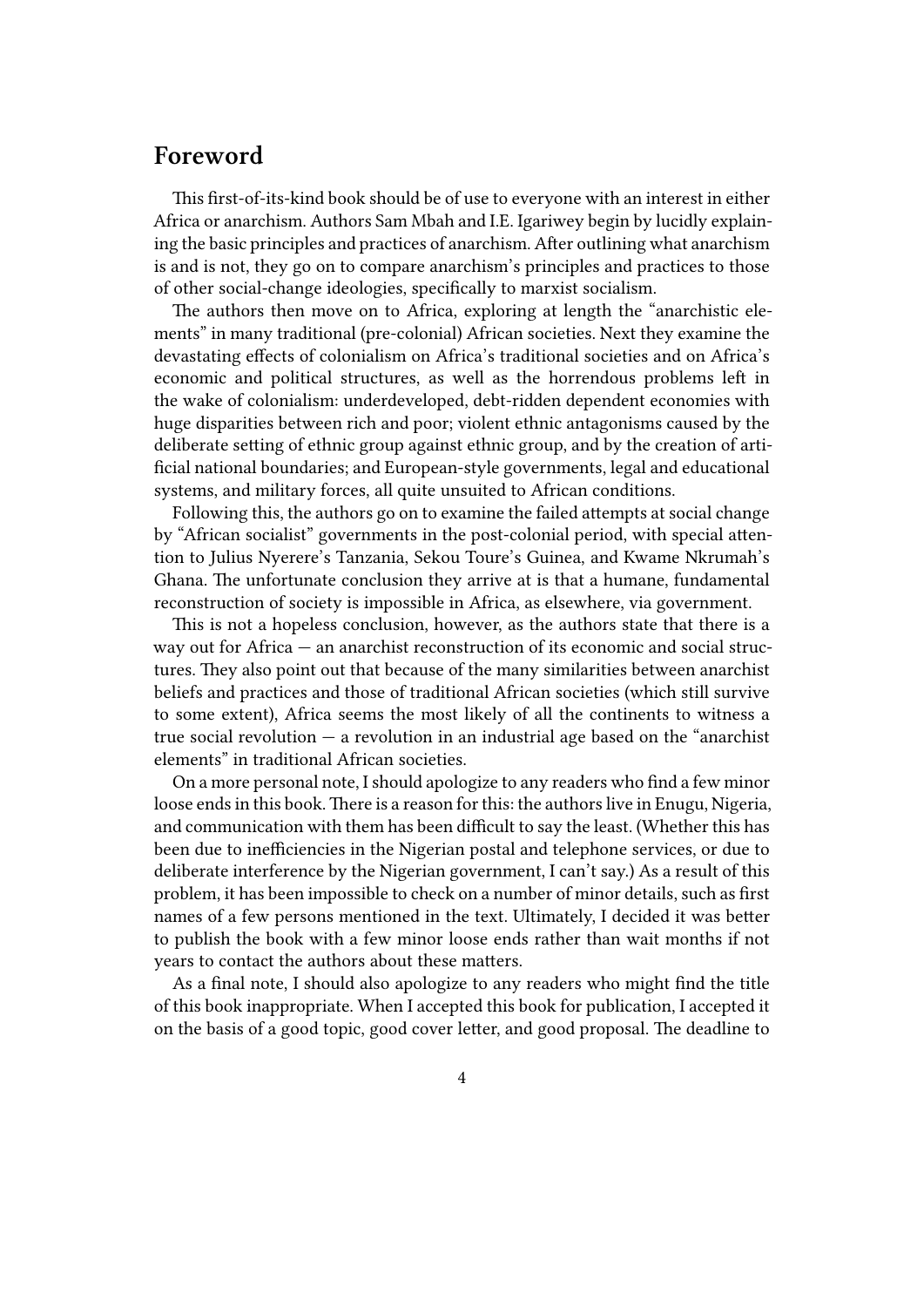announce the coming season's titles was fast approaching, so I assigned the book an ISBN (International Standard Book Number), announced it, and commissioned Cliff Harper to do the cover. At that point, for all practical purposes, the book's title was set in stone. When the manuscript arrived, I discovered that it was not in fact a history, but something more valuable  $-$  a forward-looking book concerned with achieving positive social change. A more fitting title for this valuable book would be African Anarchism: Prospects for the Future.

— Chaz Bufe

Publisher, See Sharp Press

### <span id="page-4-0"></span>**Author Preface**

Though not abundant anywhere, anarchist literature is especially scarce in Africa. This fact, in part, explains why anarchist ideas are not spreading as fast as they should in Africa and elsewhere, in spite of the crisis of state socialism.

Anarchist development has also been retarded for decades for other reasons, including the theoretical weakness of anarchism. However historically correct anarchist positions might be, without a rigorous theoretical foundation, most workers, peasants and other potential anarchists will remain indifferent to the philosophy.

It's true that anarchists were among the first to put forward accurate critiques of capitalism and of marxist socialism, warning about where the statist path would ultimately lead. And anarchists also developed superior methods of organization based on genuine mass democracy. The point, however, is that in their critique of marxism, anarchists have failed to explain in sufficient depth the authoritarian side of marxism, and why that authoritarian side is a fatal flaw.

It is against this background that we, members of the Awareness League, have elected to trace the relationship between Africa and anarchism. In doing so, we are impelled by a two-fold sense of historical responsibility: to enrich anarchism and anarchist principles with an African perspective, and to carve out a place for Africa within the framework of the worldwide anarchist movement. There can be little doubt  $-$  given the collapse of the authoritarian left  $-$  that the time is ripe for this project. But in a world suffused with capitalist and, to a lesser degree, marxist influences — from patterns of childhood socialization to the mass media's stranglehold on public opinion — the anarchist project faces an uphill climb. This book is our contribution to this daunting task.

This work highlights the opportunities that exist for anarchism, analyzing the concrete challenges that lie ahead. Chapters one and two deal with the history, growth and development of anarchism, from the fierce struggle between Karl Marx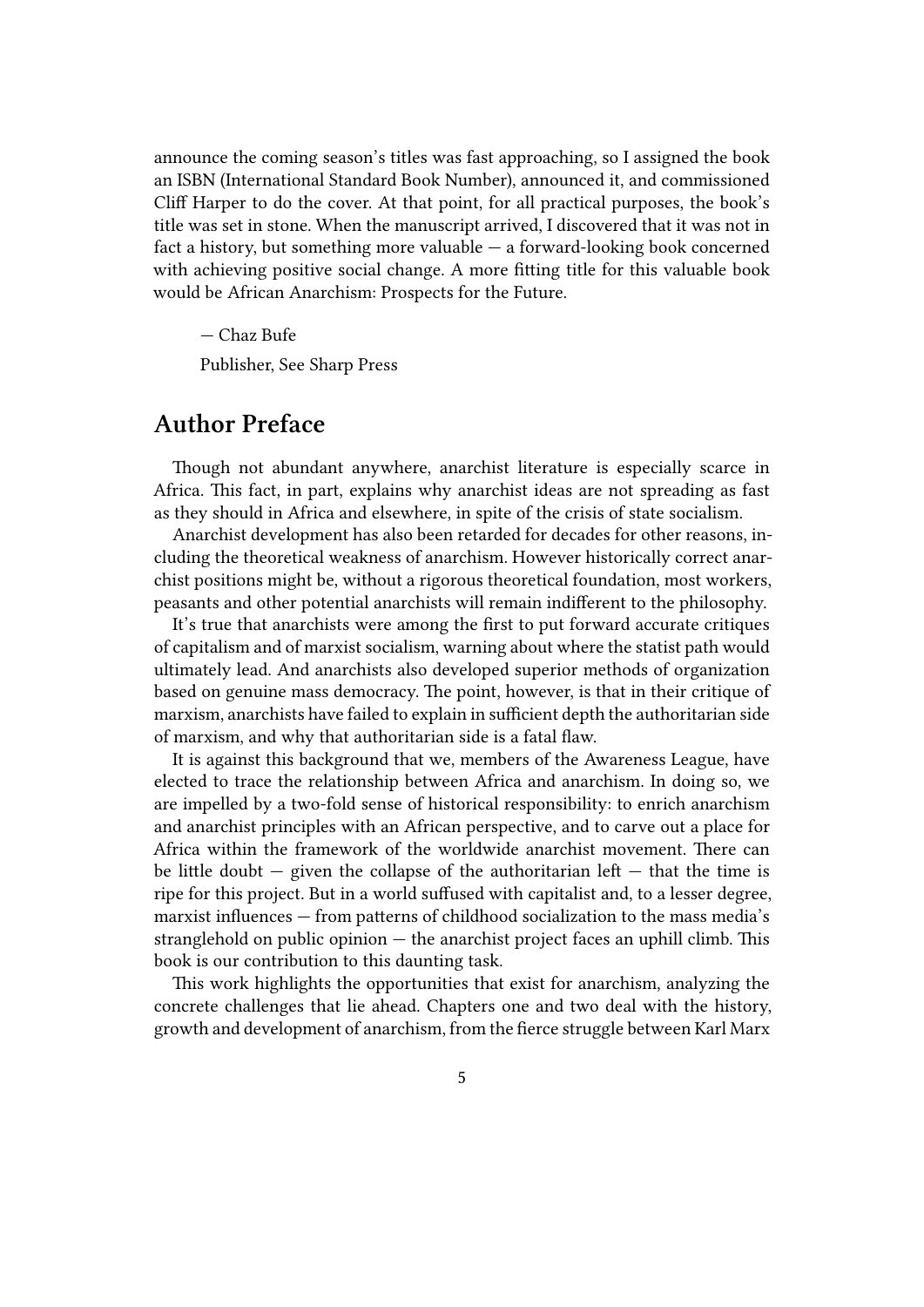and Mikhail Bakunin and their followers within the First International to the Spanish Revolution. Chapter three unravels the origins of anarchism on the African continent, identifying certain "anarchic elements" in African communalism and analyzing the social organization of stateless societies in Africa. It traces incorporation of African economies into the world capitalist system and poses the question, "Is there an African anarchism?" Chapter four examines the development of socialism in Africa. Chapter five deals with the failure of socialism and its implications for anarchism in Africa. Chapter six analyzes in detail current drawbacks to the realization of anarchist ideals in Africa. And chapter seven details the ways in which anarchism represents the best, and indeed the only, way forward for Africa.

This work would not have been possible but for the encouragement, solidarity, support and assistance — material and moral — of the International Workers Association (IWA) and its affiliates in Europe and the United States. Special mention must, however, be made of Jose "Pepe" Jiminez, general secretary of the IWA, Mitch Miller of the Workers Solidarity Alliance (U.S. IWA affiliate), Bob McGlynn of Neither East Nor West (USA), Monika Grosche of FAU (German IWA affiliate), Lourdes Redondo Ramajo (Asociación Internacional de los Trabajadores — Spain), members of the Workers Solidarity Movement (Ireland), the French section of the IWA, and others too numerous to mention by name. We are similarly indebted to all members of the Awareness League in Nigeria, who contributed directly and indirectly to making this work a reality. Finally, Lynea Search also deserves thanks for doing a fine editing job.

— Sam Mbah & I.E. Igariwey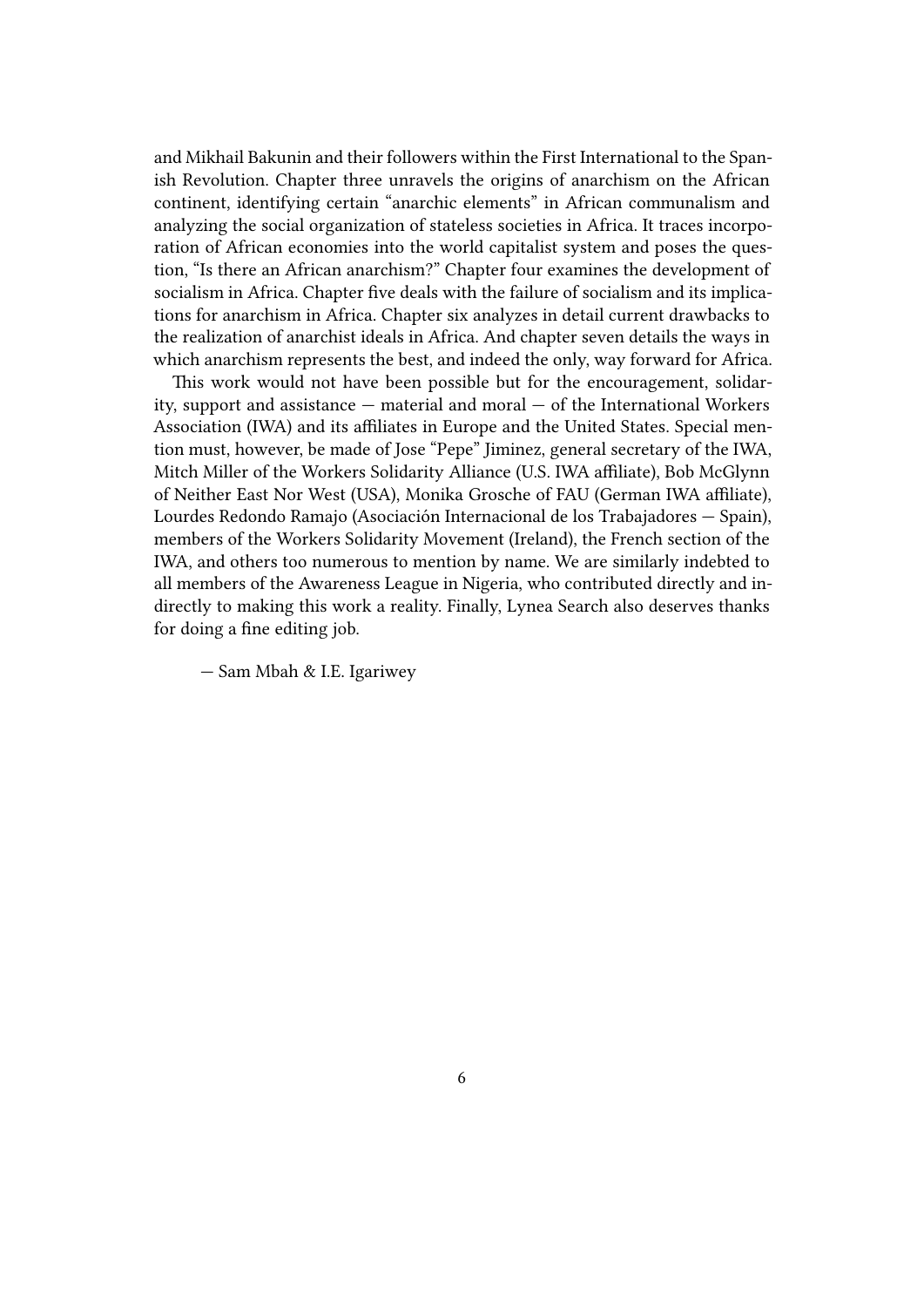## <span id="page-6-0"></span>**Chapter 1: What Is Anarchism?**

Anarchism as a social philosophy, theory of social organization, and social movement is remote to Africa — indeed, almost unknown. It is underdeveloped in Africa as a systematic body of thought, and largely unknown as a revolutionary movement. Be that as it may, anarchism as a way of life is not at all new to Africa, as we shall see. The continent's earliest contact with European anarchist thought probably did not take place before the second half of the  $20<sup>th</sup>$  century, with the single exception of South Africa. It is, therefore, to Western thinkers that we must turn for an elucidation of anarchism.

Anarchism derives not so much from abstract reflections of intellectuals or philosophers as from the objective conditions in which workers and producers find themselves. Though one can find traces of it earlier, anarchism as a revolutionary philosophy arose as part of the worldwide socialist movement in the  $19<sup>th</sup>$ century. The dehumanizing nature of capitalism and the state system stimulated the desire to build a better world  $-$  a world rooted in true equality, liberty, freedom and solidarity. The tyrannical propensities of the state  $-$  any state  $-$  underpinned by private capital, have propelled anarchists to insist on the complete abolition of the state system.

The New Encyclopaedia Britannica $^1$  (15 $^{\rm th}$  Edition) characterizes anarchism as a social philosophy "whose central tenet is that human beings can live justly and harmoniously without government and that the imposition of government upon human beings is in fact harmful and evil." Similarly, The Encyclopedia Americana<sup>2</sup> (International Edition) describes anarchism as a theory of social organization "that looks upon all law and government as invasive, the twin sources of nearly all social evils. It therefore advocates the abolition of all government as the term is understood today, except that originating in voluntary cooperation." Anarchists, it goes on to say, do not conceive of a society without order, "but the order they visualize arises out of voluntary association, preferably through self-governing groups."

For its part Collier's Encyclopedia $^3$  conceives anarchism as a 19 $^{\rm th}$ -century movement "holding the belief that society should be controlled entirely by voluntarily

<sup>&</sup>lt;sup>1</sup> The New Encyclopaedia Britannica (15<sup>th</sup> Edition), Volume I, 1990, p. 371.

<sup>2</sup> The Encyclopedia Americana (International Edition), Volume I, 1981, p. 277.

<sup>3</sup> Collier's Encyclopedia, Volume 2. New York: Macmillan, 1982, p. 127.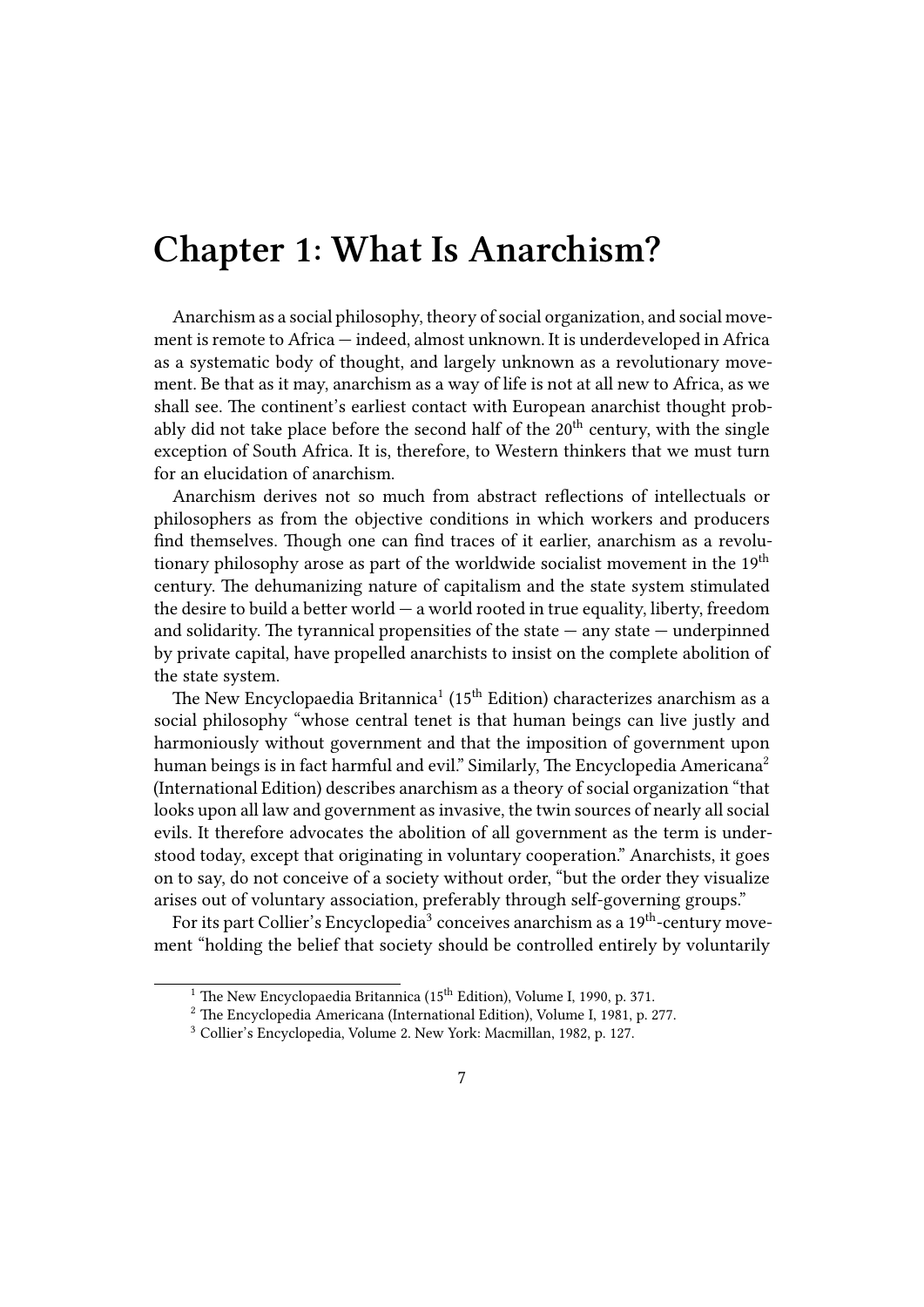organized groups and not by the political state." Coercion, according to this line of reasoning, is to be dispensed with in order that "each individual may attain his most complete development." As far as definitions go, these lend some useful, if superficial, insights into anarchist doctrine. But their usefulness in the elucidation of the rich and expansive body of thought known as anarchism is patently limited. The wide gamut of anarchist theory is revealed only in the writings of anarchists themselves, as well as in the writings of a few nonanarchists.

According to Bertrand Russell, anarchism "is the theory which is opposed to every kind of forcible government. It is opposed to the state as the embodiment of the force employed in the government of the community. Such government as anarchism can tolerate must be free government, not merely in the sense that it is that of a majority, but in the sense that it is assented to by all. Anarchists object to such institutions as the police and the criminal law, by means of which the will of one part of the community is forced upon another part… Liberty is the supreme good in the anarchist creed, and liberty is sought by the direct road of abolishing all forcible control over the individual by the community."<sup>4</sup>

Russell justifies the anarchist demand for the abolition of government, including government by majority rule, writing, "it is undeniable, that the rule of a majority may be almost as hostile to freedom as the rule of a minority: the divine right of majorities is a dogma as little possessed of absolute truth as any other."<sup>5</sup>

Likewise, anarchism is irreconcilably opposed to capitalism as well as to government. It advocates direct action by the working class to abolish the capitalist order, including all state institutions. In place of state/capitalist institutions and value systems, anarchists work to establish a social order based on individual freedom, voluntary cooperation, and self-managed productive communities.

Toward this end, anarchism posits that every activity currently performed by the state and its institutions could be better handled by voluntary or associative effort, and that no restraint upon conduct is required because of the natural tendency of people in a state of freedom to respect each other's rights.

Anarchists are so implacably opposed to the state system and its manifestations that one of the founding fathers of anarchism, Pierre-Joseph Proudhon, proclaimed: "Governments are the scourge of God." Mikhail Bakunin elaborated on Proudhon's propositions, explaining the goal of anarchism as the full development of all human beings in conditions of liberty and equality:

It is the triumph of humanity, it is the conquest and accomplishment of the full freedom and full development, material, intellectual and

<sup>4</sup> Russell, B. Roads to Freedom. London: Unwin, 1977, p. 44.

<sup>5</sup> Ibid., p. 57.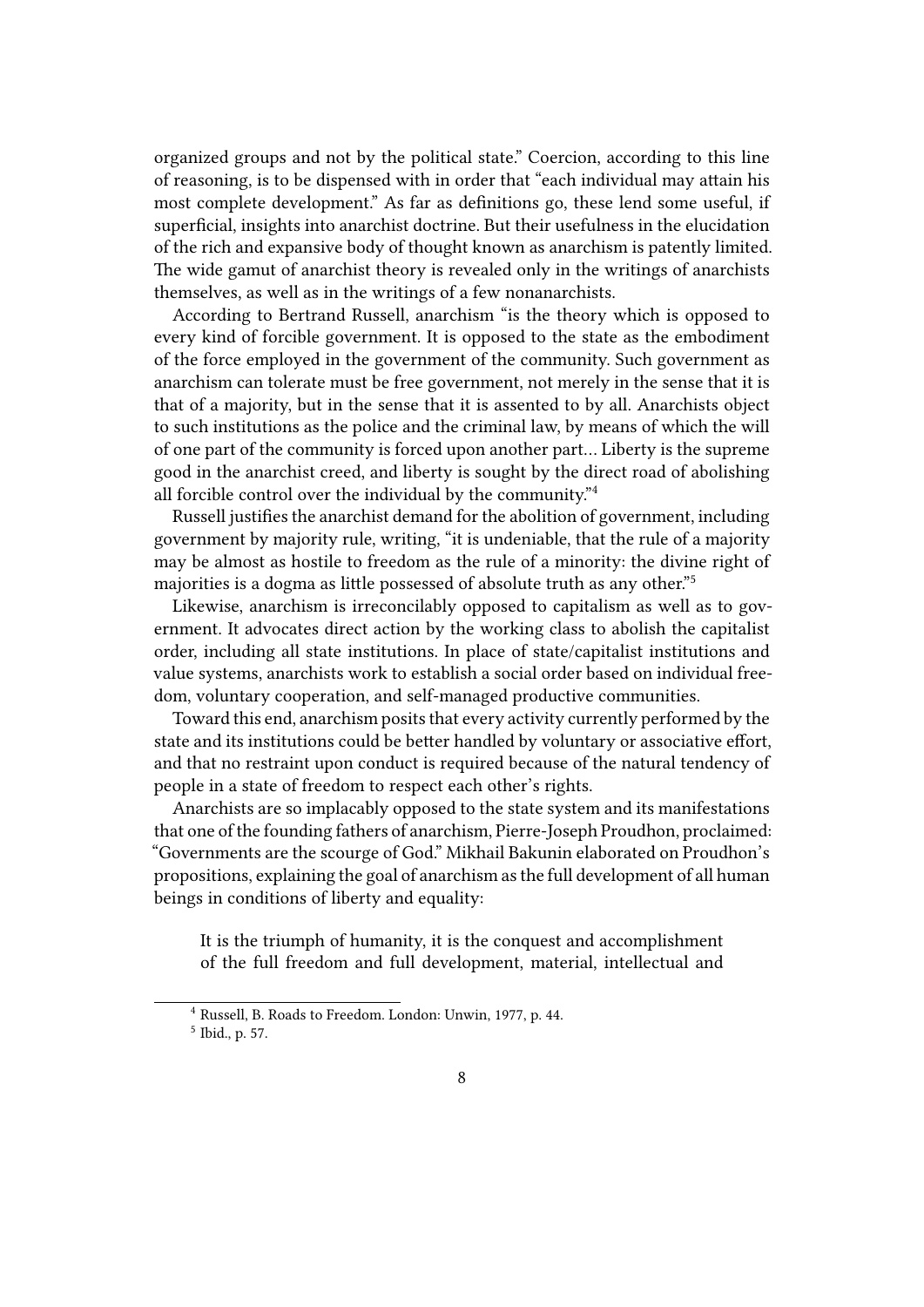moral, of every individual, by the absolutely free and spontaneous organization of economic and social solidarity as completely as possible between all human beings living on the earth.<sup>6</sup>

Bakunin goes on to say that "we understand by liberty, on the one hand, the development, as complete as possible, of all the natural faculties of each individual and, on the other hand, his independence, not as regards natural and social laws but as regards all the laws imposed by other human wills, whether collective or separate… What we want is the abolition of artificial privilege, legal, official influences."<sup>7</sup>

Such privileges are necessarily the prerogative of the state. And thus Bakunin characterizes the state as nothing but domination, oppression, and exploitation, "regularized" and "systematized":

The state is government from above downwards of an immense number of men, very different from the point of view of the degree of their culture, the nature of the countries or localities that they inhabit, the occupation they follow, the interests and the aspirations directing them — the state is the government of all those by some or other minority; this minority, even if it were a thousand times elected by universal suffrage and controlled in its acts by popular institutions, unless it were endowed with the omniscience, omnipresence and omnipotence which the theologians attribute to God, it is impossible that it could know and foresee the needs or satisfy with an even justice the most legitimate and pressing interests in the world. There will always be discontented people because there will always be some who are sacrificed.<sup>8</sup>

As Bakunin further observes, the state was an historically necessary evil, but its complete extinction will be, sooner or later, equally necessary. He repudiates all laws, including those made under universal suffrage, arguing that freedom does not mean equal access to coercive power (i.e., government via "free" elections), but rather that it means freedom from coercive power — in other words, one becomes really free only when, and in proportion as, all others are free.

It is Peter Kropotkin, however, who provides both systematic and penetrating insight into anarchism as a practical political and social philosophy. In two seminal essays, Anarchism and Anarchist Communism, he declares that the private ownership of land, capital and machinery has had its time and shall come to an end,

<sup>6</sup> Bakunin, M. Marxism, Freedom and the State. London: Freedom Press, 1984, p. 22.

<sup>7</sup> Ibid., p. 5.

<sup>8</sup> Ibid., p. 31.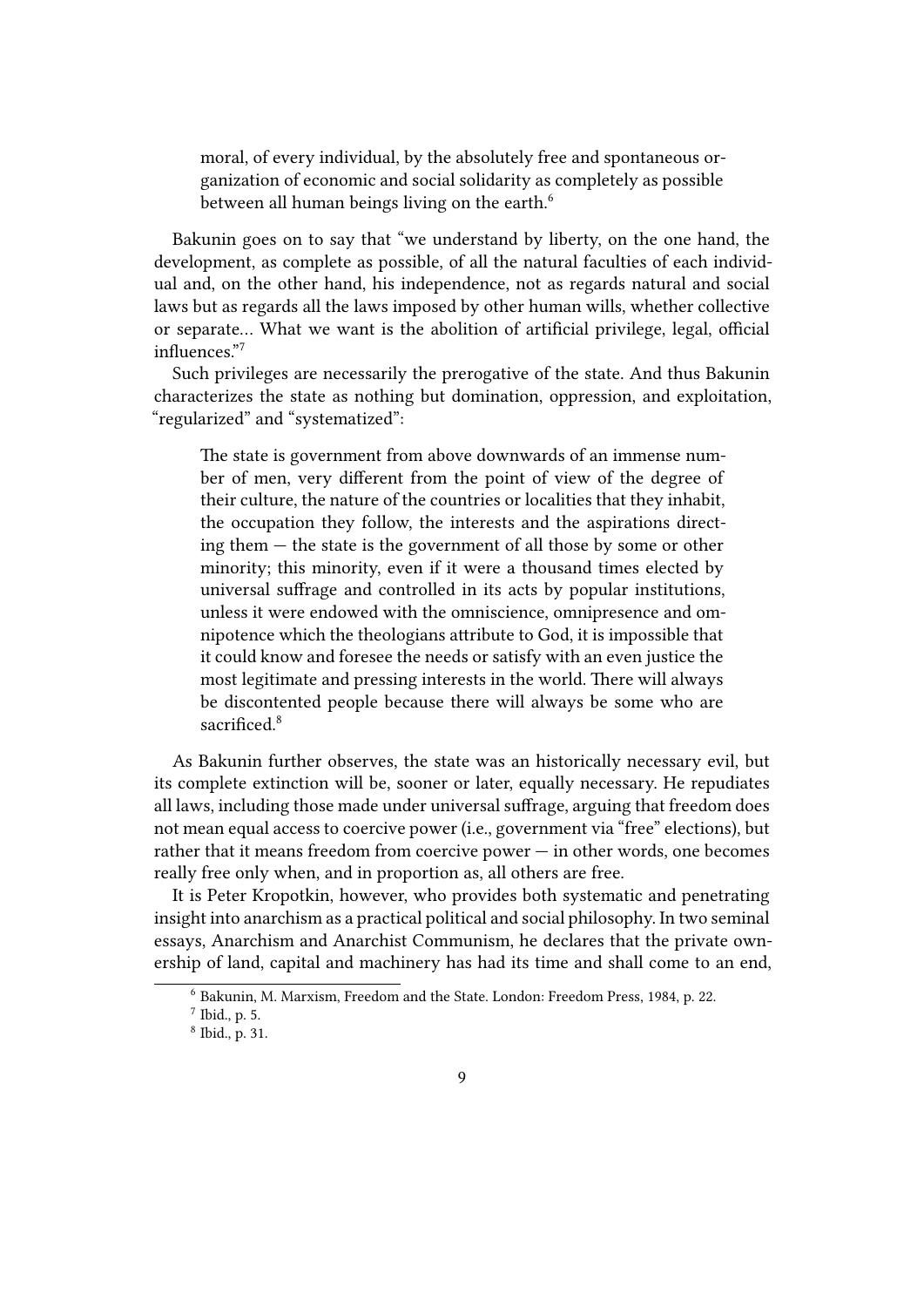with the transformation of all factors of production into common social property, to be managed in common by the producers of wealth. Under this dispensation, the individual reclaims his/her full liberty of initiative and action through participation in freely constituted groups and federations, that will come to satisfy all the varied needs of human beings. "The ultimate aim of society is the reduction of the functions of government to  $nil - [that]$  is, to a society without government, to Anarchy."<sup>9</sup>

He elaborates:

You cannot modify the existing conditions of property without deeply modifying at the same time the political organization. You must limit the powers of government and renounce parliamentary rule. To each new economical phase of life corresponds a new political phase. Absolute monarchy  $-$  that is, court-rule  $-$  corresponded to the system of serfdom. Representative government corresponds to capital-rule. Both, however, are class-rule.

But in a society where the distinction between capitalist and laborer has disappeared, there is no need of such a government; it would be an anachronism, a nuisance. Free workers would require a free organization, and this cannot have another basis than free agreement and free cooperation, without sacrificing the autonomy of the individual to the all-pervading interference of the state. The no-capitalist system implies the no-government system. Meaning thus the emancipation of man from the oppressive power of capitalist and government as well, the system of Anarchy becomes a synthesis of the two powerful currents of thought which characterize our century.<sup>10</sup>

Kropotkin posits that representative government (democracy) has accomplished its historical mission to the extent that it delivered a mortal blow to court-rule (absolute monarchy). And since each economic phase in history necessarily involves its own political phase, it is impossible to eliminate the basis of present economic life, namely private property, without a corresponding change in political organization.<sup>11</sup> Conceived thus, anarchism becomes the synthesis of the two chief desires of humanity since the dawn of history: economic freedom and political freedom.

An excursion into history reveals that the state has always been the property of one privileged class or another: a priestly class, an aristocratic class, a capitalist class, and, finally, a bureaucratic (or "new") class, as in the Soviet Union and China.

<sup>9</sup> Kropotkin, P. Anarchism and Anarchist Communism. London: Freedom Press, 1987, p. 23.

<sup>10</sup> Ibid., p. 29.

<sup>&</sup>lt;sup>11</sup> Ibid., p. 51 and 52.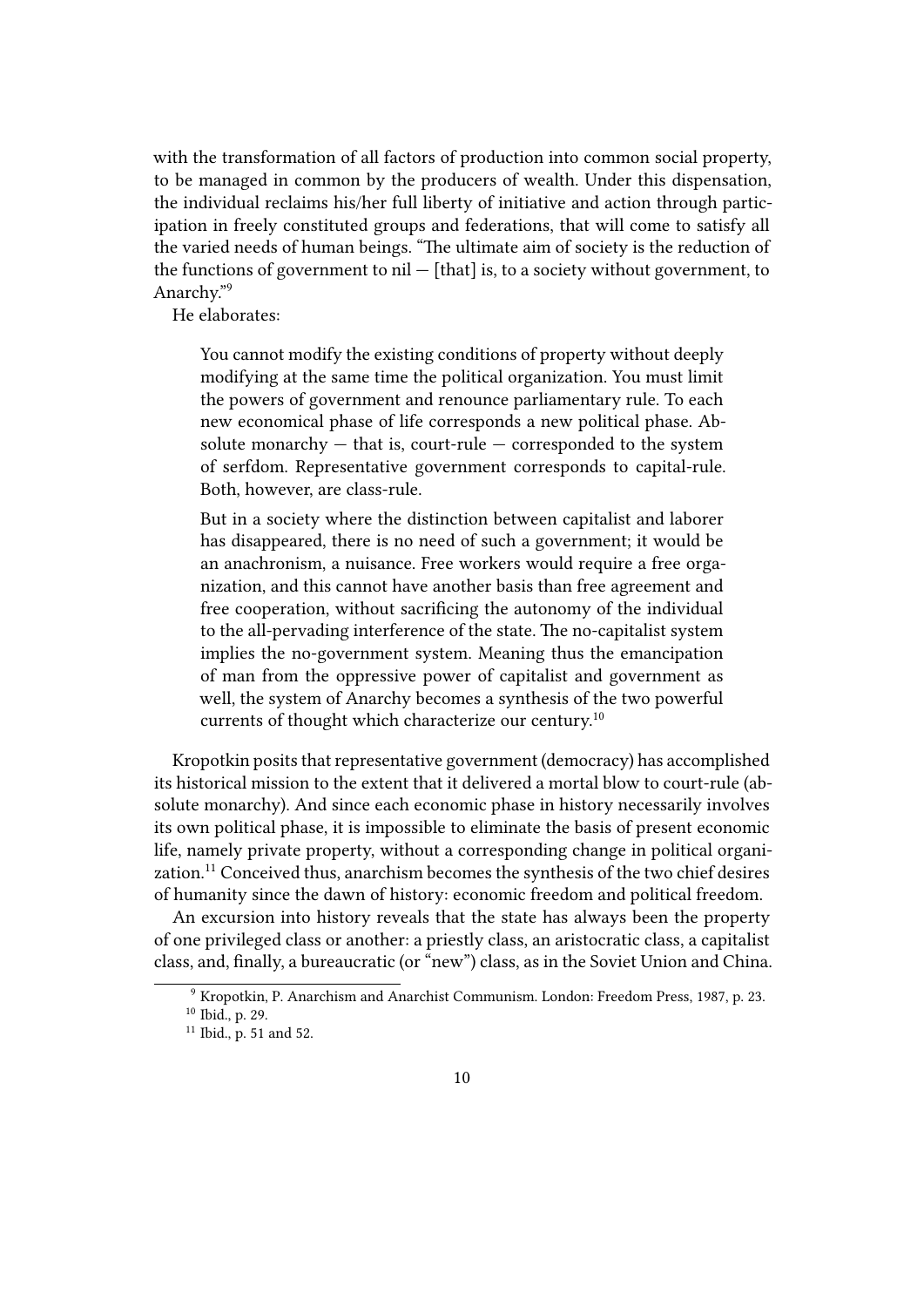The existence of a privileged class is absolutely necessary for the preservation of the state. "Every logical and sincere theory of the state," Bakunin asserts, "is essentially founded on the principle of authority  $-$  that is to say, on the eminently theological, metaphysical and political idea that the masses, always incapable of governing themselves, must submit at all times to the benevolent yoke… which in one way or another, is imposed on them from above."<sup>12</sup>

This phenomenon is the virtual equivalent of slavery  $-$  a practice with deep statist roots. This is illustrated by the following passage from Kropotkin:

We cry out against the feudal barons who did not permit anyone to settle on the land otherwise than on payment of one quarter of the crops to the lord of the manor; but we continue to do as they did we extend their system. The forms have changed, but the essence has remained the same."<sup>13</sup>

Bakunin expresses this thought even more poignantly:

Slavery can change its form and its name  $-$  its basis remains the same. This basis is expressed by the words: being a slave is being forced to work for other people — as being a master is to live on the labor of other people. In ancient times as today in Asia and Africa, slaves were simply called slaves. In the Middle Ages, they took the name of "serfs," today they are called "wage-earners." The position of the latter is much more honorable and less hard than that of slaves, but they are nonetheless forced by hunger, as well as by the political and social institutions, to maintain by very hard work the absolute or relative idleness of others. Consequently, they are slaves. And, in general, no state, either ancient or modern, has ever been able, or ever will be able, to do without the forced labor of the masses, whether wage-earners or slaves."<sup>14</sup>

The primary distinguishing factor between the wage worker and the slave is, perhaps, that the wage worker has some capacity to withdraw his or her labor while the slave cannot.

G. P. Maximoff does not see things any differently. To him, the essence of anarchism consists of the abolition of private property relations and the state system, the principal agent of capital. He states that "capitalism in its present stage has

<sup>12</sup> Bakunin, Op. Cit., p. 33.

<sup>13</sup> Kropotkin, Op. Cit., p. 39.

<sup>&</sup>lt;sup>14</sup> Bakunin, Op. Cit., pp. 33 and 34.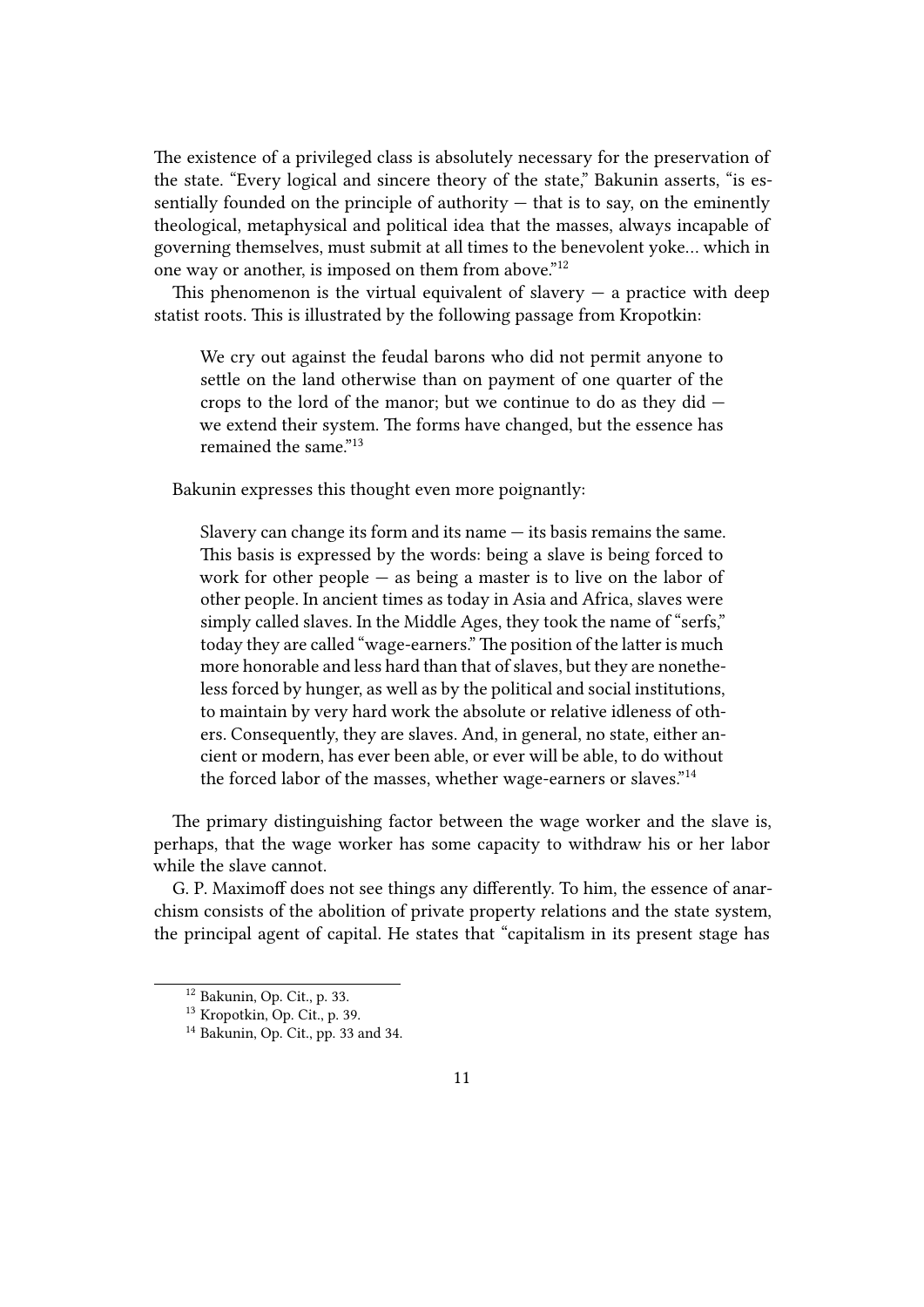reached the full maturity of imperialism… beyond this point, the road of capitalism is the road of deterioration."<sup>15</sup>

But capitalism is not alone here. Marxist state socialism as expressed in the former Soviet Union, from its very inception, provided ample evidence for the anarchist argument. Says Maximoff:

The Russian Revolution… revealed the nature of state socialism and its mechanism, demonstrating that there is no great difference in principle between a state socialist and a bourgeois society… between these societies, seemingly so irreconcilable and so antagonistic to each other, there is really only a quantitative, not a qualitative, difference. And the attempt to solve the social problem by utilizing the methods inherent in rigid, logically consistent power communism, as in the Russian Revolution, demonstrates that even quantity is not always on the side of authoritarian communism and that, on the contrary, when logically pursued to the end, it resembles despotism in many ways.<sup>16</sup>

Thus, says Maximoff, anarchism is the only social force capable of destroying private property and its mainstay, the state; of establishing public ownership and a stateless, federalist organization of society on the basis of the free association of productive units both in factories and towns. Anarchism alone "can assure liberty, i.e., the well-being and the free development of the individual in society, and of society itself. It alone will stop the division of society into classes and will abolish every possibility of the exploitation or rule of man by man."<sup>17</sup>

The International Workers Association<sup>18</sup> (IWA) is a federation of anarchist labor groups in dozens of countries around the world. While it terms its goals "revolutionary syndicalist," they are in fact virtually identical with anarchist goals. The IWA's statutes state in part:

Revolutionary syndicalism is the pronounced enemy of all economic and social monopoly. It aims at the abolition of privilege by the establishing of economic communes and administrative organs run by the workers in the fields and factories, forming a system of free councils without subordination to any power or political party. Revolutionary Syndicalism poses as an alternative to the politics of states and parties, the economic reorganization of production. It is opposed to the

<sup>15</sup> Maximoff, G.P. Program of Anarcho-Syndicalism. Sydney: Monty Miller Press, 1985, p. 10. <sup>16</sup> Ibid., p. 11.

 $17$  Ibid., p. 13.

<sup>&</sup>lt;sup>18</sup> See The Principles, Aims and Statutes of the International Workers Association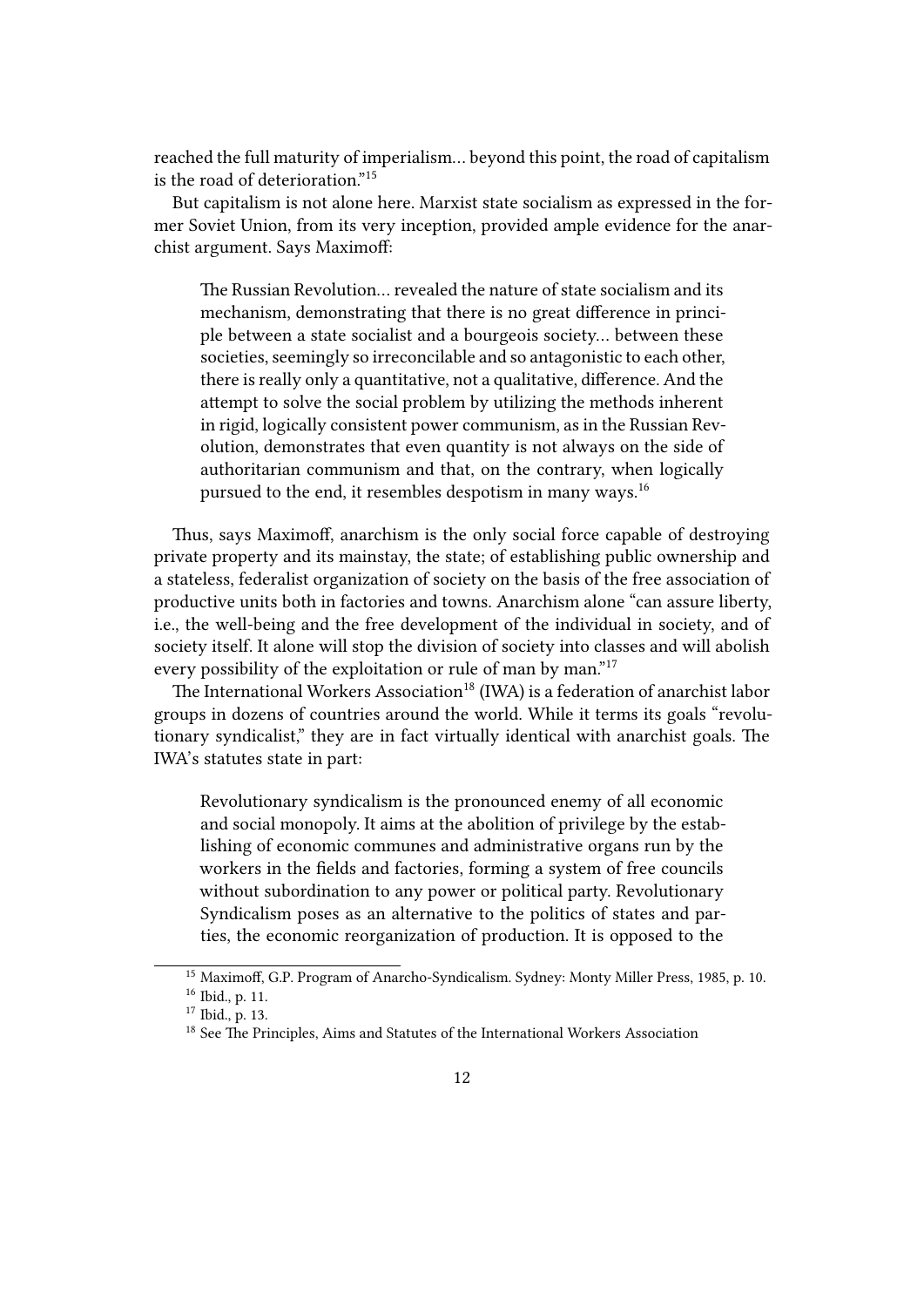governing of people by others and poses self-management as an alternative.

Consequently, the goal of revolutionary syndicalism is not the conquest of political power, but the abolition of all state functions in the life of society. Revolutionary Syndicalism considers that the disappearance of the monopoly of property must also be accompanied by the disappearance of all forms of domination. Statism, however camouflaged, can never be an instrument for human liberation and, on the contrary, will always be the creator of new monopolies and privileges.

Based on the foregoing, we may summarize the theoretical aspects of anarchism: anarchism seeks the abolition of capitalism and the capitalist mode of production — this includes the social relations it engenders, its market processes, and the commodity and wage systems. This is not possible to accomplish, however, without the simultaneous abolition of the state system together with its value systems and institutions, including the legal and school systems, mass media, bureaucracy, police, patriarchal family, organized religion, etc.

The state system is, of course, neither peculiar to nor exclusive to capitalism; it is also a cardinal feature of state socialism, that is, marxist socialism as represented by both the Soviet and Chinese systems. And the state system everywhere displays the same authoritarian and hierarchical features that serve to circumscribe the freedom of the individual, and thus that of society at large.

Anarchism derives from the class struggle engendered by the enslavement of workers and from their historical aspirations toward freedom. Class in this sense is not just an economic concept, nor does it relate merely to the ownership of the means of production: it in fact represents the unwholesome amount of power which a tiny group wields and exercises over the rest of society.

The instrument of this tiny elite, the state, is simultaneously the organized violence of the owning class and the system of its executive will. As the Dielo Trouda group further puts it, authority is always dependent on the exploitation and enslavement of the majority of the people. And authority without hierarchy, without exploitation and loss of freedom, loses its reason for being. "The state and authority take from the masses all initiative, kill the spirit of creation and free activity, cultivate in them the servile psychology of submission."<sup>19</sup>

The strength of anarchism is predicated on the fact that humans throughout history have been propelled by the quest for equality and liberty, liberty being indivisible from equality, and vice versa. This desire seems to stem from the fact that human beings are basically cooperative rather than competitive.

<sup>19</sup> Dielo Trouda Group, Organisational Platform of the Libertarian Communists, 1926, Irish edition, republished by Workers Solidarity Movement, p. 18.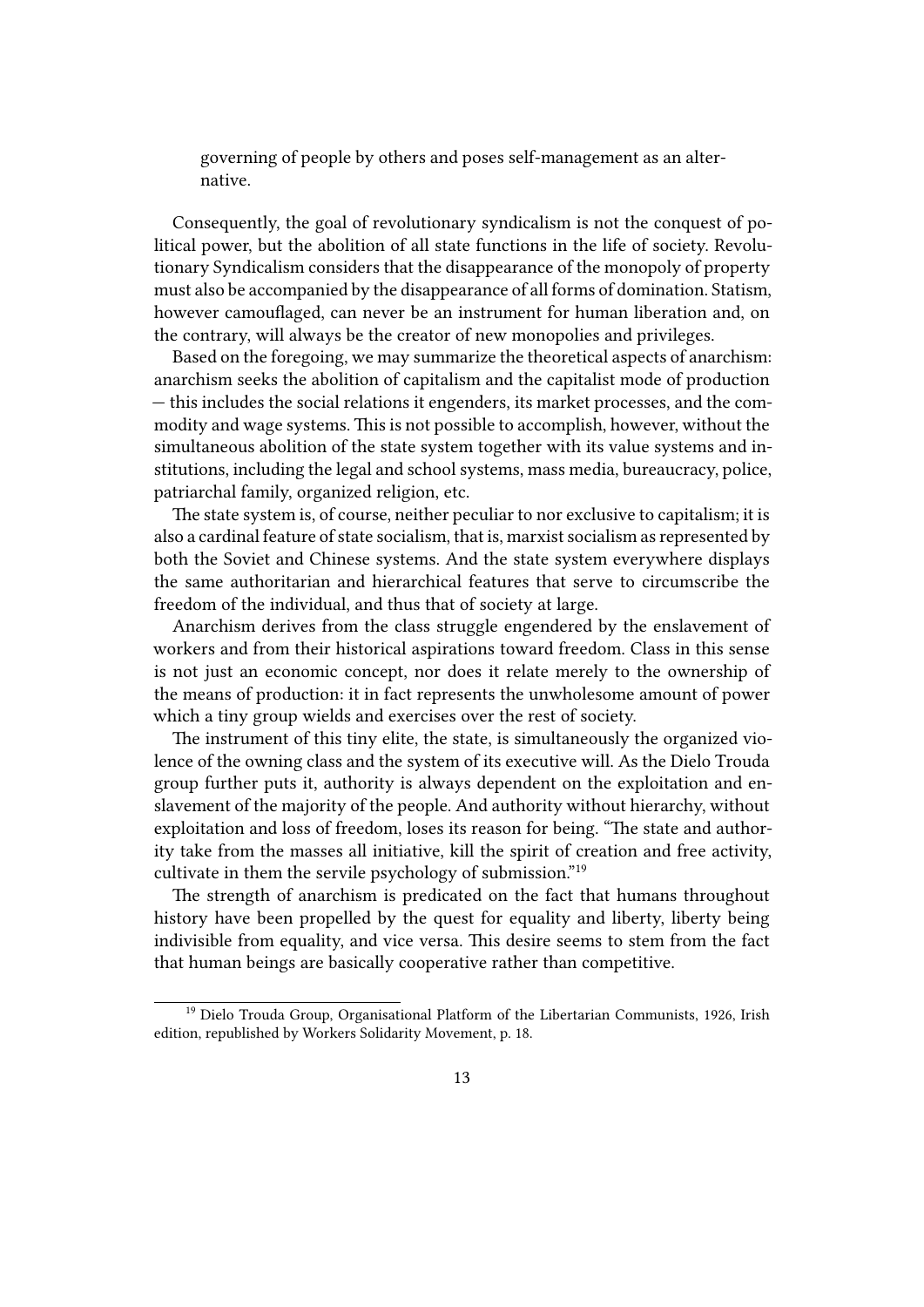In place of a society organized along class lines, marked by hierarchy and authority, anarchism advocates a self-managed, self-reliant society based on cooperative, voluntary mutual aid and association, and devoid of government (i.e., coercion). In such a society the ownership of the means of production is not the exclusive preserve of any individual or group, and wage labor is nonexistent, allowing the individual ample freedom and initiative for full development. "There will be no demi-gods, but there will also be no slaves. Demi-gods and slaves will both become men; the former will have to step down from their Olympian heights, the latter will have to move up considerably."<sup>20</sup> In the broad sweep of history, anarchism will take its place as a social order founded on and geared toward a post-capitalist, post-government society.

Importantly, anarchism does not imply the absence of organization. In contrast to the irrational, hierarchical, centralized authority of government and corporations, anarchists accept and indeed respect the rational authority of the expert — an authority of a different type: one based upon expertise and experience, not coercive power.

Anarchists have always recognized the need for organization. For them, however, the question is what type of organization. Anarchists argue for horizontal organization based on decentralization, individual and local autonomy, social equality, and democratic decision making.

Ultimately, anarchism rejects all struggle for state (political) power, holding out as its weapon and method the social struggle of workers and peasants based in solidarity and internationalism. Consequently, the task of emancipating working people must be the work of working people themselves.This emancipation consists of the reduction of the functions of government to zero, ensuring that, at all times, control over all necessary forms of social organization is from below.

## <span id="page-13-0"></span>**What Anarchism is not**

Unfortunately, in addition to saying what anarchism is, it's also necessary to say what it is not. It's necessary to address the vulgar misconceptions and deliberate, outright distortions that marxists and capitalist apologists propagate about anarchism.

By far the greatest misconception is that anarchism is synonymous with rejection of order or with a state of disorder, involving chaos, destruction, and violence. Nothing could be further from the truth. Kevin Doyle, of Workers Solidarity magazine writes, "Anarchism has been deliberately slandered and misrepresented, not

<sup>20</sup> Maximoff, Op. Cit., p. 34.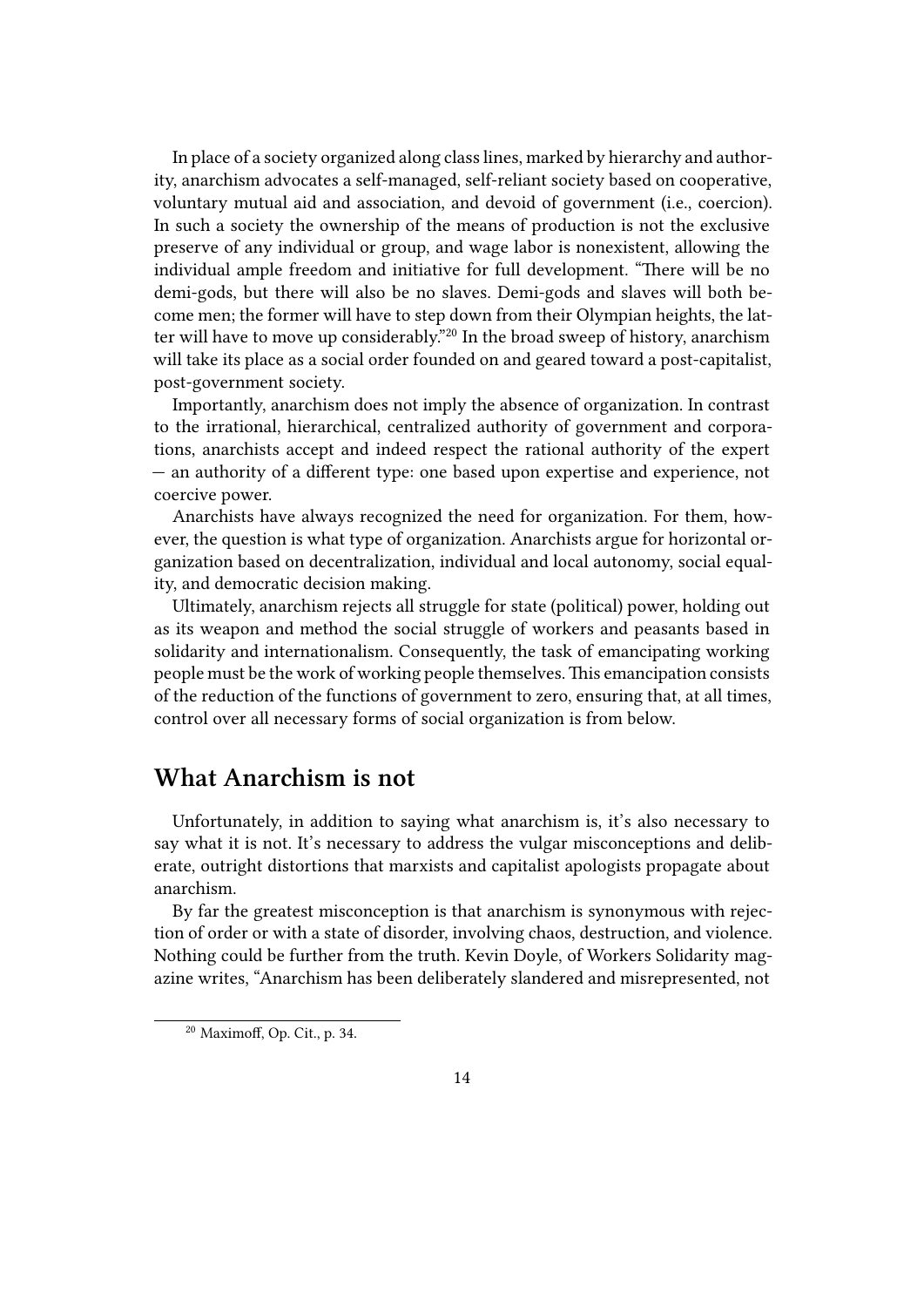only by those running [this] society, but also by most on the left. Deliberately, for the reason that its uncompromising and radical critique of society and how to change it poses a challenge that cannot be met except by slander. Its roots and association with the working class of all countries tells the real truth."<sup>21</sup>

Anarchism is basically opposed to violence, and to disorder, chaos and terrorism as well. Anarchists the world over uphold peace as an overriding value and, consequently, reject war, armies, militarism, and the development and acquisition of technologies that promote war. Anarchists advocate violence only as a form of self-defense.

The statutes of the International Workers Association put the issue in sharp perspective: "While revolutionary syndicalism is opposed to all organized violence of the state, it realizes that there will be extremely violent clashes during the decisive struggles between the capitalism of today and the free communism of tomorrow. Consequently, it recognizes as valid that violence which can be used as a means of defense against the violent methods used by the ruling classes during the social  $revolution$ <sup>"22</sup>

Rejection of aggressive violence and terrorism does not, however, make anarchists pacifists. On the contrary, a successful anarchist movement will face state violence. The way to combat this repressive violence is not through terrorism or through the creation of hierarchical military organizations, but through the creation of community-based defense and educational organizations that are willing to defend their own social structures.

Anarchist advocacy of defensive organizations was born out of a historical recognition of the state as the most brutal and ruthless agent of terror, and the recognition that its use of violence depends almost entirely on the degree to which it feels challenged. Anarchists recognize that the state will do anything, no matter how vile, to maintain its own power.

As for anarchism and terrorism, only a tiny minority of anarchists have taken part in terrorist activities. This is because anarchists recognize that means determine ends, and because they seek to abolish the state system, not to establish a vanguard that would aspire to state power. As the anonymous authors of You Can't Blow Up a Social Relationship: The Anarchist Case Against Terrorism put it:

You can't blow up a social relationship. The total collapse of this society would provide no guarantee about what replaced it. Unless a majority of people had the ideas and organization sufficient for the creation of an alternative society, we would see the old world reassert

 $21$  See Doyle, K. Workers Solidarity, Issue #36, Autumn 1992, p. 20.

<sup>&</sup>lt;sup>22</sup> See Statutes of the International Workers Association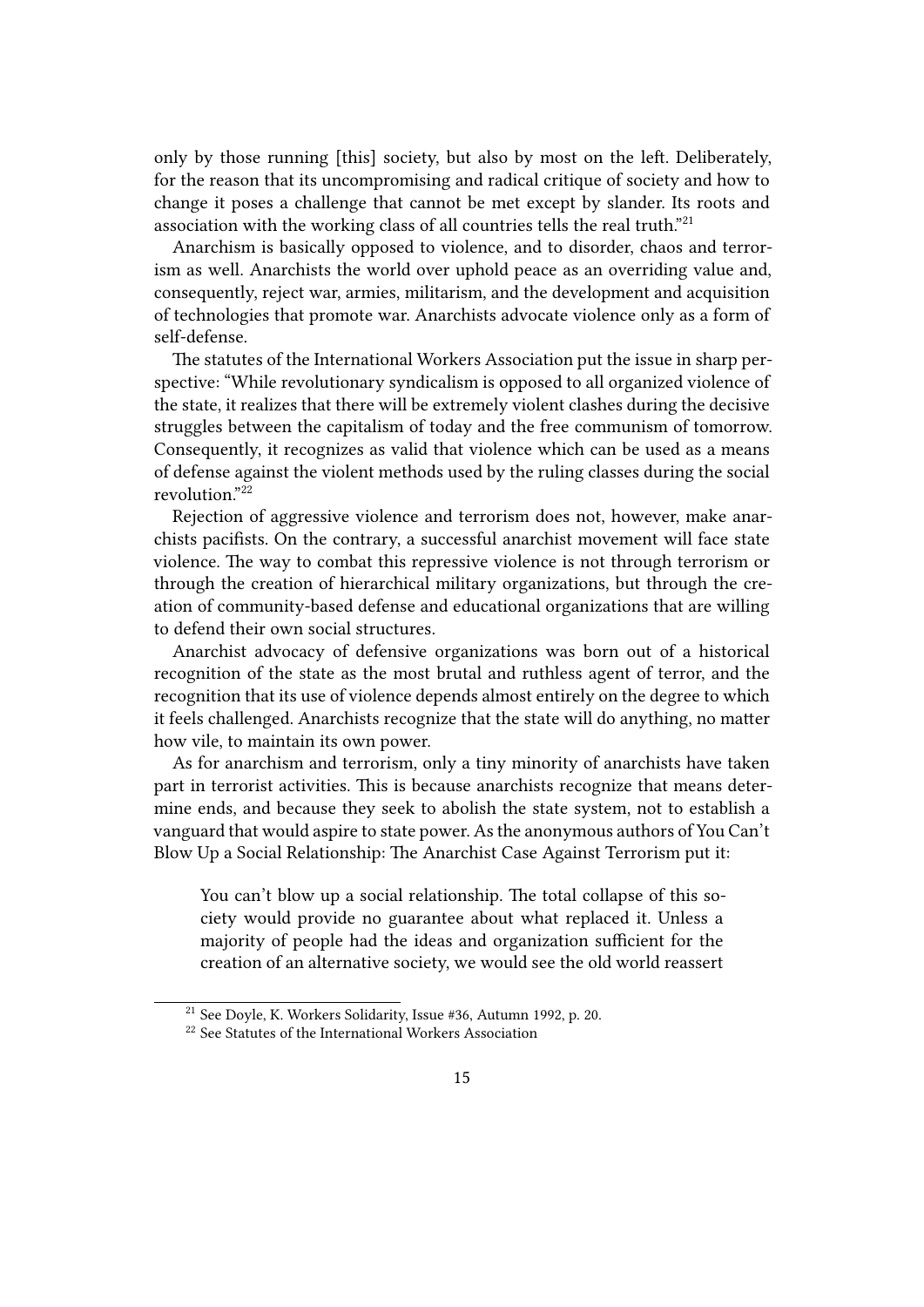itself because it is what people would be used to, what they believed in, what existed unchallenged in their own personalities.

Proponents of terrorism and guerrillaism are to be opposed because their actions are vanguardist and authoritarian, because their ideas, to the extent that they are substantial, are wrong or unrelated to the results of their actions (especially when they call themselves libertarians or anarchists), because their killing cannot be justified, and finally because their actions produce either repression with nothing in return, or an authoritarian regime.<sup>23</sup>

Bertrand Russell adds:

In its general doctrines, there is nothing [in anarchism] essentially involving violent methods or a virulent hatred of the rich… The revolt against law naturally leads, except in those who are controlled by a real passion for humanity, to a relaxation of all the usually accepted moral values. It would be wholly unfair to judge anarchist doctrine, or the views of its leading exponents, by such phenomena… This must be remembered in exculpation of the authorities and the thoughtless public, who often confound in a common detestation the parasites of the movement and the truly heroic and high-minded men who have elaborated its theories and sacrificed comfort and success to their propagation.<sup>24</sup>

#### L.S. Bevington sums it all up:

Of course we know that among those who call themselves anarchists, there are a minority of unbalanced enthusiasts who look upon every illegal and sensational act of violence as a matter for hysterical jubilation. Very useful to the police and the press, unsteady in intellect and of weak moral principle, they have repeatedly shown themselves accessible to venal considerations. They, and their violence, and their professed anarchism are purchasable, and in the last resort they are welcome and efficient partisans of the [ruling class]… Let us leave indiscriminate killing and injuring to the government — to its statesmen, its stockbrokers, its officers, and its law.<sup>25</sup>

<sup>&</sup>lt;sup>23</sup> Anonymous, You Can't Blow Up a Social Relationship: The Anarchist Case Against Terrorism. Tucson, Arizona: See Sharp Press, 1990, p. 20.

<sup>24</sup> Russell, Op. Cit., p. 56.

<sup>25</sup> Quoted in Russell, Op. Cit., p. 57.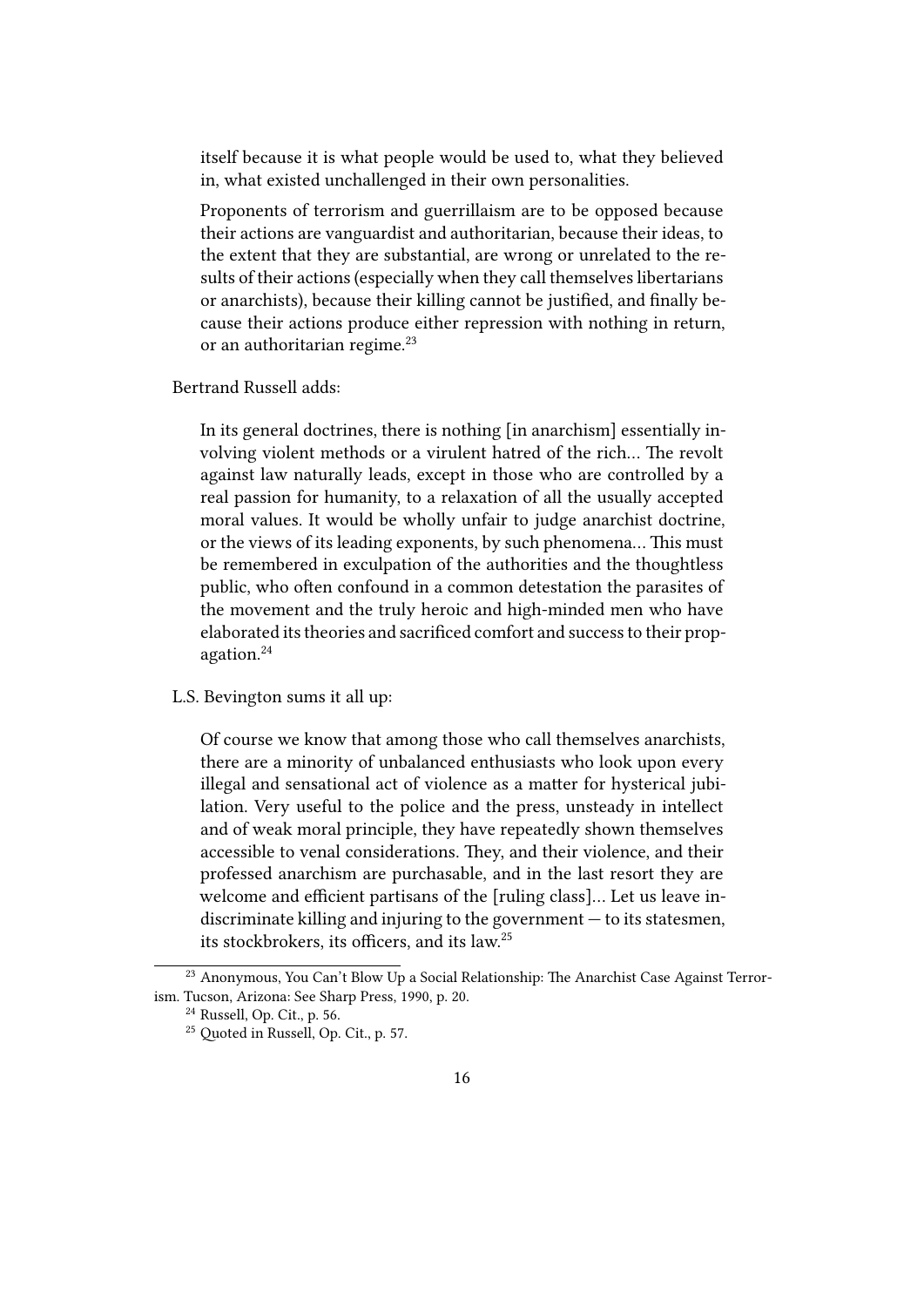Anarchism in its present manifestations as revolutionary syndicalism, anarchosyndicalism, and anarcho-communism, advocates direct action, but not terrorism or violent acts.

Similarly, anarchism does not imply the absence of organization. As mentioned previously, anarchists reject the hierarchical and authoritarian model of organization that erodes freedom and equality; but they do not reject the horizontal model of organization based on democratic decision-making, decentralization, voluntary association, and voluntary cooperation. Indeed, this form of organization is central to the anarchist vision.

Concerning religion, Bakunin's God and the State exposed the integral relationship between the church and the state system. It states, "God moving in the world has made the state possible,"<sup>26</sup> in tracing this connection: "It is necessary to think of it [the state] not merely as a given state or a particular institution, but of its essence or idea as a real manifestation of God. Every state, of whatever kind it may be, partakes of this divine essence."

Organized religion is indeed one of the pillars of capitalist social relationships. It embodies similar hierarchical and authoritarian features as the state and the corporation, and its ideology and institutions are just as antithetical to the individual's quest for freedom and equality.

It should be understood, though, that some people who profess anarchist beliefs nonetheless still hold some type of religious belief. This may seem contradictory to nonreligious anarchists, but the sincerity of many of these people is unquestionable.

So, what is wrong with religion from the anarchist point of view? In addition to their hierarchical and authoritarian features, patriarchal religions dominate through the induction of fear and irrationality, and thus rob people of selfdetermination and the ability to think clearly. As well, they have very pronounced intrusive tendencies. Many of the worst intrusive excesses of governments, both ancient and modern, have been the direct result of attempts by religious partisans to legislate "morality" — and to enforce that "morality" at the point of a sword or gun.

Still, most anarchists would agree with the statement of the Geneva section to the Brussels Congress of the International Workingmen's Association, which says that "religious thought, as a product of the individual mind, is untouchable as long as it does not become a public activity."<sup>27</sup> Unfortunately, because of the intrusive, authoritarian nature of almost all organized religions, it's rare that religious beliefs remain a private matter. Thus, most anarchists oppose religion.

<sup>26</sup> Bakunin, Op. Cit., p. 6.

<sup>&</sup>lt;sup>27</sup> See Anarchism Toward the 21<sup>st</sup> Century, published by Anarchist Media Institute, p. 27.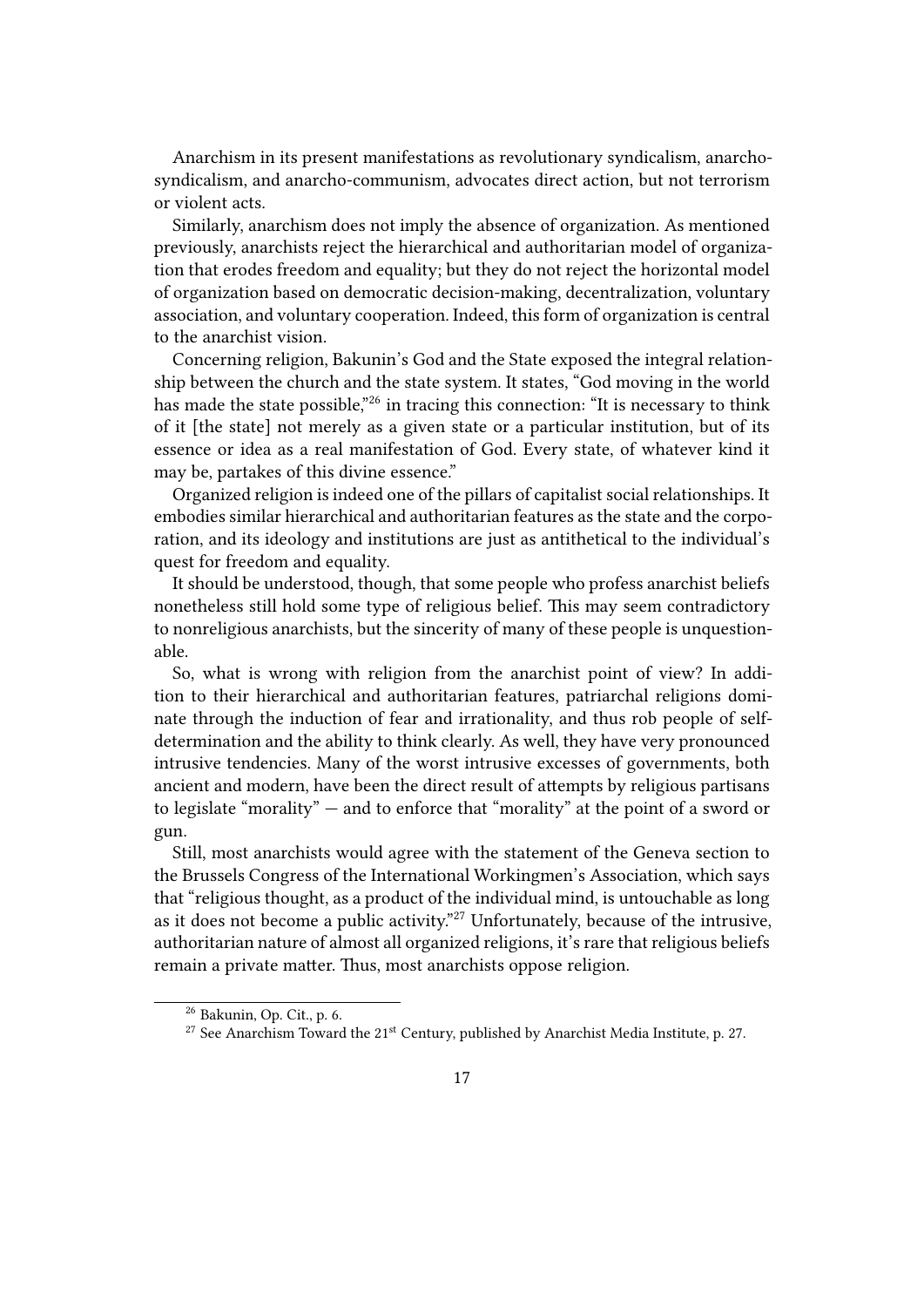## <span id="page-17-0"></span>**Origins of Anarcho-Syndicalism**

The word anarchism is derived from two Greek words, "an" and "archos," meaning "without rule" or "contrary to authority."

The true origins of anarchist principles date far back in time. Conceived as a way of life or a philosophy which is opposed to every form of government or forcible state control over the individual, anarchism has been a familiar theme for humankind from the dawn of history.

In ancient Greece, Zeno  $(342 - 267)$ ? B.C.E.), the leading light of Stoic philosophy, vehemently opposed the idea of the state's omnipotence, its intervention in the life of and its regimentation of the individual in society. He consequently proclaimed the moral law of the individual. According to him, although humanity's self-preservation instincts can lead to egotism, nature has supplied a corrective to it by instilling the instinct of sociability: "When men are reasonable enough to follow their natural instincts, they will unite across the frontiers and constitute the Cosmos. They will have no need of law-courts or police, they will have no temples and no public worship, and use no money — free gifts taking the place of exchanges."<sup>28</sup>

Similar ideas lie buried in the writings and thoughts of several subsequent philosophers and thinkers up to medieval times. It is highly probable that anarchist ideas have been equally pervasive in Africa.

In his seminal work, An Enquiry Concerning Political Justice, William Godwin in 1793 anticipated later anarchist principles, although he did not employ the term anarchism. His pioneering work yielded an outline of a decentralized and nonhierarchical society; he advocated the abolition of every form of government. He further called for "the progressive breaking down of all institutions that contribute to coercion and inequality… Future organizations would be loose and voluntary associations." A society could perfectly well exist without any government, he concluded; such communities would be small and perfectly autonomous. With regard to property, he declared that the right of everyone "to every substance capable of contributing to the benefit of a human being must be regulated only by justice; the substance must go to him who most wants it."<sup>29</sup>

Godwin rejected laws, all laws, because the remedy they offer is worse than the evils they pretend to cure.

It was not, however, until the publication in 1840 of French writer Pierre-Joseph Proudhon's What Is Property? that modern anarchism emerged as a force in social thought. Proudhon rejected law and authority in all their ramifications, and for the

<sup>28</sup> Kropotkin, Op. Cit., p. 11.

<sup>29</sup> See Kropotkin, Op. Cit., p. 12.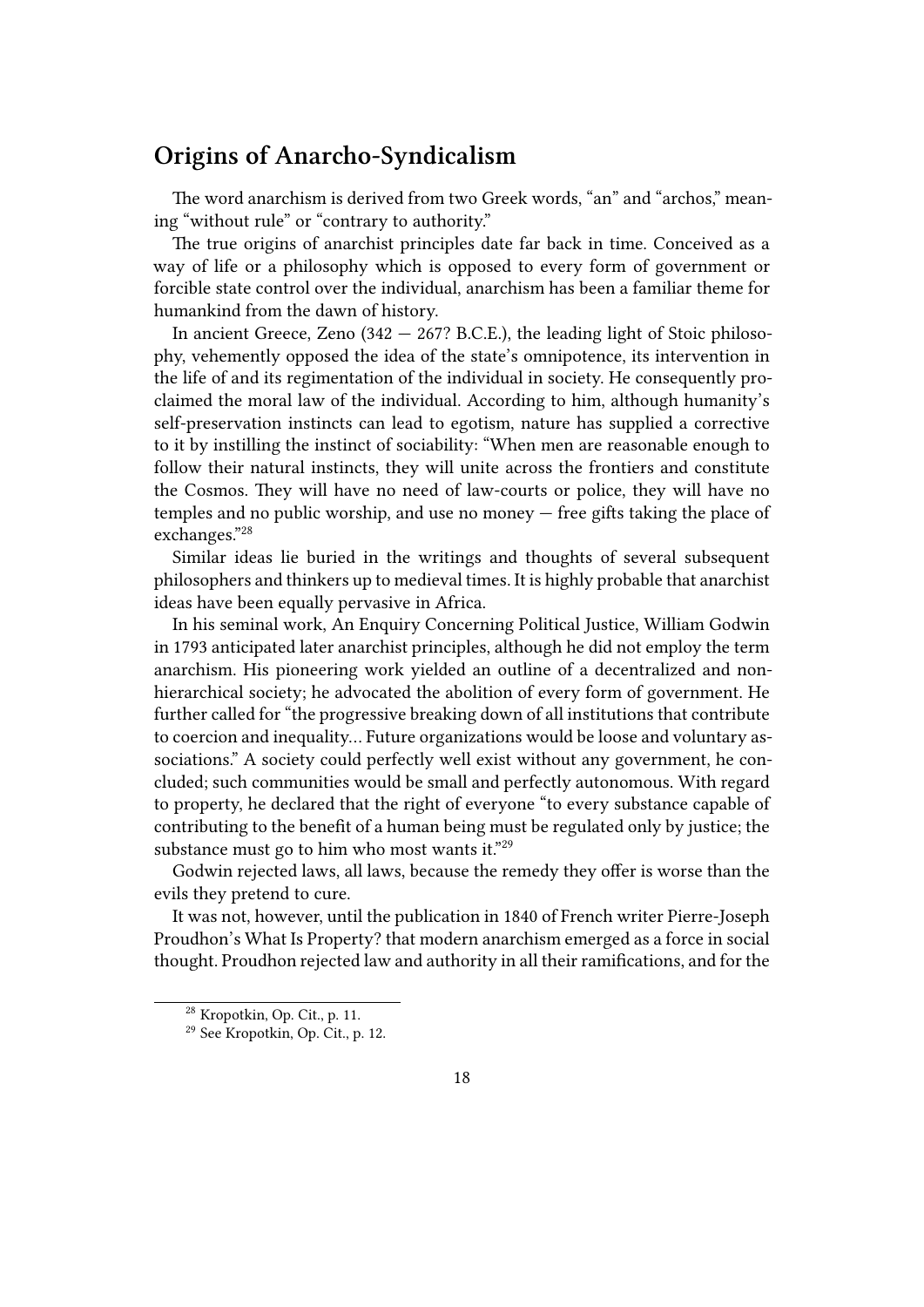first time adopted the word anarchism as a positive term. He advocated a society without government, and used the word "anarchy" to describe it.

In a subsequent book, The Federation Principle, published in 1863, Proudhon elaborated slightly upon his earlier theory of government, favoring the formation of self-governing communities. He found in communism no redeeming feature, preferring instead "anarchist individualism." He advocated an economic system of "mutualism," which seeks to rob capital of its capacity to earn interest. It is based on "the reciprocal confidence of all those engaged in production, who agree to exchange among themselves produce at cost value."<sup>30</sup> Other advocates of mutualism include Josiah Warren in the United States and William Thompson in England.

Anarchism as a social movement didn't really emerge, however, until the appearance of Mikhail Bakunin. Born on May 30, 1814 of Russian nobility, Bakunin early in life abandoned his military commission and delved instead into philosophy, a preoccupation that brought him into contact with Karl Marx, Arnold Ruge, Wilhelm Weitling, Pierre-Joseph Proudhon, George Sand, and Friedrich Engels. His activities brought him repeatedly into conflict with the Czarist government. Weitling's ideas of a society administered without government, with obligations but without laws, and with corrections instead of punishments, had a lasting influence on Bakunin, as did the ideas of Proudhon. As for Karl Marx, Bakunin attested to the German thinker's real genius, scholarship, and revolutionary zeal, but was repelled by his arrogance and egotism.<sup>31</sup>

In Italy in 1864 Bakunin founded the International Fraternity or Alliance of Socialist Revolutionaries. By 1867, he had moved to Switzerland where he played an important role in the founding of the International Alliance of Socialist Democracy. The Alliance's program provides an insight into Bakunin's initial ideas. It reads in part:

The Alliance declares itself atheist; it desires the definitive and entire abolition of classes, and [favors] the political equality and social equalization of individuals of both sexes. It desires that the earth, the instruments of labor, like other capital, become the collective property of society as a whole, shall no longer be utilized except by the workers, that is to say, by agricultural and industrial associations. It recognizes that all actually existing political and authoritarian states, reducing themselves more and more to the mere administrative functions of the public services in their respective countries, must disappear in the universal union of free associations, both agricultural and industrial.<sup>32</sup>

 $30$  Ibid.

<sup>31</sup> See Bakunin, Op. Cit., pp. 12, 28, and 30. See also Russell, Op. Cit., pp. 48, 96 and 98.

<sup>32</sup> Quoted in Russell, p. 51.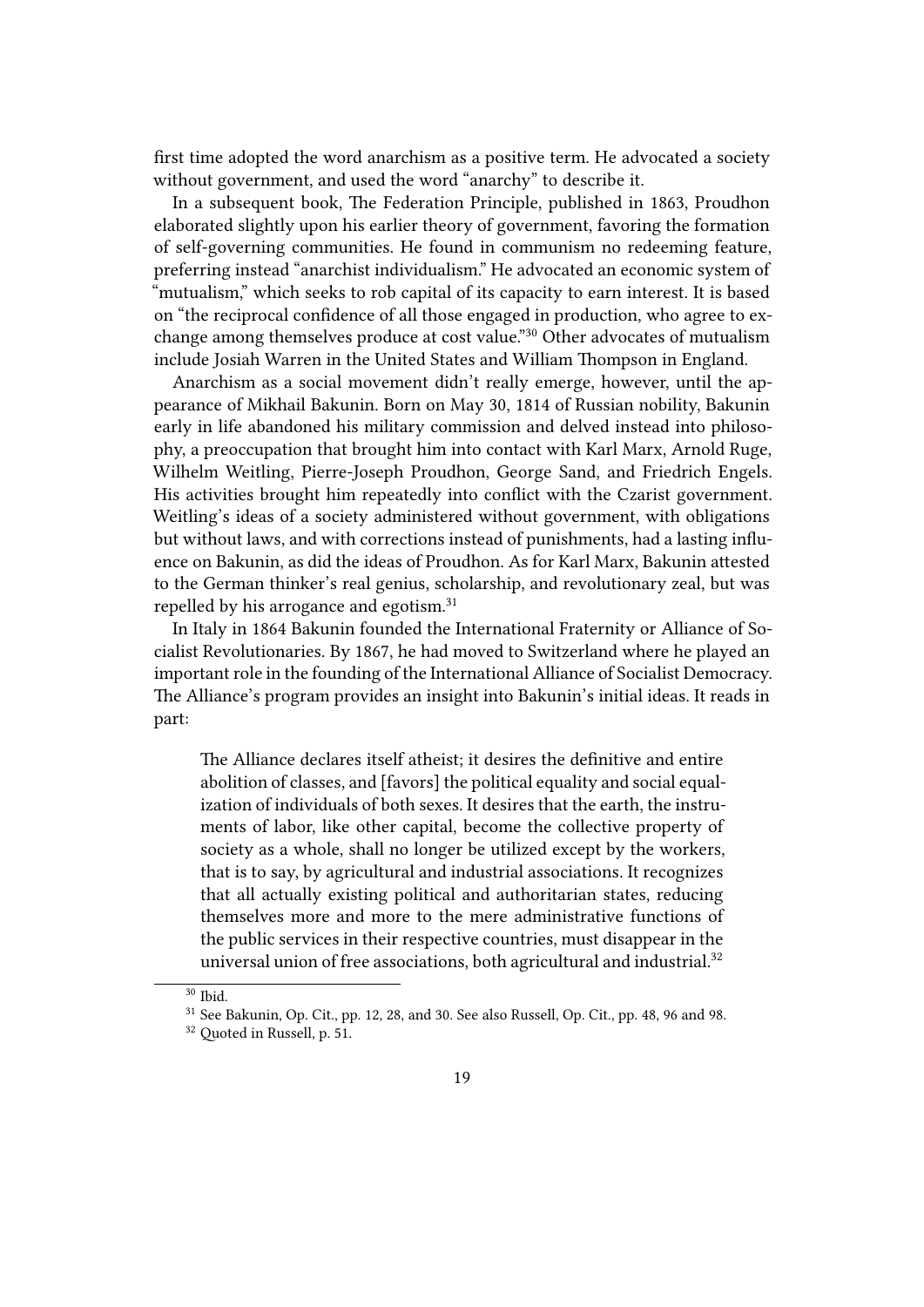Unlike Marx, Bakunin did not clearly set forth his vision of an ideal society. His best known work, God and the State, is a biting, insightful attack on government and religion; in it, he states that "belief in God and belief in the state [are] the two great obstacles to human liberty." But he does not present a systematic exposition of an alternative to capitalist/statist society.

While Bakunin remains perhaps the most revered figure in anarchism, it fell to those who followed him, notably Peter Kropotkin Rudolf Rocker, and Murray Bookchin, to espouse clearly, systematically, and profoundly the essential ideas on the form, structure and content of an anarchist society. Among Kropotkin's many works, Fields, Factories and Workshops Tomorrow, The Conquest of Bread, Anarchism, and Anarchist Communism stand out.

In the the first two works, Kropotkin demonstrated that a scientific and efficient production process would render long working hours unnecessary. "If civilization and progress are to be compatible with equality, it is necessary that equality should not involve long hours of painful toil for little more than the necessaries of life, since where there is no leisure, art and science will die and all progress will become impossible."

The two major planks of Kropotkin's argument regarding work were that improvement in methods of production would make work more pleasant, and that the wage system should be abolished. To this end, he rejected any form of coercion or compulsion in human affairs, preferring instead consensus.

In Anarchism and Anarchist Communism, Kropotkin sketched anarchist principles with penetrating clarity:

The anarchists consider, therefore, that to hand over to the state all the main sources of economical life  $-$  the land, the mines, the railways, banking, insurance, and so on  $-$  as also the management of all the main branches of industry, in addition to all the functions already accumulated in its hands (education, state-supported religions, defense of the territory, etc.) would mean to create a new instrument of tyranny. State capitalism would only increase the powers of bureaucracy and capitalism. True progress lies in the direction of decentralization, both territorial and functional, in the development of the spirit of local and personal initiative, and of free federation from the simple to the compound, in lieu of the present hierarchy from the center to the periphery.<sup>33</sup>

He was contemptuous of the state system and recommended its comprehensive abolition.

<sup>33</sup> Kropotkin, Op. Cit., p. 9.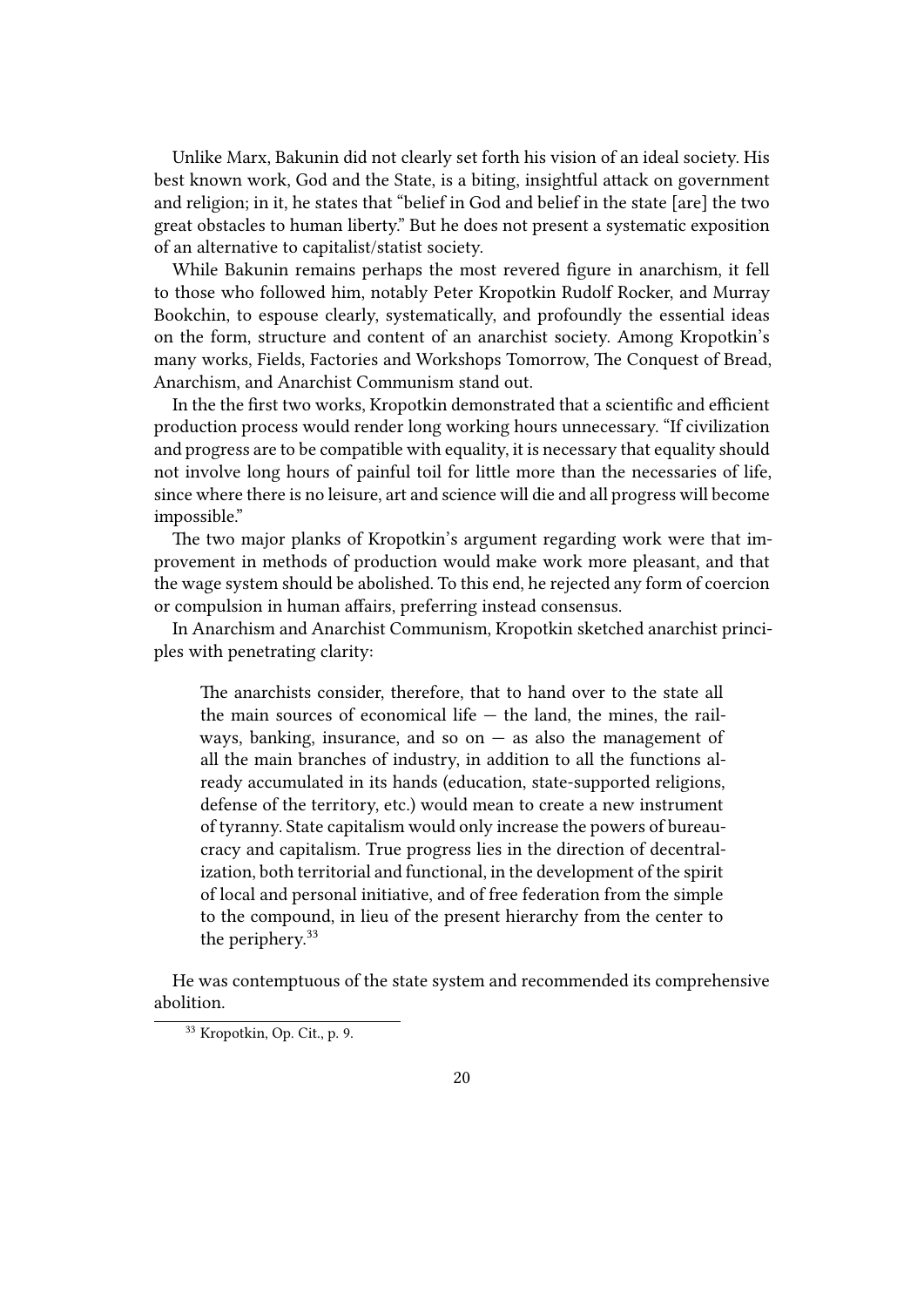For Kropotkin, the ideal society was one in which the functions of government are reduced to the barest minimum, where "the individual recovers his full liberty of initiative and action for satisfying, by means of free groups and federations freely constituted — all the infinitely varied needs of the human being."<sup>34</sup>

Since Kropotkin's time, many other writers have made significant contributions to anarchist theory, especially to the important task of outlining the possible forms that an anarchist society might take. One of the most important of these writers was Rudolf Rocker, whose most important works are Anarchism and Anarcho-Syndicalism and Nationalism and Culture. Contemporarily, Murray Bookchin has produced many valuable works, such as Post-Scarcity Anarchism and Toward an Ecological Society, and Graham Purchase's recent Anarchism and Environmental Survival is also worthy of note. It is beyond the scope of this chapter, however, to consider in depth the many possible forms an anarchist society might take.

For our purposes, suffice it to say that the foundation of anarchist theory lies in the rejection of coercion. The flip side  $-$  let us say the positive side  $-$  of this rejection is the belief in human freedom and equality as the highest good. From these premises, anarchists necessarily reject government (organized coercion and violence) and capitalism (organized economic domination of the individual), and instead embrace voluntary association, voluntary cooperation, persuasion, education, and mutual aid.

Anarchists recognize that means determine ends, and thus the means that anarchists embrace (voluntary association, cooperation, mutual aid, etc.) must necessarily be congruent with their ends. In the long run, this strategy will bear good fruit  $-$  a free and equal society; but in the short term this means that quick fixes are unlikely.

Like similar radical doctrines, anarchism derives in the main from humankind's relentless — if slow and tortured — quest for freedom, as well as from the desire for complete development of individuals through the release of their own initiatives and creative energies. This quest, ever-recurring in human society, is nothing new.

What distinguishes anarchism, as Bertrand Russell pointed out, is that the close relation of the anarchist ideal to human suffering has led to the birth of powerful social movements. It is this that makes anarchism "dangerous to those who batten, consciously or unconsciously, upon the evils of our present order of society."

The similarities and differences between anarchism and related ideological schools such as marxist socialism, syndicalism, and guild socialism are outlined in the next chapter.

<sup>34</sup> Ibid., pp. 23 and 2.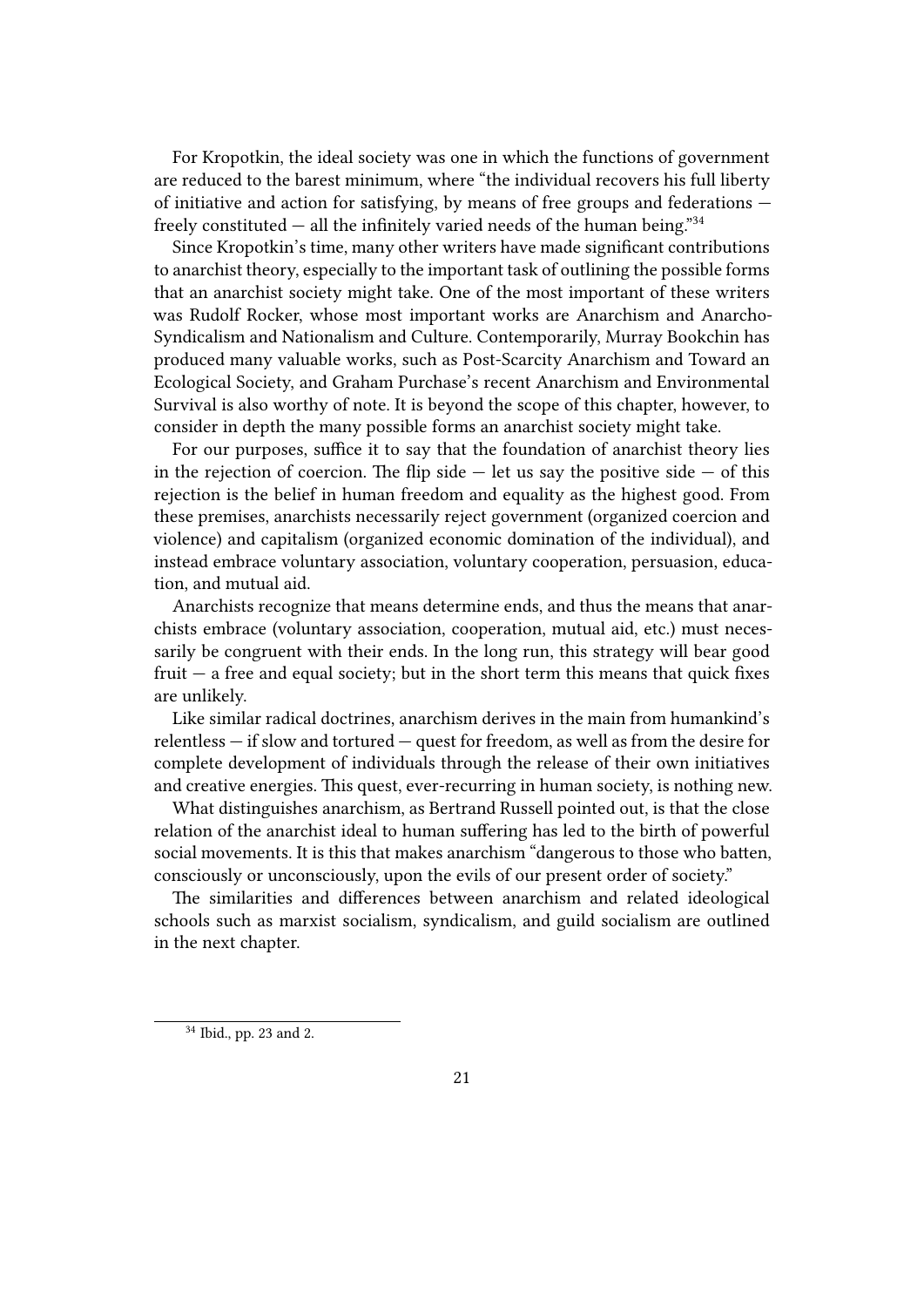## <span id="page-21-0"></span>**Chapter 2: Anarchism In History**

The relationship between anarchism and related social movements — notably syndicalism, guild socialism, and marxist socialism (in its 57 varieties: leninism, stalinism, maoism, trotskyism, social democracy, etc., etc.) — remains as contentious today as it ever was, even though they all share the common goal of the abolition of capitalism and the radical reconstruction of society.

Marxist socialism, of course, derives from the revolutionary writings of Karl Marx, who was inspired by the depressing spectacle of working-class misery in 19th-century industrial England. Many, including Bertrand Russell, credit Marx with producing the first coherent body of socialist doctrine.<sup>1</sup> It had three main planks: first, the materialist concept of history; second, the theory of the concentration of capital; and third, class war.

According to Marx's materialistic interpretation of history, the substructure, that is, the socioeconomic formation, provides the axis around which other aspects of society revolve. The substructure invariably determines the superstructure, namely social and political systems, and laws and values. However, the economic structure is not wholly determining; the economic, social, and ideological structures are interdependent and interact with one another in various ways, and mutually influence each other.

The theory of concentration of capital correctly anticipated the worldwide emergence of monopolies and oligopolies, spurred by the profit motive and including the export of capital, and culminating in the division of the world into a handful of usurer states and a multitude of debtor states.

Based on the foregoing, Marx conceived capitalists ("the bourgeoisie") and wage earners ("the proletariat") as being in perpetual conflict due to irreconcilably opposed economic interests. "The two classes, since they have antagonistic interests, are forced into a class-war which generates within the capitalist regime internal forces of disruption."<sup>2</sup>

As The Communist Manifesto<sup>3</sup> proclaims: "The history of all hitherto existing society is the history of class struggles." A resolution of the class war is possible

<sup>&</sup>lt;sup>1</sup> See Russell, B. Roads to Freedom. London: Unwin, 1977, p. 26. Russell, Op. Cit., pp. 65 and 66. 2 Ibid., p. 29.

<sup>3</sup> Quoted in Russell, p. 30.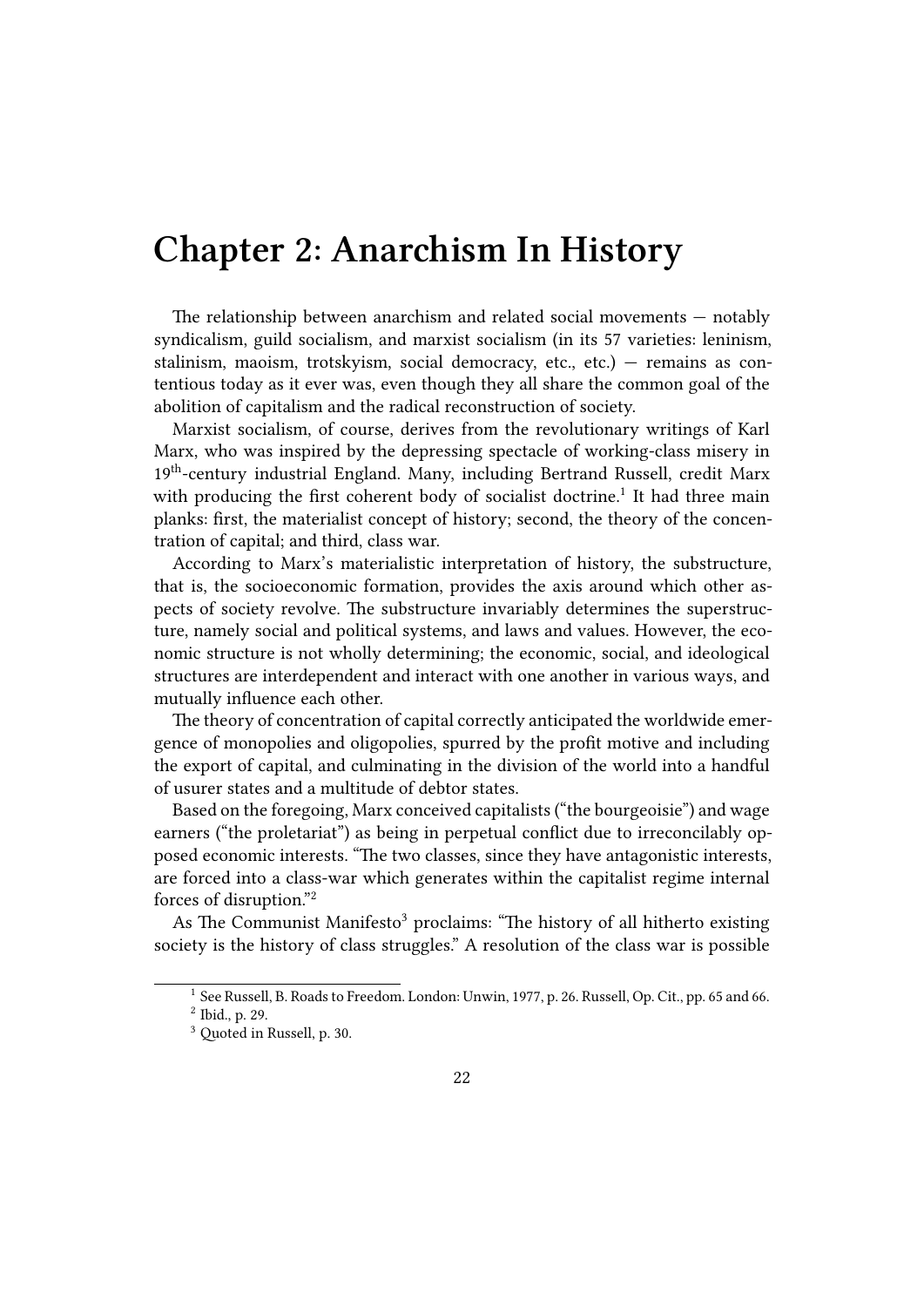only with the abolition of private ownership of the means of production, it says. Marx was to elaborate on these doctrines in detail in Das Capital, an immensely rigorous and technical critique of capitalism, as well as in a succession of brutally provocative works on capitalist production, distribution and exchange, and social relations.

Anarchism is, essentially, an outgrowth of the socialist movement. We believe that the historical connection between the world views of marxism and anarchism is as important as their marked differences. It is important, therefore, to return to the uneasy relationship that existed between Marx and Bakunin, and ultimately the convulsions within the first International Workingmen's Association.

Marx and Bakunin, by all accounts, did not get along well. Bakunin acknowledged Marx's genius and revolutionary zeal;<sup>4</sup> but at the same time he was quick to point out Marx's arrogance, egotism, and (German) nationalism. The following account is provided by Bakunin himself: "I respected him much for his learning and his passionate and serious devotion (always mixed, however, with personal vanity) to the cause of the proletariat, and I sought eagerly his conversation, which was always instructive and clever, when it was not inspired by paltry hate, which, alas! happened only too often. But there was never any frank intimacy between us. Our temperaments would not suffer it. He called me a sentimental idealist, and he was right; I called him a vain man, perfidious and crafty, and I also was right."<sup>5</sup>

This air of mutual antagonism persisted and permeated all facets of their relationship. It was profoundly evident in their involvement in the activities of the International Workingmen's Association after its founding in London in 1864. The First International had been founded largely by Marx as a platform for all workers and activists of socialist persuasion. The ideas of the First International "spread with remarkable rapidity in many countries and soon became a great power for the propagation of socialist ideas."<sup>6</sup>

Bakunin was not initially enthusiastic about the International, but that soon changed. While living in Italy in 1864, he founded the Alliance of Socialist Revolutionaries; and in 1869, in Switzerland, he co-founded the International Alliance of Socialist Democracy. The latter group applied to join the International, but its application was turned down because "branches must be local, and could not be international."<sup>7</sup> Members of the Alliance were subsequently admitted in sections after it had disbanded as a separate body in July 1869.

<sup>4</sup> For example, by 1869 he had begun a Russian translation of Das Capital, a book whose economic doctrine he enthusiastically supported.

<sup>5</sup> Quoted in Russell, p. 48.

<sup>6</sup> Ibid., p. 51.

<sup>7</sup> Ibid.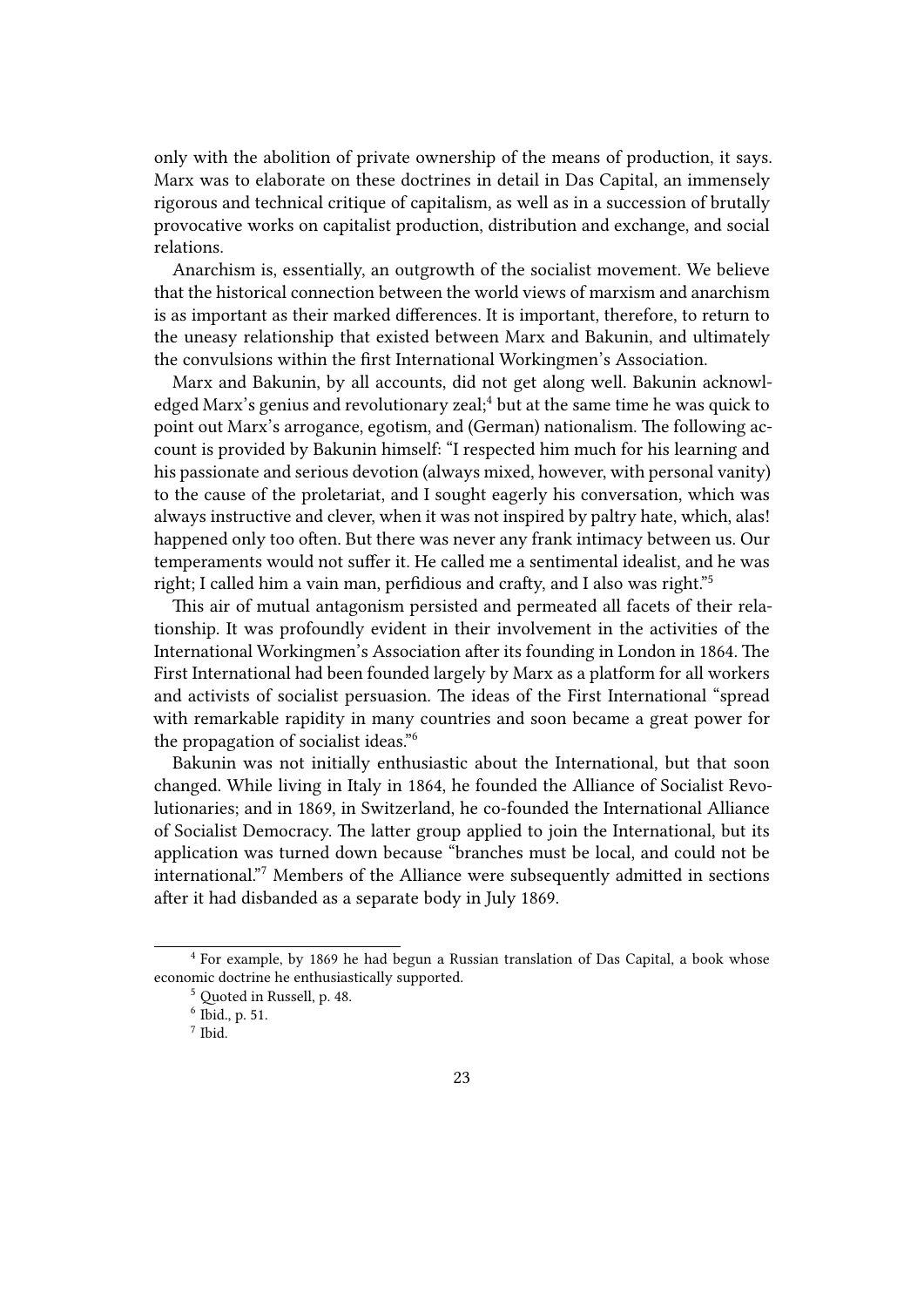At the Fourth Congress of the International in Basel in September 1869, a major rift emerged between Marx and his followers on the one hand, and Bakunin and his followers on the other. Bakunin states that, "It was fundamentally a difference on the question as to the role of the state in the socialist programme.The Marxian view was essentially that the state must be used to bring about and consolidate socialism; the views of the Bakuninists (at this period beginning to be called anarchists) was that the state must be abolished, and that it could never under any circumstances be used to attain either socialism or any form of social justice for the workers."<sup>8</sup>

The Basel Congress, Bertrand Russell stated in a related account, gave birth to two strong currents within the International. "The Germans and English followed Marx in his belief in the state as it was to become after the abolition of private property; they followed him also in his desire to found labour parties in the various countries, and to utilise the machinery of democracy for the election of representatives of labour to parliaments. On the other hand, the Latin nations in the main followed Bakunin in opposing the state and disbelieving in the machinery of representative government."<sup>9</sup>

Dissension between these two camps deepened in intensity and scope both within the International and outside it.This culminated in the expulsion of Bakunin from the International at its General Congress in Amsterdam in 1872. There Bakunin had made a case for the International to be made a loose association of fully autonomous, national groups devoted only to the economic struggle as opposed to Marx's well known preference for a centralized political movement and all that goes with such a movement.

In the end, the International broke up, leaving in its wake two feuding factions embodying the fundamental differences between anarchism and marxist socialism — namely, total rejection of the state system by the former, and its embrace by the latter.

Engels had, in fact, advocated "a very strong government" within the overall framework of proletarian dictatorship to replace the capitalist state. Lucraft, a member of the General Council of the Basel Congress, had advanced the idea that all land in a country should become the property of the state, and that the cultivation of the land should be directed and administered by state officials, "which will only be possible in a democratic and socialist state, which the people will have to watch carefully over the good administration of the national land by the state."<sup>10</sup> Similarly, the German Social Democratic Labor Party, founded under the auspices of Marx, Bebel and Liebknecht, stated in its blueprint that the acquisition of po-

<sup>8</sup> Bakunin, M. Marxism, Freedom and the State. London: Freedom Press, 1984, pp. 11 and 12.

<sup>&</sup>lt;sup>9</sup> Russell, Op. Cit., p. 52.

<sup>10</sup> Bakunin, Op. Cit., p. 39.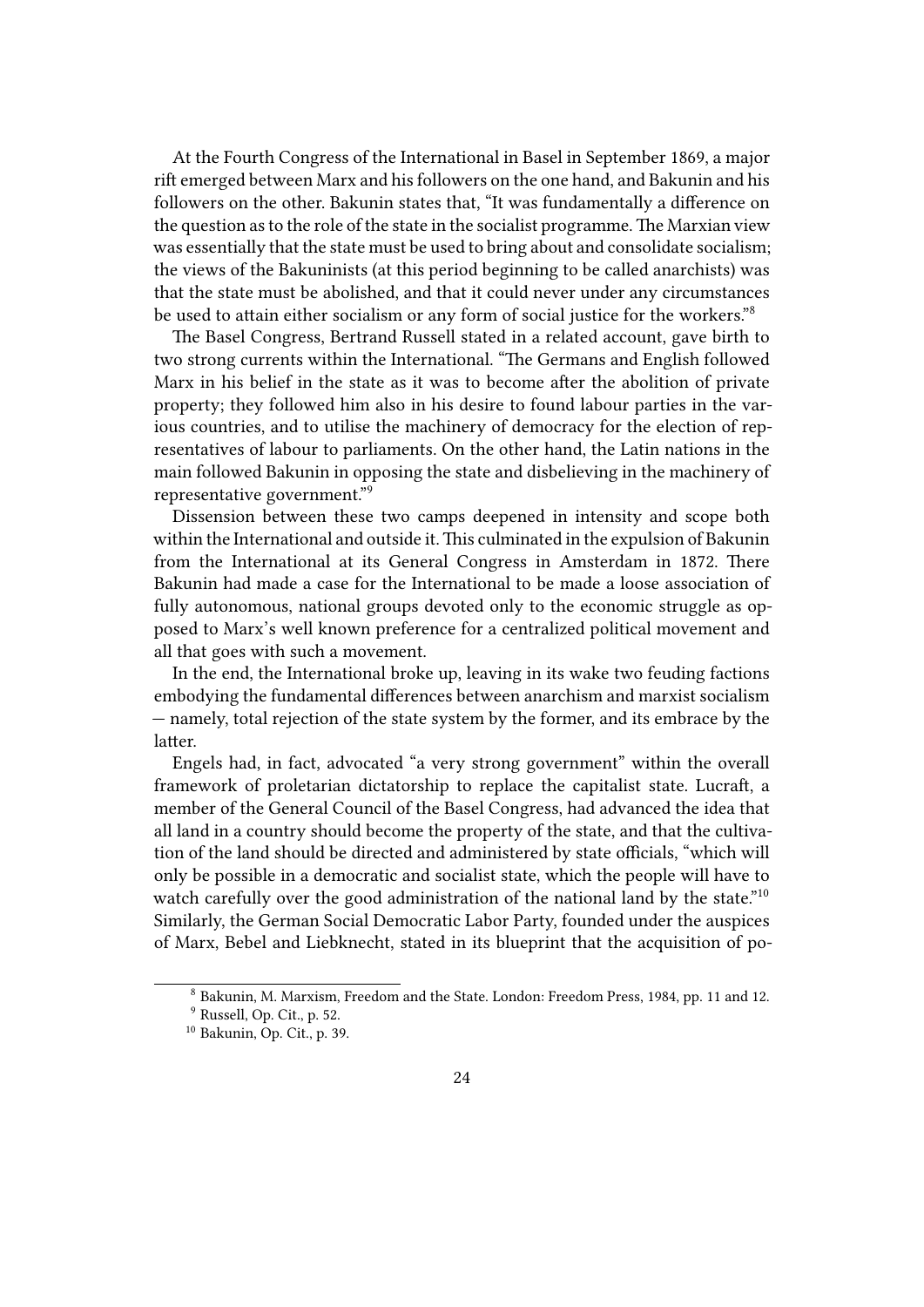litical power was the preliminary condition for the economic emancipation of the proletariat. The state system was in this sense transitional, pending its withering away in the long term with the full accomplishment of the socialist revolution. At that point, all class differences and antagonisms would be eliminated, resulting in, as Engels put it, the "abolition of the state as a state." For marxist socialism, therefore, the withering away of the state constitutes an end in itself. Assuming that this were logical and feasible, it would still amount, in the transitional period, to fighting old tyrannies with new ones.

As Bakunin put it, "The Marxians think that, just as in the  $18<sup>th</sup>$  century, the bourgeoisie dethroned the nobility to take its place and to absorb it slowly into its own body, sharing with it the domination and exploitation of the toilers in towns as well as in the country, so that the proletariat of the towns is called on today to dethrone the bourgeoisie, to absorb it, and to share with it the domination and exploitation of the proletariat of the countryside;…"<sup>11</sup> In other words, the marxists advocated not the abolition of coercive state power, but merely the substitution of a new dominator class for the old one at the helm of the state.

This mistake leads to others, such as advocacy of political parties and, in some varieties of marxism, participation in electoral politics as the primary means of attaining socialism. In his address to the General Congress of the International in Amsterdam in 1872, Marx stated: "We know that the institutions, customs and traditions of separate countries have to be taken into account; and we do not deny that there are countries like America and Britain… in which workers can achieve their goal by peaceful means."<sup>12</sup> By "peaceful means," of course, Marx meant electoralism and parliamentary action — simply put, political struggle which precludes tampering with the state system.

Even though both anarchism and marxist socialism have advocated the international solidarity of workers in all trades and in all countries in their economic struggle against the powers of capital, the issue of the state has constituted a major wedge between them.

Says Bakunin:

It is in the real organization of this solidarity, by the spontaneous organization of the working masses and by the absolutely free federation, powerful in proportion as it will be free, of the working masses of all languages and nations, and not in their unification by decrees and under the rod of any government whatever, that there resides the real and living unity of the International… We do not understand that anyone could speak of international solidarity when they want to keep

 $11$  Ibid., p. 47.

<sup>12</sup> Ibid., p. 43.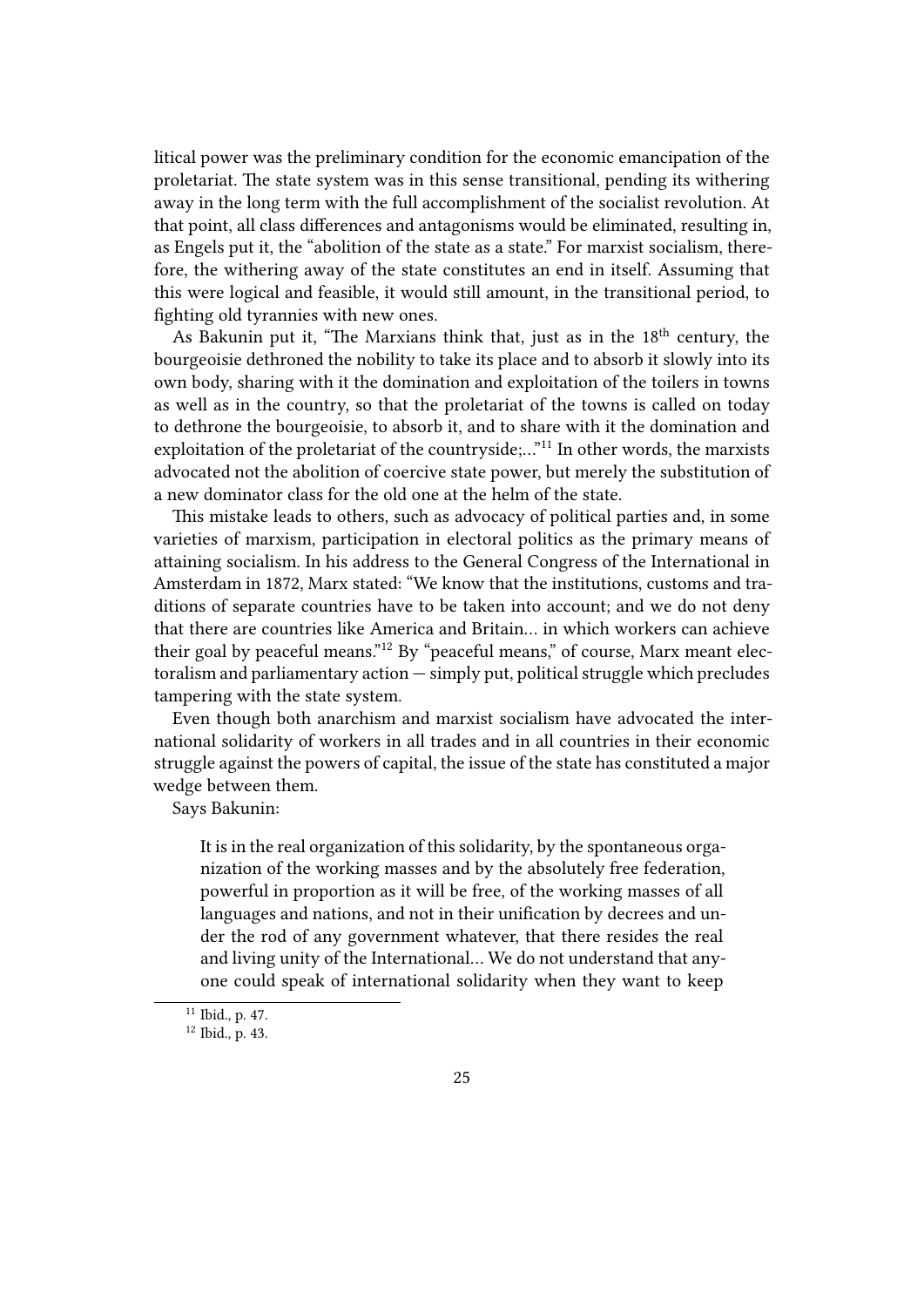states… the state by its very nature being a rupture of this solidarity… State means domination and all domination presupposes the subjection of the masses, and consequently their exploitation to the profit of some minority or other.<sup>13</sup>

He adds in another passage:

The Marxists… console themselves with the idea that [their] rule will be temporary. They say that the only care and objective will be to educate and elevate the people economically and politically to such a degree that such a government will soon become unnecessary, and the State, after losing its political or coercive character, will automatically develop into a completely free organization of economic interests and communities.

There is a flagrant contradiction in this theory. If their state would really be of the people, why eliminate it?… Every state, not excepting their People's State, is a yoke, on the one hand giving rise to despotism and on the other to slavery. They say that such a yoke-dictatorship is a transitional step towards achieving full freedom for the people: anarchism or freedom is the aim, while state and dictatorship is the means, and so, in order to free the masses of the people, they have first to be enslaved!

Upon this contradiction our polemic has come to a halt. They insist that only dictatorship (of course their own) can create freedom for the people. We reply that all dictatorship has no objective other than selfperpetuation, and that slavery is all it can generate and instill in the people who suffer it. Freedom can be created only by freedom.<sup>14</sup>

As Bakunin foresaw, retention of the state system under socialism would lead to a barrack regime. Here the workers, peasants and the people as a whole "would wake, sleep, work and live to the beat of the drum; for the clever and the learned a privilege of governing."<sup>15</sup> Even if such a regime were democratically elected, it could still easily be a despotism. Bertrand Russell explains: "It is undeniable that the rule of a majority may be almost as hostile to freedom as the rule of a minority: the divine right of majorities is a dogma as little possessed of absolute truth as any other. A strong democratic state may easily be led into oppression of its best

<sup>13</sup> Ibid., p. 32.

<sup>&</sup>lt;sup>14</sup> Quoted in Dolgoff, S. (ed.) Bakunin on Anarchy. New York: Alfred A. Knopf, 1971, pp. 331-332.

<sup>15</sup> Bakunin, Op. Cit., p. 16.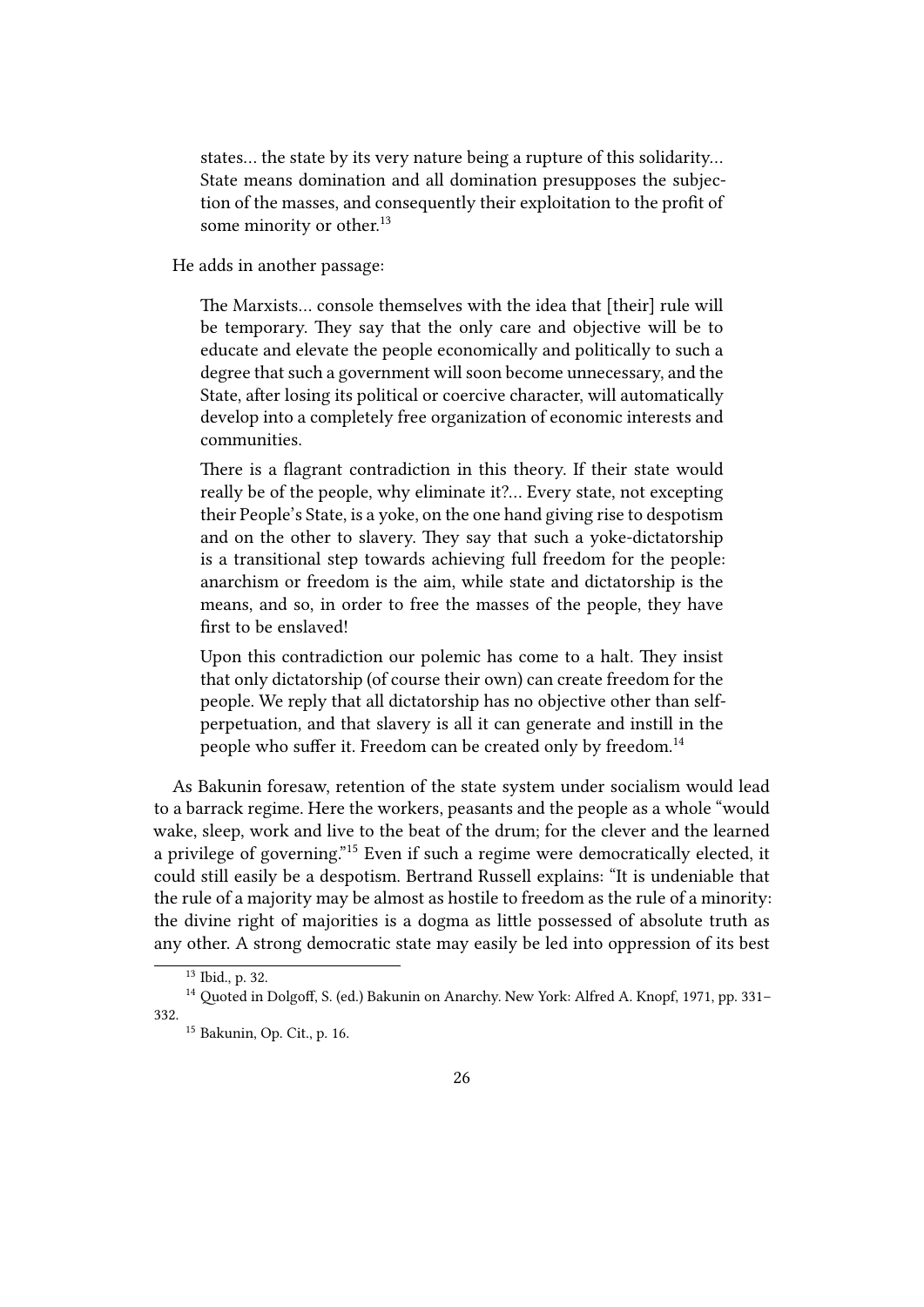citizens, namely those whose independence of mind would make them a force for progress."<sup>16</sup>

Unfortunately, Bakunin's predictions about marxist socialism have proven to be uncannily accurate. Even some marxists have acknowledged this. One such acknowledgement came from Burton Hall in the Winter 1968 issue of New Politics:

… it is most uncomfortable for a devout socialist to look over the argument exchanged between Marx and Bakunin and reflect that maybe it was Bakunin who was right all the time… not only because of the accuracy of his predictions as to what socialism would look like, if it were ever to come into existence, but even more to the point, because the reasoning on which he based these predictions, reinforced by the historical evidence of the past half-century, seems almost unanswerably persuasive.<sup>17</sup>

But having said that, it's still worthwhile to elucidate the parallels between anarchism and marxism. Conor McLoughlin outlines some of them: "Both systems were founded on the idea of historical materialism, both accepted the class struggle, both were socialist in the sense of being opposed to private property in the means of production. They differed in that Bakuninism refused to accept the state under any circumstances whatever, that it rejected politics or parliamentary action, and that it was founded on the principle of liberty as against that of authority."<sup>18</sup> McLoughlin concludes: "One can accept a materialist method of analysis and Marx's critique of capitalism without accepting the politics of Marx and Engels.

As well, marxism does not reject the anarchist program completely. Both anarchism and marxism champion the aspirations of the wage earner and seek the abolition of the wage system. Marxism, however, quarrels with the seeming impatience of anarchism as well as its willingness to ignore the "scientific" law of evolution which supposedly determines the orderly march of history. Both systems are nevertheless impelled by a common and genuine desire to extinguish the evils of capitalism through the abolition of wage labor, the ways and means of commodity exchange, and, most of all, the needless misery, inequality, and exploitation characterizing the relationship between the have-nots and the owners of capital.

There are similar striking parallels between anarchism, guild socialism, and syndicalism. An outlining of the latter two theories is thus necessary at this juncture.

Guild socialism, made popular through the writings of S.G. Hobson and G.D.H. Cole, strives toward autonomy in industry and a drastic curtailment in the powers

<sup>16</sup> Russell, Op. Cit., p. 57.

<sup>&</sup>lt;sup>17</sup> Ouoted in Dolgoff, Op. Cit., p. 323.

<sup>18</sup> McLoughlin, C. "Anarchism and Marxism," Workers Solidarity Magazine, Issue #39, 1993.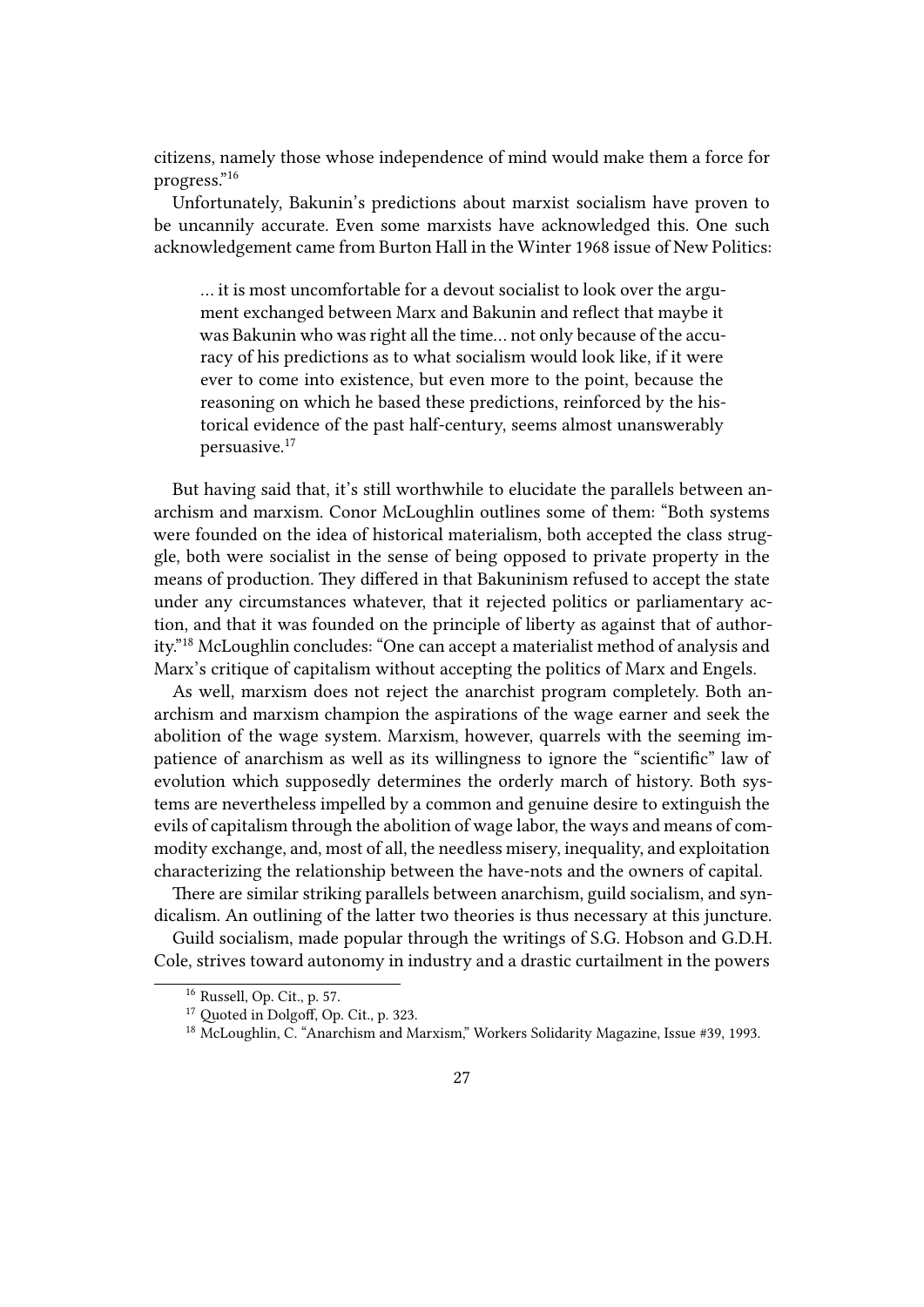of the state, but not its abolition. Put differently, for the workers' guild, the goal is not merely to secure better work conditions, but to achieve socialism through the control of industry. Each factory is to be free to manage its own affairs, including control of production through the supervision of managers elected directly by the workers. "The state would own the means of production as a trustee for the community: the Guilds would manage them, also as trustees for the community, and would pay to the state a single tax or rent. Any Guild that chose to set its own interests above those of the community would be violating its trust, and would have to bow to the judgement of a tribunal equally representing the whole body of producers and the whole body of consumers."<sup>19</sup>

This tribunal, known as the Joint Committee of Parliament and the Guild Congress, would adjudicate on matters involving the interests of consumers and producers alike. Below the joint committee lie two parallel bodies with equal powers: the parliament (state) representing the community in their capacity as consumers, and the guild congress, representing the community in their capacity as producers. Guild socialism postulates that all social systems to date have perceived society from the point of view of either producers or consumers, but never from both points of view. It thus insists on functional representation as a basis for the organization of society, which necessarily involves the abolition of the wage system. Its theoretical assumptions are summarized in the following.

Capitalism has made of work a purely commercial activity, a soulless and a joyless thing. But substitute the national service of the Guilds for the profiteering of the few; substitute responsible labour for a saleable commodity; substitute self-government and decentralization for the bureaucracy and demoralising hugeness of the modern state and the modern joint stock company; and then it may be just once more to speak of a "joy in labour" and once more to hope that men may be proud of quality and not only of quantity in their work.<sup>20</sup>

Syndicalism, on the other hand, is a social theory "which regards the trade union organisations as at once the foundation of the new society and the instrument whereby it is to be brought into being."<sup>21</sup> (The word "syndicalism" derives from the French words "syndicat" and "syndicalisme," which mean "trade union" and "trade unionism" respectively.) Syndicalism advocates direct action by the working class to abolish the capitalist order, including the state, and to establish in its place a social order based on workers organized in production units. The syndicalist movement, in concrete terms, grew out of a strong anarchist and anti-parliamentary

<sup>19</sup> Appadorai, A. The Substance of Politics. London: Oxford University Press, 1978, p. 124.

<sup>20</sup> Ibid., p. 120.

<sup>&</sup>lt;sup>21</sup> See The Encyclopaedia Britannica (15<sup>th</sup> Edition), Vol. II, p. 464.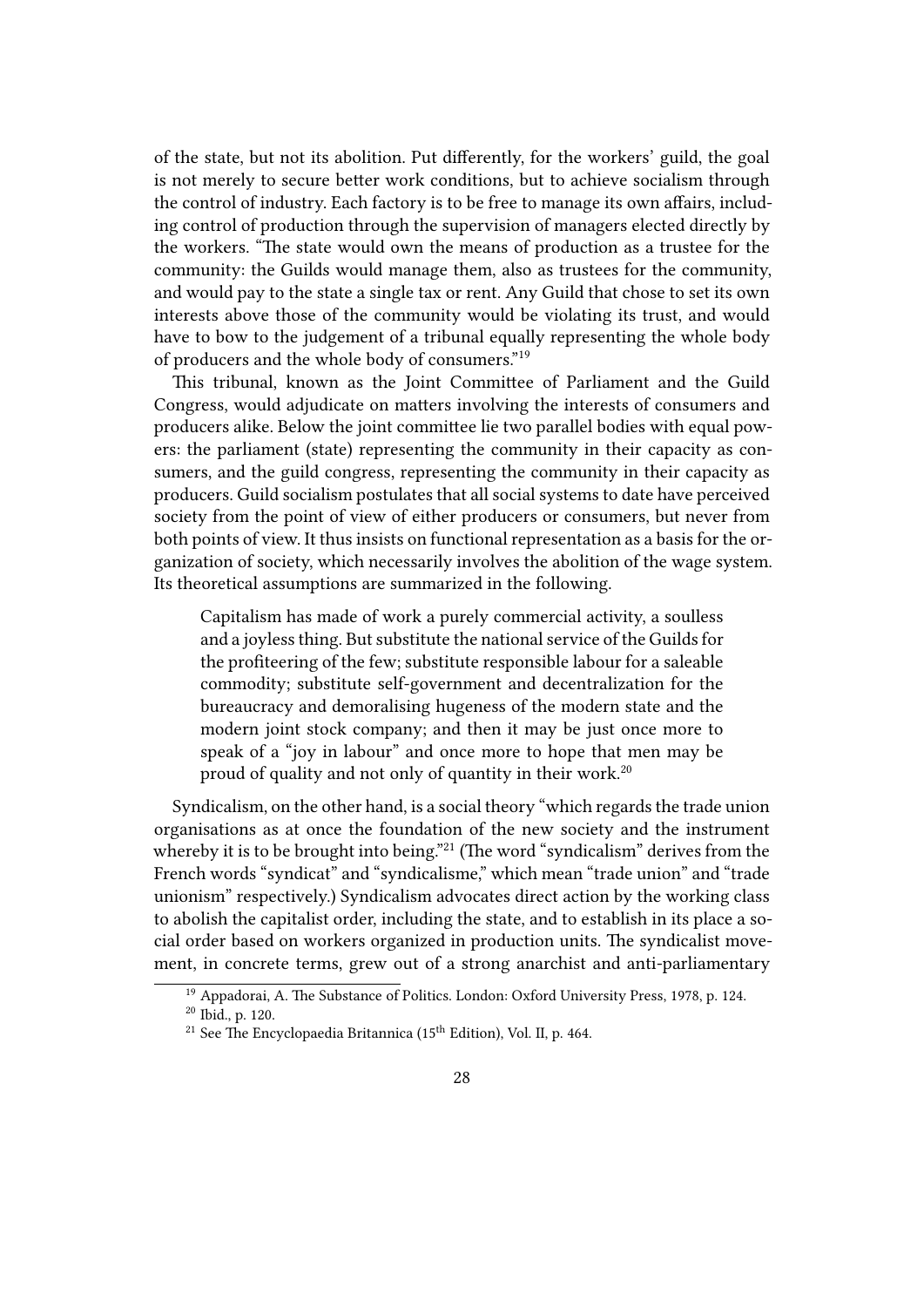tradition among the French working class, who were greatly influenced by the teachings of the anarchist P.J. Proudhon and the socialist Auguste Blanqui.

According to Bertrand Russell, "Syndicalism stands essentially for the point of view of the producer as opposed to that of the consumer, as it is concerned with reforming actual work and the organisation of industry, not merely with securing greater rewards for work."<sup>22</sup> In Appadori's words, "The syndicalists accept the general socialist position that society is divided into two classes, the capitalist and the proletariat, whose claims are irreconcilable; that the modern state is a class state dominated by the few capitalists; that the institution of private capital is the root of all social evils and that the only remedy for them is to substitute collective capital in place of private capital."<sup>23</sup>

The syndicalist current manifested itself within two French labor unions in the 1890s, the Confederation General du Travail (CGT — which declared revolutionary syndicalism its creed), and the Federation des Bourses du Travail (FBT), which led to their joining forces in 1902. The secretary general of the FBT, Fernand Pelloutier, himself essentially an anarchist, was influential in the formulation of syndicalist principles. "The task of the revolution is to free mankind, not only from all authority, but also from every institution which has not for its essential purpose the development of production,"<sup>24</sup> he stated.

Class war conducted by direct industrial methods at the point of production, including the general strike, the boycott, and sabotage (as opposed to electoral political methods) is held out as the principal syndicalist weapon. Being fundamentally opposed to capitalism, syndicalism advocates the abolition of the state: "The state was by nature a tool of capitalist oppression and, in any event, was inevitably rendered inefficient and despotic by its bureaucratic structure."<sup>25</sup>

Proceeding from this standpoint, syndicalists aim at using the strike as a means of undermining and eventually overthrowing capitalism, not simply as a means of securing better working conditions and wages. The ultimate expression of the strike as a weapon is the general strike (a total work stoppage in all services and industries), the aim of which is to paralyze the capitalist system.

Syndicalists are no less contemptuous of state socialism than anarchists, convinced that it is equivalent to state capitalism, with the state being the sole employer (with the police and army to back up its dictates); because of this, they are also convinced that the lot of the working class will be (and has been) even worse under state socialism than under corporate capitalism.

<sup>22</sup> Russell, Op. Cit., p. 62.

<sup>23</sup> Russell, Op. Cit., p. 62.

<sup>24</sup> Appadorai, Op. Cit., p. 120.

 $25$  Quoted in The New Radical Thinker, Sept.  $-$  Dec. 1994. See also Russell, p. 64.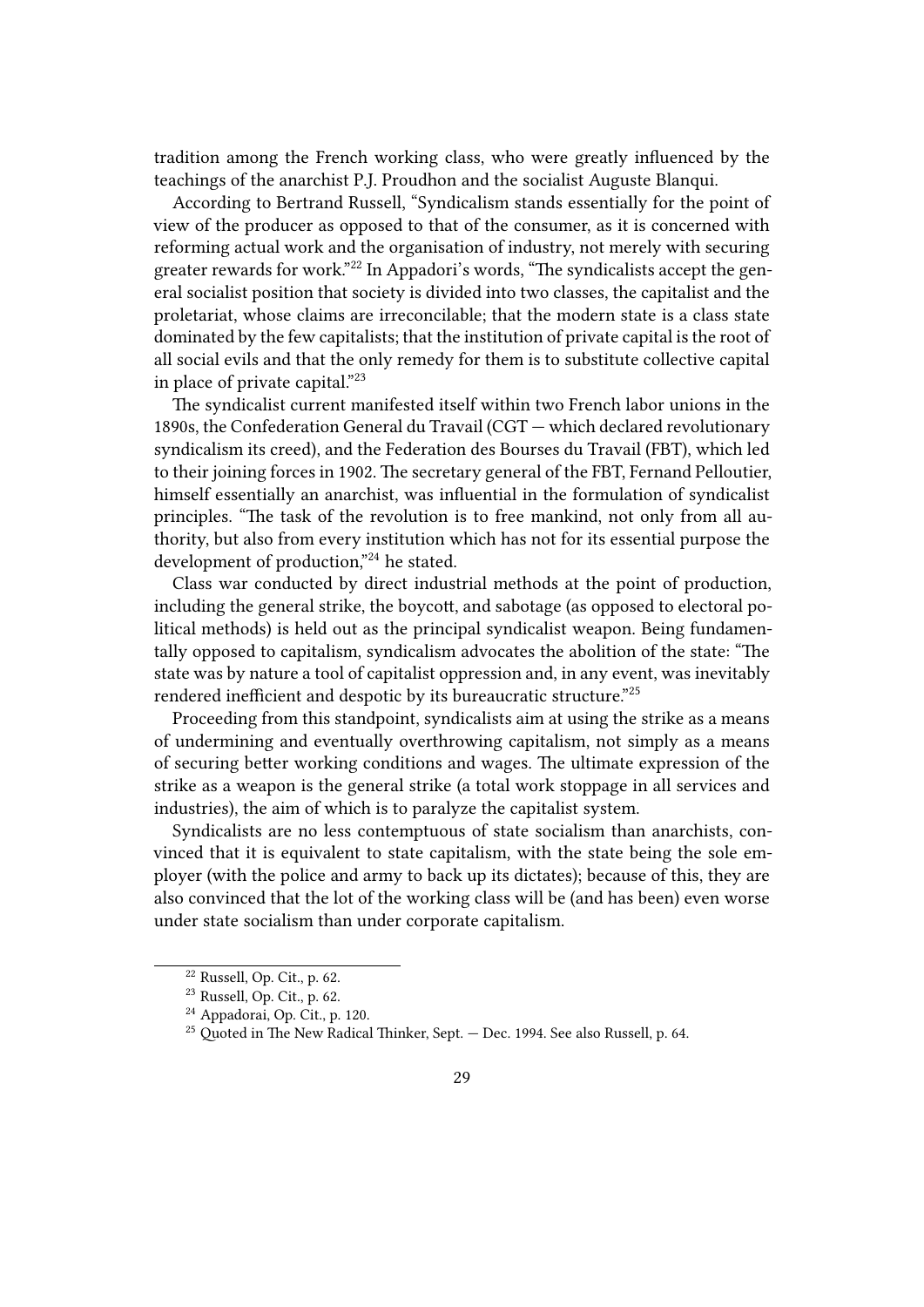# <span id="page-29-0"></span>**Chapter 3: Anarchistic Precedents in Africa**

Continental Africa covers about 11,500,000 square miles, running from the Mediterranean Sea to the Cape of Good Hope, and from the Western Bulge (Senegal) to the Eastern Horn (Somalia), together with the offshore islands of Cape Verde, Fernando Po, Madagascar, Mauritius, Zanzibar, the Comoros, and others.

The territory that lies between the Sahara Desert and the tropical rain forest is the home of a variety of peoples. Between Senegal and Gambia live the Wolor and Tukulor, while between Gambia and the River Niger Valley live the Soninke, Mandigo, Khran, Tuareg, Ashanti, Banbara, and Djula. The Songhai dominate the middle Niger area, and the Masai inhabit the Upper Volta basin. Across the river in what is presently northwestern and north-central Nigeria live the Hausa-Fulani, while the Kanuri live in the northeast. Further south and spreading toward the east one finds the Igbo, Yoruba, Gikuyu, Luo, Shona, Ndebele, Xhosa, Bantu, Zulu, etc. To the north of the Sahara lies Egypt and the Maghredb region, which are peopled by African Arabs and Berbers.

To a greater or lesser extent, all of these traditional African societies manifested "anarchic elements" which, upon close examination, lend credence to the historical truism that governments have not always existed. They are but a recent phenomenon and are, therefore, not inevitable in human society. While some "anarchic" features of traditional African societies existed largely in past stages of development, some of them persist and remain pronounced to this day.

What this means is that the ideals underlying anarchism may not be so new in the African context. What is new is the concept of anarchism as a social movement or ideology. Anarchy as an abstraction may indeed be remote to Africans, but it is not at all unknown as a way of life. This is not fully appreciated because there is not as yet a systematic body of anarchist thought that is peculiarly African in origin. It is our intention in this chapter to unravel the manner and extent to which "anarchic elements" are indigenous to Africa and Africans.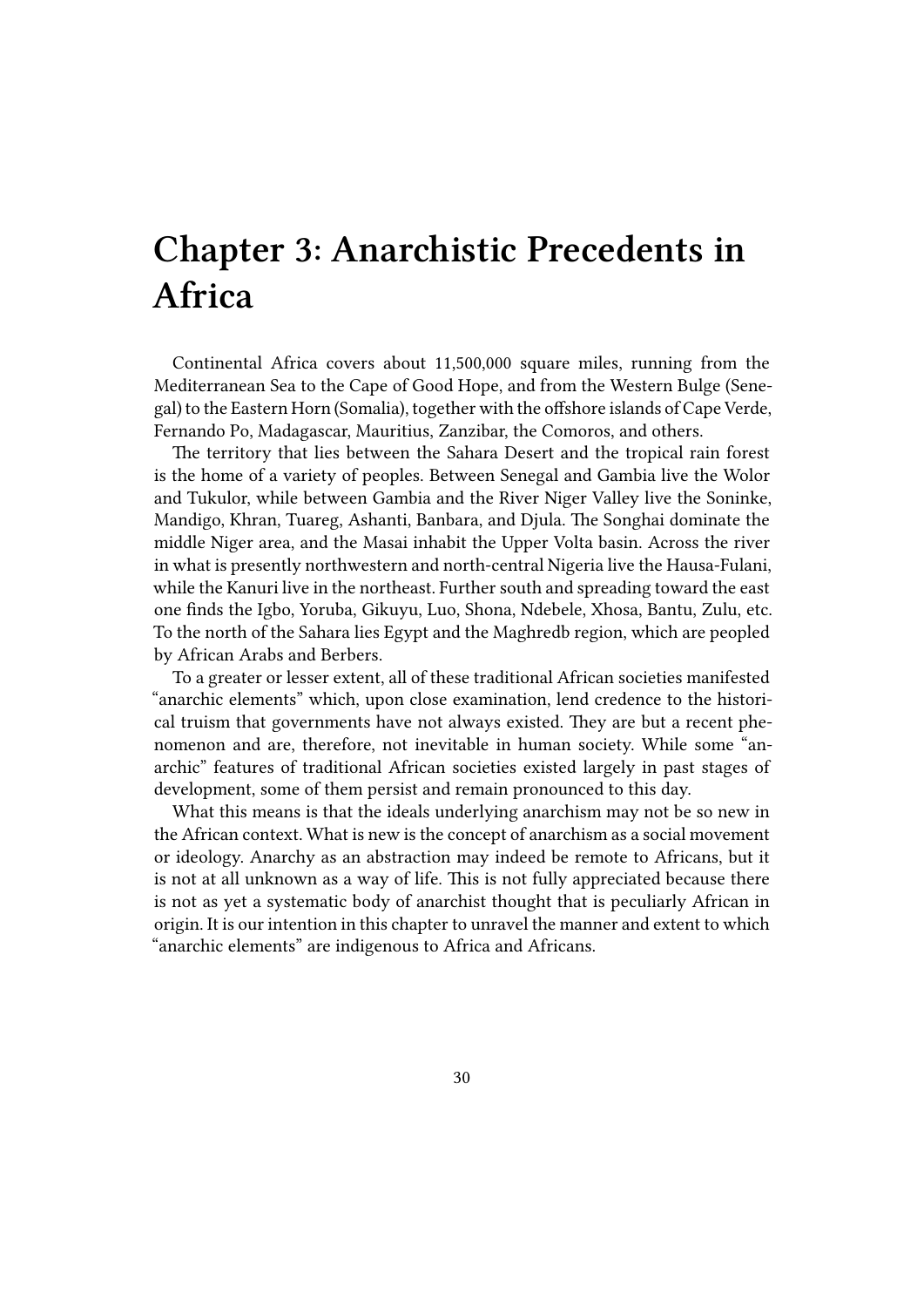## <span id="page-30-0"></span>**African Communalism**

Traditional African societies were, for the most part, founded on communalism. The term is used here in two senses. First, it denotes a definite mode of production or social formation that comes generally, though not inevitably, after huntergatherer societies, and in turn precedes feudalism. If one accepts cultural evolution, one sees that most European and Asian societies passed through these stages of development.

Communalism is also used in a second, related sense to denote a way of life that is distinctly African. This way of life can be glimpsed in the collectivist structure of African societies in which: 1) different communities enjoy (near) unfettered independence from one another; 2) communities manage their own affairs and are for all practical purposes self-accounting and self-governing; and 3) every individual without exception takes part, either directly or indirectly, in the running of community affairs at all levels.

In contrast to Europe and Asia, most of Africa never developed past the stage of communalism. Despite the indigenous development of feudalism and the later imposition of capitalism, communal features persist to this  $day -$  sometimes pervasively — in the majority of African societies that lie outside the big cities and townships. Essentially, much of Africa is communal in both the cultural (production/social formation) and descriptive (structural) senses.

Among the most important features of African communalism are the absence of classes, that is, social stratification; the absence of exploitative or antagonistic social relations; the existence of equal access to land and other elements of production; equality at the level of distribution of social produce; and the fact that strong family and kinship ties form(ed) the basis of social life in African communal societies. Within this framework, each household was able to meet its own basic needs. Under communalism, by virtue of being a member of a family or community, every African was (is) assured of sufficient land to meet his or her own needs.

Because in traditional African societies the economy was largely horticultural and subsistence based, as Horton notes, "often small villages farmed, hunted, fished, etc., and looked after themselves independently with little reference to the rest of the continent." Various communities produced surpluses of given commodities which they exchanged, through barter, for those items that they lacked. The situation was such that no one starved while others stuffed themselves and threw away the excess.

According to Walter Rodney, "in that way, the salt industry of one locality would be stimulated, while the iron industry would be encouraged in another. In a coastal, lake or riverine area, dried fish could become profitable, while yams and millet would be grown in abundance elsewhere to provide a basis of exchange…" Thus, in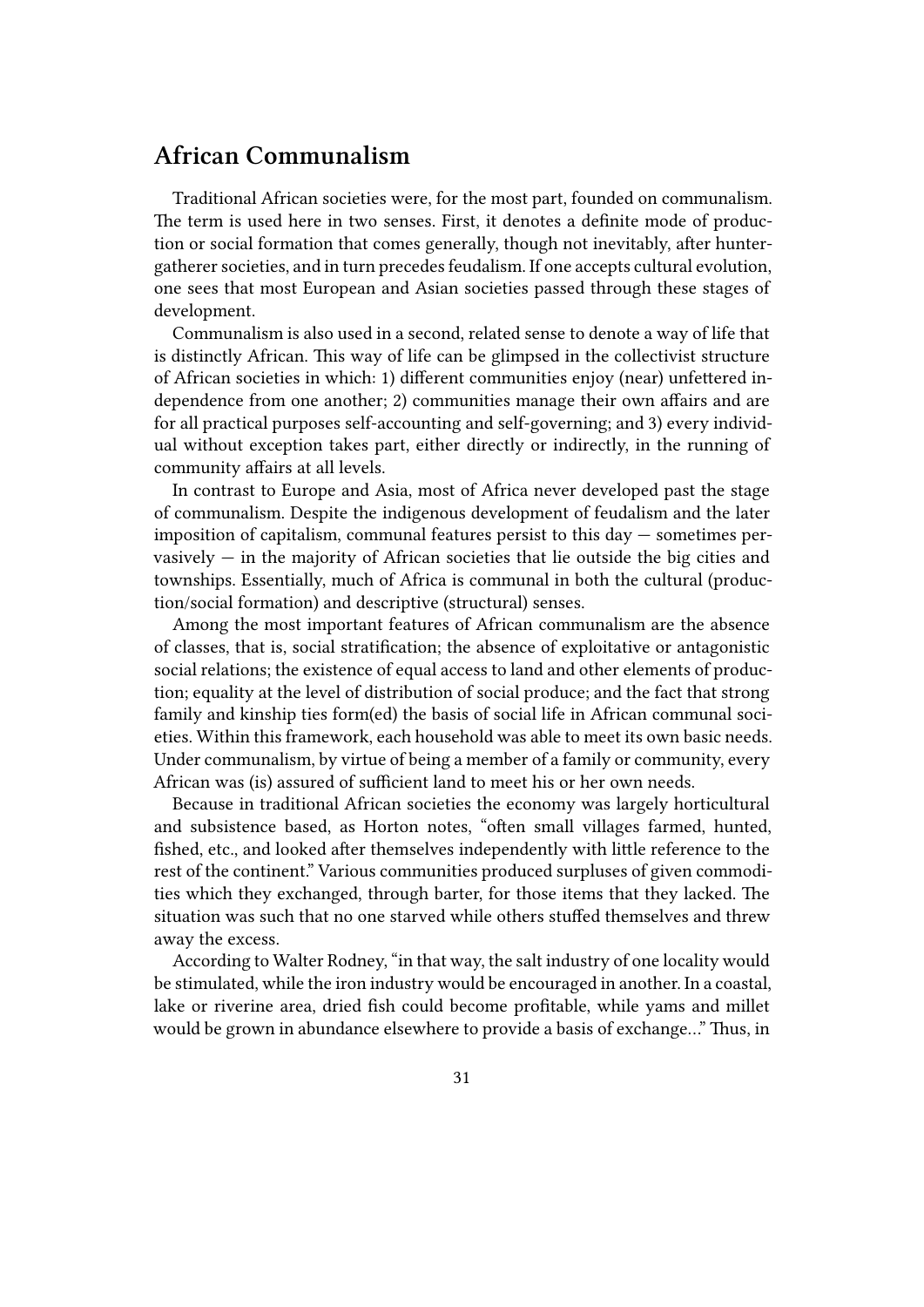many parts of Africa a symbiosis arose between groups earning their living in different manners — they exchanged goods and coexisted to their mutual advantage.

Political organization under communalism was horizontal in structure, characterized by a high level of diffusion of functions and power. Political leadership, not authority, prevailed, and leadership was not founded on imposition, coercion, or centralization; it arose out of a common consensus or a mutually felt need.

Leadership developed on the basis of family and kinship ties woven around the elders; it was conferred only by age, a factor which, as we shall see, runs deep in communalism. In Africa, old age was  $-$  and still often is  $-$  equated with possession of wisdom and rational judgment. Elders presided at meetings and at the settlement of disputes, but hardly in the sense of superiors; their position did not confer the far-reaching sociopolitical authority associated with the modern state system, or with feudal states.

There was a pronounced sense of equality among all members of the community. Leadership focused on the interests of the group rather than on authority over its members. Invariably, the elders shared work with the rest of the community and received more or less the same share or value of total social produce as everyone else, often through tribute/redistributive mechanisms.

The relationship between the coordinating segments of the community was characterized by equivalence and opposition, and this tended to hinder the emergence of role specialization, and thus the division of labor among individuals. Generally, elders presided over the administration of justice, the settlement of disputes, and the organization of communal activities, functions they necessarily shared with selected representatives of their communities, depending on the specific nature of the dispute or issue involved.

Such meetings and gatherings were not guided by any known written laws, for there were none. Instead, they were based on traditional belief systems, mutual respect, and indigenous principles of natural law and justice. Social sanctions existed for various kinds of transgressions — theft, witchcraft, adultery, homicide, rape, etc. When an individual committed an offense, often his entire household, his kinsmen, and his extended family suffered with him, and sometimes for him. This was because such offenses were believed to bring shame not only upon the individual, but even more so upon his relatives.

In traditional societies, Africans reached major decisions through consensus, not by voting. What Nnamdi Azikiwe says of jurisprudence in communal Nigeria is no less true of the rest of Africa:

It is based on the concept of settlement of disputes by conciliation. It emphasises the need for amicable settlement of disputes by mutual compromise… In its operation, the machinery of Nigerian justice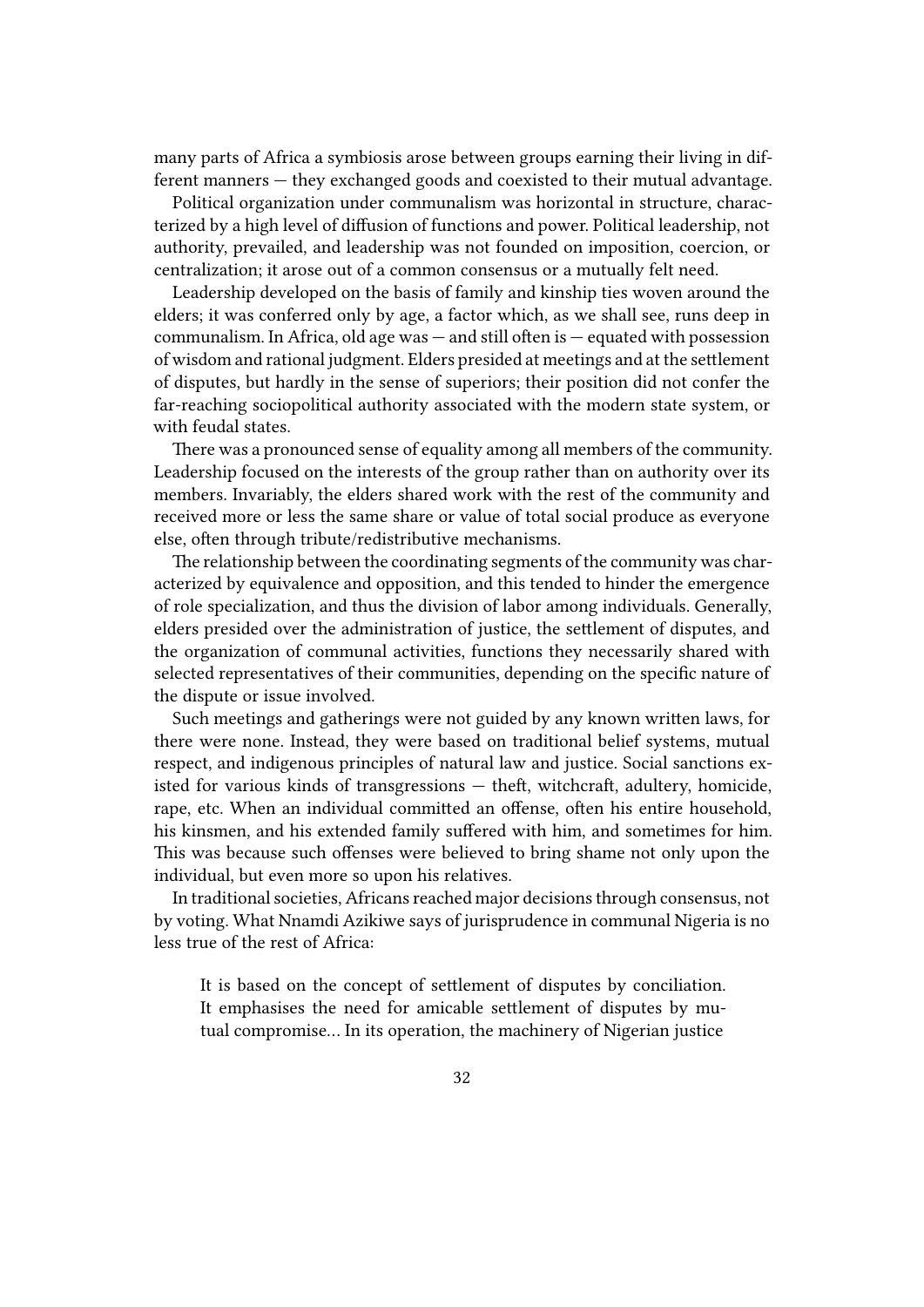shuns technicalities but places more emphasis on redress, impartiality, reasonableness and fair play… the positive legal system of Nigeria seeks to prevent the perpetuation of injustice and to enthrone equity, on the understanding that no person should be unjustly enriched or denied the elementary principles of natural justice.

Likewise, religion held a cohesive role in African traditional society. Individuals saw themselves as living in a world controlled by an invisible order of personal beings of whom they had to take account at every turn. "In such a world, the life of social groups, like other things, is thought of as underpinned by spiritual forces."

Religion, in this sense, was primarily "a theoretical interpretation of the world, and an attempt to apply this interpretation to the prediction and control of worldly events. Thus, there was always a constant dialectic between religious ideas and principles of social organisation and social form, and these, in turn, mutually reinforced and influenced each other."

The idea of "spiritual forces" translated into a notion of gods, an earth spirit or a powerful guardian spirit that was personal to individual members of the community. "A man's social field includes not only relations with other men, but also relations with gods, and that the two kinds of relations have significant effects on one another… In short, the gods are not only theoretical entities, they are people." These ideas underpinned the existence of secret cults or secret societies in communal societies. As part of the political organization of communities, the roles of elders, age grades, and secret cults were not viewed as divine in this sense.

Among the social institutions that bound communities together were the age grades or age-set system. According to Azikiwe, "Usually, age grading divides adult males into elders and young adults — or more rarely into elders, middle-aged, and young adults. The age-grade system is usually fed by a system of age sets, whose members move from one grade to the next." The rise of age grades was in itself a response to the need for greater communal solidarity, since age grades cut across families and lineages.

Age grades consisted of cohorts of males who came together to perform certain functions and duties. These included farm work for their members (or other members of society who asked for their services), road building, environmental sanitation, burials, and harvest of farm produce. A female equivalent of the age sets existed, although, as we shall see, their relative importance varied from society to society.

Secret societies — so called because their deliberations were kept secret from the public — performed ceremonial and religious functions, claiming to have links with the guardian spirit of the society. Secret societies also performed judicial functions, deciding the more intractable intra-village disputes. More importantly, it was the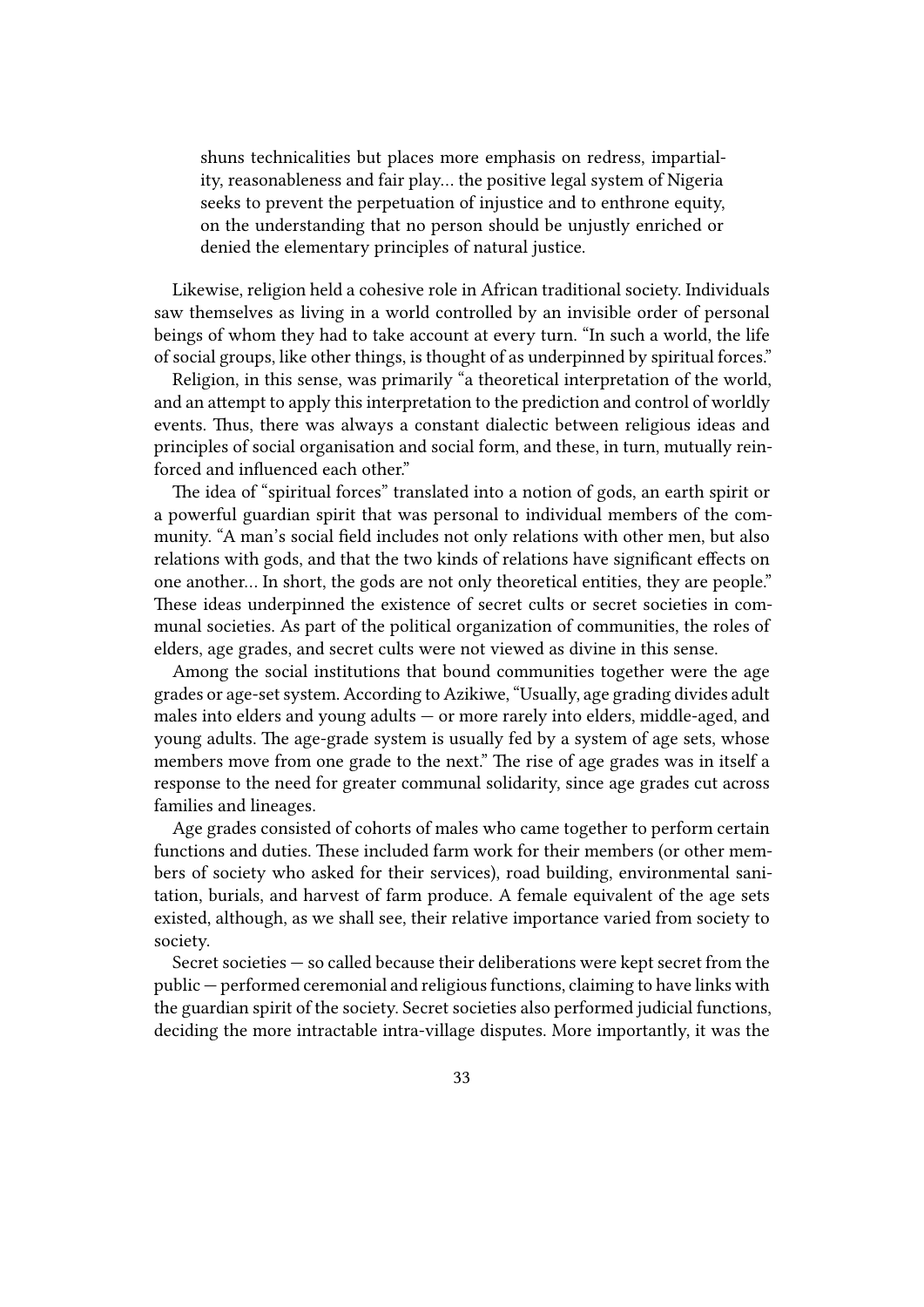prerogative of secret societies to execute a community's decisions and resolutions. Admission into a secret society was open to adolescent males regardless of lineage.

Robert Horton unravels the mystique of secrecy that attends secret societies' deliberations and activities, which contrasts sharply with the "open free-for-all" of the age-grade system:

This secrecy counters the influence of lineage rivalries in two ways. On the one hand, it protects those engaged in the deliberations against pressure from their various lineages. This makes it easier for them to consider any situation on its merits and to avoid taking up positions inspired by purely sectional interests. On the other hand, it enables the society to announce its decisions to the public as things collective and unanimous.

Members of secret societies wore masks while executing the community's decisions, which often involved imposing sanctions on offenders. Horton further explains:

This (wearing of masks) makes immediate sense when considered as a device to ensure acceptance of the harsher sanctions applied by the society to offenders… Where the executives are masked, it is possible for the public to accept their actions, however harsh, as impersonal manifestations of the collective will. If they were unmasked and identifiable, their actions might cause dangerous resentment through suspicion of sectional interest.

Collective action was the underlying social principle, and often there was collective responsibility and collective punishment of offenders.

Both the age grades and the secret societies performed quasi-military and police functions in the absence of a formal military institution, army, or police force. Every adult member of the community took an active part in the discharge of these functions for the good of the community, as a collectivity. Thus, for example, every adult male member of the community would be expected to participate in the search for a reported stolen or missing oxen, sheep, goat, or cow.

Increased production was achieved in communal African societies with the introduction of iron tools, notably the axe and hoe. According to Rodney, "It was on the basis of the iron tools that new skills were elaborated in agriculture as well as in other spheres of economic activity."

No less instrumental to the achievement of increased production in the communal economy was the age grade system itself; members constituted a standing pool of labor in the service of the entire community.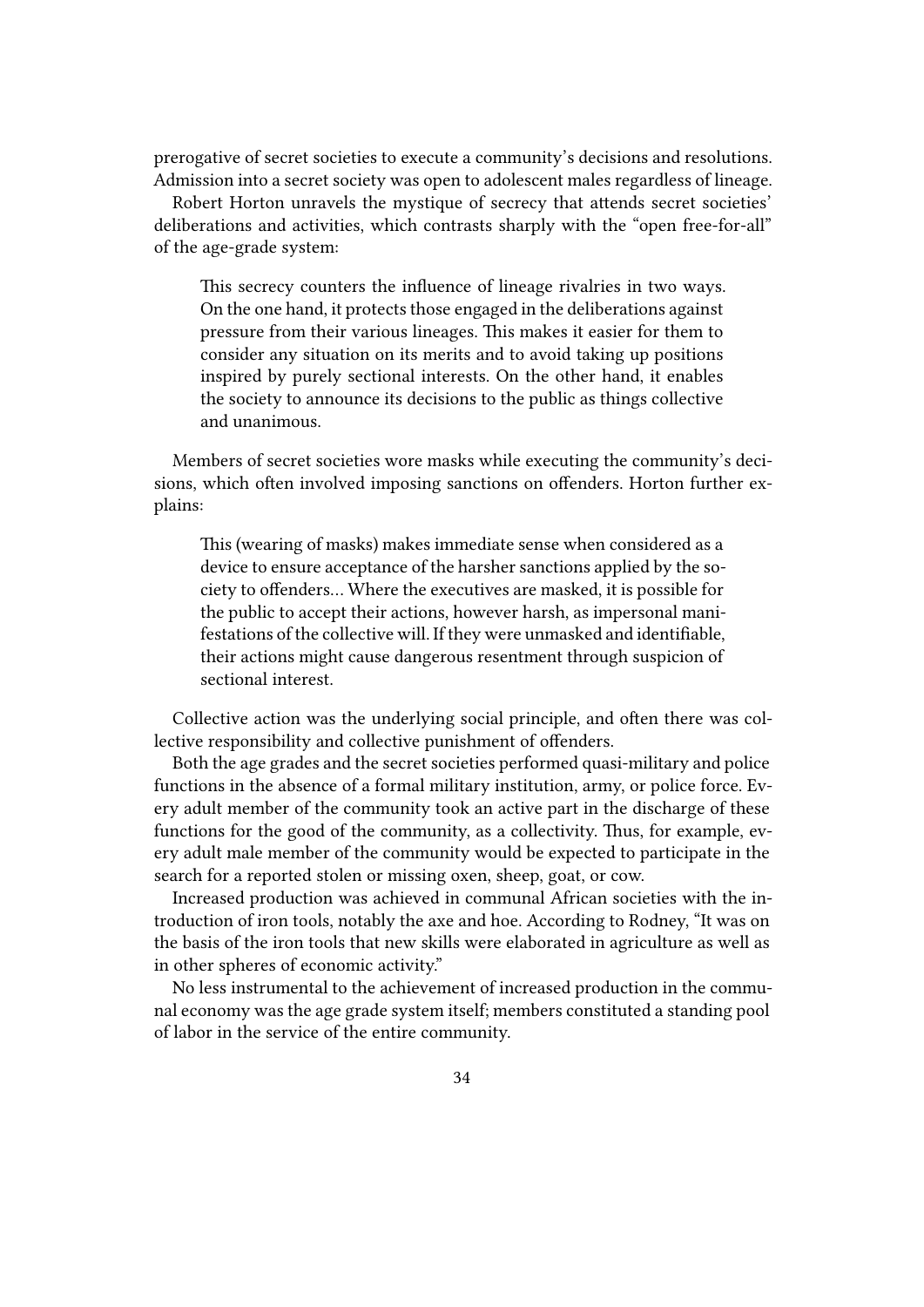Several sociopolitical changes in the communal economy accompanied the productive increases. The emergence of skilled iron workers created increasing specialization and division of labor, while increases in production opened up opportunities for trade, profiteering, and the accumulation of disproportionate wealth in a few hands. With expanded trading activities, barter began to give way to the use of metallic objects as standards for valuing other goods.

An immediate fallout of these changes was the gradual breakdown of certain features of communalism and the rise of social stratification, albeit at a very low level. By the turn of the  $15<sup>th</sup>$  century, several African societies were undergoing a transition from communalism to a class system. Social stratification formed the basis for the eventual rise of classes and the development of antagonistic social relationships, culminating in the establishment of empire states with centralized forms of government in some parts of Africa.

It must be emphasized that, on the whole, although slavery existed in different parts of Africa, especially in areas with the greatest erosion of communal equality, African society never really witnessed an epoch of slavery as a mode of production. Feudalism did exist in some places, but as Rodney has demonstrated, "in Africa, there is no doubt that the societies which eventually reached feudalism were extremely few." Consequently, some features of communalism continued to hold considerable sway in most African societies, as they do to this day under modern capitalist states. This demonstrates the ancient and tenacious roots of the communal way of life in Africa. At the least, Robert Horton observes, a society that has once known and enjoyed the conveniences of genealogical reckoning does not lightly drop them.

The manifestations of "anarchic elements" in African communalism, as we have seen above, were (and to some degree still are) pervasive. These include the palpable absence of hierarchical structures, governmental apparatuses, and the commodification of labor. To put this in positive terms, communal societies were (and are) largely self-managing, equalitarian and republican in nature.

Despite the marked equality and egalitarianism generally associated with African communalism, there existed a degree of privilege and internal differentiation in some communities, made worse sometimes by the traditional caste system. In addition, the high degree of egalitarianism and freedom achieved under communalism was made possible in no small measure by low levels of production.

So, communalism was not an anarchist utopia. Nowhere is this more evident than in the generally low status of women in some forms of communalism. This was made worse, at least on the surface, by the practice of polygyny (one man married to several women, often sisters). In many African communities, however, tradition and custom accorded certain protections to females; most injuries to them with the important exceptions of clitoridectomy and infibulation in some societies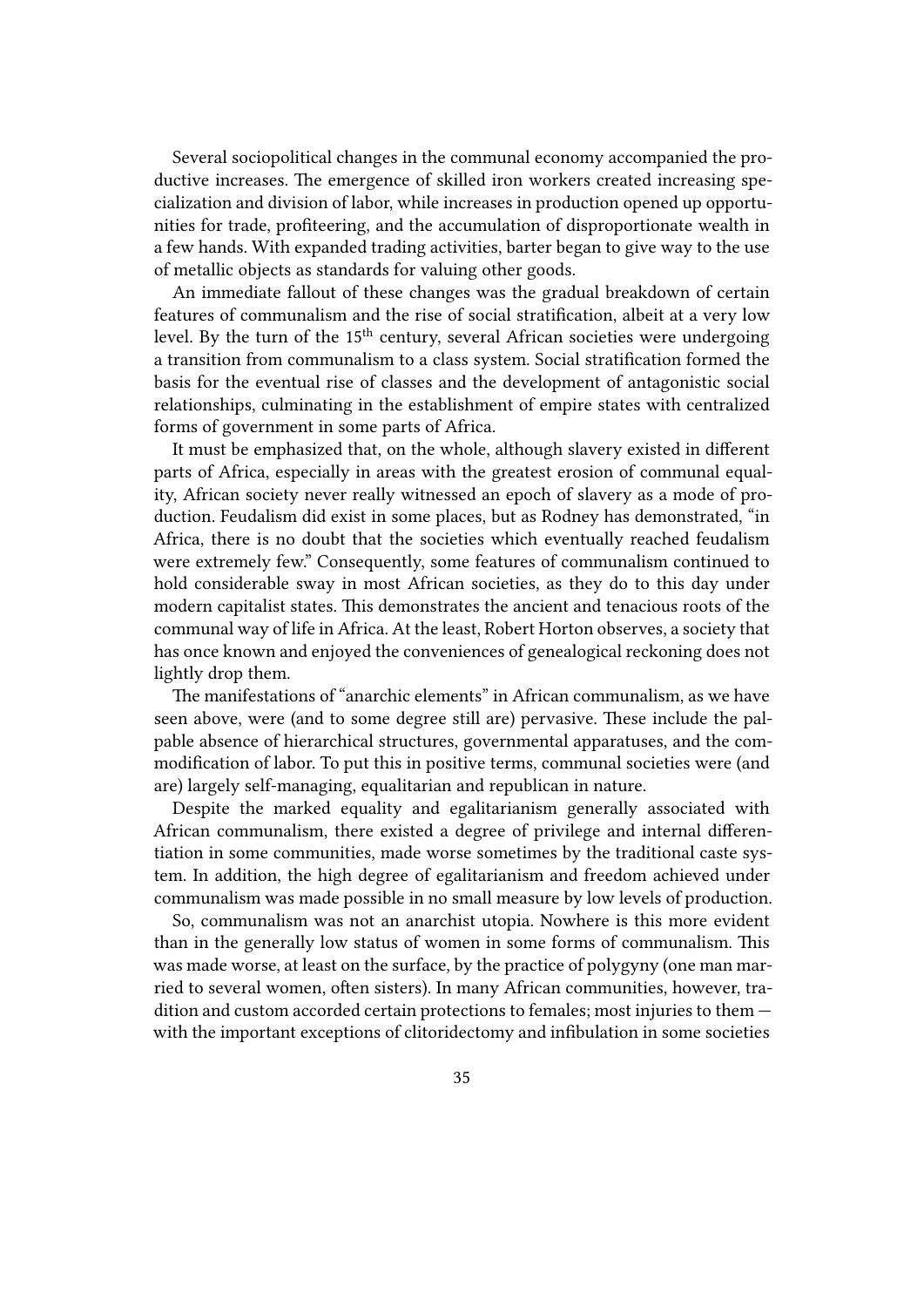— were severely punished. And there were some matrifocal communal societies, famous for their tradition of women leaders.

According to Samir Amin, prior to the emergence of empire states in Africa there existed a "village mode of production" which is comparable to Marx's category of primitive communism. This village mode of production, he says, was characterized by a limited geo-graphical area and was carried on without a central expropriating body, namely the state. Thus, there was no external agency regulating the productive processes.

Similarly, ownership of the means of production was collective, just as social produce was universally consumed. Social surplus was low, and, as Bede Onimode explains, what surplus there was got used up in the reciprocity of gift-giving, which contributed to social cohesion. As the main productive unit of society, each family controlled the use of its own surplus produce. The breakdown of communalism in its pure, undiluted form, and the transition to semi-feudalism in certain parts of Africa, did not substantially alter these facts.

### <span id="page-35-0"></span>**Stateless Societies in Africa**

Some historians and scholars have distinguished between two broad groups in pre-colonial Africa: communities that established empire states and those that did not. Anthropologist Paul Bohannan refers to Africa's stateless societies as "tribes without rulers," a form of "ordered anarchy."

Elsewhere, Rodney describes stateless communities as:

Those peoples who had no machinery of government coercion and no concept of a political unit wider than the family or the village. After all, if there is no class stratification in a society, it follows that there is no state because the state arose as an instrument to be used by a particular class to control the rest of society in its own interests… One can consider the stateless societies as among the older forms of sociopolitical organization in Africa, while the large states represented an evolution away from communalism  $-$  sometimes to the point of feudalism.

The term "stateless societies" has been used in a pejorative sense by certain European scholars to denote backwardness arising from the inability of African societies to establish their own states. State formation in Africa, says the "Hamitic theory," was attributable to foreign influence, the belief being that Africans left on their own would never have been able to produce anything more than a "low" level of political organization. Among the stateless societies that existed on the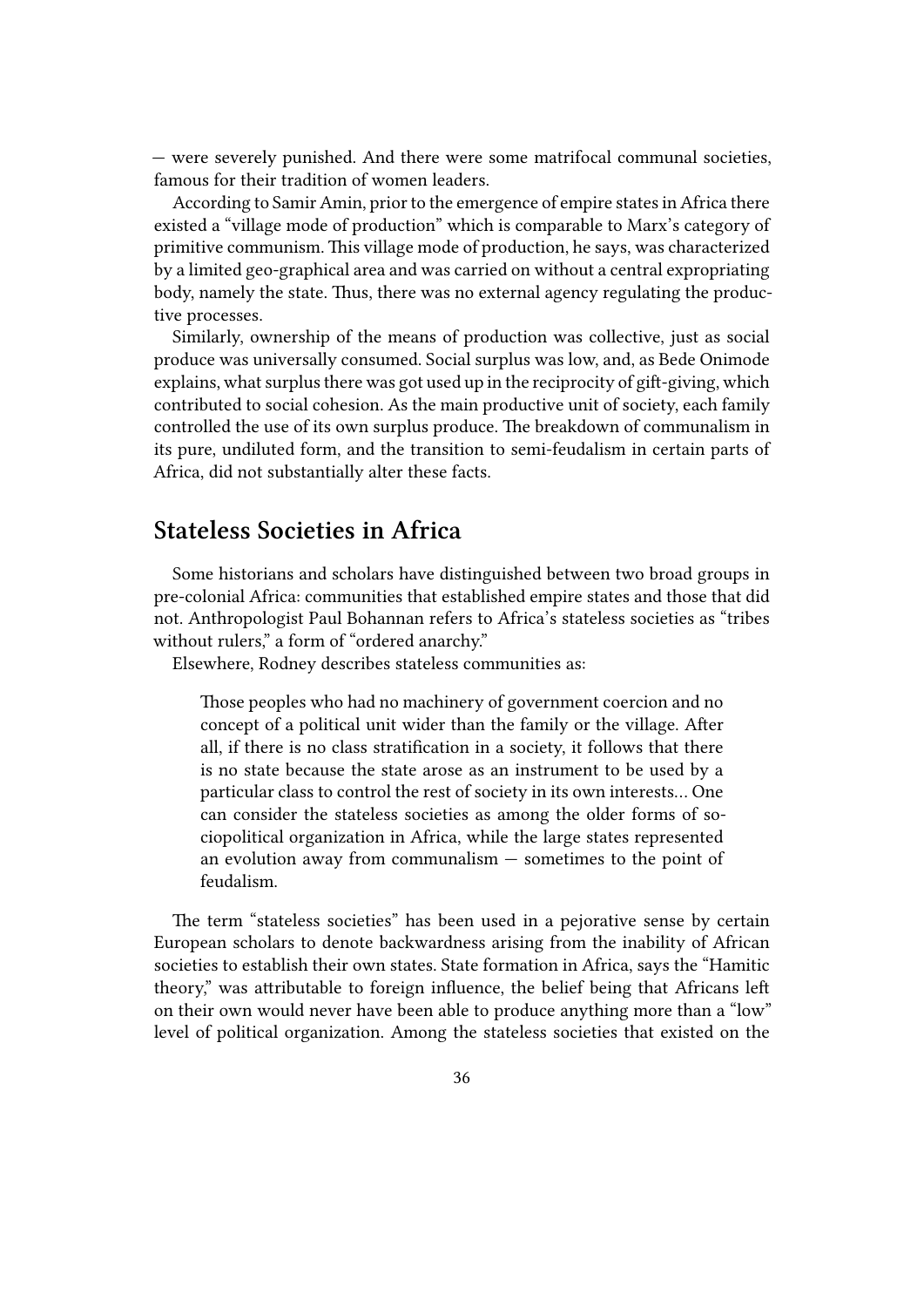continent were the Igbo, the Birom, Angas, Idoma, Ekoi, Nbembe, the Niger Delta peoples, the Tiv (Nigeria), the Shona (Zimbabwe), Lodogea, the Lowihi, the Bobo, the Dogon, the Konkomba, the Birifor (Burkina Faso, Niger), the Bate, the Kissi, the Dan, the Logoli, the Gagu and Kru peoples, the Mano, Bassa Grebo and Kwanko (Ivory Coast, Guinea, Togo), the Tallensi, Mamprusi, Kusaasi (Ghana), the Nuer (Southern Sudan), etc. — numbering today nearly two hundred million individuals in all.

For the purposes of a clear and retrospective understanding of stateless societies, we shall present case studies of three of them: the Igbo, the Niger Delta people (in present-day Nigeria), and the Tallensi (Ghana). Stateless societies tended generally to be agricultural, sedentary, and homogenous in character.

### **The Igbo**

Oral tradition has it that the ancestors of Igbos (also referred to as the Ibo) originated from somewhere in the Middle East. The earliest settlements of the Igbos were at Awka and Orlu, from which they spread south, pushing the Ibibios to the coastal fringes of the Niger Delta. The Igbo generally followed a segmentary pattern of political and social organization. As against large, centralized political units, Igbo society constructed small units, often referred to as "village" political units without kings or chiefs ruling over them or administering their affairs. "In Igbo, each person hails… from the particular district where he was born, but when away from home all are Igbos." Among the Igbo, there is a popular saying, "Igbo enwegh Eze," meaning Igbo have no kings.

The smallest unit in the segmentary political system was the extended family with a common lineage; several extended families constituted a ward; and many wards formed a village. The affairs of a village community were controlled by four major institutions: the general assembly of all citizens, the council of elders, the age grades, and the secret societies, that acted as instruments of social control.

There was also the Umuada, a parallel body of women either married into the village or born there. The Umuada played a key role in decision making and implementation processes, as well as in maintaining the social values of the society. It was impossible, for instance, to make a decision on an issue that directly affected women or children without the consent of the Umuada.

Members of the council of elders were usually heads of extended families and were sometimes required to perform priestly functions. To this day, general assemblies of all citizens are a common feature of Igbo society. It is the duty of the town crier, wielding his gong, to go around the village in the evening after villagers have returned from their farms to summon everyone to the village square at a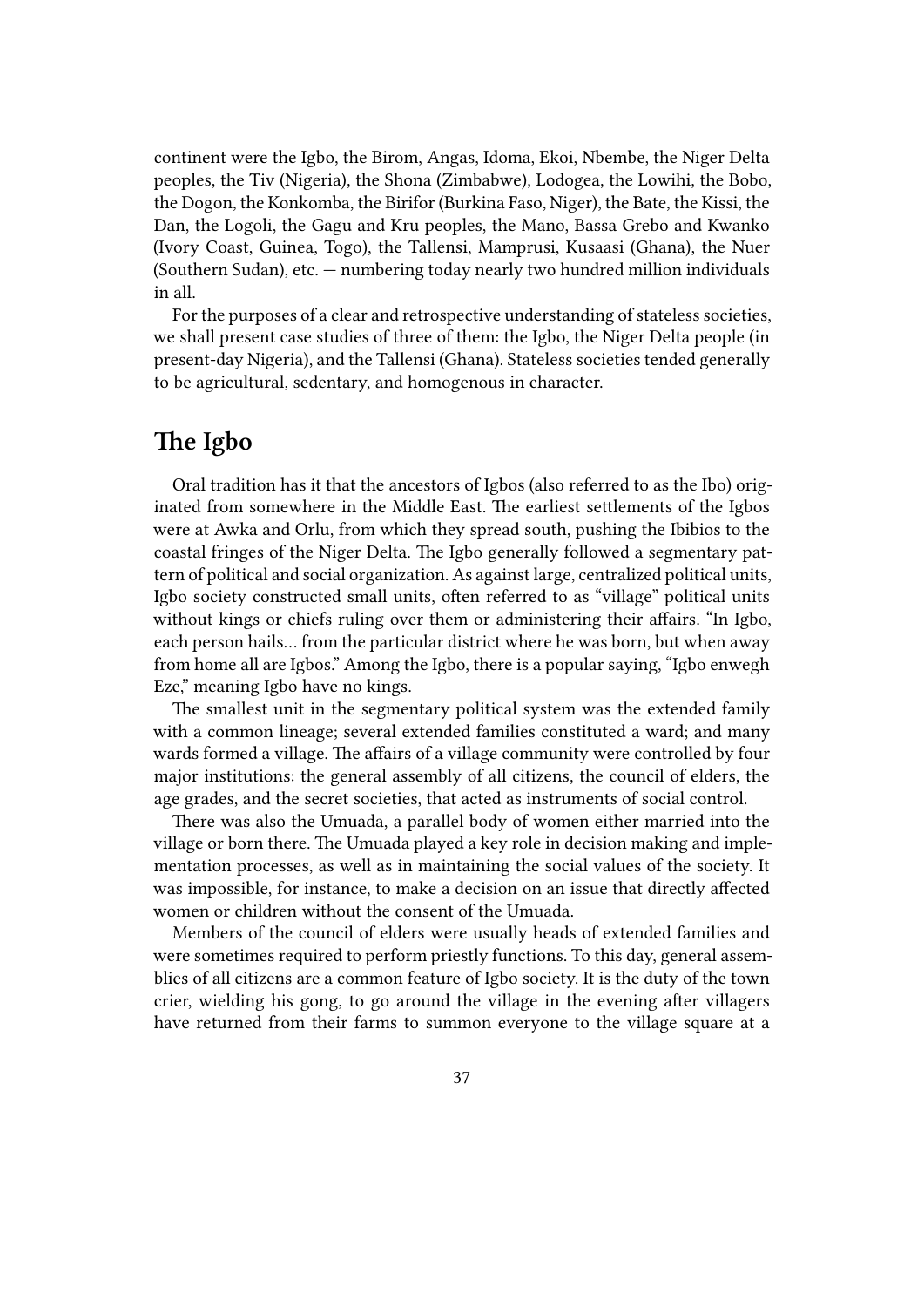specified time. The purpose of the assembly is often tersely stated. At the village square, elders outline an issue in detail and the people are expected to air their views as forthrightly as possible, until a consensus is achieved. Neither the elders, the secret societies, nor the age grades could drag the village into a war or armed conflict without first consulting a general assembly for a decision. The small scale of Igbo social institutions made true democracy possible. According to historian Isichei, "one of the things that struck the first Western visitors to Ibgoland was the extent to which democracy was truly practiced. An early visitor to a Niger Igbo town said that he felt he was in a free land, among a free people." Another visitor, a Frenchman, said that true liberty existed in Igboland, though its name was not inscribed on any monument.

Despite the segmentary lineage system of the Igbo, there existed links which brought several groups together as one people. Chief among these links were marriage and trade. [West Africa in general is known for its tradition of women traders — Ed.] Igbo custom and tradition encouraged intervillage marriage. Of the greatest importance in forging bonds of unity among the Igbo were the oracles, who served to bring them together to common shrines.

Being forest-dwelling people, Igbos grew enough food to feed themselves, using communal labor provided by both the age grade and extended family systems. Igbo social organization, like that of the Niger Delta people, Tiv, and Tallensi, manifested a definite inclination toward leadership as opposed to authority. Yet there were a few exceptions in Igboland, like the Onitsha and Nri communities, that had their own chiefs.

### **The Niger Delta Peoples**

The peoples of the Niger Delta can be divided into Ibibios, Ijaws, Urhobos, etc. Slave trade was rife in this area in the  $17<sup>th</sup>$  and  $18<sup>th</sup>$  centuries. The people were mostly traders and farmers. The basis of political cum social organization in this area was very small units, referred to as the "house" system, complete with extended families, age grades and secret societies. The latter played an important role among the Ibibios particularly, where control of political institutions was in the hands of members of the secret societies rather than lineage groups, as was the case in Igboland.

A "house" consisted of a farmer or trader, his slaves, his own descendants, and those of his slaves. A number of "houses" comprised a city-state. Inter-house disputes were settled by a city assembly made up of house chiefs and presided over by an elected chief.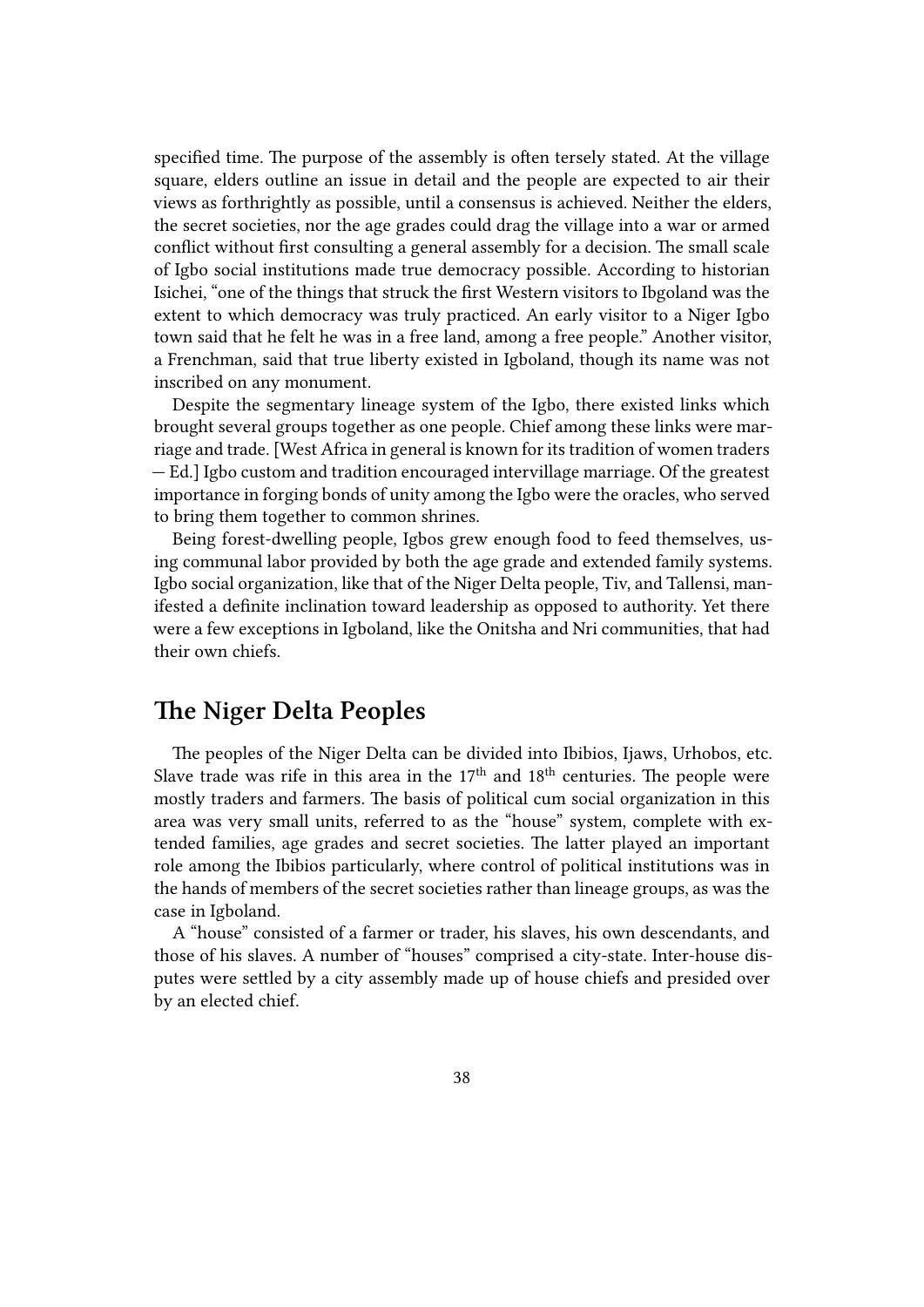The Ijaws were divided into four main clans or city-states: Nembe, Kalabari, Brass, and Warri. The town assembly was responsible for communal policy making. The "Sakapu" secret society exercised both administrative and judicial functions. The mode of organization of the Urhobos was similar to that of the Ijaws in all respects. However, one group in the Niger Delta, the Itsekiri, had a centralized kinship pattern of government, similar to those of the Bini and the Yoruba.

As time went on, in certain areas the house system changed. With increased involvement in the booming overseas slave trade and later in legitimate trade, the house system, previously organized on the basis of lineage groups, was replaced by what was known as the "canoe house system." Under this system, people from different lineage groups combined to form a corporation for the purpose of trade.

### **The Tallensi**

The Tallensi occupy the northern territories of the old Gold Coast (now Ghana). Today, they are peasant farmers, engaged mainly in the cultivation of cereal crops. The essential feature of their traditional agriculture is mixed farming, involving permanent and stable settlements, which profoundly influenced the social organization which was based on the clan system.

Clusters of homesteads were known as "suman." A residential aggregate constituted a clan, or a group of clans, members of which were kinfolk by consanguinity. Rights and duties, privileges and obligations were vested in corporate units, and any authorized member could act on behalf of the unit or clan. Each lineage was headed by a senior male member, who together with other clan elders constituted a repository of social and ritual responsibilities. Both the age grade system and the practice of convening mass assemblies to make crucial decisions were prevalent among the Tallensi. Groups and not individuals constituted the source of political authority.

The various clans depended, for the most part, on communal labor. It was possible for large lineages within clans to accumulate wealth based on their size; however, no social privileges attached to wealth. Socially and politically, therefore, the Tallensi were a homogenous, sedentary and egalitarian society.

\* \* \*

What is immediately prominent in our consideration of stateless societies is the absence of centralization and concentration of authority. For the most part it is difficult to point to any individual as the overall head or ruler of different communities. The exercise of leadership in the sense of full-time authority was similarly unknown. Whatever authority that existed often affected very limited aspects of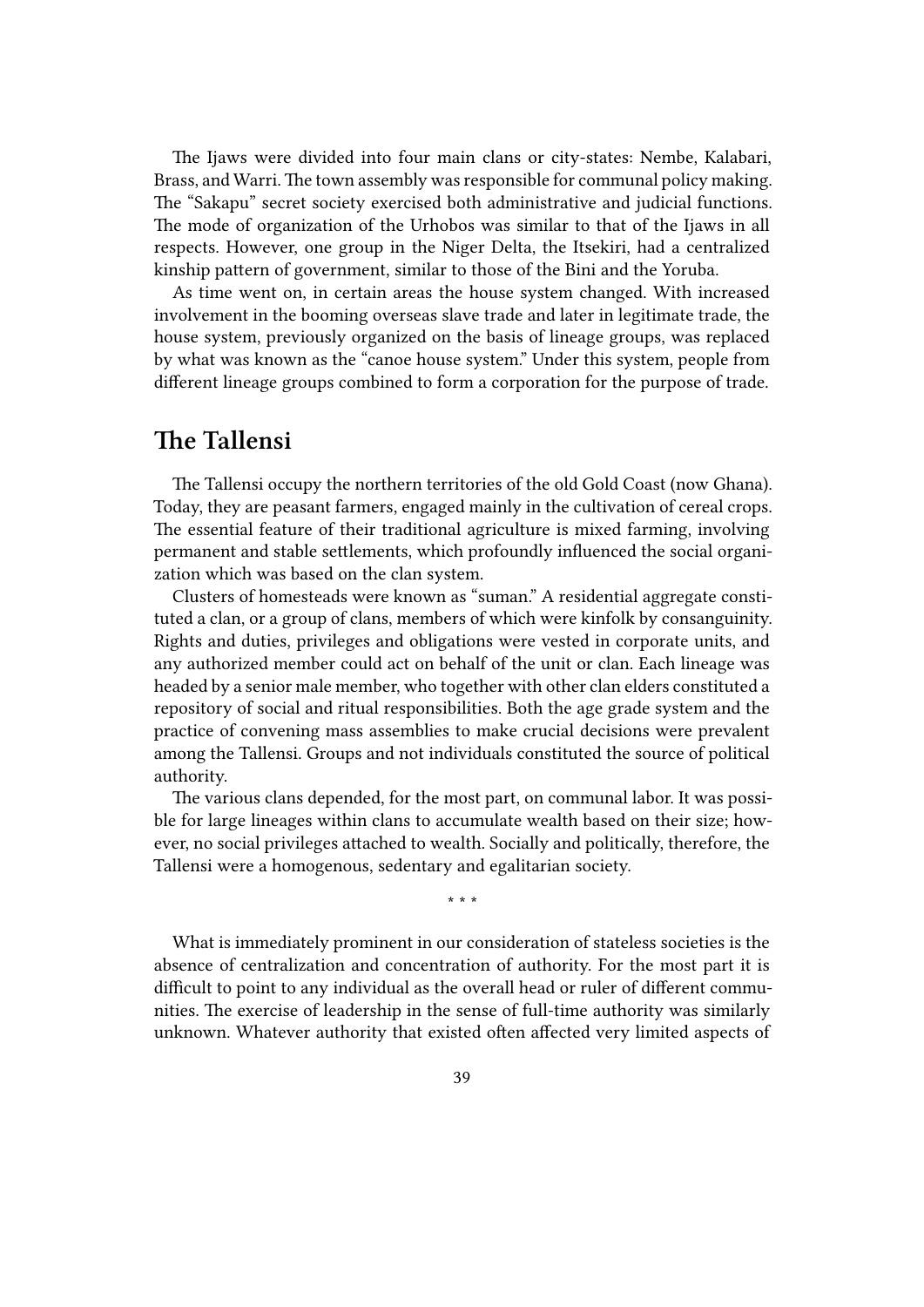the lives of individuals. At the same time, classes hardly existed in these traditional societies. It is indeed doubtful whether an equivalent for the word "class" exists in any indigenous African language — and language reflects the thoughts and values of those who speak it.

Increased productivity and specialization in the use of tools, together with increased trading activities between various communities on the one hand, and with outsiders on the other, gave rise to a steady growth of private property, internal differentiation/stratification, and semi-feudalism. Warfare, conquest, and voluntary borrowing were some of the other factors at work during the period of colonial transition.

Early authority patterns were commonly codified in ritualized forms of leadership. Even where systems of social control increased in scope, ritual leaders in many cases continued to exert a moderating influence over secular leaders. Empire states were established at Kanem-Bornu, Songhai, Mali, Oyo, Sokoto, Benin, Zulu, Ngwato, Memba, Bayankole, Kede, Somuke, Hausa-Fulani, etc.

### **Colonialism and the Incorporation of Africa into the World Capitalist Economy**

Africa's incorporation into the world capitalist economy was preceded by the systematic penetration of capitalist influences into the continent prior to colonialism. But colonialism accelerated and solidified the incorporation process.

Capitalist influences first made themselves felt in Africa during the quest for economic expansion that accompanied and followed the industrial revolution in Europe. One of the first and most important of these influences was the slave trade. Capitalist penetration further increased through mercantilist activities and the operations of foreign businesses in African coastal areas toward the end of the 19<sup>th</sup> century.

It should be emphasized that the process of penetration and the subsequent incorporation of the different African societies into the world capitalist economy was not an even one, and did not take place simultaneously all over the continent. In the Muslim societies, Islam was an important feature of the incorporation process, as well as a source of resistance to it. On the one hand, Islam provided a source of inspiration for resistance, while on the other it provided a basis for class collaboration between Muslim aristocrats and colonial administrators.

All over Africa, the new gospel of free trade provided the ideological basis for the expansion of British, German, and French trading in the coastal areas. Following the Berlin Conference of 1884–1885, a violent scramble for the partition of Africa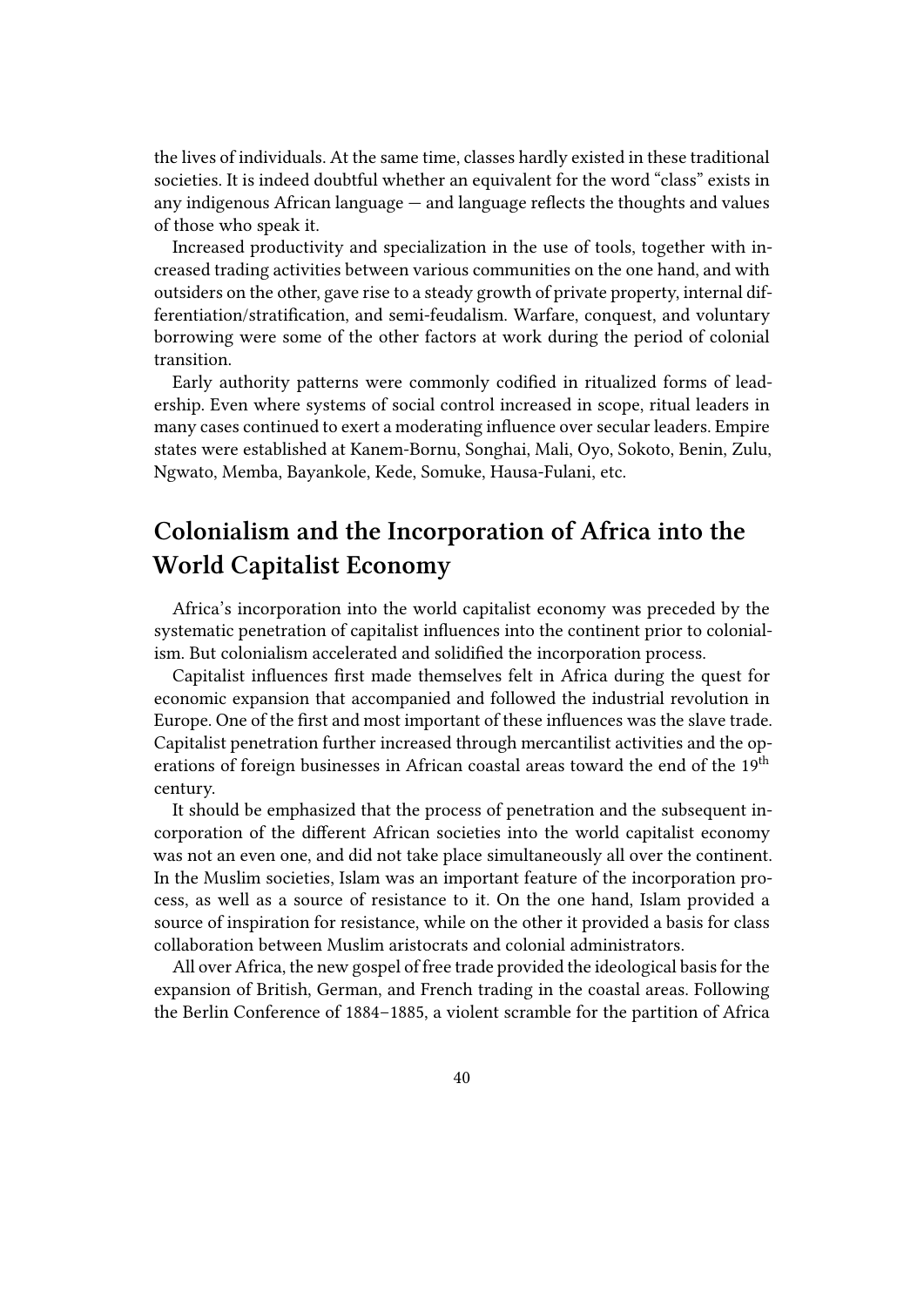ensued among the major European powers, marking the beginning of true colonial domination and the enthronement of imperial interests over those of traditional societies. The imposition of colonial governments was an expression of this domination, and economic motives, primarily the quest for markets and raw materials, constituted its raison d'etre.

There were two stages in the process of incorporation, in which the state served as a vehicle for capitalist penetration and ultimate engulfment of production and distribution in the colonies. The first stage was violent conquest, and the next was economic domination and enslavement of the native peoples. Forced labor was prominent among the mechanisms adopted by the colonial powers to eliminate traditional economic organization.

In addition to military actions, conquest involved the forceful ejection of natives from their lands, which were then seized by the colonialists. And this seizure was protected through the violent suppression of all forms of dissent by the coercive apparatus of the colonial state.

The period of conquest was followed by the introduction of new production processes. The fundamental objective of this restructuring was to bind the incorporated economies into the world economy. The critical weapons here were monetarization (the introduction of money), trade, wage labor, taxation, and investment, coupled with the development of appropriate social institutions and infrastructure. This always involved the introduction of incentives aimed at dissuading the local populace from investing in areas of local need, and instead to turn to production of cash crops and related goods and services.

It was primarily to this end that a monetary system was introduced. By a monetary system, we refer to the use of money (that is, inherently nonvaluable objects or tokens) not only as a medium of exchange, but, more importantly, to the elevation of money and its accoutrements to a level of cultural preponderance within both the economy and society as a whole. Money is, after all, the basic prerequisite of a market economy, without which exchange and economic growth are impossible. The process of monetarization thus went hand in hand with the spread of capitalist relations of production.

As noted earlier, a capitalist economy requires the establishment of social and political institutions that reproduce and regulate class relations. The colonial education system served such a purpose. Together with the church, another agent of socialization, it provided ideological justification for the emergent capitalist mode of production in Africa. As well, it's worth noting that there was no clear cut distinction between the state and the church on the one hand, and the church and the school on the other — they formed an integrated system of ideological support for colonialism/capitalism. Indeed, colonial education was a common basis for class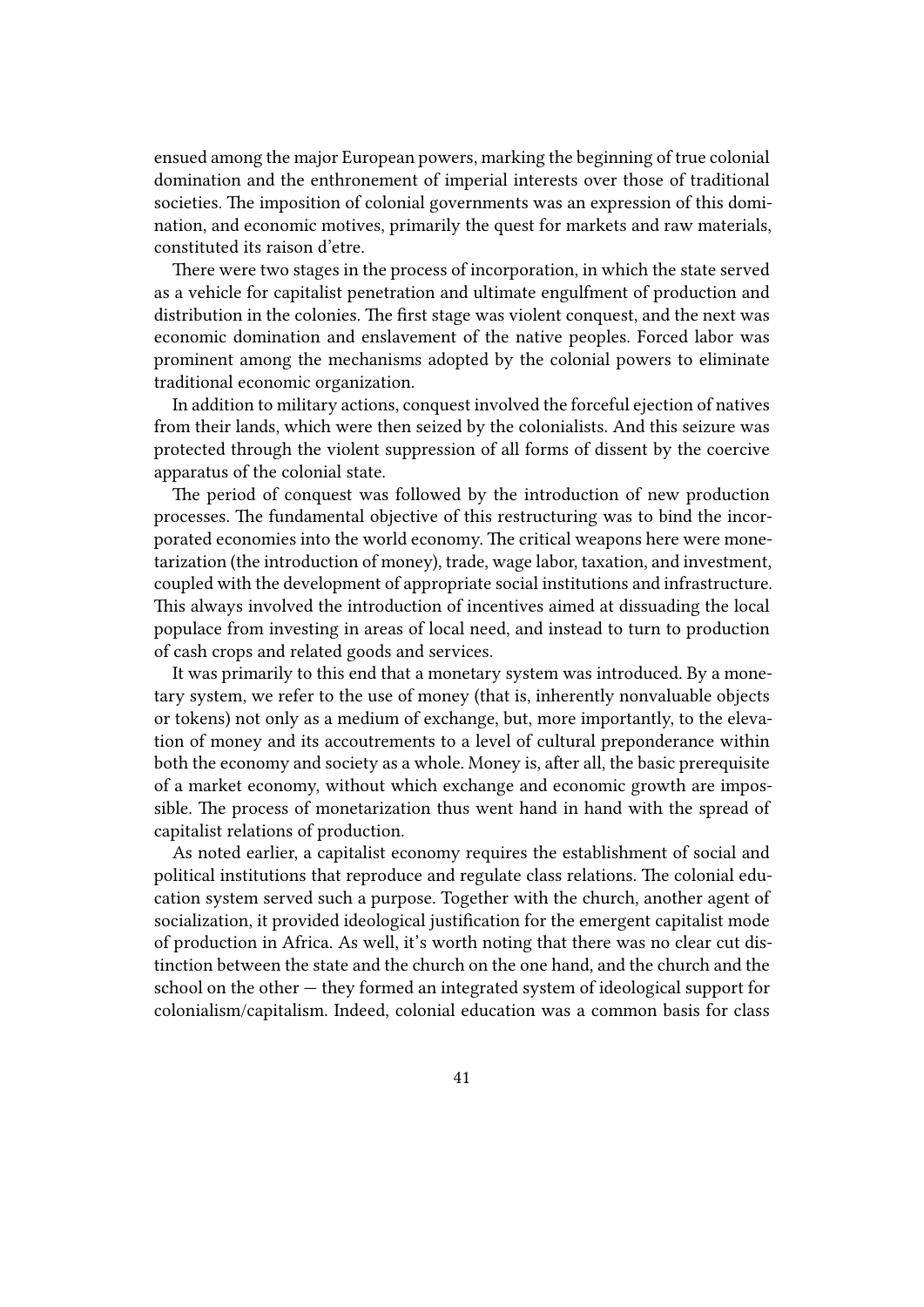alliance between colonialists and local bureaucrats. Political parliamentarianism was the inevitable result of such education.

Overall, the process of Africa's incorporation into the world capitalist network started during the latter stages of communalism, lasted through feudalism, and continues to the present day in the form of neocolonialism.

### **The Impact of Incorporation**

The ultimate result of Africa's incorporation into the world capitalist economy was the destruction of the traditional pre-colonial communal mode of production. As the capitalist mode developed, it confronted the noncapitalist mode, violently transforming various communities, turning their lands, resources, and products into commodities. Countless thousands of able-bodied young men were uprooted from their homes to work in capitalist enterprises, and the remaining population was compelled to grow only those crops that possessed exchange value-cash crops.

The critical point here is that the destruction of the traditional economic system did not give rise to a fully capitalist economy; the end product was, rather, a distorted, unbalanced capitalist structure. This occurred because Africa's incorporation into the global system was peripheral. Complementarity and reciprocity between the various sectors of the economy were absent. Misarticulation was further characterized by a lack of vital linkages within the production process. That is, capitalist development in Africa was characterized by lack of integration. Under colonialism, businesses operated to serve external markets, and usually had little connection with each other; and businesses that would have served internal needs were often systematically discouraged in order to ensure markets for goods produced in the imperial countries. Africa is still suffering the effects of that distorted development pattern.

So, capitalist penetration and subsequent integration of African societies into the global system has generated a culture of dependence  $-$  a dependence of the periphery (Africa) on the center (the advanced capitalist countries). Profits and surplus value are constantly being transferred from the periphery to the center. Conversely, economic and social crises in the global capitalist chain are readily transmitted to its weakest links — the highly susceptible periphery. As for the "development" of Africa by the West, Leonard Goncharov notes: "Capital is being exported from the highly developed capitalist countries to the developing countries, not actually with the aim of providing aid to the latter, but with the express purpose of deriving the highest possible profit."

Finally, Africa's participation in the global capitalist economy has led to the creation of a local privileged class that appropriates surplus social produce, because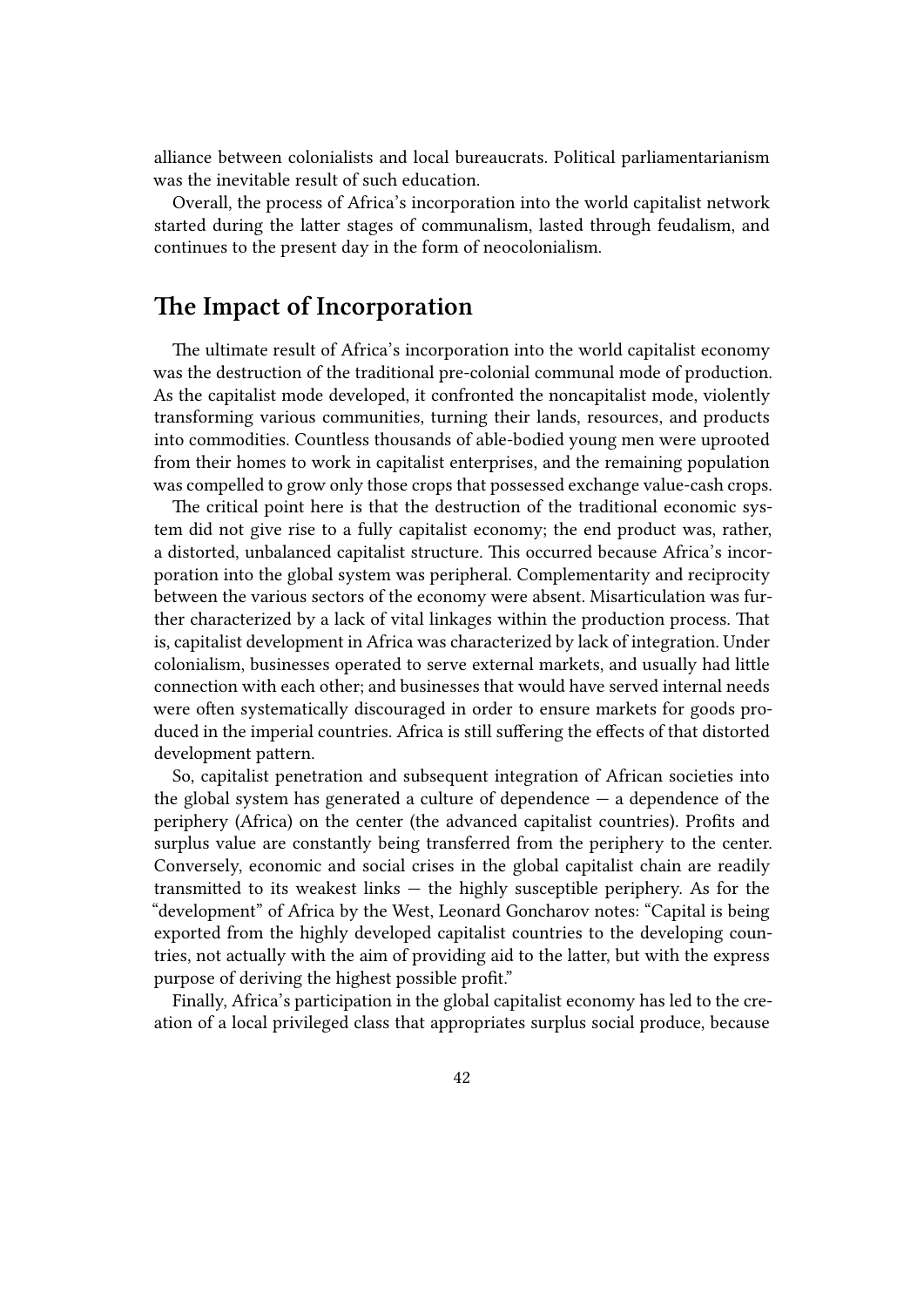capitalism cannot function without the existence of an exploitative, nay parasitic, local class. However, since the indigenous privileged played only a minor role in laying the basic foundations of the post-colonial state, its interests are subordinated to those of the foreign capitalists, primarily multinational corporations. As a result, a class alliance developed between the two, with the indigenous class assuming the role of agents for international capital. Its members live on the commissions they receive as middlemen. The dominance of this social class, coupled with the absence of autonomy in Africa's role in the world economy, has essentially transformed African states into fiefdoms.

### **Class Formation in Post-Colonial Africa**

To understand the dynamics of class formation in post-colonial Africa, we need first to examine the character of the preceding colonial state. Colonialism left independent African states with a neo-colonial economy, with the capitalist mode of production replacing the pre-capitalist modes; this entailed the subjugation of local labor and resources to the needs of capitalism.

The classes that developed after this integration do not reflect an autonomous economy, but a dependent economy — they show an artificial and truncated version of the class structure of the developed Western economies. This class structure is not the classical division into capitalist class, petit bourgeoisie, working class and/or peasantry, but rather a simplified division into an administrative class and working class/peasantry. That is, classes in the former colonies are composed simply of those who benefit from neo-colonialism and those who suffer from it.

The local business class effectively became a comprador class of agents, middlemen, and front men for foreign interests. As Franz Fanon put it, the national bourgeoisie of underdeveloped societies is not engaged in production or any creative enterprise, but in intermediary activities. The roles of the local and foreign business classes in post-colonial Africa are complementary, but the latter determine the activities of the former.

The quest to create indigenous industry by African capitalists gives them a nationalist image, but they stop short at the demand for expropriation of foreign capital, upon which they remain dependent. The nationalism of this indigenous capitalist class is the outcome of its desire to appropriate resources (at least for itself) back from the foreign expropriator; and at the same time its commitment to freedom for foreign capital is necessitated, indeed dictated, by its dependence on neo-colonial economic structures. In any event, the conflicts of interest between indigenous capitalists and foreign capitalists often resolve themselves in accommodations that border on delineation of spheres of influence.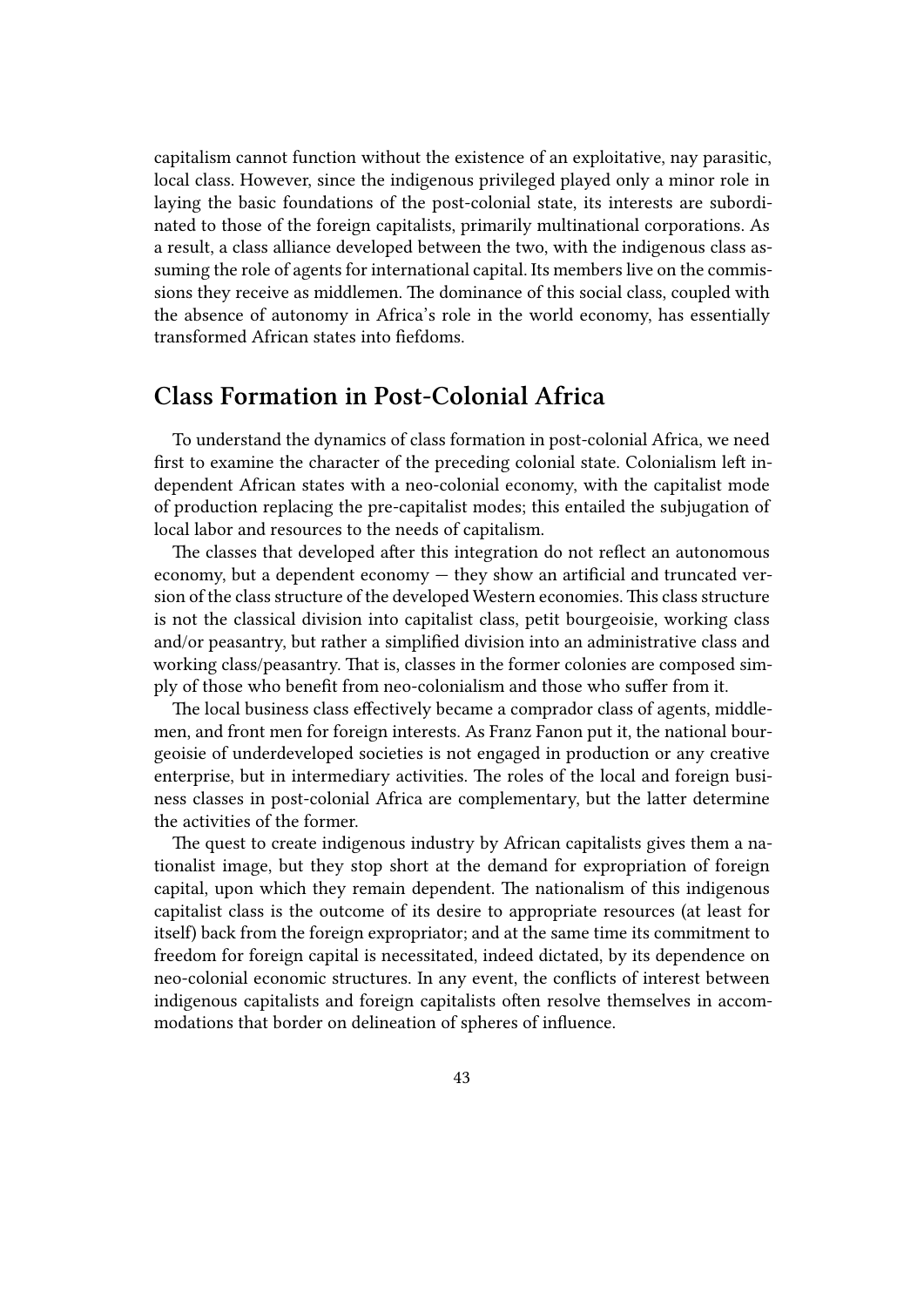Contrary to the local capitalists' pretensions to autonomy, foreign capital still holds the key to local economies through control of technology, finances, location of research and development facilities, appointment of technical directors, and, in general, control of decision making.

For example, a typical industrial investment in Africa depends on capitalintensive technology developed to meet the needs of advanced capitalist economies. This facilitates the outflow of resources as profits and payments for imports and services, and ties the investment to the producers of its technology. This, of course, places a considerable drain on scarce foreign exchange resources.

This pattern of investment generates and depends upon an inegalitarian pattern of income distribution. In turn, inegalitarian income distribution creates far more benefits for advanced capitalist economies than for neo-colonies.

The dependent character of the local bourgeoisie restricts its members to servicing foreign capital or to competing among themselves for the limited resources available in the neo-colonial setting. This competition tends to take the form of a zero-sum game, modified by an arrangement in which the competitors define themselves in ethnic and religious terms — each seeking to protect his own interests.

The crux of our analysis is that the process of class formation in post-colonial Africa looks haphazard and incomplete: it took place only in the commercial and distributive sectors of the various economies, while the agricultural and industrial sectors were left out. This should, however, be understood within the following context: while the comprador class is the foremost beneficiary of Africa's neocolonial political economy, various other segments of the local capitalist class also benefit through bureaucratic structures which entitle them to privileges.

### **African Socialism**

The global socialist current did not pass Africa by. For the most part, socialist ideas inspired national liberation struggles and permeated the ranks of the anticolonial struggle — not least of all in the African trade union movement, dating back to the 1940s. The main attraction of socialism at that point was its sloganeering appeal. The prime movers of the anti-colonial struggle had neither a firm grasp of the socialist world view, nor the foggiest mental construct of what a socialist society would look like in the aftermath of the abolition or overthrow of capitalism. This shallow, confused concept of socialism — and the circumstances under which socialist ideas first came to Africa — would later have a decidedly negative impact on the growth and development of the socialist movement in Africa.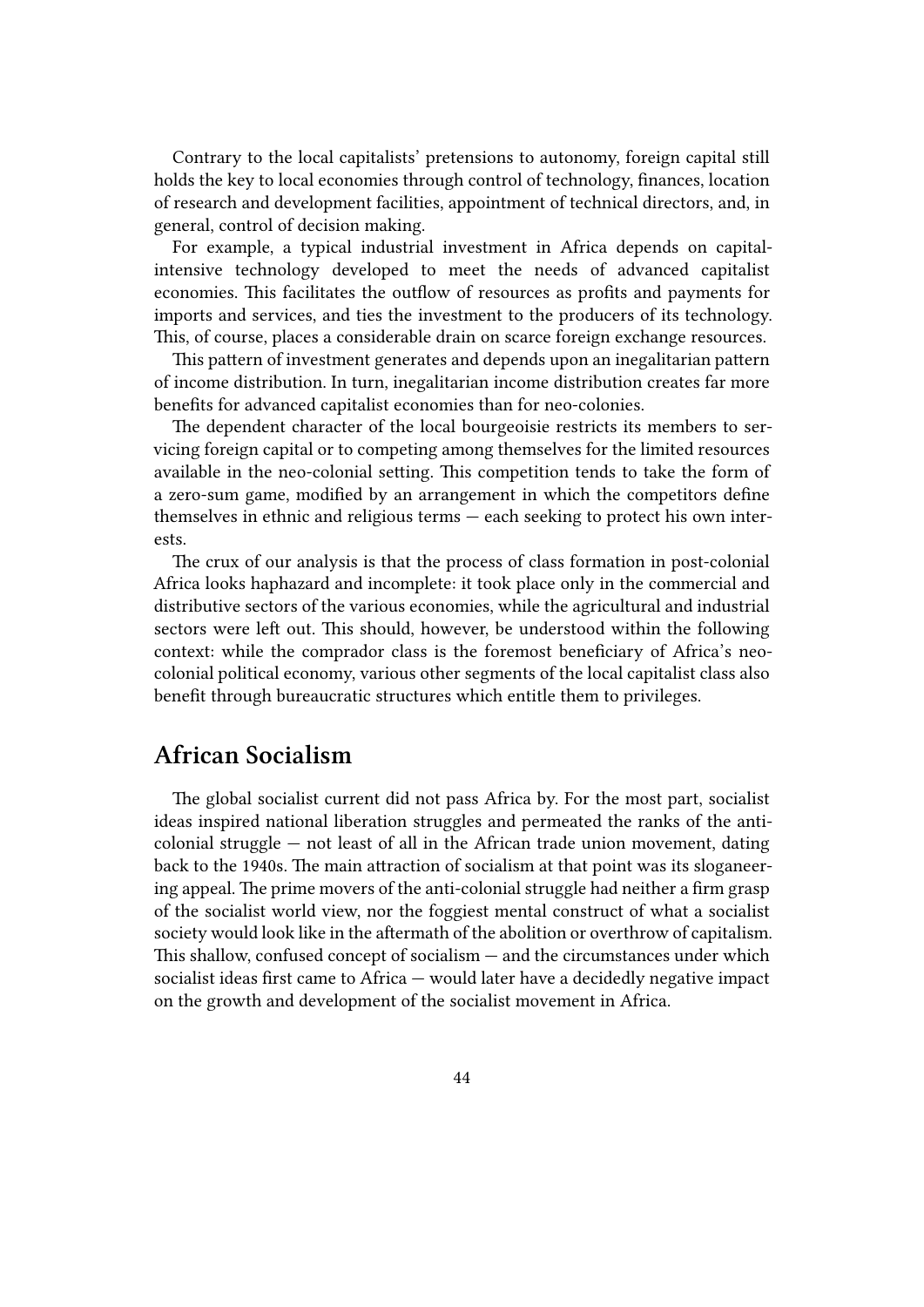The dawn of political independence in the different African states forced the indigenous, nominally socialist political class to come to terms with the daunting task of trying to construct socialism on the continent. The leading lights of the movement in this period were Kwame Nkrumah (Ghana), Sekou Toure (Guinea), Patrice Lumumba (Congo), Tom Mboya and Jomo Kenyatta (Kenya), Sedar Senghor (Senegal), Modibo Keita (Mali), and Julius Nyerere (Tanzania).

This crop of leaders would later be joined in their romantic socialism by a second generation of political actors, including Muammar Gadhafi (Libya), Gamel Abdel Nasser (Egypt), Augustino Neto (Angola), and others, who, like the first generation leaders, almost invariably proclaimed their respective countries socialist and proceed to institute "socialism" as a matter of state policy.

Common to all these figures was the notion of an "African socialism," a unique brand of socialism peculiarly suited to the African in his own environment. It ranged from Nkrumah's positive socialism to Senghor's existential and "negritude" socialism, to Nasser's democratic socialism, to Nyerere's Ujamaa socialism.

Nkrumah proclaimed the goals of positive socialism as full employment, good housing, equal opportunities for education, and the cultural advancement of all people. In his theory of consciencism, Nkrumah states: "Revolutions are brought about by men… who think as men of action and act as men of thought."

Senghor saw socialism as essentially a new vision of the world:

Such is the African way, at least, the Senegalese way to socialism. It intends to be a harmonic democracy, in both the political and economico-social fields. Far from rejecting them, it integrates European contributions. But it is quite a different matter from mere repetition, from a policy of blind imitation. These contributions selected with care, shall be integrated into and impregnated by the values of negritude. For negritude is nothing else but the whole of the living values of black Africa.

For his part, Nasser characterized socialism as "the assertion of the sovereignty of the people and the placing of all authority in their hands and the consecration of all powers to serve their ends  $-$  the setting up of a society on a basis of sufficiency and justice, of work and equal opportunity for all, and of production and services." He advocated a two-stage revolution: a political revolution that enables the people to recover their right to self-government, and a social revolution  $-$  a class conflict that terminates ultimately in the realization of social justice for all.

African socialism, for what it's worth, has been variously criticized for lacking theoretical coherence and clarity, and, worse still, for the questionable manner in which it seeks to isolate world socialism from that practiced in Africa. Critics of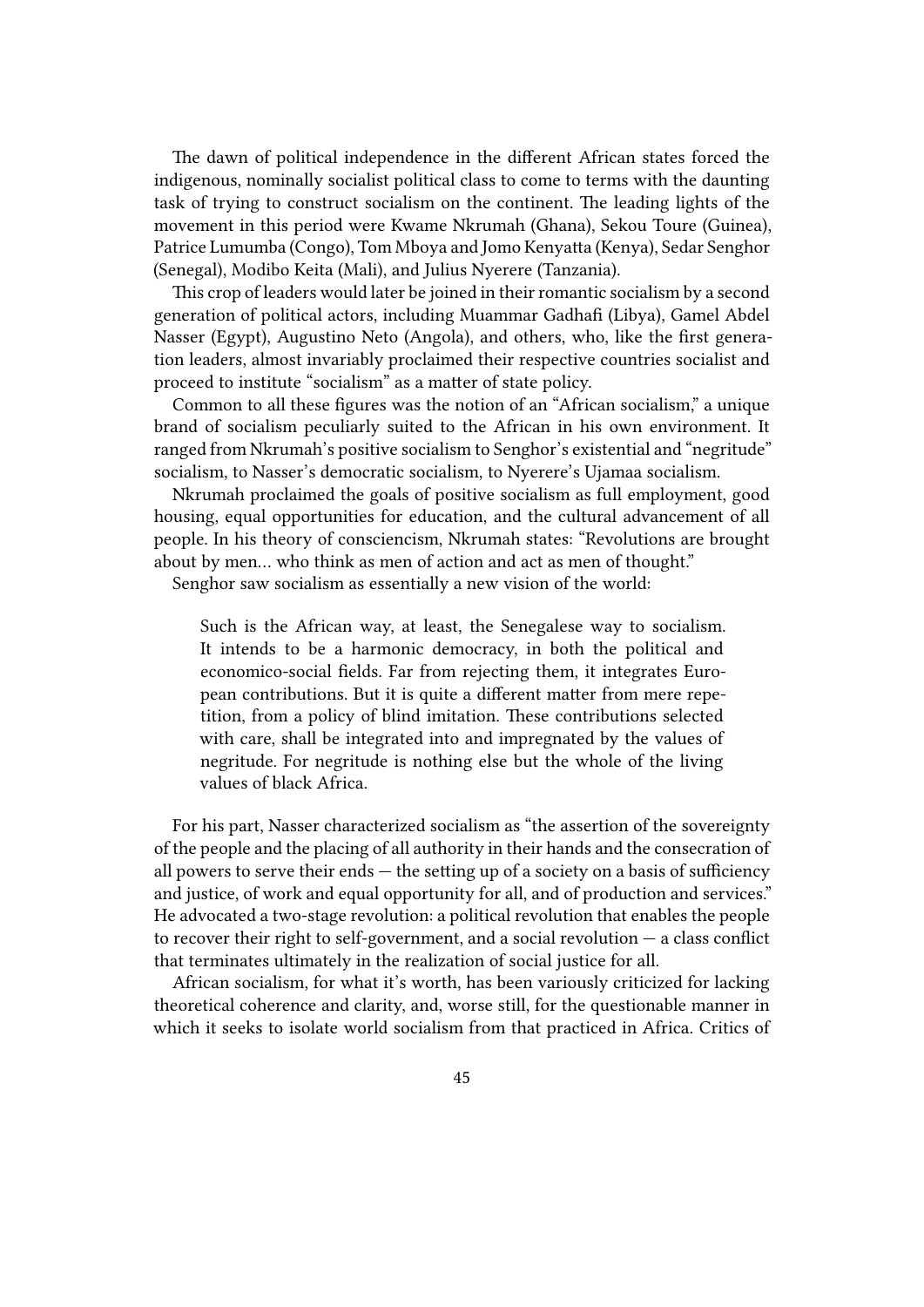African socialism have pointed out that exploitation and oppression are universal evils, and that socialism is universal in scope and application (though it can be adapted to suit individual cultures). It's also worth noting that all of the varieties of African Socialism were state-socialist varieties, and they thus suffered the typical defects of state socialism wherever it appears; however, largely because of lack of a fully developed party/coercive apparatus, at least a few African "socialist" countries were spared the worst excesses of state socialism.

The balance sheets of the different socialist states and the various regimes that came to power bespeak lack of achievement, and the same, sometimes even worse, authoritarian inclinations that characterized the erstwhile colonial states and colonial masters. All of the reactionary germs of marxist state socialism present in the Soviet Union, Eastern Europe, North Korea, China and Cuba were present in African state socialism, even in its most primitive stages. And, uniquely, African state socialism elevated ethnic (tribal) and religious sentiments to the level of state ideology.

Despite socialist rhetoric, capitalist relations of production remained dominant for the most part in "African socialist" societies. Corruption and primitive accumulation through use of state powers and resources characterized the dominant political class. Labor repression was pronounced; in fact, the earlier lot of the worker under colonial and post-colonial capitalism often was better than under the very underdeveloped state socialist structures spawned by self-serving "socialists" and, sometimes, gun-toting soldiers and military officers as well.

Socialism in Africa, for all practical purposes, was based on the Soviet/Eastern European model, and it displayed all the essential features and characteristics of that model. The African experience was, perhaps, peculiar in the sense that the state inherited at political independence was neo-colonial. Expectations that socialism would alter this were never realized; if anything, socialism truncated development and reinforced neo-colonialism. The pauperization of countries like Guinea under Sekou Toure, Benin under Mathew Kerekou, Ethiopia under Menghistu Mariam, etc., went hand in hand with massive repression and authoritarian selfrighteousness. Some of the most backward, most reactionary regimes that ever set foot on African soil were socialist ones, some led by military officers who shot their way to power.

There are many examples of failed socialist states in Africa, the worst probably being Menghistu's Ethiopia; others include Gadhafi's Libya, Kerekou's Benin, and Sekou Toure's Guinea. Nkrumah in Ghana and Bourmedine in Algeria made the most thorough, far-reaching attempts to install socialism in Africa; and both failed. The sole seeming exception to this string of failures is the genuine and credible attempt made in Tanzania under Nyerere to build socialism using the Ujamaa village scheme as a springboard. (It failed all the same, as we shall see.)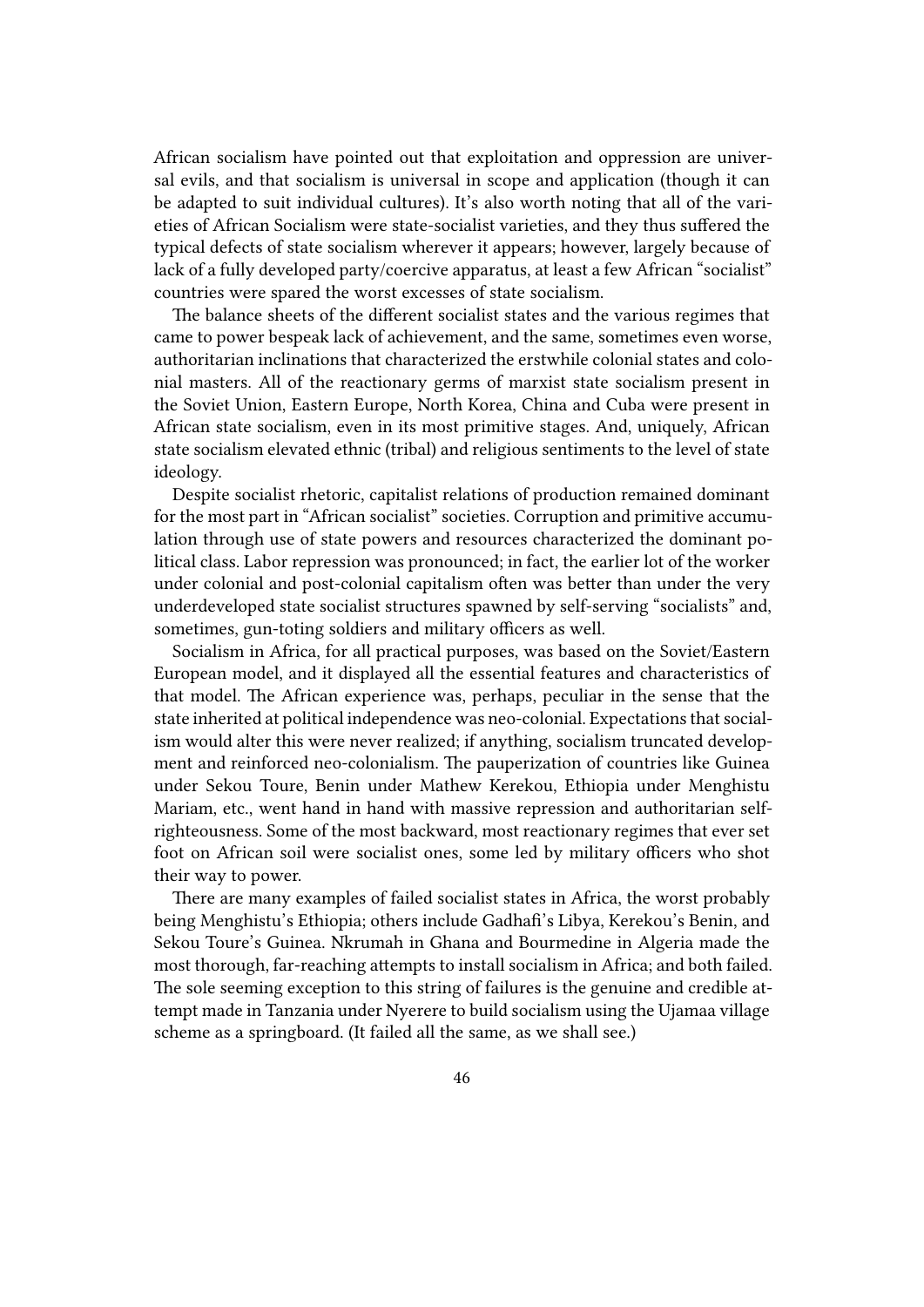We can safely say that long before communism collapsed in the Soviet Union and Eastern Europe, socialism had failed in Africa, provoking in its wake interminable crises and turmoil. The overthrow of Nkrumah in Ghana and the exit of Nasser in Egypt, coupled with the failure of the Ujamaa program in Tanzania, and the popular uprising against Algerian state socialism are symptomatic of this failure.

### **Is There an African Anarchism?**

Is there a developed, systematic body of thought on anarchism that is of African origin? Because anarchism as a way of life is in large measure indigenous in Africa, it seems almost certain that Africans had, at one time or another, formulated creative ideas on this way of organizing society. But any such ideas were almost certainly never recorded in written form. It is not surprising then, that many ideas were not preserved. Much of the existing literature on African communalism and traditional African societies is based on the latter day works and writings of European anthropologists, historians, archaeologists, sociologists and, more recently, their African counterparts. Nonetheless, these works and the ideas in them are fragmented and disjointed with regard to anarchist concepts and principles.

The different strands of advanced, nonacademic African thought — from the time of colonial rule to the post-independence period — on the matters of socialism, revolution, and colonialism, are not so fragmented. For instance, in the euphoria that attended Nigeria's independence in 1960, both the Eastern and Western regional governments enunciated a program of farm settlements designed, among other things, to: a) extend the frontiers of freedom and initiative which the average farmer brought to bear on his work; b) free farming and agricultural production from drudgery; and c) lay the foundation for the emergence of agro-allied, medium-scale industries.

The program, a pet idea of the radical, left-leaning faction of Nigeria's emergent local ruling class — for whom independence meant more than an opportunity for self-government — was modeled on the popular Israeli Kibbutz system and was intended to recreate the traditional African communal way of living, complete with its features of equality and freedom. Under the arrangement, farmers lived with their families in collectives and shared in common the means of production, including farming tools and implements, as well as utilities and infrastructure. Social produce was distributed equally among the farmers and their families, and the surplus was exchanged through the farmers' cooperatives.

The settlements were intended to be self-managing and self-accounting. Local communities provided land, while the government granted the farmers credit, and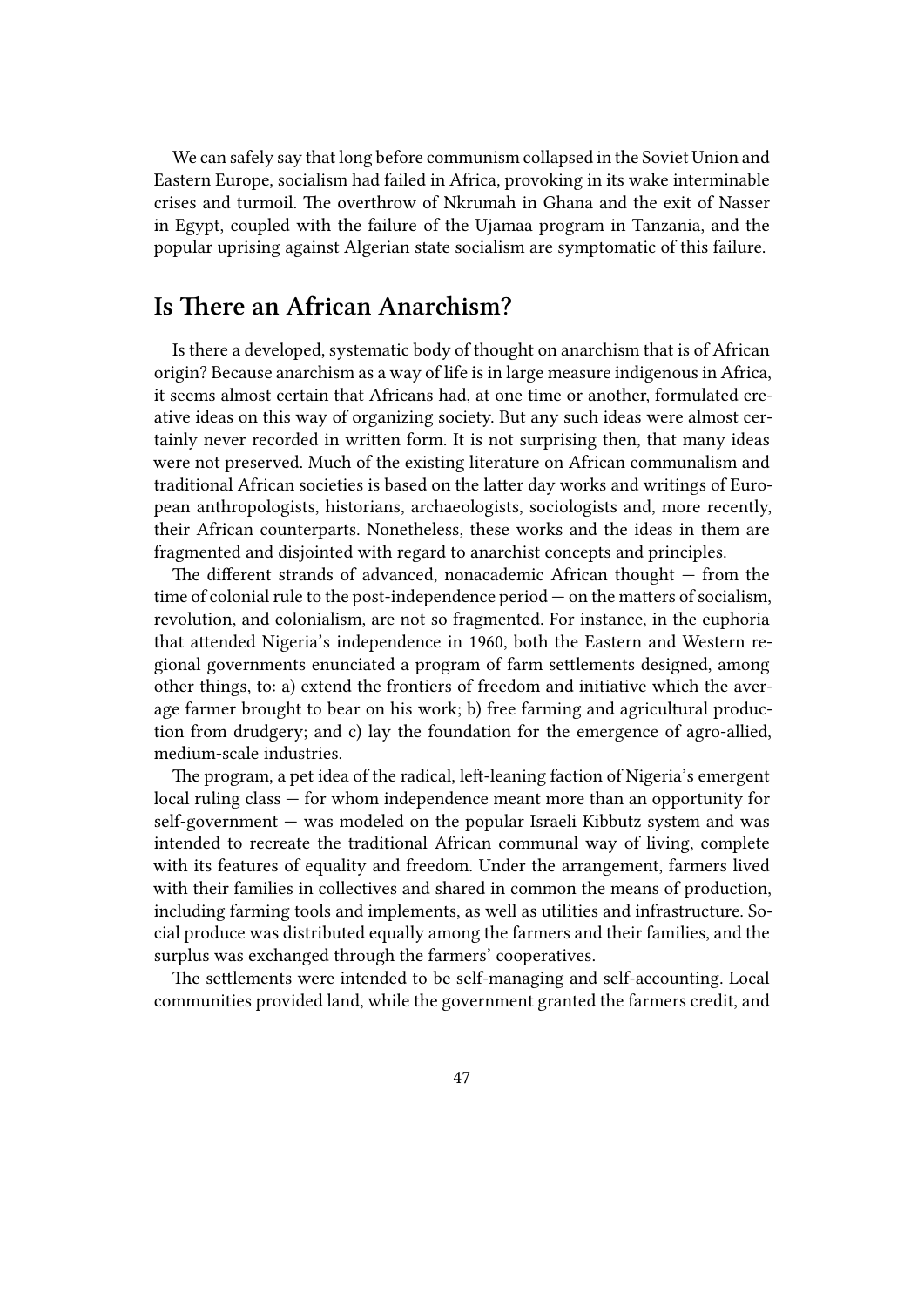allocated the land to individual farmers or groups of farmers. The ultimate decision regarding what to plant lay with the farmer or group.

Scattered in selected villages and communities, the settlements were efficient and made tremendous increases in production, while they lasted. Soon, however, the egalitarian principles that informed the original program were eroded through bureaucratic bottlenecks and corruption; and the outbreak of the Nigerian civil war in 1967 finally spelled the collapse of the experiment.

Similar anarchic elements are discernible to a lesser degree in Muammar Gadhafi's famous "Green Book," which contains the so-called Third Universal Theory. The concept of jamarrhiriyah — people's collectives rooted in the countryside, making decisions in all matters concerning themselves — seems quite fascinating on paper. In practice, the proposals that Ghadafi set out were generally followed more in the breach than in practice.

Franz Fanon's unprecedentedly brutal critique of colonialism in Africa also contains grains of anarchist principles which are, unfortunately, sometimes obscured by anti-colonial rhetoric and rage. The full extent of Fanon's anger comes out when he dwells on the racial aspects of colonialism. Fanon's pillory of colonialism is at the same time a rejection of corporate capitalism. He advocates revolutionary class war, which is implicit in his two-part theory of violence and spontaneity. Fanon repudiates those who deny that colonial powers derive material benefits from colonialism. His argument anticipates the basic thesis of contemporary underdevelopment theorists that, like capitalism, colonialism was rapacious, exploitative, and above all had precluded colonized societies' autonomous development.

Fanon's analysis marked something of a break with classical marxist theory. Although Marx and Engels indicted the moral basis of colonialism and regarded it as "activated by vilest interests," they nevertheless saw redeeming features in colonial rule as the unconscious tool of history in bringing about revolution.

If, as Marx and Engels seem to be arguing, colonialism provided material benefits to the colonized, Fanon would counter that such benefits were inconsequential compared to the abject poverty and weak material position of colonized societies. Colonialism proved incapable of releasing and generating productive forces that Marx and Engels had hoped would destroy the "Asiatic mode of production." Fanon argues that colonialism, like capitalism, was preceded, inaugurated, and maintained by violence, and could only be over-thrown through the spontaneous action of revolutionary armed struggle.

Fanon placed responsibility for waging armed struggle not on political parties, trade unions, and urban working classes, but on the masses of all the people, from the peasantry in the countryside to the "lumpen proletariat," who, in his words, formed the political class often dismissed by marxists as "adventurers and anarchists."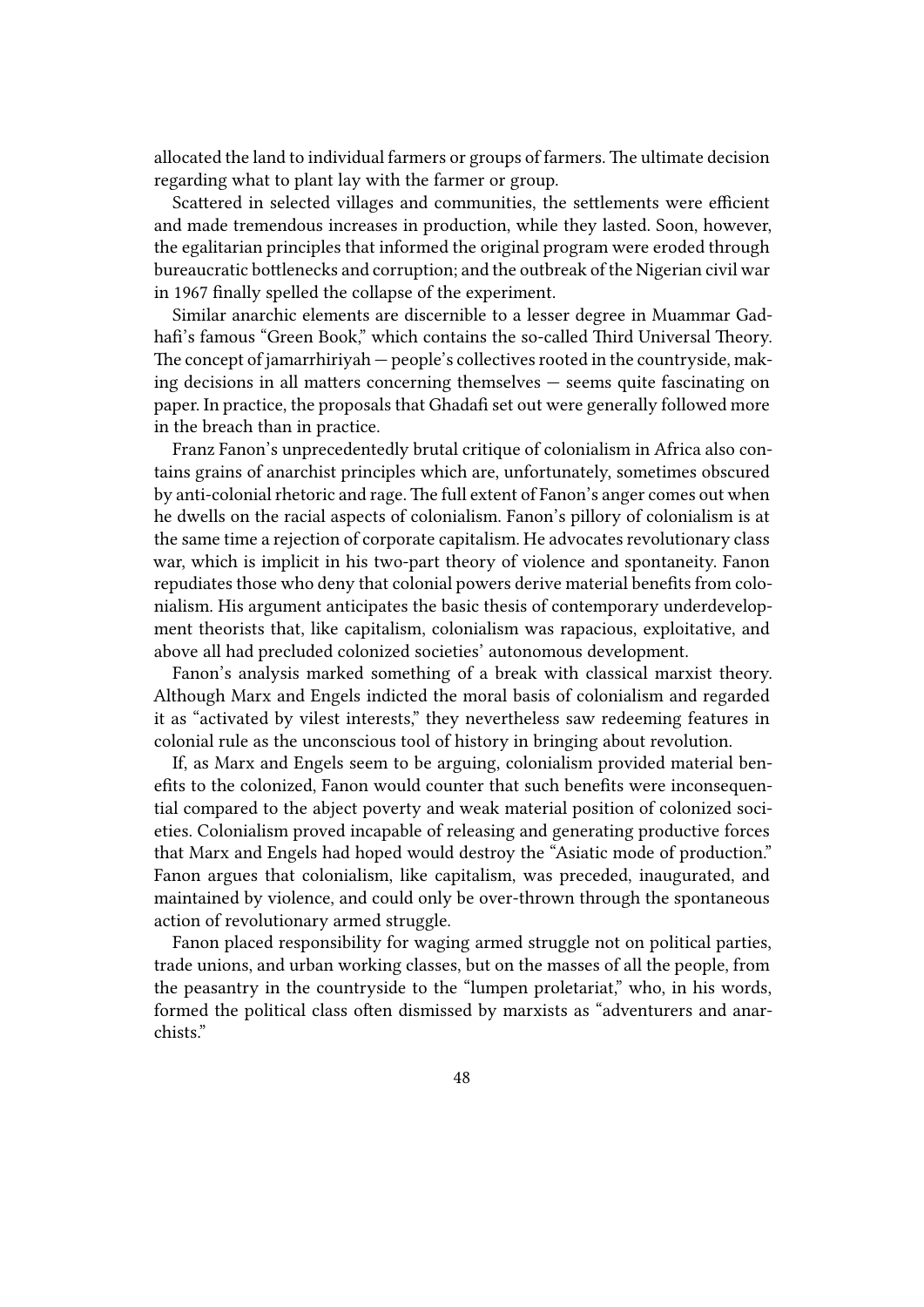His tersely articulated vision of the post-colonial period runs thus:

When the people have taken violent part in the national liberation, they will allow no one to set themselves up as "liberators." They show themselves to be jealous of the results of their action, and take good care not to place their future, their destiny or the fate of their country in the hands of a living god… Illuminated by violence, the consciousness of the people rebels against any pacification. From now on, the demagoguery of the opportunists and the magicians has a difficult task. The action which has thrown them into a hand-to-hand struggle confers upon the masses a voracious taste for the concrete. The attempt at mystification becomes, in the long run, practically impossible.

\* \* \*

It is ultimately in the seminal thoughts of Julius Nyerere that we glean an organized, systematic body of doctrine on socialism that is indisputably anarchistic in its logic and content. Nyerere's notion of socialism revolves around the concept of Ujamaa, his pet program of "villagization"  $-$  where the village is billed as an incubator, a nursery of the socialism of the future. Ujamaa, which simply translates as "familyhood," represents rural economic and social communities where people live and work together for the good of all; their governments are chosen and led by the peasants and workers themselves.

Nyerere's concept of Ujamaa was predicated on the simplicity, egalitarianism and freedom that were the hallmarks of traditional African societies. For instance, the organization of communal societies, especially the production and distribution of social produce, was such that there was hardly any room for parasitism:

In traditional African society, everybody was a worker. There was no other way of earning a living for the community. Even the elder, who appeared to be enjoying himself without doing any work… had, in fact, worked hard all his younger days… In our traditional African society, we were individuals within a community. We took care of the community and the community took care of us. We neither needed nor wished to exploit our fellow men… every member of the family had to have enough to eat, some simple covering, and a place to sleep, before any of them (even the head of the family) had anything extra.

He explains the concept of African land tenure thusly: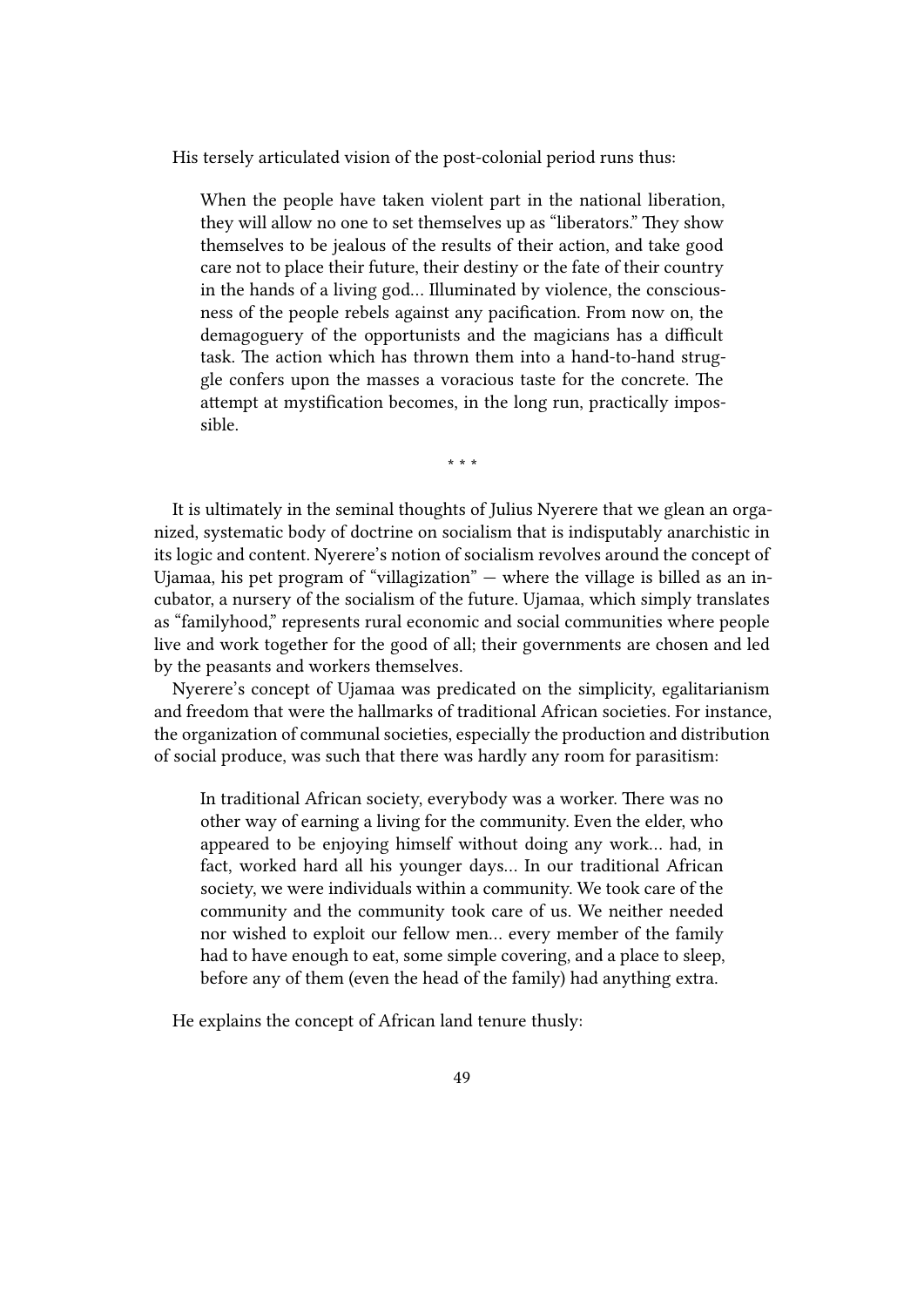To us in Africa, land was always recognized as belonging to the community. Each individual within our society had a right to the use of land, because otherwise he could not earn his living, and one cannot have the right to life without also having the right to some means of maintaining life. But the African's right to land was simply the right to use it: he had no other right to it, nor did it occur to him to try and claim one.

Nyerere contrasts the foregoing with capitalist society, which fails to give its citizens the means to work, or having given them the means to work, prevents them from getting a fair share of the products of their toil. "Ujamaa… is opposed to capitalism, which seeks to build a happy society on the basis of the exploitation of man by man; and it is equally opposed to doctrinaire socialism." Under Ujamaa basic goods were to be held in common and shared among all members of the unit.

There was an acceptance that whatever one person had in the way of basic necessaries, they all had; no one could go hungry while others hoarded food and no one could be denied shelter if others had space to spare… a society in which all members have equal rights and equal opportunities; in which all can live at peace with their neighbors without suffering or imposing injustice, being exploited or exploiting; and in which all have a gradually increasing basic level of material welfare before any individual lives in luxury.

He continues:

In a socialist Tanzania, then, our agricultural organization would be predominantly that of cooperative living and working for the good of all. This means that most of our farming will be done by groups of people who live as a community and work as a community. They would live together in a village; they would farm together; and undertake the provision of local services and small local requirements as a community. Their community would be the traditional family group, or any other group of people living according to Ujamaa principles, large enough to take account of modern methods and the twentiethcentury needs of man.

The land this community farmed would be called "our land" by all the members; the crops they produced on that land would be "our crops"; it would be "our shop" which provided individual members with the day-to-day necessities from outside; "our work-shop" which made the bricks from which the houses and other buildings were constructed, and so on…

For the essential element in them (Ujamaa communities) would be the quality of all members of the community, and the members' self-government in all matters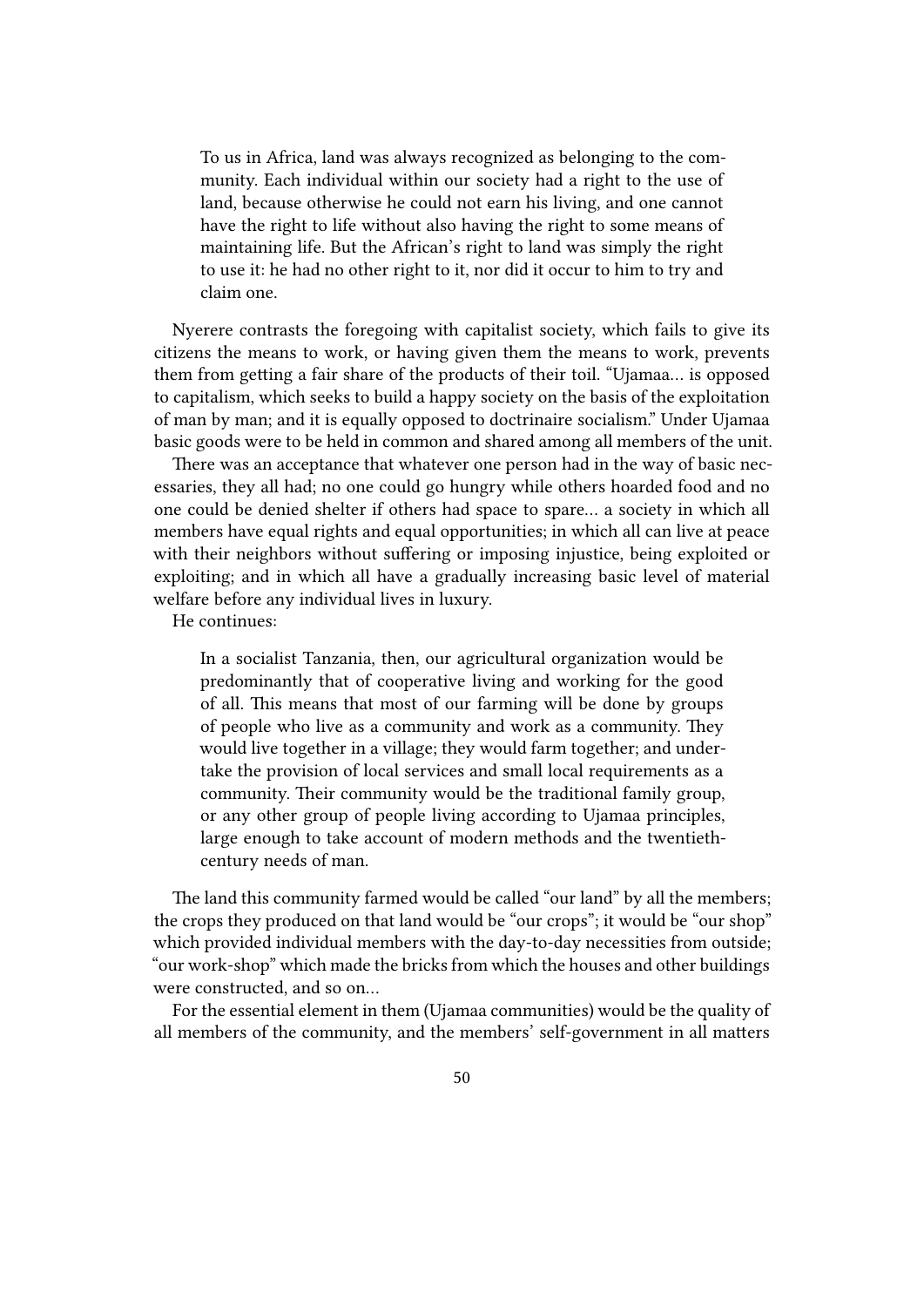which concerned only their own affairs. For a really socialist village would elect its own officials and they would remain equal members with the others, subject always to the wishes of the people.

Nyerere was not oblivious to the fact that the society he had in mind could not be established by sheer force. "Viable socialist communities can only be established with willing members," he says. He recognized, though, the importance of action and example; moral persuasion was not enough:

It would also be unwise to expect that established farmers will be convinced by words — however persuasive. The farmers will have to see for themselves the advantage of working together and living together before they trust their entire future to this organization of life. In particular, before giving up their individual plots of land, they will wish to see that the system of working together really benefits everyone.

Lastly, "how to share out as well as how much to grow, the arrangements for the children, the crippled and  $old$  — must be made by the agreement of all the participants. Village democracy must be open from the beginning: there is no alternative if this system is to succeed."

The fact that Ujamaa itself ultimately failed should not detract from Nyerere's argument. His thoughts run deep, transcending the drudgery of marxist state socialism. (See Chapter five for an explanation of Ujamaa's failure.)

\* \* \*

As for outright anarchist movements, there have existed and still exist anarchist groups in South Africa — notably the Anarchist Revolutionary Movement in Johannesburg, and the Durban-based Angry Brigade. South Africa's pioneer anarcho-syndicalist organization, however — known as the Industrial Workers of Africa — lasted only from 1915 to 1922. It was modeled along the lines of the IWW (Industrial Workers of the World), and it operated mainly among black workers. It is in South Africa that anarchist currents remain strongest in Africa.

There is also organized anarchist activity in Nigeria. The Axe, in the 1980s, though basically stillborn, was a leftist coalition with anarchist tendencies. It predated The Awareness League, which has existed since 1990 as a social libertarian and anarchist movement. Anarchist currents also exist in parts of Zimbabwe, Egypt, Ghana, and elsewhere.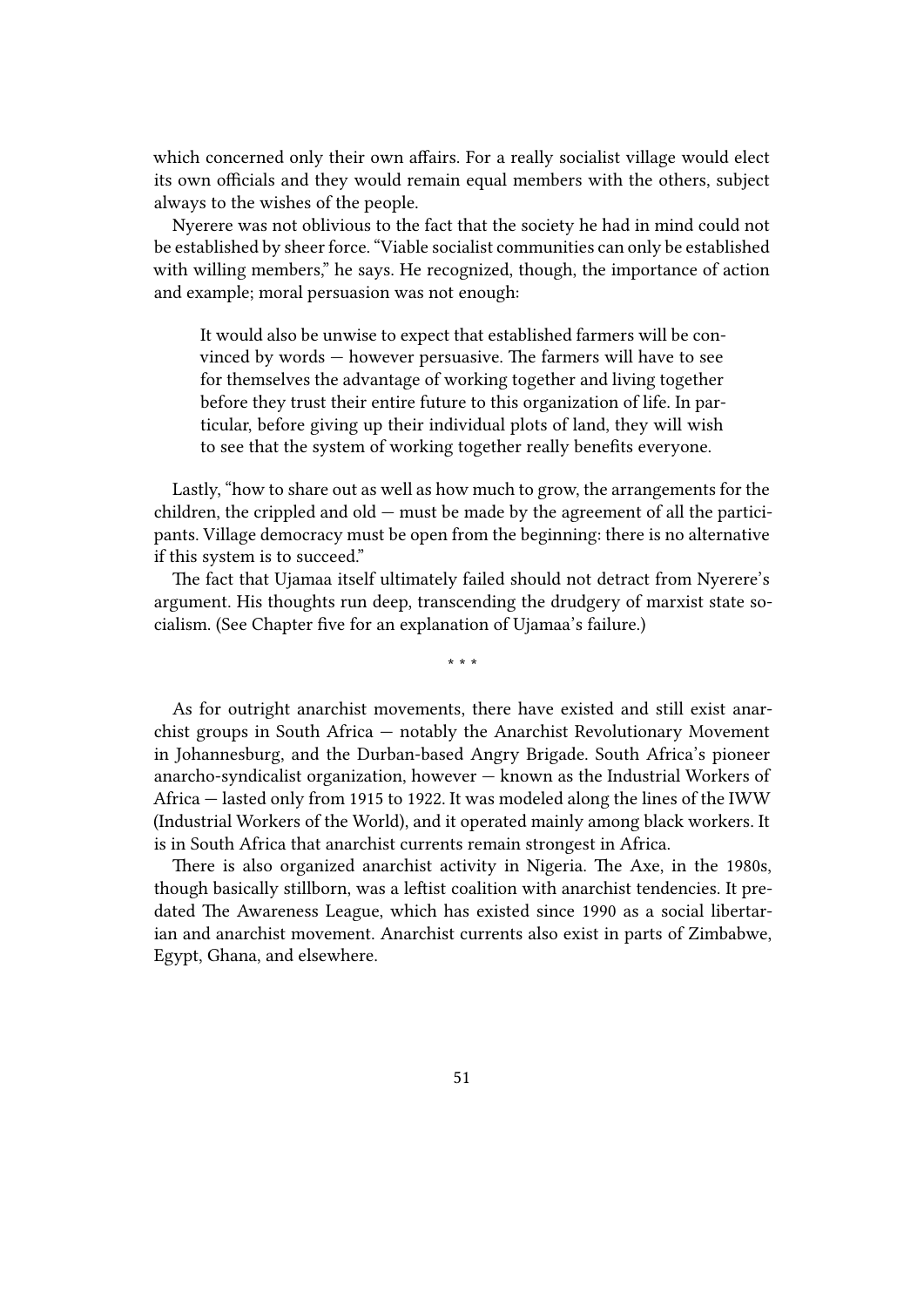# **Chapter 4: The Development of Socialism in Africa**

We touched briefly on the atypical development of classes in a few societies in pre-colonial Africa. However, after European contact, class formation accelerated. The European powers that invaded and colonized Africa in the late 19<sup>th</sup> century were fully industrialized capitalist countries that saw in Africa a captive market as well as a source for raw materials for their industries. This was the fundamental reason for colonialism.

The colonizers produced a capitalist economy with some similarities to the economies of their own countries.<sup>1</sup> In Europe, the owners of capital had expropriated the land and other means of production from peasants and artisans, turning them into wage workers. From their labor, the capitalists extracted a surplus which they accumulated and invested in more land, factories, and labor in order to extract more surplus. In this way they expanded wealth and reproduced capitalist social relations at the same time.<sup>2</sup>

As we saw previously, the pre-colonial African mode of production was anything but a capitalist mode of production. To serve their own interests, the European colonizers superimposed capitalism on Africa. This entailed the transformation of African societies from relatively self-sufficient communal agricultural units into units dependent on the larger economies being created.<sup>3</sup> A new division of labor was being forced on Africans leading to new material relationships in the larger society. In the colonies, the horticultural basis of the African mode of production was progressively undermined as villages were forced to grow cash crops for export or provide cheap labor for European plants and mines. This created new classes — new material relationships — within the colonies. In her study of colonial Guinea, for example, R.E. Galli identifies several colonial classes:

- 1. A new administrative class of Europeans
- 2. A European class of large landowners

<sup>1</sup> *Missing footnote*

<sup>2</sup> *Missing footnote*

<sup>3</sup> *Missing footnote*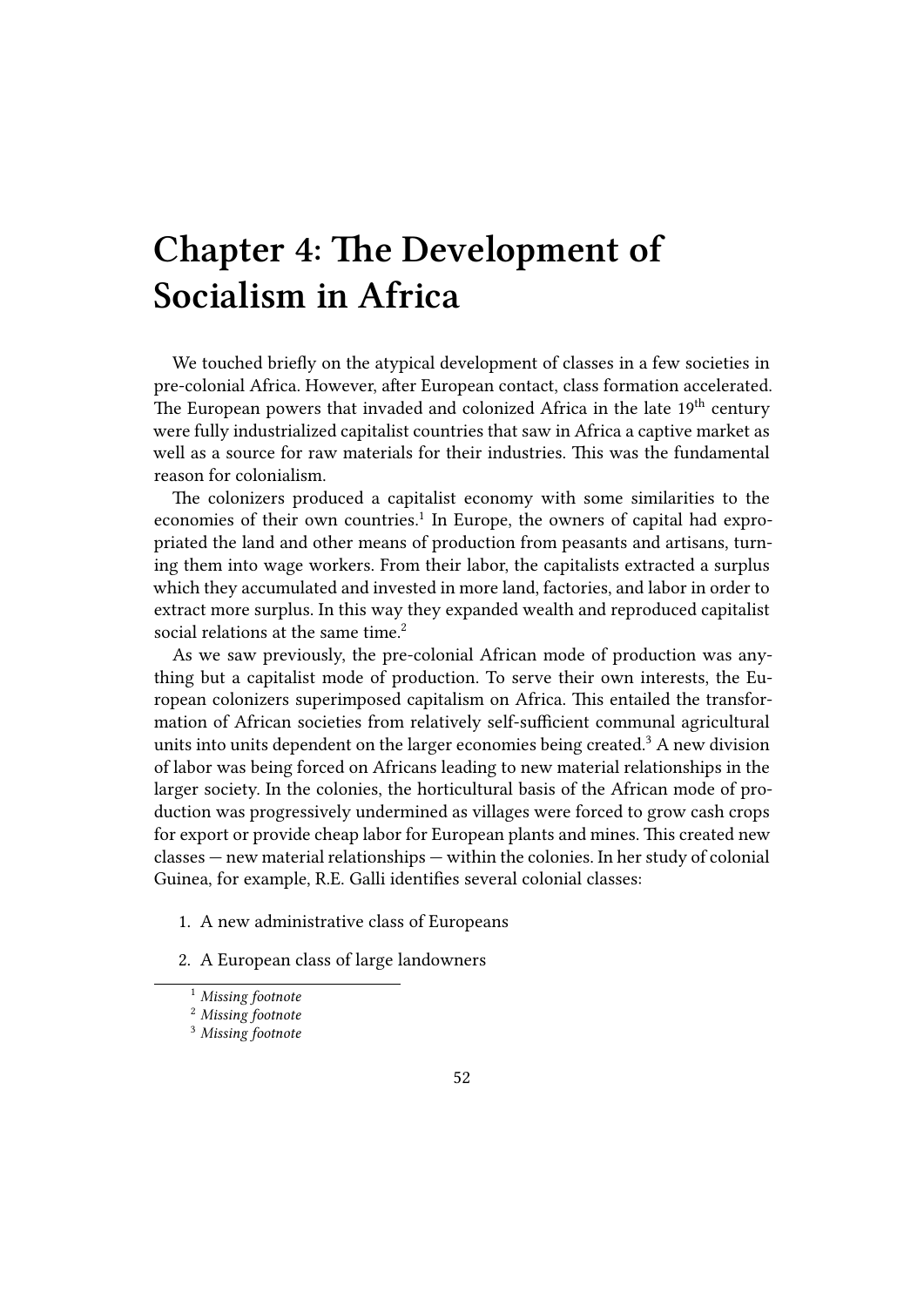- 3. A European class of large merchants (the trading firms)
- 4. A European managerial class

This group formed the bourgeois class, the owners of capital — that is, the owners of the land and means of production. This class was aided by what Galli calls the petit bourgeoisie<sup>4</sup>:

- 1. Mid-level managers in the state apparatus, on plantations, and in trading and mining companies
- 2. Colonial professionals (doctors, lawyers, etc.)
- 3. Some indigenous small shopkeepers and traders

How were African societies incorporated into the colonial capitalist system? First, the nobility and chiefs were co-opted into acting as administrators for the colonists. Galli sees them as an agrarian class, not a capitalist class, because they did not exploit villagers in a capitalist manner.They exploited them, rather, because of their traditional authority over land and labor.<sup>5</sup> They delivered taxes and labor to the colonialists, squeezing the peasantry as much as they could, but not directly expropriating land. (A corollary of this could be cited in Nigeria with regard to aristocratic rulers — the Emiros of northern Nigeria, and the traditional Obas in the southwest.) The nobility and chiefs were the tools used to execute the colonial powers' indirect rule over their African colonies.

There was also a small group of educated Africans whom the French called assimiles, mainly sons of chiefs and other notables sent to European cities for an education.<sup>6</sup> They were absorbed as lower-level officials in government and as professionals, and aided the colonial capitalist class in administering and maintaining the social order. A good example of this type is the character Obi Okonba in Chinua Achebe's novel, No Longer at Ease.

As mines and factories opened in some African colonies, a small working class came into being. The great mass of the people were, though, still peasants, now producing for urban markets. Lastly, there was what Galli has classified as the "lumpen proletariat," that group of Africans who had become alienated from the land and had gone to the cities in a vain search for work. Without an education, they became beggars, prostitutes, petty traders, and layabouts.

<sup>4</sup> *Missing footnote*

<sup>5</sup> *Missing footnote*

<sup>6</sup> *Missing footnote*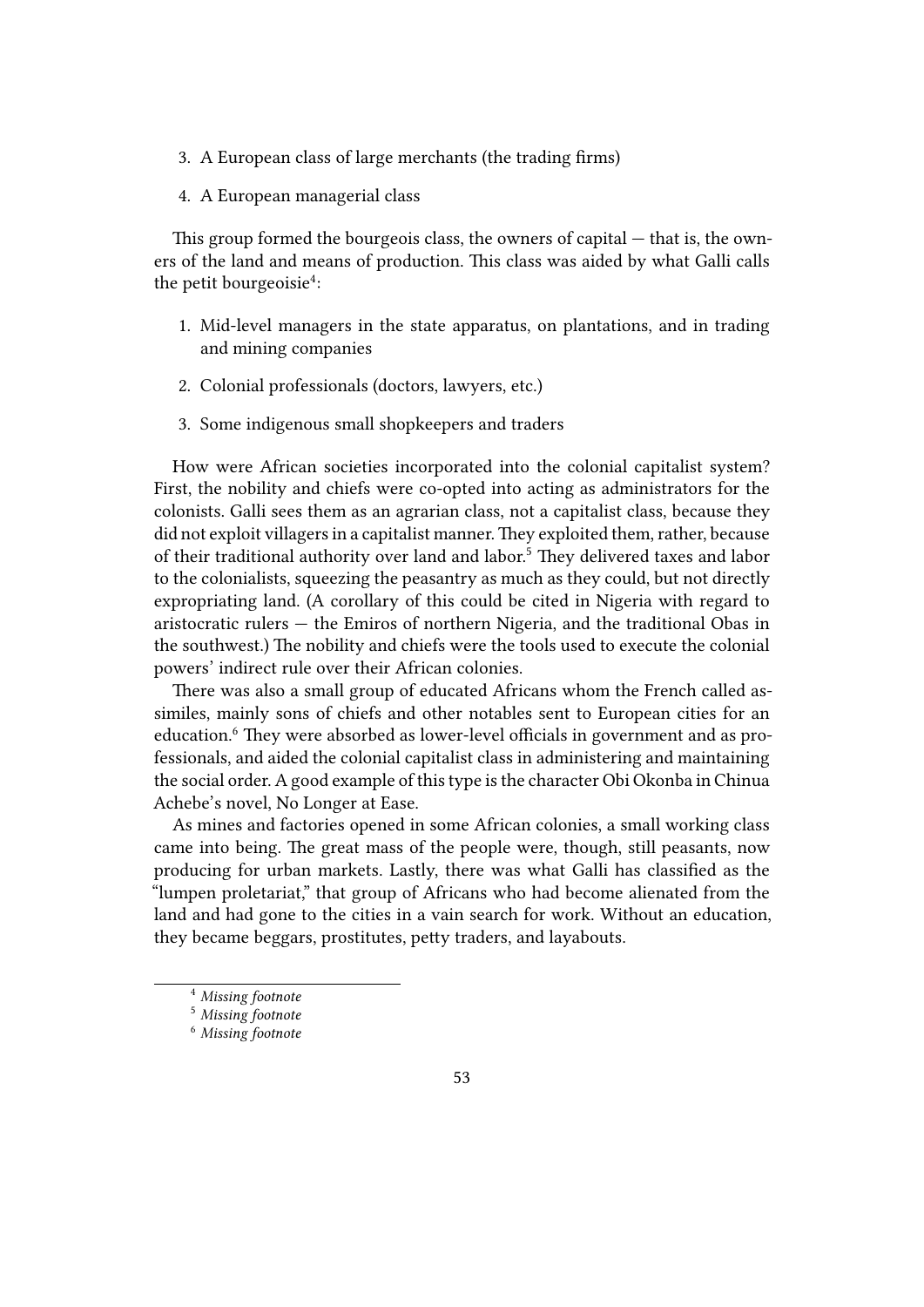By the early 20<sup>th</sup> century, much of Africa had come under colonial domination. Several societies on the continent had metamorphosed from their precolonial state into societies with discernible, antagonistic classes. As in all class societies, the dominant European imperial class, in alliance with its local agents, engaged in brutal, wholesale exploitation of local labor. Local labor was exploited to produce raw materials for European industries and to generate enough surplus to run the colonies. The relationship of the dominant and subordinate classes in the colonies typified what has been termed "the colonial situation." This phrase aptly captures the sociopolitical, economic and psychological state of affairs in a colonized society.

In analyzing the growth and development of African anarchism, we shall focus on the currents that acted as a countervailing force against the entrenched capitalist mode of production, both under colonialism and neo-colonialism.

## **The Trade Union Movement and the Liberation Struggle in Africa**

Trade unions in Africa did not begin as pure, ideological revolutionary organizations. Rather, they emerged during the colonial period in direct response to the colonial situation. They represented, in the main, a revolt against an imposed, inferior sociopolitical and economic status.

The emergence of African labor unions was a further manifestation of the incorporation of the capitalist mode of production into African economies. This incorporation, as we saw earlier, led to the balkanization of African societies into nations and classes. As the exploitation of the colonies continued under European colonialism, the colonized peoples came to gradually realize that the situation was an impediment to their own freedom. The emergence of labor unions was a manifestation of basic class consciousness among the workers, as well as a response to colonial rule.

The growth and development of trade unions in Africa during the colonial period reflected varying conditions in different societies. In the ordinary colonies, such as Ghana and Nigeria, the unions were less revolutionary than in European-settled colonies such as Algeria, Kenya and South Africa, where strong racial undercurrents brought the contradictions of the colonial situation into sharp focus. We shall next examine in some detail the trade union movements in Nigeria and in South Africa, as representatives of the trade unions in these two colonial situations.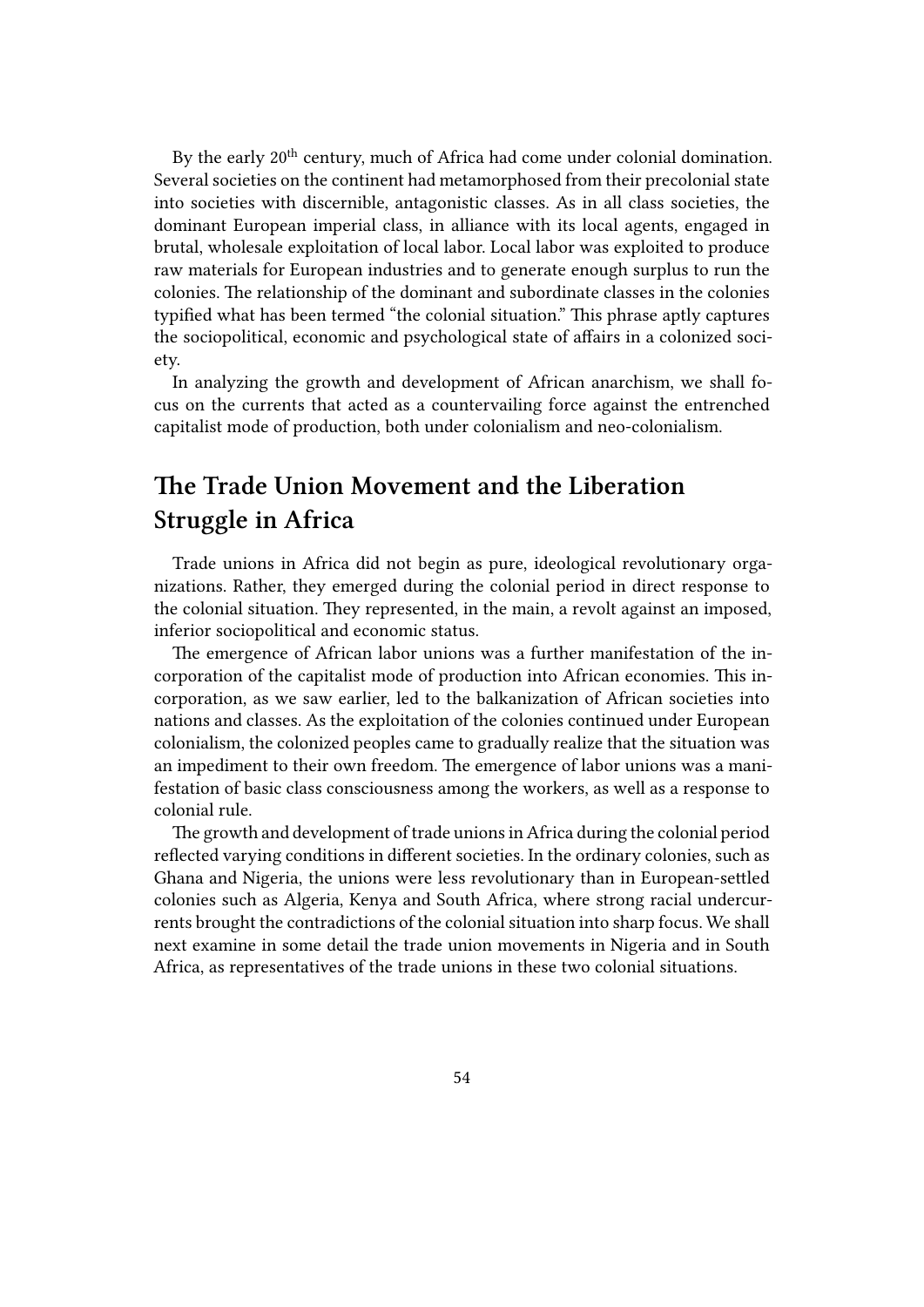### **The Nigerian Labor Union Movement**

Nigerian workers made their first attempt to assert their rights in 1897, when workers in the Public Works Department protested for three days in August against arbitrary changes in working hours. In defiance of Governor McCallum's threats of dismissal, the workers refused to withdraw their demands, and in the end they obtained some measure of relief through a compromise solution.

The trend toward labor agitation increased in the early 1900s as a result of the worsening nature of colonial government policies. Since there were more workers than the existing industries could employ, employers instituted oppressive employment contracts in which workers were treated like slaves. As Ananaba points out in his book, The Trade Union Movement in Nigeria, these contracts laid great emphasis on the obligation to work, while they laid no emphasis at all on the rights of the worker.<sup>7</sup>

At the same time, there was a growing consciousness of racial barriers to economic advancement, and of the great disparities between European and African earnings, even for the same jobs.<sup>8</sup> In the words of Gutkind and Cohen, "the colonialracial nexus further erode[d] class awareness by stressing the common identity of all Africans in their subordination to and exploitation by an alien hierarchy."<sup>9</sup>

Moreover, the 1929 global depression further aggravated the condition of workers under colonialism, as colonial governments took the opportunity created by economic desperation to impose direct taxation on workers and to convert permanent jobs to day-labor jobs, among other things.<sup>10</sup> That same year, the famous Aba Women's Riot took place, in which women from the southeastern Nigerian town of Aba and surrounding provinces demonstrated against a new tax on their own property. It is instructive that this particular riot, in which many women were killed, was organized and executed by women. $11$ 

Radicalization of workers in Nigeria continued in the late 1930s, partly due to a growing spirit of working class consciousness and partly, according to Asoba, as a result of Dr. Nnamdi Azikiwe's new brand of combative journalism, which brought to public attention the various forms of colonial exploitation. Azikiwe inspired Nigerians' confidence in their ability to bring colonial rule to an end through activist political and working class agitation.<sup>12</sup> Other manifestations of

<sup>7</sup> *Missing footnote*

<sup>8</sup> *Missing footnote*

<sup>9</sup> *Missing footnote*

<sup>10</sup> *Missing footnote*

<sup>11</sup> *Missing footnote*

<sup>12</sup> *Missing footnote*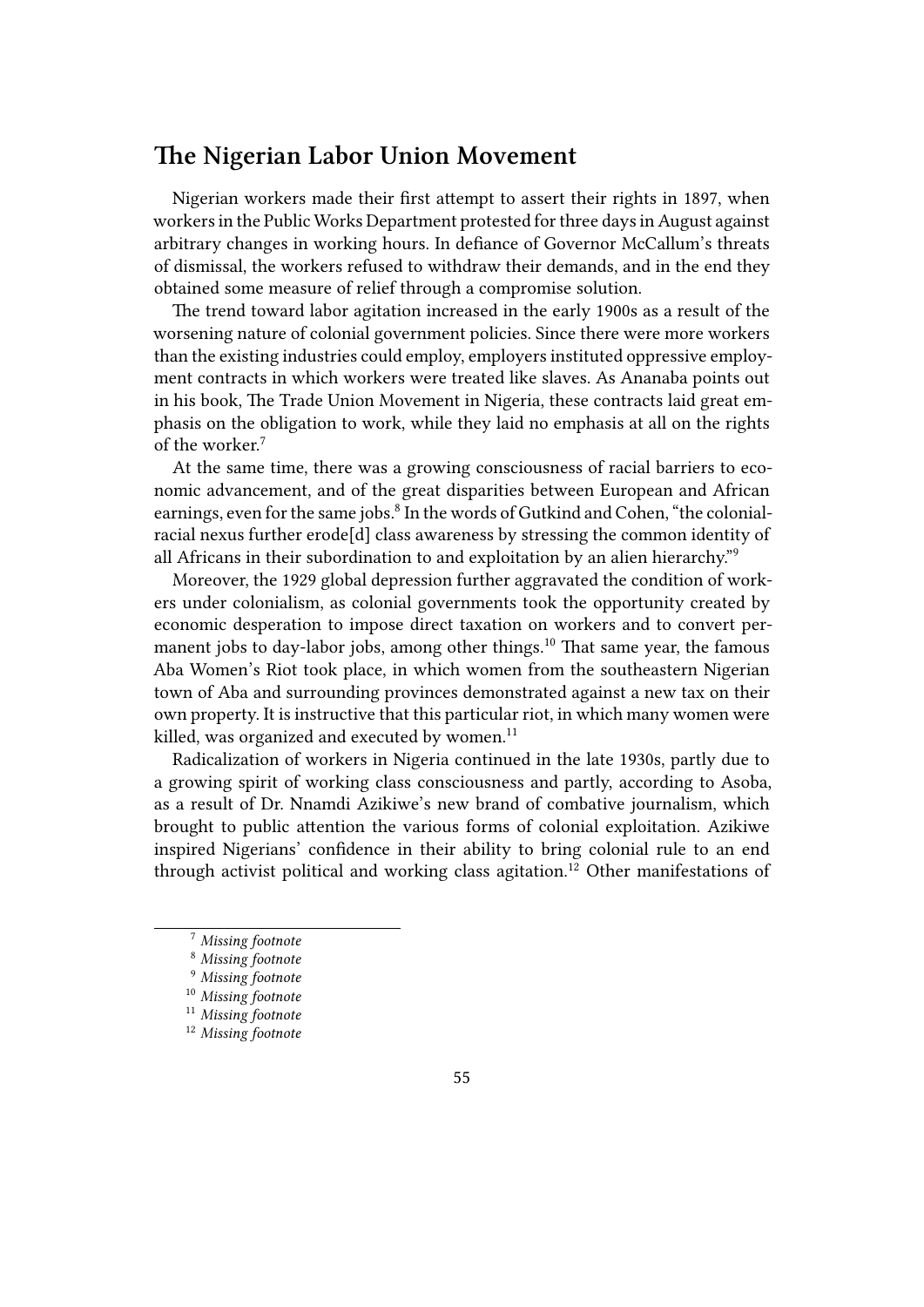radical working class consciousness were the observance of May Day celebrations and the establishment of a Workers' Week.<sup>13</sup>

Another factor in the burgeoning of radical trade unionism in Nigeria was the Railway Workers Union, which was the first radical union to organize strike actions. The union's radicalism can be attributed to the "towering and fearless personality of Michael Imoudu."<sup>14</sup> He led Nigerian workers to great victories, the most outstanding of which was the 1945 general strike; there the "solidarity of the labour rank and file"<sup>15</sup> was first truly seen in the Nigerian labor movement. Subsequent strikes arising from the nature of the colonial system strengthened the labor movement challenge to the economic and political status quo.

In 1949, for instance, the tragic Iva Valley coal miners strike took place at Enugu, Nigeria. It resulted in the massacre of dozens of striking miners by the colonial police force; but during the strike the miners managed to sabotage the coal mining process. Such strikes greatly raised the class consciousness of the workers and seeded thoughts of socialism in their minds, opening their eyes to the nature of not only capitalism, but of the government and its laws as well.<sup>16</sup>

The trade union movement in the colonial period also served as a countervailing influence against foreign investors, who dominated strategic parts of the national economy. In Nigeria these investors included domineering transnational corporations like the Lever Brothers, United African Company, and the United Trading Company, all of which maintained a firm grip on the export and import trade. The unions fought collectively against foreign monopoly capital and agitated for the socialization of important industries in the country, with a view to installing a socialist government where the identity of the working class would not be forgotten $17$ 

Although the labor movement in Nigeria contributed quite significantly to ending British colonial rule, post-independence Nigeria reflected the same basic sociopolitical and economic structures that existed under colonial rule. In postcolonial Nigeria, workers have had to contend with essentially the same capitalist system, typified by antagonism between capital and labor. Today, the working people of Nigeria are suffering heavily under the burden of unemployment, factory closures, inadequate housing, transport, health care and educational facilities, social insecurity, and lack of personal freedom.

A prominent feature of the post-independence Nigerian labor movement, that distinguishes it from the pre-independence movement, is the clear absence of a rev-

<sup>13</sup> *Missing footnote*

<sup>14</sup> *Missing footnote*

<sup>15</sup> *Missing footnote*

<sup>16</sup> *Missing footnote*

<sup>17</sup> *Missing footnote*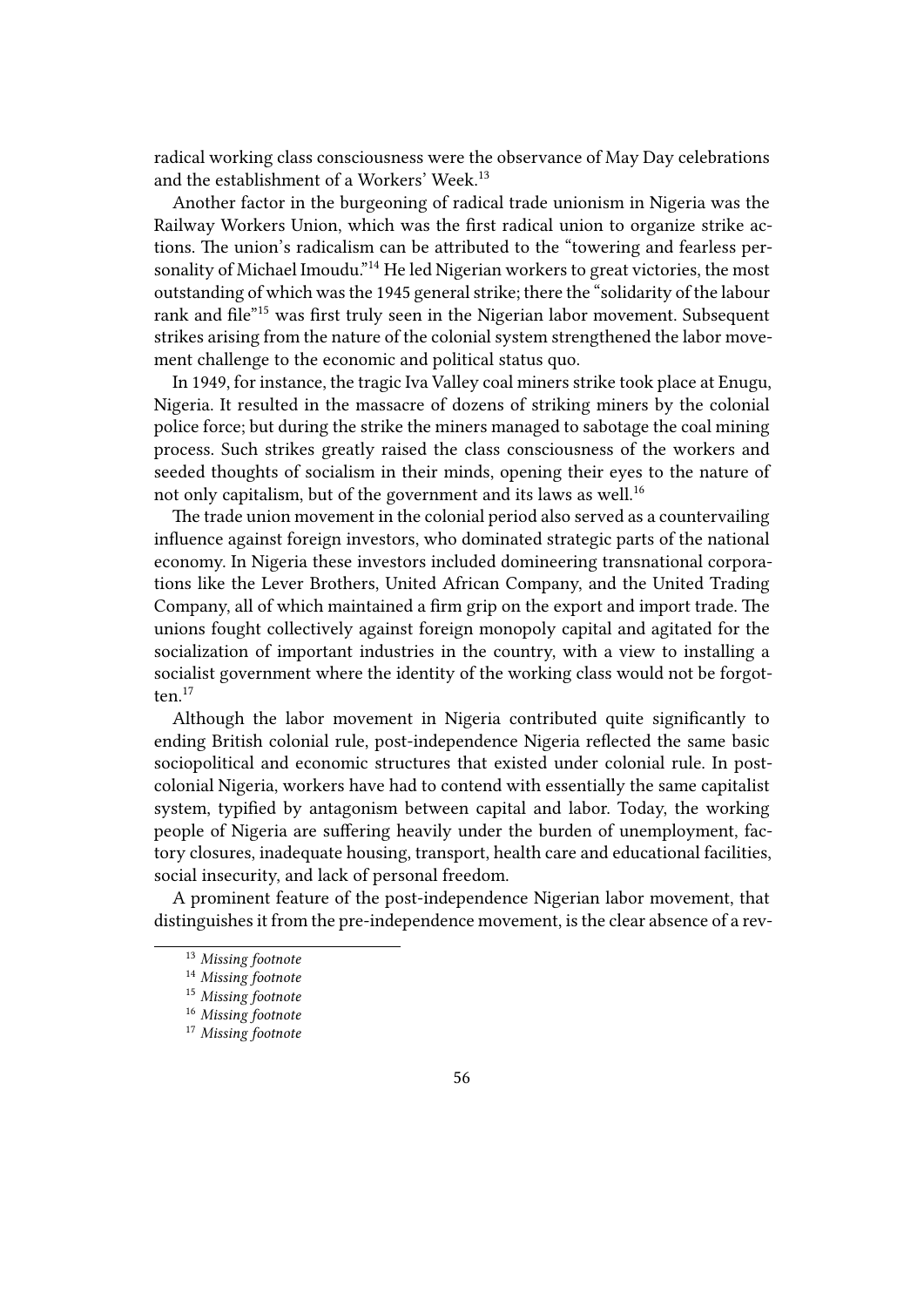olutionary perspective. Since independence, the unions have exhibited a tendency to act in league with the ruling elite in the running of the state, while mouthing revolutionary jargon.

In 1987, under the military dictatorship of general Ibrahim Babangida, the Nigerian Labour Congress (NLC) participated in a wide-ranging debate on the political future of Nigeria. The workers published a "Workers' Manifesto" titled, "Towards a Viable and Genuinely Democratic Future: [the] Nigerian Working Class Position," containing 28 points relating to political, economic, social and cultural issues."<sup>18</sup> According to the then-NLC president, the document reflected the political aspirations of the Nigerian working class, namely, that "only a socialist option can ensure a viable and stable political and economic arrangement in Nigeria."<sup>19</sup>

The NLC manifesto spoke of raising the political consciousness of the working class, and it called for full working class involvement in political life. The document's position on the future economy is that the working class should plan and control the production and distribution processes. According to the manifesto:

From taking control of the economy through so-called investments to overinvoicing, we have seen clearly the collaboration of the multinationals and their local agents in ruining our economy, perpetrating fraud and corruption and influencing technocrats and administrators in the performance of government business. What Nigeria requires today under the leadership of the working class is to take our destiny into our own hands through the appropriate political action — socialization of the means of production, distribution and exchange. $^{20}$ 

Unfortunately, there has always been a sharp divergence between theory and practice in the leadership of the Nigerian working class movement. In reality, the leadership of the trade union movement has always shared a class interest with the ruling elite. This has its origin in the pre-independence era, when the leadership of the working class came to regard the nationalist struggle and the cause of the labor movement as indissolubly linked, and thus allied itself with nationalist political parties. Crowther has gone so far as to regard one of the nationalist parties, the National Council of Nigeria and the Cameroons, as more or less a "confederation of trade unions."<sup>21</sup>

In post-independence Nigeria, the romance between the leadership of the trade unions and political parties has blossomed even more. In Nigeria's ill-fated Third

<sup>18</sup> *Missing footnote*

<sup>19</sup> *Missing footnote*

<sup>20</sup> *Missing footnote*

<sup>21</sup> *Missing footnote*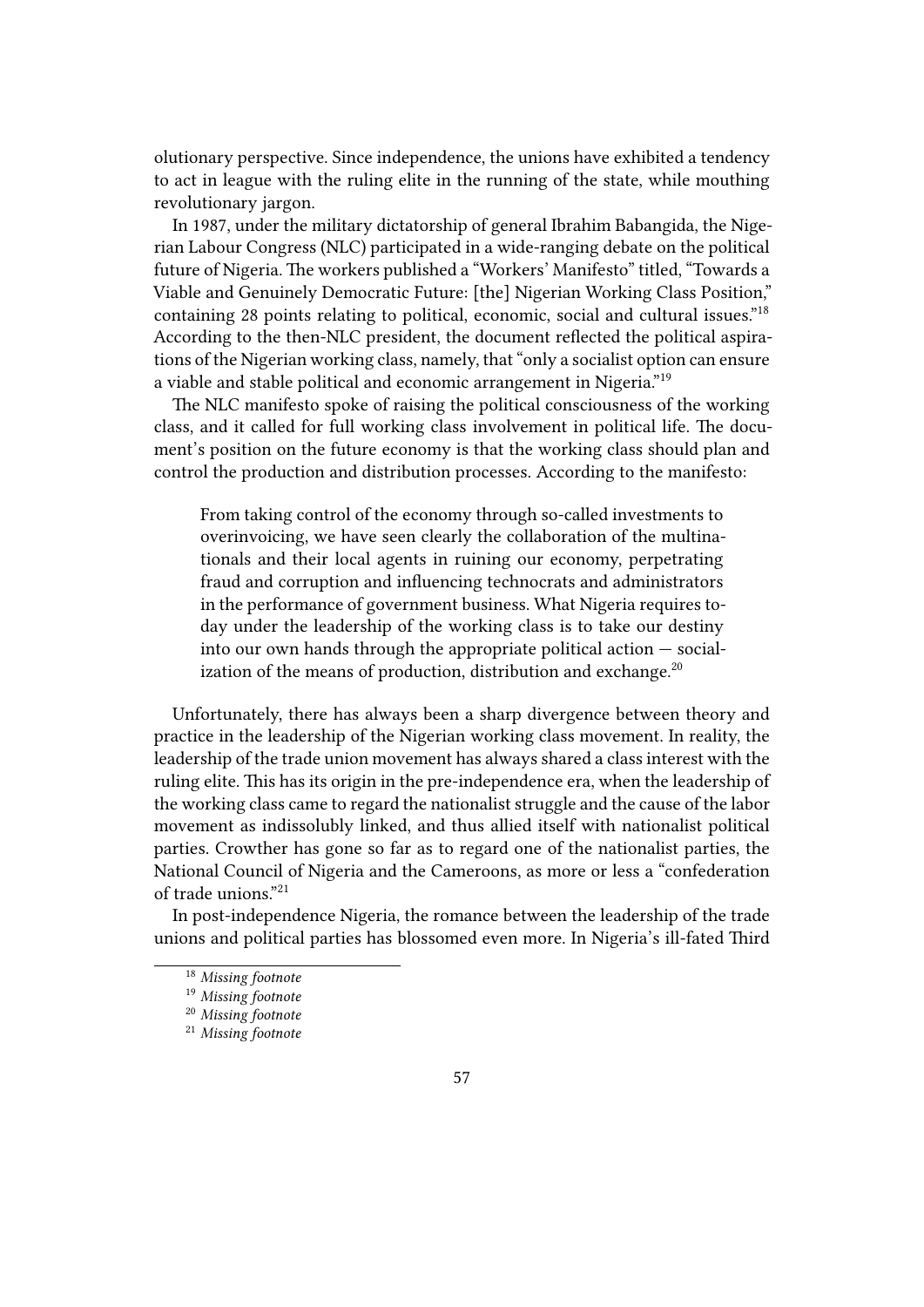Republic, for instance, there were spirited attempts by the labor movement to form a political party under the aegis of the Nigerian Labour Congress to compete against other political parties. When that failed, the leader of the NLC, Paschal Bafyau, along with his supporters, pitched his tent with the Social Democratic Party and contested the party's presidential primaries, which he lost.

As the struggle against military dictatorship gained momentum in Nigeria, there have been some successes. Labor leaders such as Frank Kokori, General Secretary of the National Union of Petroleum and Natural Gas Workers, and Milton Dabibi, General Secretary of the Petroleum and Natural Gas Senior Staff Association (both unions representing workers in the petroleum industry, the country's mainstay), displayed admirable courage in 1994 when they successfully led their unions in strikes which for two months closed oil facilities across the country. When the military government reacted by deploying soldiers to break the strikes, the workers resorted to sabotage. So effective were the strike actions that the country was virtually paralyzed while they lasted. In Lagos, the bustling commercial capital city of Nigeria, streets and major highways were nearly deserted, public transportation grounded, and offices and work places shut down. As reported in The Lagos Guardian Newspaper, the Lagos State Military Administrator, Col. Oyinlola, had to walk to the opening of a seminar, having been unable to find gas for his official car.<sup>22</sup>

One interesting and instructive aspect of these strikes was their decidedly political aim — "to bring an end to military dictatorship." In its 72-hour ultimatum to the federal government, the Lagos branch of the NLC demanded the following:

- 1. that the federal government should immediately and unconditionally release all political and labor activists detained nationwide;
- 2. that all closed media outlets be reopened immediately; and
- 3. that the government should immediately enter into meaningful dialogue with workers and all disaffected groups, minorities and disaffected ethnic nationalities<sup>23</sup>

As the crisis deepened, the NLC in Lagos concluded that "it will be a great disservice to workers in Lagos State if [the] Labour Congress would fold its arms and allow the workers to continue to suffer…"<sup>24</sup> Consequently, it directed all Lagos State "workers in banks and insurance firms, factories, and industries, local government councils, public corporations, federal and state civil service, and so on, to

<sup>22</sup> *Missing footnote*

<sup>23</sup> *Missing footnote*

<sup>24</sup> *Missing footnote*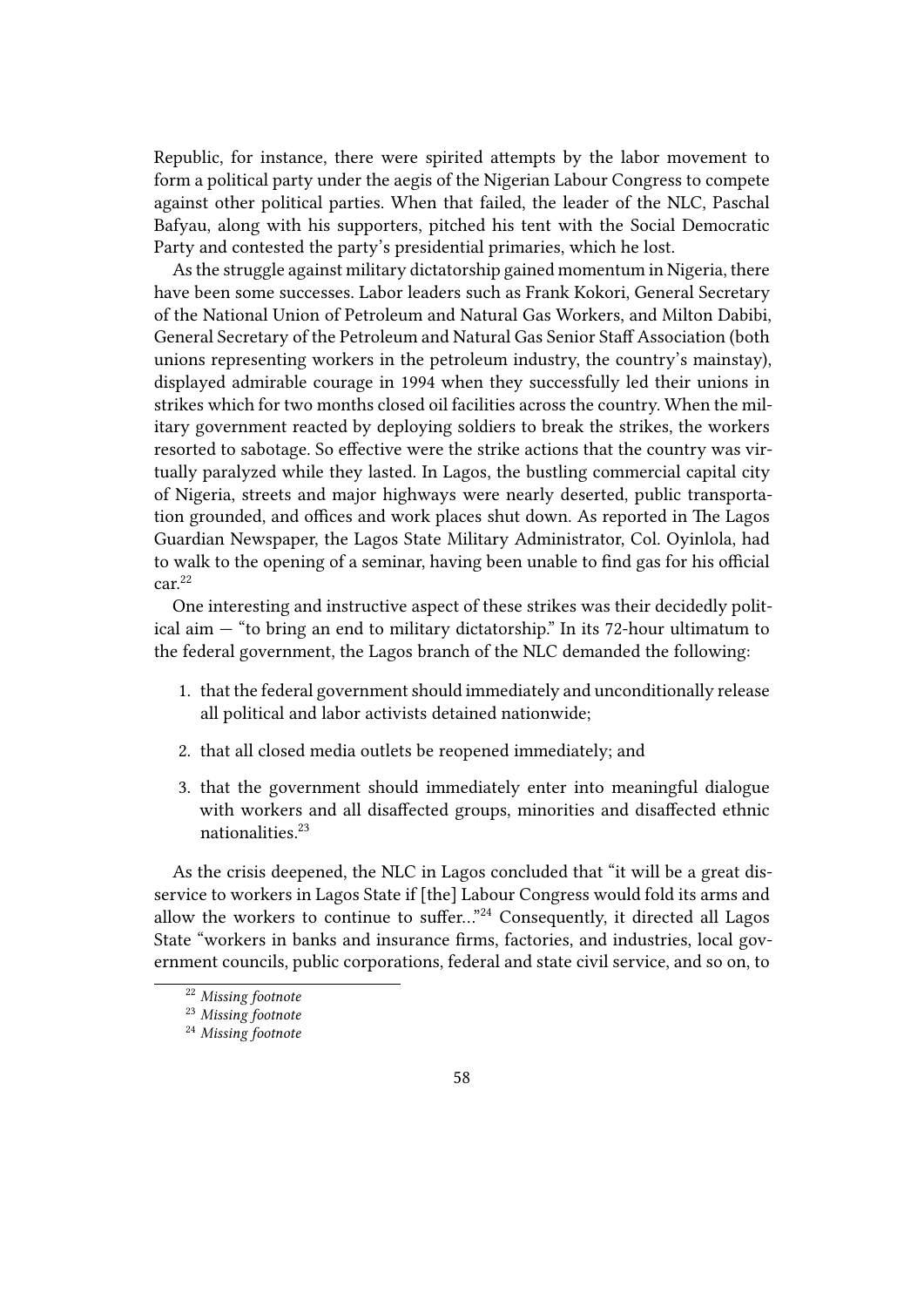embark on a sit-at-home strike as from July 12, 1994 until otherwise directed by the State Council."<sup>25</sup> The anarchosyndicalist Awareness League took an active part in the strikes and demonstrations, convinced that the departure of the military government would allow greater opportunity to carry on the struggle for a libertarian society. Never since the civil war of the 1960s had the Nigerian state come so close to disintegrating. But the military junta of General Sani Abacha responded by issuing a barrage of decrees proscribing labor unions, arresting activists and labor leaders en masse, and sacking opposition media outlets.

One thing remains clear: despite courageous attempts by the labor movement to revolutionize Nigeria, its efforts were limited in both scope and content. A primary reason is that, being centralized and hierarchical in structure, the unions function as authoritarian, bureaucratic organizations. Their leaders often see their positions as opportunities to feather their own political and economic nests. The NLC desires to see a more humane Nigerian society, but the ideological inspiration that informs the actions of the congress does not contemplate a completely different kind of society, built by the workers organizing in the workplace and in the community. Usually Nigerian labor leaders do not aspire beyond involvement with the powers that be in the running of the economy and the state. Consequently, the activities of the movement are not based on a clear conception of class reality and class struggle. In their world view of a better and freer society, most labor leaders fail to direct their activities against the double yoke of capital and state. This pattern has been typical in the former "normal" colonies, as contrasted with European-settled colonies such as South Africa

### **The South African Labor Movement**

South Africa stands out as one of the countries in Africa in which labor has played a decisive role in the struggle for significant socio-political change. The struggle of the South African working class dates back to the formative years of South Africa — 1910 to 1922 — when labor engaged in bloody battles with the capitalist class. Gary Jewell's documentation of the conflicts between employers and workers is most instructive. According to Jewell, in the space of a decade the orgy of violence had resulted in a call by the workers for "a red or syndicalist workers' Republic."<sup>26</sup> Although these early workers' revolts were carried out predominantly by white workers, over time some of the strikes began to be initiated by blacks. In 1920, for example, a strike of the Port Elizabeth municipal black workers, organized by Samuel Masabala of the Cape Provincial Native Congress, resulted in the

<sup>25</sup> *Missing footnote*

<sup>26</sup> *Missing footnote*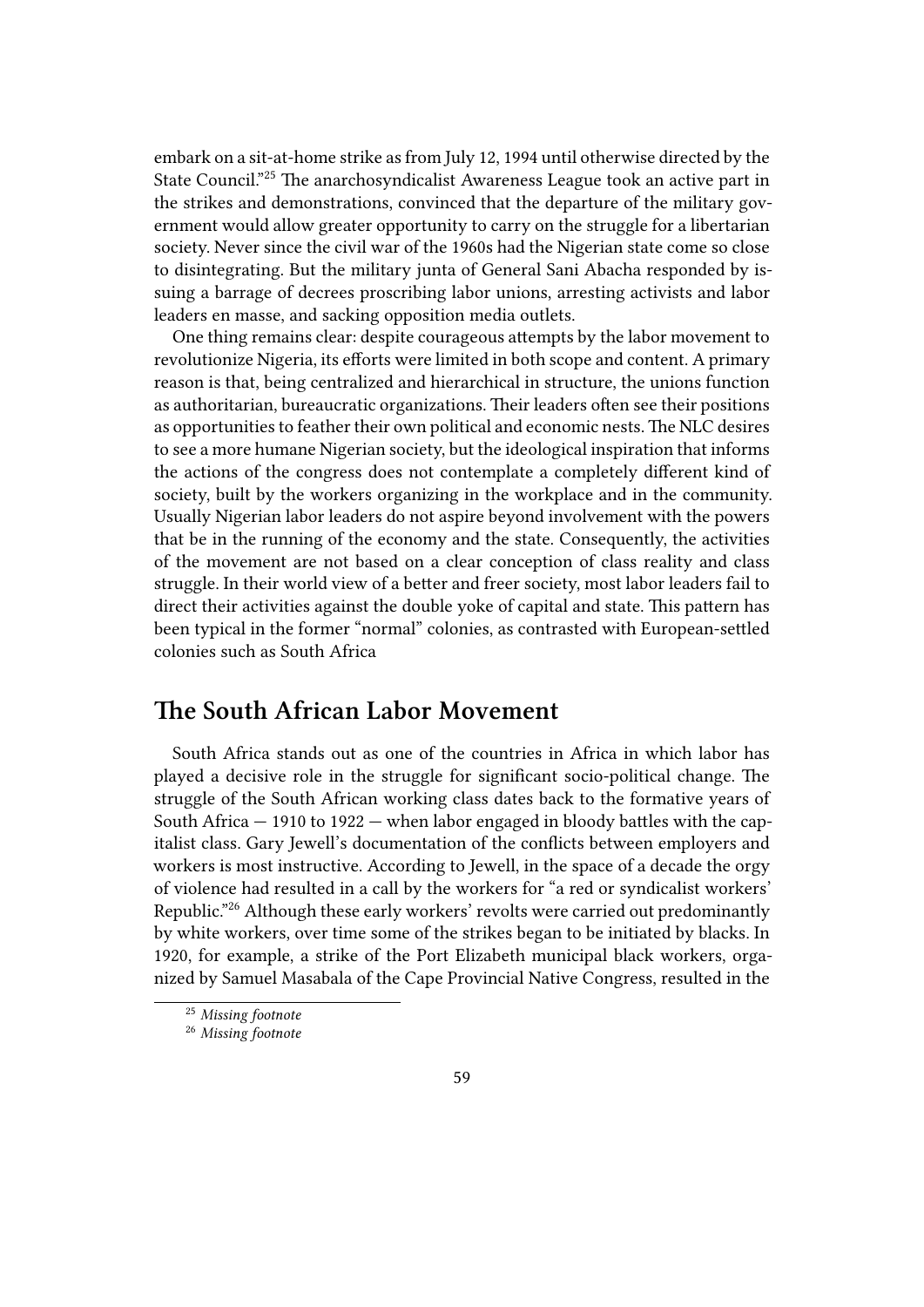police shooting deaths of 19 workers.<sup>27</sup> This led to a strike in the Rand in which over 40,000 black miners demanded improved career prospects in jobs reserved for whites<sup>28</sup>

By 1921, Percy Fisher, Secretary of the South African Mine Workers Union, had initiated the formation of a Miner's Council of Action, which developed into a Red International of Labour Unions, with a revolutionary mission. Jewell identifies the four basic factions that constituted the union as follows:

- 1. the Communist Party, Bolshevik with DeLeonist elements favoring an industrial union government;
- 2. Afrikaner Mynwerkersbond, consisting of poor white Afrikaners calling for an Afrikaner Union to destroy the British capitalists and establish a republic;
- 3. Labour Party moderates, led by Archie Crawford; and
- 4. the old IWW syndicalist network.<sup>29</sup>

Jewell notes that "the presence of independent IWW syndicalists is demonstrated by the government charge that the strike attempted to set up a 'Red or Syndicalist Workers' Republic.'"<sup>30</sup> Jewell's account of the events leading to the declaration of a Red Workers Republic is informative. According to him, the strike action was carried out by workers in different industries, including the South African Industrial Federation's coal miners, later joined by gold miners, engineers, and power workers.

In the face-off between the workers and the rulers, the Smuts government tried hard to break the workers' solidarity, but with little success. When it became clear that the workers remained uncompromising in their demands, Smuts threw the government's military support behind the mine bosses and declared martial law, urging them to reopen the mines. $31$  As discussions continued to break down, the Miners Council of Action "seized the initiative and forced the South African Industrial Federation to proclaim a general strike."<sup>32</sup> The declaration of a Red Workers Republic followed the proclamation of a general strike. The Smuts government responded by sending detachments of the army and air force to attack the striking

<sup>27</sup> *Missing footnote*

<sup>28</sup> *Missing footnote*

<sup>29</sup> *Missing footnote*

<sup>30</sup> *Missing footnote*

<sup>31</sup> *Missing footnote*

<sup>32</sup> *Missing footnote*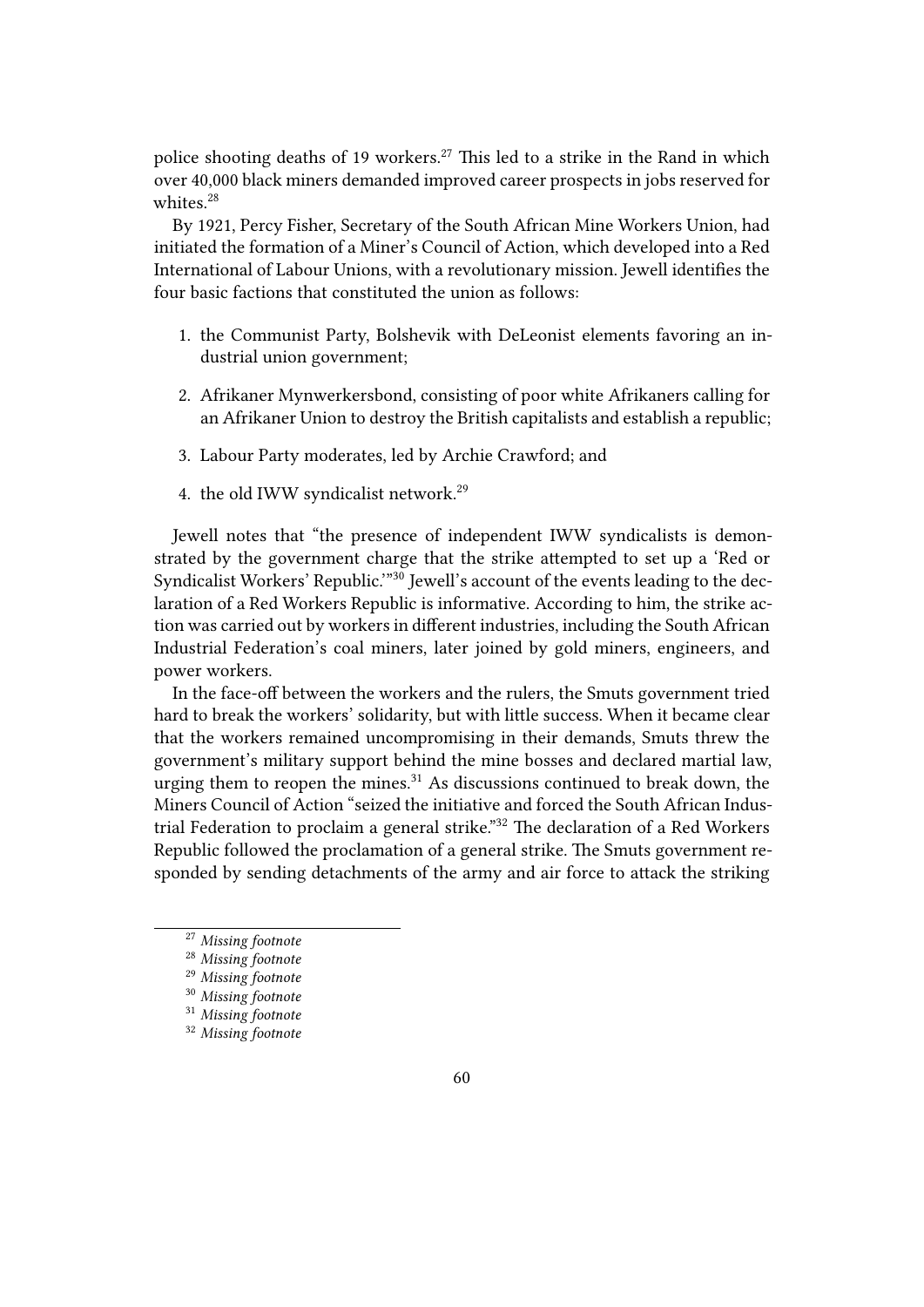workers. The building housing the strikers' headquarters in Benoni was strafed on the 14<sup>th</sup> of March, and at least 153 people died in the attack.<sup>33</sup>

It has been argued that because this strike was conducted primarily by white workers with relatively little support from blacks, there was an absence of class solidarity. However, Jewell quotes James Duke's view that the strike and the declaration of a Red Workers Republic was "a major breakthrough in race relations and class struggle, virtually an Afrikaner civil war with black support for the Afrikaner."<sup>34</sup>

The imposition of apartheid in 1948, however, entrenched in South Africa a class war that largely followed racial lines. With the ascendance of apartheid, class identification and class struggle in South Africa became predicated on the color of a worker's skin. This had started two years previously in 1946 when a strike by 60,000 black workers received no support from the all-white Miners' Union, and was quickly crushed by the mine owners and the Smuts government.<sup>35</sup>

By 1956, the Nationalist government had broken up the South African Trades and Labour Council along racial lines — the South African Confederation of Labour was made up of whites, and the Trade Union Council of South Africa was made up of nonwhites (coloreds and Asians).<sup>36</sup> Although apartheid greatly emasculated the workers' movement and polarized workers along racial lines, massive black strikes continued into the 1970s, often aimed at winning pay increases for workers.

But the real impetus for the burgeoning of radical black labor unions under apartheid was the Labour Relations Act of 1981, which gave the unions a measure of recognition and allowed them to operate legally.<sup>37</sup> In 1975, the Progressive Party had declared South Africa the second most strike-ridden country in Africa (after Morocco).<sup>38</sup> But in 1976, Vorster Botha, then prime minister of South Africa, had boasted to German investors that "South Africa was free of strike[s]."<sup>39</sup> But strikes resulted in the loss of 243,000 working days during the first three months of 1988, and a walkout by two to three million workers on June  $6<sup>th</sup>$  through  $8<sup>th</sup>$  of that same year was the biggest in South Africa's history.<sup>40</sup> While wages and working conditions were the major causes of the strikes, an aggravating factor was capital's pressure on the regime to reduce the number of jobs in the public sector, restrict

<sup>33</sup> *Missing footnote*

<sup>34</sup> *Missing footnote*

<sup>35</sup> *Missing footnote*

<sup>36</sup> *Missing footnote*

<sup>37</sup> *Missing footnote*

<sup>38</sup> *Missing footnote*

<sup>39</sup> *Missing footnote*

<sup>40</sup> *Missing footnote*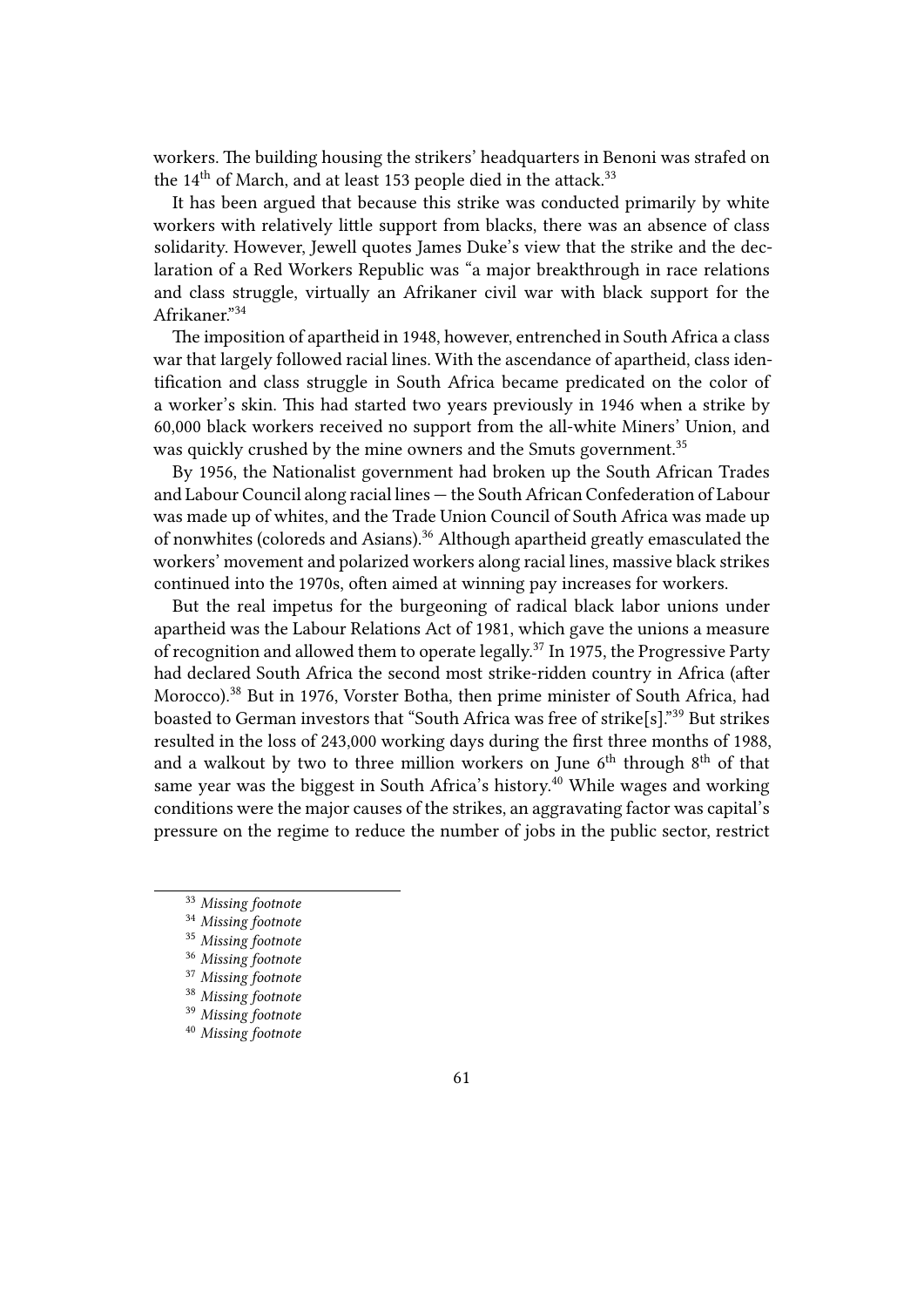wage increases to three percent, and to privatize the economy as a way to solve the country's economic crisis.<sup>41</sup>

The Congress of South African Trade Unions (COSATU), a syndicalist-oriented organization, was launched on November 30, 1985 during the state of emergency of July 1985 – March 1986.<sup>42</sup> The National Union of Mine Workers (NUM) was the largest of COSATU's affiliates.<sup>43</sup> We may well say that the glory days of working class struggle in South Africa were brought back to life with the birth of COSATU. In 1986, the labor movement in South Africa, under the leadership of COSATU and with the support of students and community organizations, observed the  $100<sup>th</sup>$  May Day with a walkout/strike. At the time, it was the largest such action to ever take place in South Africa; over 1,500,000 million workers took part in the call for the day to be declared a public holiday.<sup>44</sup>

Another display of workers' solidarity occurred on October 1, 1986, the day of mourning for the 177 miners who were victims of the Kincross mining disaster. The work stoppage was organized by the National Union of Mine Workers, and 325,000 miners took part. $45$ 

As a countervailing force against foreign monopoly capital, the unions supported disinvestment from South Africa. The economic sanctions and disinvestment campaigns spearheaded by the unions, and later adopted by many Western governments, contributed in no small measure to the final capitulation of apartheid.

The struggle of the South African working class that preceded the collapse of apartheid showed that many workers were prepared to lose their jobs in the course of the struggle. T.B. Fulani notes that when a black worker in South Africa went on strike, the worker risked not only losing his job, but also losing his home in the city, and being forced into a Bantustan [an economically depressed "homeland" similar to a U.S. Indian reservation  $-$  ed.].<sup>46</sup> In spite of a sharp increase in the cost of living, taxation, growing unemployment, and increased repression of trade unionists, the number of strikes in South Africa continued to rise in the years preceding the collapse of the apartheid regime. Fulani summarizes the range of social, economic and political demands of South African labor unions: since 1979 workers have demanded the right to form trade unions of their choice; they rejected all government-created institutions such as community councils and the president's council; they fought against the introduction of a new income tax for blacks in 1984;

<sup>41</sup> *Missing footnote*

<sup>42</sup> *Missing footnote*

<sup>43</sup> *Missing footnote*

<sup>44</sup> *Missing footnote*

<sup>45</sup> *Missing footnote*

<sup>46</sup> *Missing footnote*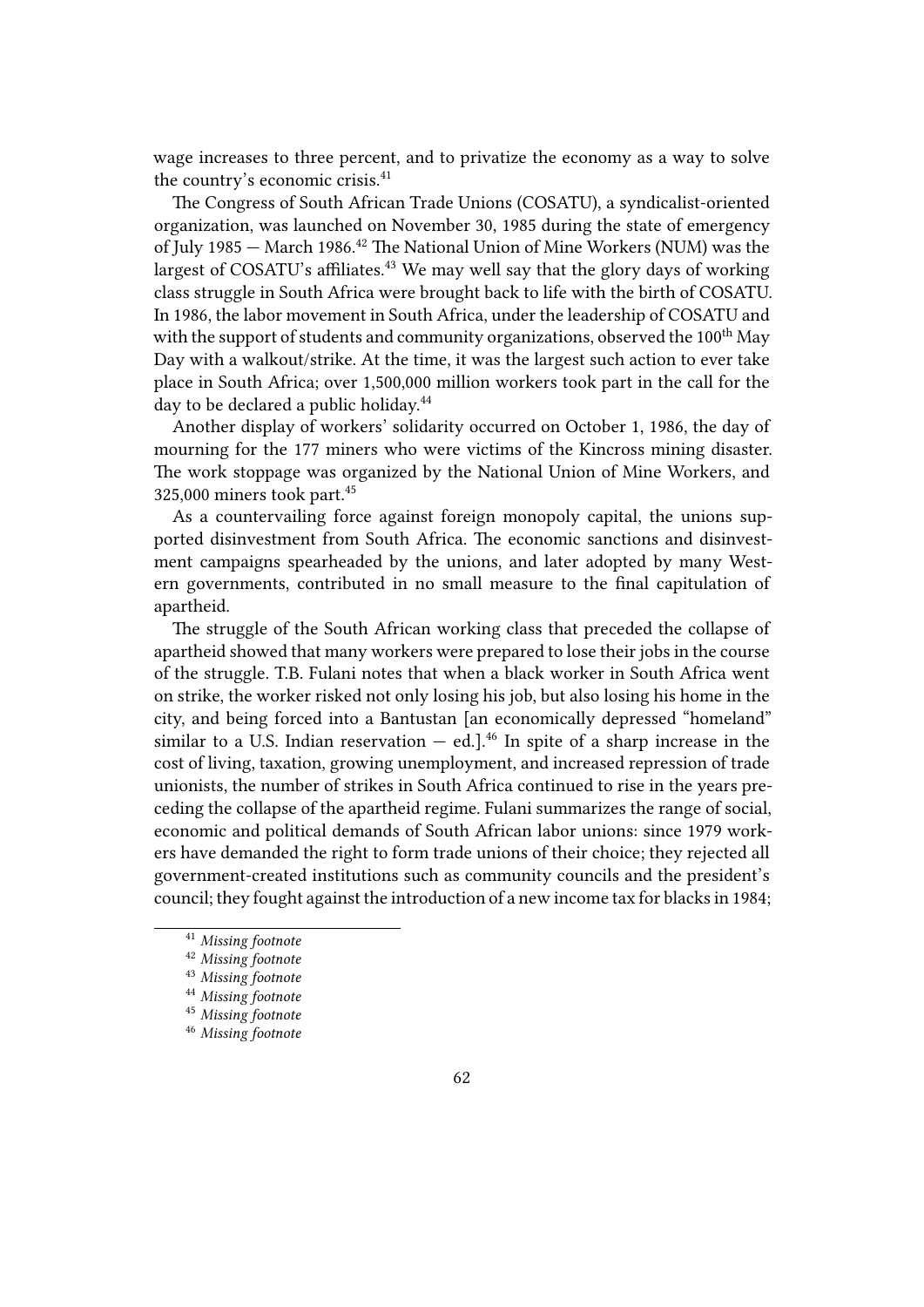they demanded the withdrawal of government troops from black townships. They fought against low wages and the victimization of workers; and they organized a boycott of white-owned shops and factories.<sup>47</sup>

Although the working class movement in South Africa can boast of a long history of struggle, this struggle has not fundamentally changed society. In the fight against the apartheid regime, the South African unions were taken over by middle class politicians of the African National Congress (ANC), who lack clear revolutionary political goals. The outcome of this takeover compromised the ideal of a completely different kind of society. The leadership of the unions became an integral part of the reformist struggle of the ANC for majority rule in South Africa. It's no accident that many leaders of COSATU have received plum jobs in the postapartheid ANC government of Nelson Mandela.

The ANC government does not represent much that is fundamentally new to the working class in South Africa. This is clear to both the ruling elite and to South African workers. The same old capitalist mode of production, based on the exploitation of labor by capital, continues to exist in South Africa. The working class task still remains the revolutionary transformation of society, that is, the achievement of a truly new society based on liberty and socioeconomic equality.

\* \* \*

Socialism or communism as an ideological model is not entirely new to Africa; it first gained ground in South Africa with the formation of the Communist Party in 1921. The South African Communists, who broke away from the Labour Party in 1915 to form the International Socialist League (ISL), had as one of their objectives the pursuit of proletarian internationalism.<sup>48</sup> An editorial in the fourth issue of The International, the weekly paper of the ISL, stated on October 1, 1915 that "an internationalism that does not concede the fullest rights which the native working class is capable of claiming will be a sham… If the League deals resolutely in consonance with socialist principles with the native question, it will succeed in shaking South African capitalism to its foundation…"<sup>49</sup> Thus the International Socialist League made efforts to identify with the workers and with the plight of the down-trodden black population. It made contact with all existing black organizations, such as the African National Congress, and founded the Industrial Workers of Africa trade union.<sup>50</sup>

In 1921, under the auspices of the Third International, the Marxist-DeLeonist ISL accepted Lenin's 21 demands and formed the Communist Party of South Africa.

<sup>47</sup> *Missing footnote*

<sup>48</sup> *Missing footnote*

<sup>49</sup> *Missing footnote*

<sup>50</sup> *Missing footnote*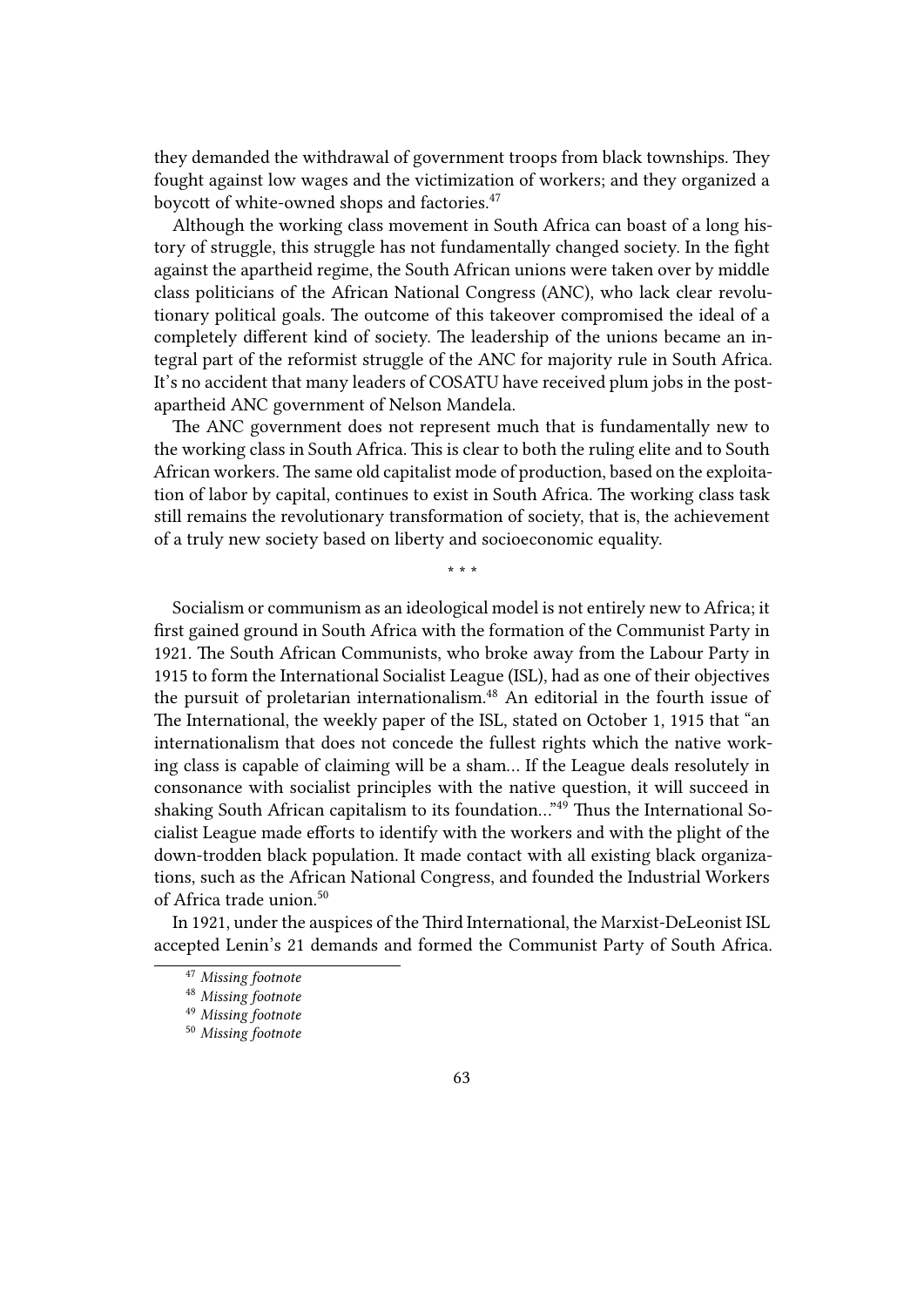Its leaders were S.P. Bunting, former Labour Party Chairman W.H. Andrews, and direct-action mine workers Ernie Shaw and Percy Fisher. Though it adopted the organizational form of a Bolshevik party, the South African C.P. remained strongly influenced by IWW (Industrial Workers of the World) revolutionary syndicalist views, and by DeLeonist industrial union concepts.<sup>51</sup>

But through the years the South African Communist Party underwent a marked transformation, both in its relationship to the state and in its conception of the struggle for a better society. It abandoned its initial revolutionary program, and in alliance with other nationalist groups conceived and began to work for a twostep approach to liberation, to wit, a bourgeois democratic revolution, followed by a socialist revolution. The party was more concerned with the issue of state power than class power, and paid scant attention to bringing an end to power and privilege in South African society.

The major liberation movements in South Africa — the African National Congress and the South African Communist Party — both adopted a document known as the Freedom Charter as a framework for a liberated South Africa. The Freedom Charter, however, while it proposed to restrict the operations of monopoly capitalism, did not envisage the abolition of the capitalist system. As Sisa Majola states, the Freedom Charter "envisage[d] the development of smallscale capitalist enterprises as a result of the elimination of the various colour barriers."<sup>52</sup> Accordingly, the Charter envisioned a South Africa where all people "shall have equal rights to trade where they choose, to manufacture and to enter all trades, crafts and professions." Majola further observes that even the demand contained in the Charter, that "restriction of land ownership on a racial basis shall be ended, and all the land redivided among those who work it, to banish famine and hunger," did not necessarily propose the socialization of land ownership and control." From all of this we can conclude that the initial ideals which the South African Communist Party embraced were short lived; they were compromised by its alliance with nationalist groups for the purpose of acquiring political power.

### **The "Revolution" in Guinea**

The so-called revolution in Guinea deserves comment in that the party that led the "revolution" — the Democratic Party of Guinea (DPG) — was a mass party with a revolutionary ideology based on worker and peasant interests.

The organization of workers in Guinea was led by Sekou Toure, a descendant of a famous anti-French colonialism resistance leader in the 19<sup>th</sup> century. Under

<sup>51</sup> *Missing footnote*

<sup>52</sup> *Missing footnote*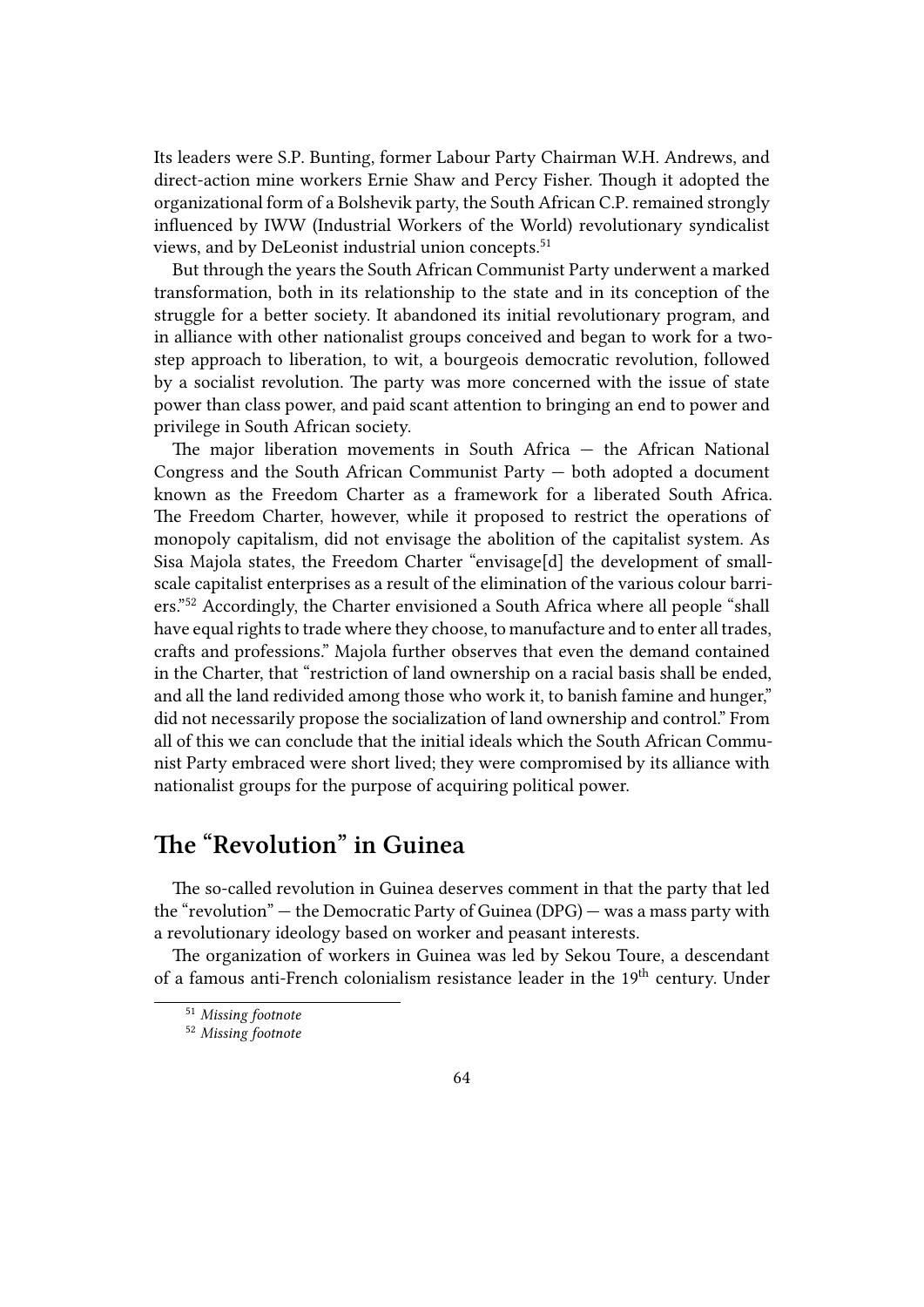Toure's guidance, trade unions merged their protest against French rule with that of various ethnic and regional associations, creating the PDG. In its early years, the PDG maintained strong links with the French syndicalist union, the CGT.

The objective of the PDG's founders was to create a mass party, and they achieved this at least for the duration of the independence struggle. The PDG achieved its mass mobilization by appealing to workers on bread and butter issues  $-$  salaries, benefits, etc.  $-$  and then to peasants on the basis of needs such as roads and schools, and also on the basis of their resentment toward their chiefs and nobility who had sold them out to the French. They particularly appealed to women and to youth, both groups extremely exploited by the elders and chiefs.

Guinea's chiefs were more or less tax administrators for the French, bleeding their own people dry. They also provided forced labor for mines and plantations. They had become discredited among their people, and the PDG exploited this. By 1956, the party had united the country and swept the elections of that year. This caused the French governor to issue a statement that recognized that the chieftaincy "was gravely compromised… and it was no longer admissible that we maintain against wind and storm chiefs who no longer represent anything." Following the election, the PDG set up village committees, some of which made up lists of grievances against their chiefs and exacted reparations from them. This frightened many chiefs, who then fled to the capital, Conakry.

In 1957–58, the PDG stripped the chiefs of power and established popularly elected local governments, from the village up. They also began to tax French companies, broke up trading monopolies, and reformed government. When in 1958 the people of Guinea voted for independence, the French fled en masse, and in revenge took with them whatever they could carry, even the telephones from the walls. Only 20 French administrators out of an estimated 41,000 remained. The stage was then set for peasant and worker interests to influence the government and the development of Guinea. But, as in South Africa, this was short lived. The new "revolutionary" politicians soon prostituted the ideals of the liberation struggle, as is inevitable whenever "revolutionary" politicians occupy positions of power and privilege.

## **The Awareness League: an African Anarchist Movement**

The Awareness League began as an informal study group at the University of Nigeria, Nsukka, in the mid 1980s. The group continued to function essentially as a leftist coalition composed of marxists, trotskyites, human rights activists, and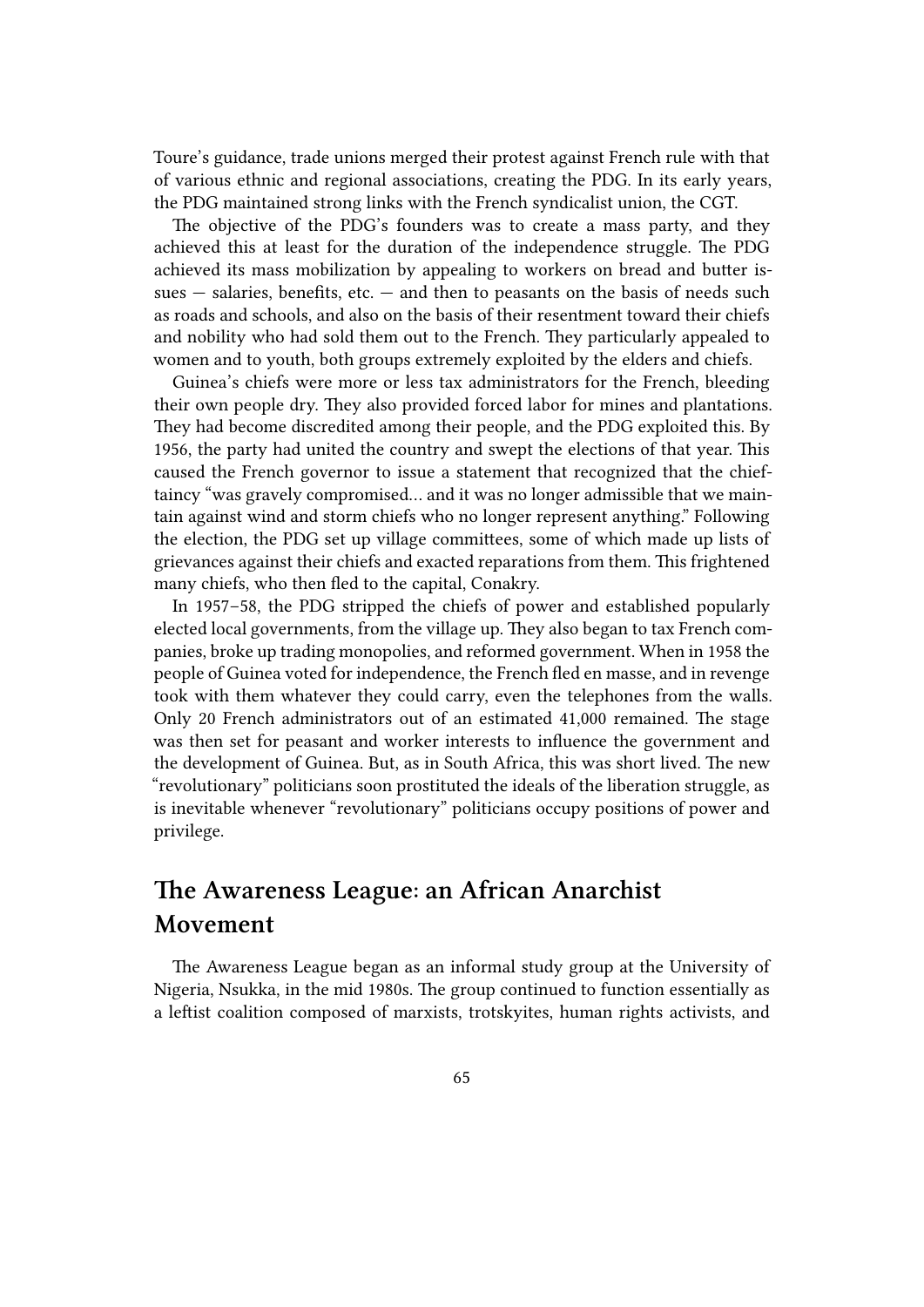leftists and radicals of various persuasions. Until 1989, the group consisted mostly of student activists, journalists, and university graduates. The different tendencies within the body generated intense debates and self-criticism.

This type of group was not without precedent, though. At Ibadan University, a similar left coalition, The Axe, had existed since about 1983. Its members published for a while a periodic newsletter known also as The Axe, and later The Socialist Register. This group barely survived the crisis that engulfed the left, notably the authoritarian left, in the second half of the 1980s.

The debates that went on within the Awareness League at the end of the 1980s brought to the fore the need to transcend the body's organizational structure namely, its informality and its seeming absence of a clear ideological direction. This turmoil coincided with the political convulsions in Eastern Europe and the growing unpopularity of marxist socialism around the world.

The eventual collapse of Communism was foreshadowed in a lengthy analysis in The Torch newspaper, a monthly publication of the Revolutionary Socialist League in the U.S.A. The former trotskyites at The Torch ran a long and thorough repudiation of marxism-leninism and the state socialist systems it had given rise to. Authored by Ron Taber, and titled "A Look at Leninism," the series attempted to show that Soviet-style state socialism was doomed.

Members of the Awareness League study group followed this critique with close interest. Its brutal perceptiveness left most members of the Awareness League in no doubt about the way forward for the League. In response to the series published in The Torch, the League wrote, "we are a body of young, unemployed university graduates, students, and artisans, interested in, and committed to, the teachings and principles of socialism. We hold revolutionary socialism as our manifesto… We are particularly impressed by the publication, 'A Look at Leninism,' which we consider an important self-critical effort, which no true marxist or revolutionary can afford to wish away."

Subsequent events led to the transformation of the group into an anarchist organization, though it still retained its old name. By February 1, 1990, the Awareness League formally shed its former image as a leftist coalition. The group's charter, approved in 1991, pronounced the League as a:social libertarian organization inspired by and committed to the ideals, principles, objectives, goals, ends and purposes of revolutionary socialism and anarchosyndicalism, characterized as the antithesis of statism as well as the manifestations and institutions thereof.

With capitalism enmeshed in interminable crisis and its institutions — social, economic, political and cultural — increasingly succumbing to fatigue across the globe, the imperative for sustained struggle against the forces of capitalism has never been greater. It is instructive to note that the crisis of capitalism has been most intensive and pronounced in the underdeveloped third world countries. This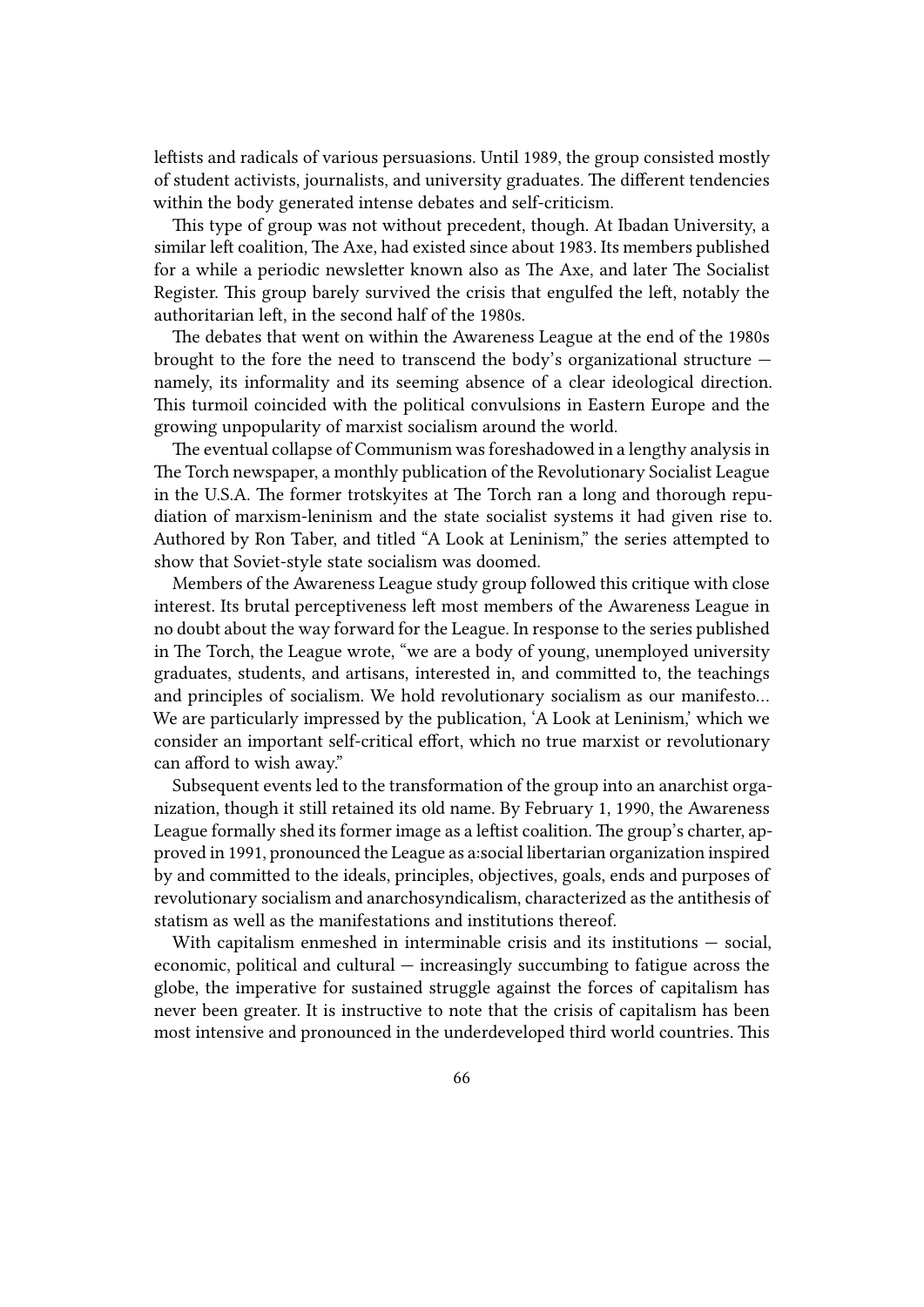is not surprising, to say the least: capitalism's chain was bound to break at its weakest links.

The Awareness League upholds the principles and dictates of internationalism, convinced that national boundaries and territoriality are but artificial creations. The League stands for and is committed to peace and rejects war, militarism, fascism, and racism as well as the acquisition and development of technologies that promote war, militarism, and, in turn, undermine peace and peaceful coexistence among nations.

The League advocates violence only as a form of resistance to the violence and violent methods and tactics of the ruling class, its agencies and collaborators or as a form of liberation struggle. To this end, the Awareness League, as an anarchosyndicalist and revolutionary socialist front, proclaims all over the world and insists that no form of collaboration can exist between the ruling classes — the exploiter — and their victims, the masses.

The League has since grown into a 1000-member movement with members in all 15 southern Nigerian states, as well as the states of Kaduna, Adamawa and Plateau in the north. In 1996 the League was admitted as the Nigerian section of the International Workers Association (IWA), the anarchosyndicalist international.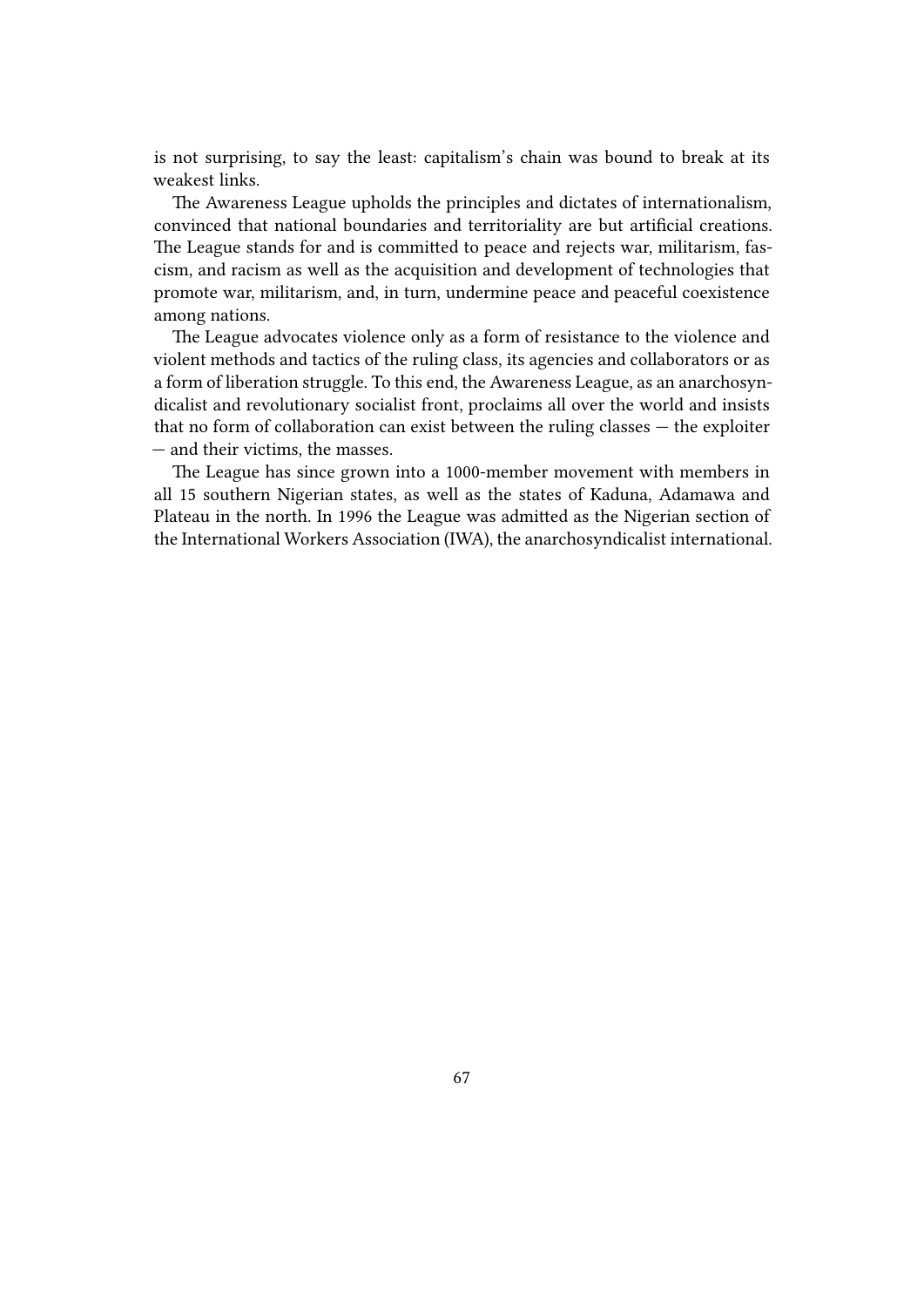# **Chapter 5: The Failure of Socialism in Africa**

Economic development has been central to the ideologies of post-colonial African states. In their choice of which ideological model to adopt for economic development, some states have chosen a form of socialism — "African socialism," as some of its proponents have labeled it. However, the term "socialism" as used here does not signify a rigid, doctrinaire approach as in marxism-leninism. Thus Senghor identifies "spiritual values" which he feels were lost to Soviet Communists under Stalin; Kwame Nkrumah saw no contradiction between socialism and Christianity; and Julius Nyerere has associated African socialism with traditional kinship solidarity in his Ujamaa concept. Advocates of African socialism postulate that the marxist theory of material determinism should not be applied in Africa, given Africa's vastly different (than European) economic and social conditions. Rather, they call for a decentralized, democratic African socialism, which they trace back to the history and cultures of the African people.

But the concept of African socialism has been severely criticized. Goldthorpe identifies a strong strand of elitism in "African socialism." According to him, where there is socialism in Africa, it has been planned by an elite. Similarly, Paul Sigmund has pointed out that many post-colonial African states see strong government as the only way to achieve modernization and development, and their leaders coin phrases such as Sekou Toure's "democratic dictatorship" to express their belief that the government or ruling party must lead the people. Nkrumah, who advocated African socialism, asserted that his Convention People's Party formed the nucleus of a new Ghanian society. This required that the party "generalize" itself into society. As Nkrumah said, "the CPP is a powerful force, more powerful indeed than anything that has appeared in the history of Ghana. It is the uniting force that guides and pilots the nation, and it is the nerve centre of the positive aspirations in the struggle for African irredentism. Its supremacy cannot be challenged. The CPP is Ghana, and Ghana is the CPP."<sup>1</sup>

The actual policies and the failures of "African socialist" regimes reveal the emptiness of such grandiose, self-serving rhetoric. The African poet Okot aptly

<sup>&</sup>lt;sup>1</sup> Goldthorpe, J.E. "The Sociology of the Third World" in The African Communist No. 106,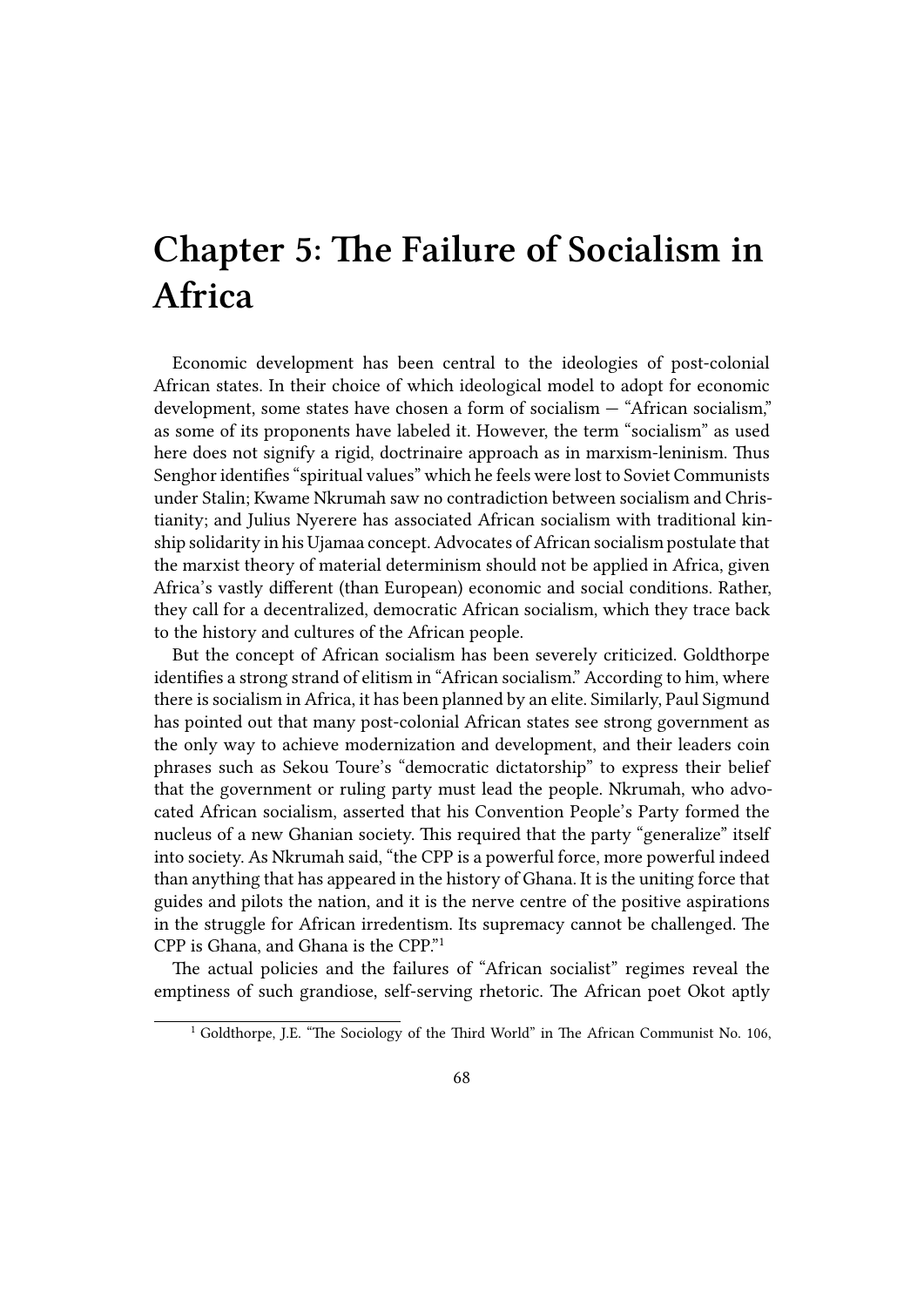captures the failure and tragedy of post-independence African regimes in his article, "Indigenous Ills"

…the most striking and frightening characteristics of all Africa governments is this, that without an exception, all of them are dictatorships, and practice ruthless discrimination as makes the South African apartheid look tame. African Socialism may be defined as the government of the people by the educated for the educated… [It is] discrimination by the educated men in power against their fellow men — their brothers and sisters, mothers and fathers, against their own folk left in the villages.<sup>2</sup>

Let us look at some specific instances where African socialism failed to improve the lives of the ordinary people. What happened to the Guinean revolution after independence? Some analysts describe what happened in post-independence Guinea as simply an overreaction; but for a more detailed analysis we turn to Samir Amin's book, Neo-Colonialism in West Africa. According to Amin, the first important point is that after independence, the PDG opened itself to the opposition parties that had represented the chiefs. The second important point is that, despite an original democratic organization from the village upward, soon major decisions for the country were made by the general secretary and the executive organ of the political bureau. Thus decision making soon became very centralized. The PDG incorporated all organizations, including trade unions and women's organizations, into its fold, thus concentrating power at the top.

Given all this, it's obvious that the Guinean peasantry had little impact on government decisions. As we have seen, decisions were executed by a cadre of the few African civil servants educated by the French, and by a number of expatriates. In the first three-year plan, the peasants were to be organized into cooperatives, and the government was to establish a number of state farms using modern techniques; but by 1970, Amin could report no serious start on cooperative organization, and the plans for cooperatives were subsequently dropped. He also reported that agricultural modernization had not proceeded at all.

R.E. Galli cites two factors for the failure of the Guinean revolution. One was the over-centralization of the party in the post-independence period. Second, and more fundamentally, the government and party deliberately chose to rely on mining as opposed to agriculture as the economic base of the country. From the moment that it achieved power, the PDG moved to ally itself with mining companies in the hands of foreign capital. According to Galli, the party saw the mines as its

Third Quarter, 1986, p. 59.

<sup>&</sup>lt;sup>2</sup> "Indigenous Ills in Socialism in Tanzania," Ibid.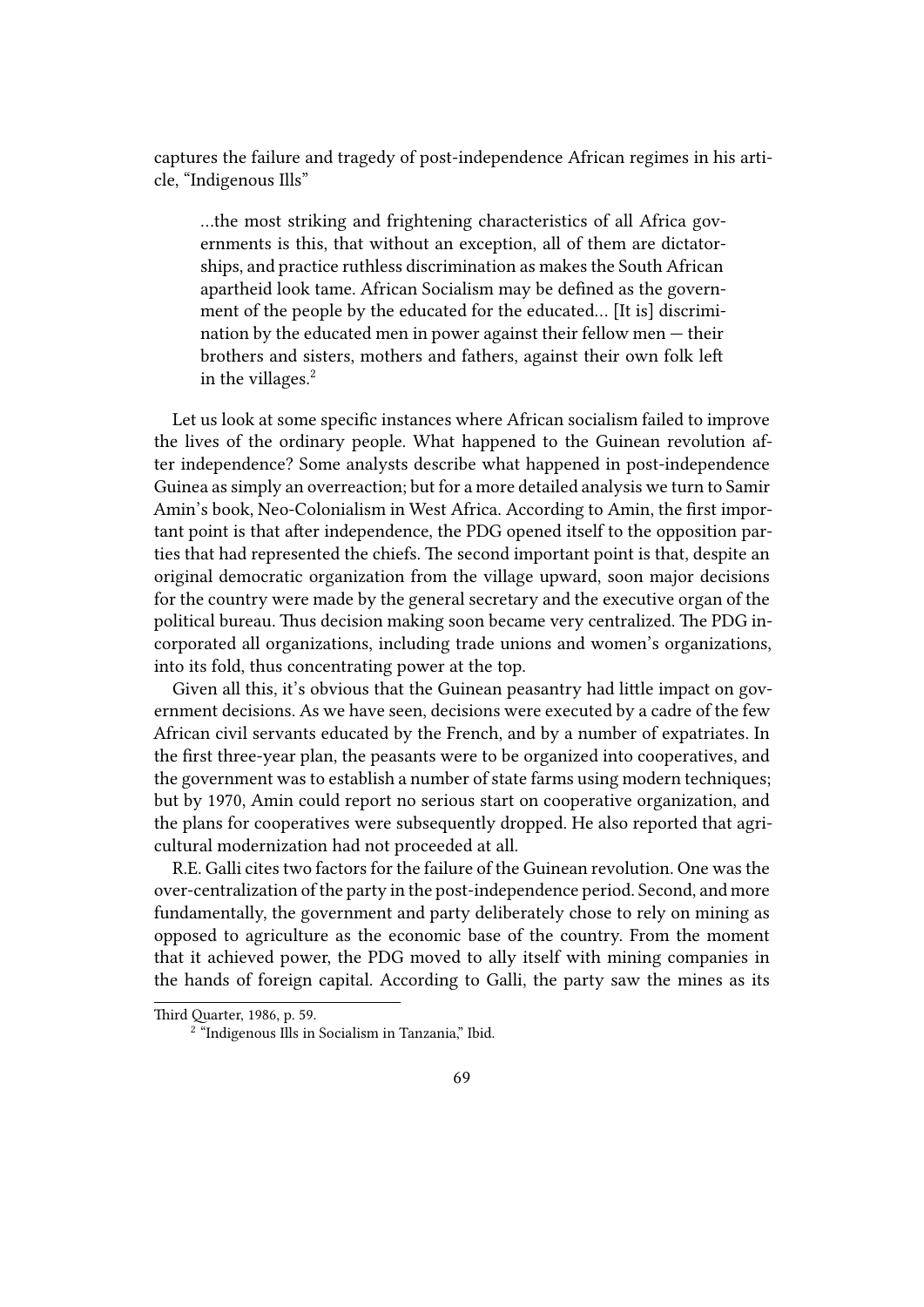opportunity to extract an economic surplus with which to maintain the state and to keep the PDG in power, because the mines could provide an income source independent of peasants and workers, and the PDG could thus afford to ignore their interests.

However, despite its ventures into mining, Guinea today remains one of the poorest countries in the world. The United Nations has designated it as one of the 31 least-developed countries; and it has a very low GNP. Guinean workers, as one might suspect, have not fared well — throughout the 1970s and 1980s real wages fell as inflation rose.

The purpose of examining Guinea here is not to paint a complete picture of its political economy, but to lay bare the sham of African socialism and, in particular, the role of the state in it. The lessons to be learned from Guinea are:

There can be no development of Africa that does not raise the productivity and income of peasants, skilled and nonskilled workers, who form about 90% of the economically productive population of sub-Saharan Africa. Any development policy that aims at meaningful change must touch the lives of the poor majority.

The reliance on state power over workers and peasants directly contributes to Africa's underdevelopment.

A successful agricultural production process will be based on the workers and peasants themselves running things (voluntary collectivization), the elimination of the profit motive, and the appropriate application of technology.<sup>3</sup>

Tanzania provides another pertinent case study of a country whose leaders dedicated themselves to rural development shortly after achieving independence (from Britain). Julius Nyerere, head of the Tanzanian government, was one of the foremost exponents of African socialism and the principle of self-reliance. In 1979 he addressed the World Conference on Agrarian Reform and Rural Development, stating that:

Rural development means development. It indicates an approach and the order of priorities. It involves every aspect of government and social activities. It means acting to reverse the traditional flow of wealth from the rural areas into the towns and forcing that wealth into channels which will benefit the workers who actually produce it with their hands and brains. It means transferring to the poorer and rural areas some of the wealth produced in the richest economic sectors. In practically all developing countries these things require a revolution in the

<sup>3</sup> Galli, R.E. Lecture on political economy, University of Calabar, 1982.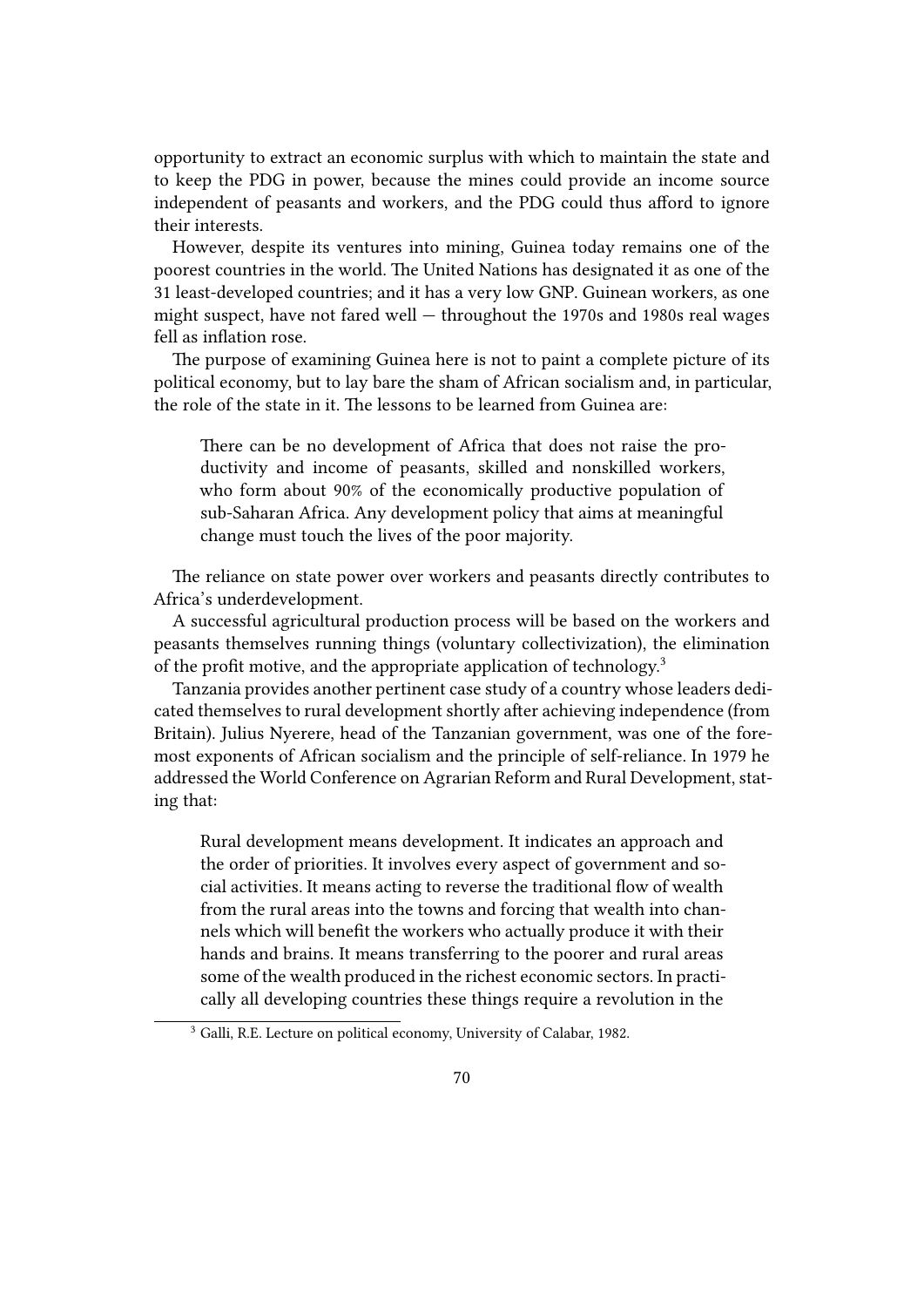present patterns of government expenditure and taxation. They will be done if, and only if, the people can organize their own power in their own interest.

Has Tanzania practiced what Nyerere preached? To answer this question, let's look at the story of socialism in Tanzania.

Tanganyika won its independence from the British in 1961 after years of struggle led by the Tanganyika African National Union (TANU). TANU was led by teachers, junior civil servants, merchants, rich farmers, white collar workers, salaried employees, shopkeepers — basically the educated and professional classes in the urban areas and rich farmers and merchants in the rural areas. TANU successfully mobilized the peasantry, to which it gave some economic and organizational support. Like the PDG, TANU aspired to be a mass party. In 1964, it organized itself in cell-like fashion in towns and in the countryside. Ten families formed a party cell at the base of the party structure. Organization extended from village to ward to district to region and, finally, to the national level.

The British did not abandon Tanganyika (later Tanzania, after its merger with Zanzibar) as the French did in Guinea, but very few Europeans ever lived in the country. The British owners of capital were indirectly represented by the colonial state and the managers of their plantations and companies. They employed as an intermediary group the Asian commercial class, which included merchants that dealt in importing and exporting, professionals such as lawyers, high state functionaries, and business managers. This Asian intermediary group was comparable to the French middlemen in Guinea. Even after independence the Asians stayed behind in their customary roles.

The rest of post-colonial Tanzanian society may be broken down as follows. There was an Asian class of artisans, white collar workers, small merchants, and even salaried employees. They were higher in rank than their African counterparts. Another class consisted of rich farmers. And still another consisted of mine, plantation, construction, and service workers. This last was a small but important group, though it never exerted any real influence in TANU. The final and most numerous class consisted of peasants, differentiated into middle and poor peasants.

One of the first actions of the new TANU Tanzanian government was to consolidate its power and position against the Asian commercial class. It did this by limiting the latter's scope of activity and by expanding the state sector to take over commercial and industrial enterprises; the state was moving to take over the Asians' intermediary role between the people and the foreign capitalists.

The government also moved against rich farmers who had benefitted most from the cooperatives set up to facilitate marketing. When inefficiencies and corruption became apparent, the government also moved against the cooperatives. And, to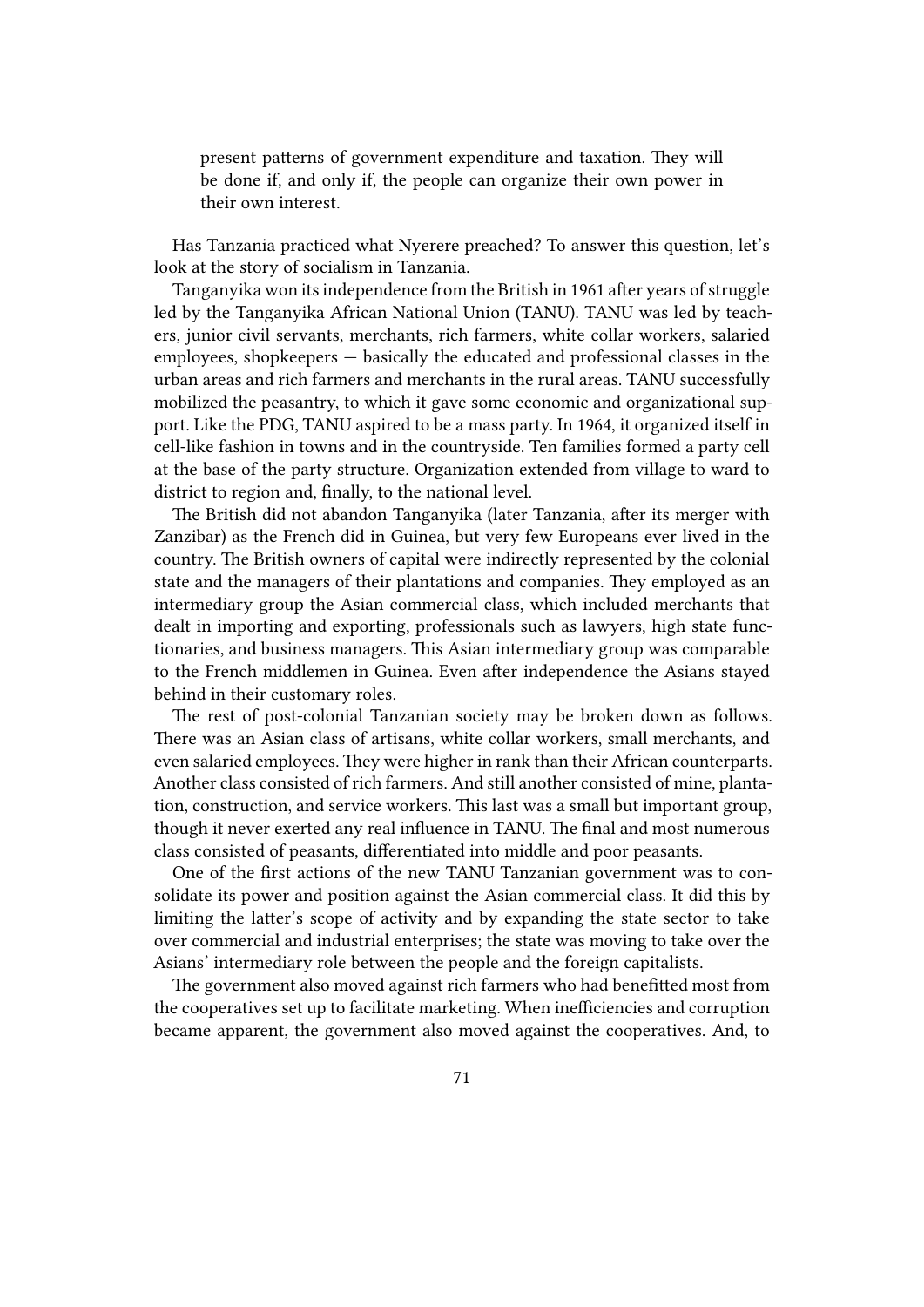consolidate its control, TANU moved against the National Unions of Workers in 1964 after a series of disputes, placing the organization under the control of the Ministry of Labour. After the mid-1960s, Tanzanian workers effectively lost their right to strike.

By the end of the 1960s we can see that the leaders of TANU had limited the economic capabilities and influence of most rivals or potential rivals: the Asian commercial class; the rich farmers; and the working class. The next step was to consolidate their hegemony over these groups and any factions that were not yet under their control.

TANU leaders outlined their relationship with foreign capital and the peasantry in the Arusha Declaration of 1967. The state nationalized land, and it also took control of majority ownership in the major means of production — the banks and the large industrial firms. Did this mean that the Tanzanian state was driving out foreign capital? Did it mean that the state refused to play an intermediary role? No, according to notable scholars such as Colin Leys, John Saul and Michaela Von Freyhold. After all, the state was merely nationalizing the banks and industries, in some cases offering to merge its capital with that of large foreign firms, in effect becoming their partners. According to Von Freyhold, "no national bourgeoisie can any longer afford to ignore the facilities offered by international capital." And, we might note, capital from the World Bank, the United States, Canada, Sweden, Germany, Denmark, even China, as well as Great Britain, poured in to assist in the building of infrastructure, the training of managers, and to foster agricultural and rural development. As of the late 1970s, foreign aid was paying 50% of the government's development budget.

This alliance of national interests with foreign capital did not solve the problem of the government's growing need for an economic base — that is, revenue to support the state and a surplus to invest in development. Nor did it build a political base in the form of a loyal, supportive constituency.

It was against this background that Julius Nyerere turned to the peasantry, which constituted 90% of the population, by preaching a return to the tenets of African communalism. Henceforth, agriculture and the people themselves would become the new bases for development. The government encouraged Tanzanian peasants to form themselves into villages based on cooperation and communal work — the Ujamaa villages. To support this, it would provide social services such as roads, schools, etc. In September 1967, Nyerere published his pamphlet, Socialism and Rural Development, in which he spelled out three fundamental traditional principles upheld by the African family: equality, mutual respect for all families, and participation in the benefits of collective production. These were to be the basis of the Ujamaa villages.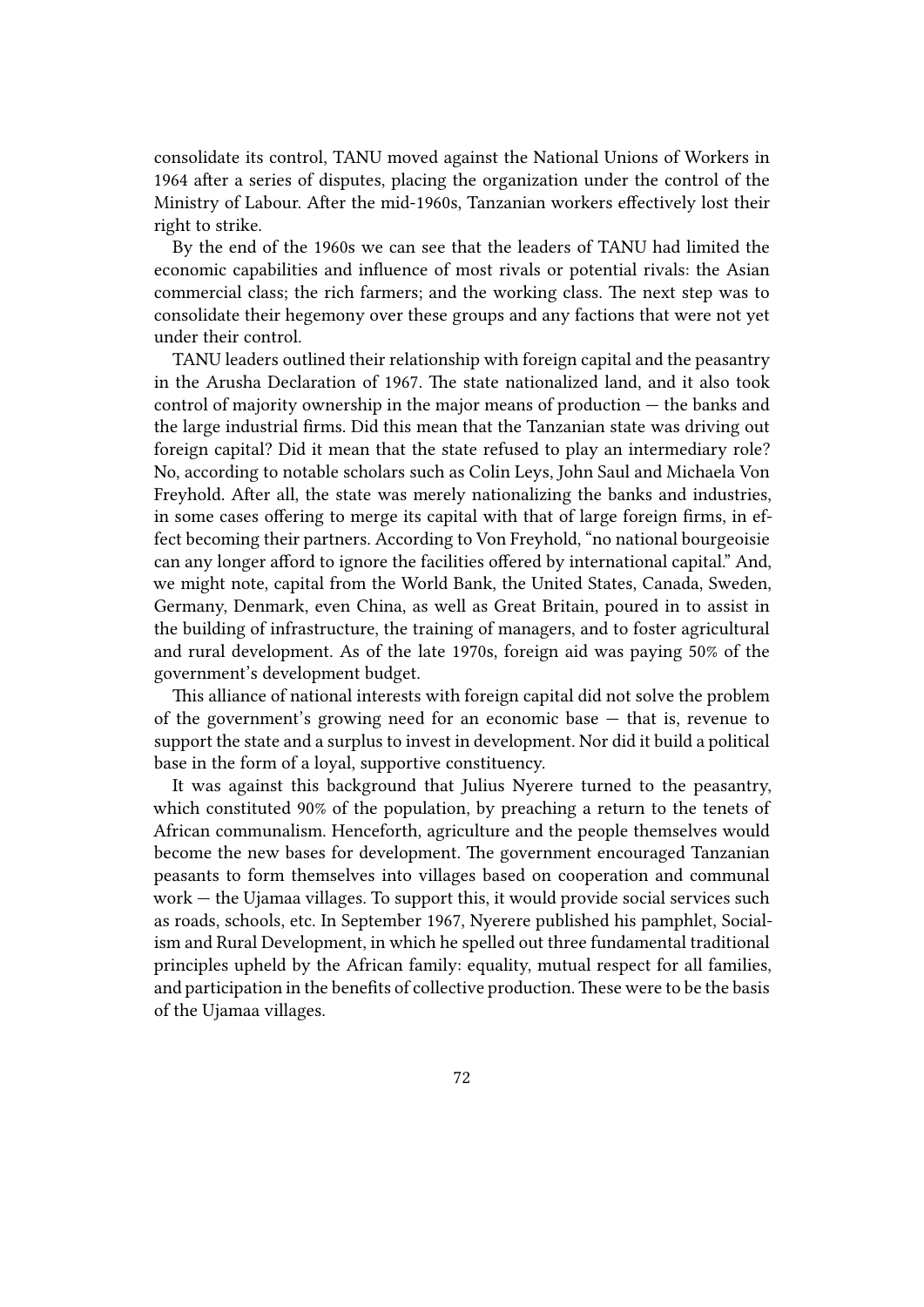Today, there are no surviving Ujamaa villages in Tanzania, only memories of them. The economy is in serious financial and production crisis. Agricultural production continues to decline, and food shortages abound.

In the early 1970s, Gavin Williams wrote a short but very interesting article called "Taking the Part of the Peasants," in which he compared Tanzanian and Nigerian government policies. He found that in both cases the governments considered the peasants the problem rather than the solution to raising agricultural productivity. Despite the fact that the one government called itself socialist while the other was avowedly capitalist, both governments focused on outside, particularly foreign, expertise and technology to develop agriculture, and ignored the peasants themselves.

The Ujamaa model failed because it degenerated into state control over the peasants. Through its bureaucrats and technical assistants, the state started to dictate to the peasants what to do and what not to do, what to produce and what not to produce. Soon, too, the World Bank and other aid donors hijacked the program. The government/World Bank/foreign aid strategy was to establish national production targets for each food crop, including export crops such as cotton, coffee, cashew nuts, tea, sisal, and tobacco. The next step was to set regional targets for the crops grown best in each region — a type of regional division of labor. The third step was to communicate these goals to villages through the state apparatus. Whatever the peasants produced was sold to the authorities, and the government controlled the prices. In this way, the state squeezed the peasants for as much surplus as possible. It would have been simply unthinkable to imagine that Ujamaa, in its original, undiluted form, would have succeeded as part of a state system. To that extent, its failure was logical and inevitable.

African socialism has been a failure in other parts of Africa as well. In Ethiopia under Menghistu, for instance, the so-called Workers Party by the late 1980s had failed miserably in its attempt to lay the groundwork for the socialist transformation of agriculture, the attainment of self-sufficiency in food production, and improvement in the standard of living. Although apologists for the regime normally blame these failures on "strong economic links with the capitalist countries… [which meant Ethiopia was] hard hit by the worsening economic crisis of the capitalist world,"<sup>4</sup> the crisis stemmed largely from Ethiopia's state capitalism and bureaucratic centralism. It's also worth noting that the Soviet-style Menghistu regime was one of the worst, most murderous human rights abusers ever seen in Africa.

In Mozambique, the ten-year development plan adopted in 1980 by the ruling FRELIMO party proved unsuccessful. This failure was blamed on "foreign aggression through bandit gangs." Nothing was said of the excessive centralism of

<sup>4</sup> The African Communist, No. 117, Second Quarter, 1989, pp. 70–71.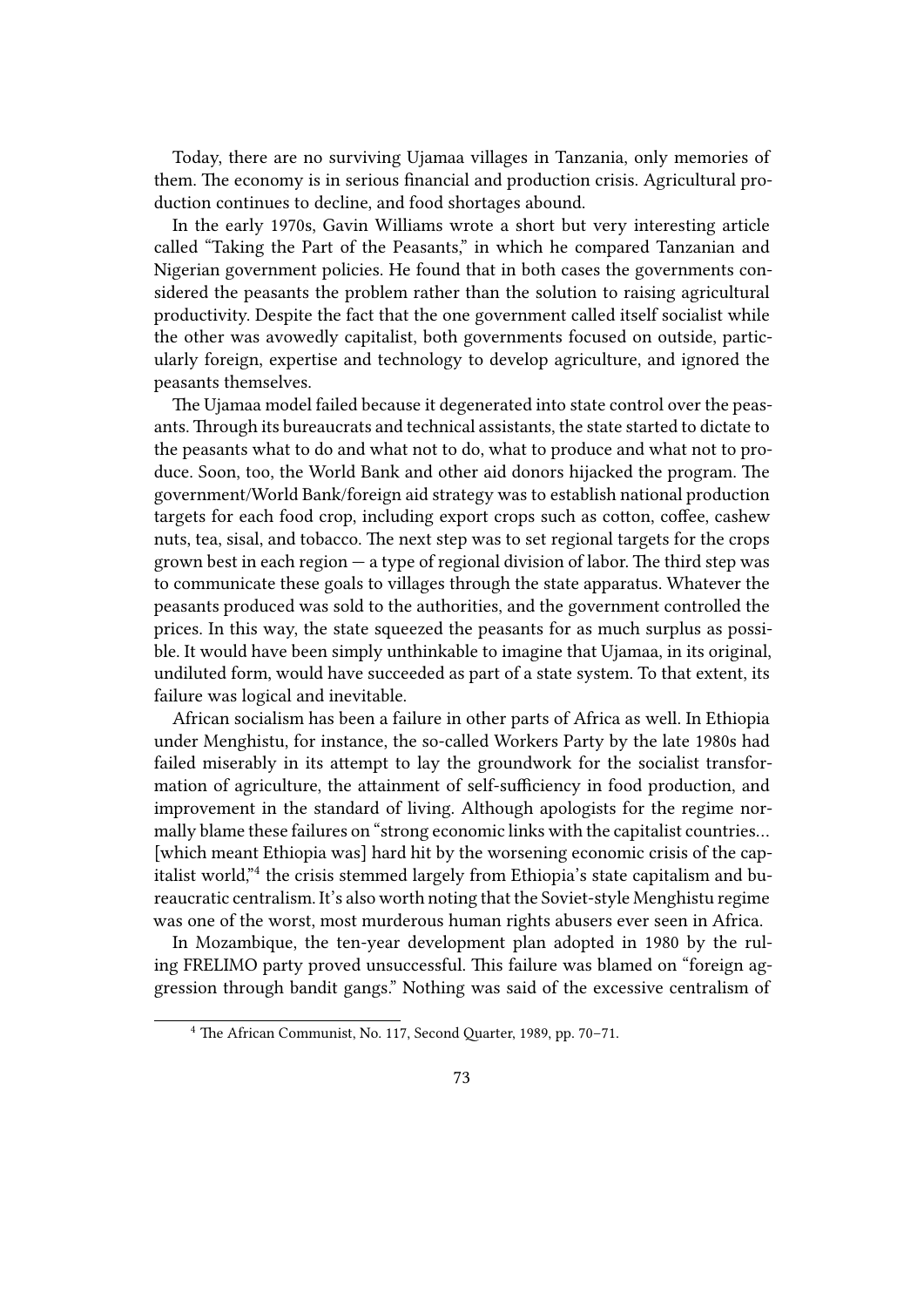Mozambique's planning and management, as well as retention of colonial structures inherited from the Portuguese.

In West Africa, the Burkina Faso "revolution" of 1984 came to an end in 1987 with the assassination of Thomas Sankara, its initiator. Although Sankara recognized that the majority peasant population was a key force, he unfortunately had an overtly critical attitude toward the trade union movement and left-wing parties.<sup>5</sup> Sankara's efforts centered on the Committees for the Defence of the Revolution (CDRs). CDRs were organized at all work places and in all neighborhoods and military units, as "defenders" of the revolution; that is  $-$  as in Cuba  $-$  they functioned as spies for the government and as enforcers of its policies. The CDRs in Burkina Faso, however, did not have the time to develop the efficiency of their Cuban counterparts, which can be considered the backbone (or at least the farreaching tentacles) of the Cuban repressive apparatus. In his review of the book, Thomas Sankara Speaks, Ahmed Azad notes that "no real attempt it seems was made… to resolve the issue of the role, functions, duties, and responsibilities of the CDRs and those of the trade union movement."<sup>6</sup>

On October 15, 1987, Sankara was assassinated by his friend and comrade, Blaise Compaore. In justifying the coup, Compaore said that the Burkinan revolution had strayed under Sankara; he compared his "rectification process" with glasnost in the Soviet Union. However, according to Jabulani Mkhatshwa, Compaore's idea of glasnost "is the further class differentiation that is taking place among the people, the creation of the petty bourgeoisie and the import of Mercedes Benz."7 Jabulani blames Compaore for the implementation of economic policies contrary to the original ideals of the revolution. As we have seen, however, the process of betrayal was already well under way under Sankara.

We can see that the so-called socialist parties and regimes in Africa — both those that led their countries to independence, and those that achieved power in the postindependence period — have not succeeded in changing the lives and fortunes of poor workers and peasants. These regimes have not achieved anything beyond what openly capitalist states have achieved. If anything, they have maintained and expanded the old system of class privilege. The result has been that class antagonisms, instability, and economic crisis confront the continent. As the crisis rages on and the prospect of the radicalization of the masses heightens, African regimes have been compelled to react. Some have turned into full-blown dictatorships and become openly repressive; other have tried one form of structural adjustment or another; and still others have experimented with various forms of electoralism. Yet

<sup>5</sup> Ibid., pp. 82–83.

<sup>6</sup> Ibid., p. 83.

<sup>7</sup> Ibid., p. 72.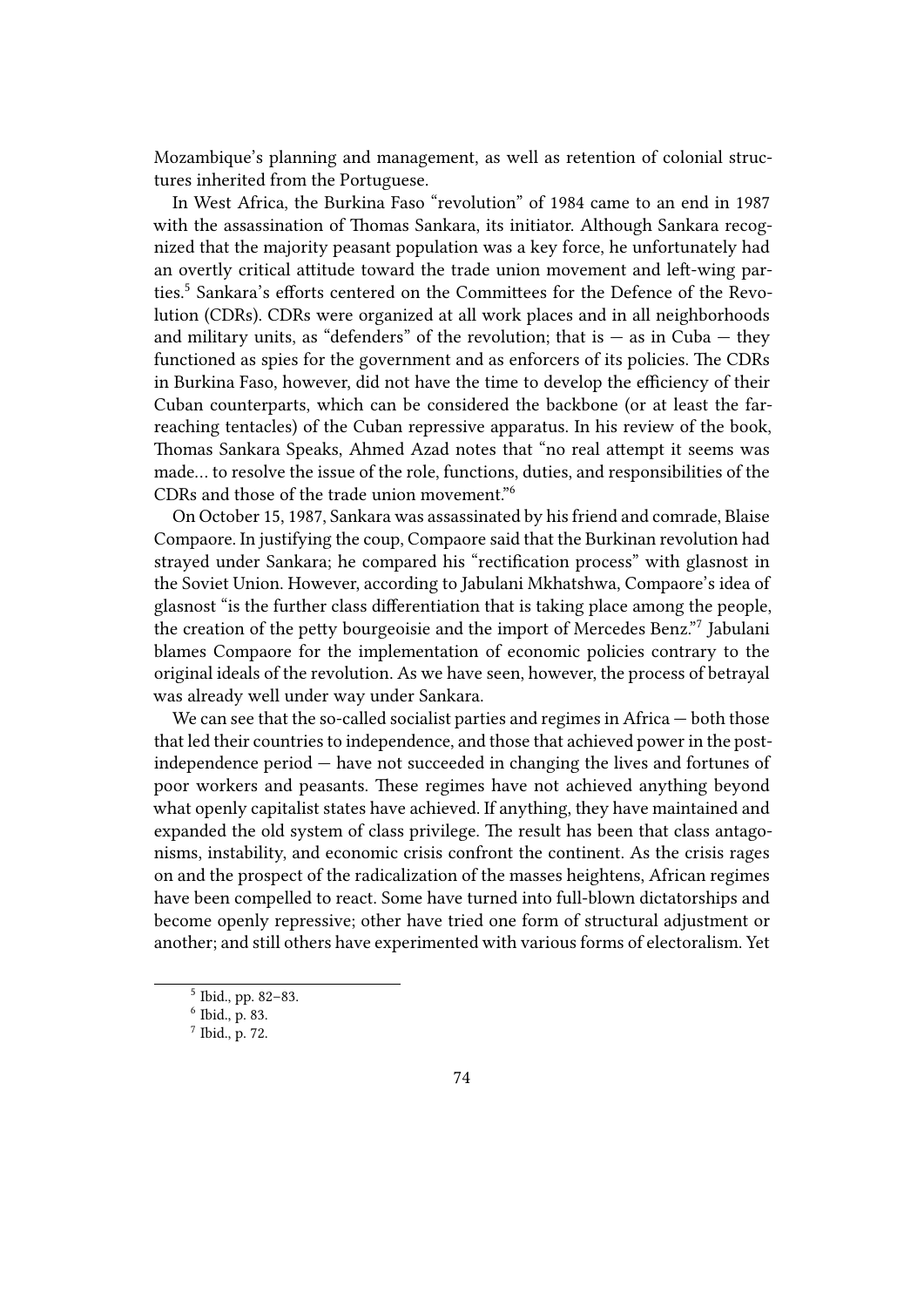all these are palliatives aimed at temporarily quelling restive workers and peasants, for whom daily life has become synonymous with misery.

## **State Capitalism and Instability**

It's now time to look at how the fundamentally capitalist state system in Africa has created unstable sociopolitical and economic structures, as well as the prospect of its own collapse. In analyzing the connection between state capitalism and instability in Africa, our primary objective is to demonstrate how the economic manifestations of state capitalism — underdevelopment, dependence, and subordination to foreign interests, plus their concomitants, poverty, illiteracy, and disease — have led to political instability.

The root of African underdevelopment is, of course, the establishment of colonial capitalism. Put differently, Africa's recent economic history is the result of its colonial past, the most significant aspect of which was the displacement of the precolonial African mode of production through the expansion of mercantilist capitalism from Europe to Africa. As we have seen, during the struggles for national liberation, the fundamental economic relationships established during the colonial period were not generally seen as detrimental to the interests of the developing nations. Nationalism in Africa was thus primarily limited to the elimination of outright foreign political domination, and the granting of political independence witnessed the perpetuation of class antagonisms and the emergence of an indigenous ruling elite.

In accounting for the instability of present-day African political systems, Professor Claude Ake argues that there are strong revolutionary pressures against the existing exploitative class relations, and thus against the very survival of the ruling elite and the state. He attributes these pressures to, first, the desperate poverty of African workers; second, the huge economic and social discrepancy between rich and poor; third, rising expectations due to modernization; fourth, the enticing models provided by the developed countries, made even more piquant by their portrayals in the media and by the limited penetration of consumer goods and retail firms into African markets; and fifth, the politicization of the African peoples through their frustrating colonial and post-colonial experiences.

Ake notes that the African people are essentially demanding two things. The first is equality, which, in effect, means the abolition of post-colonial capitalism and its privileged classes. The second is "social well-being,… easing the agony of extreme want."<sup>8</sup> Ake, however, postulates that neither of these demands will be

<sup>8</sup> Ake, Claude. Revolutionary Pressures in Africa. London: Zed Press, 1978.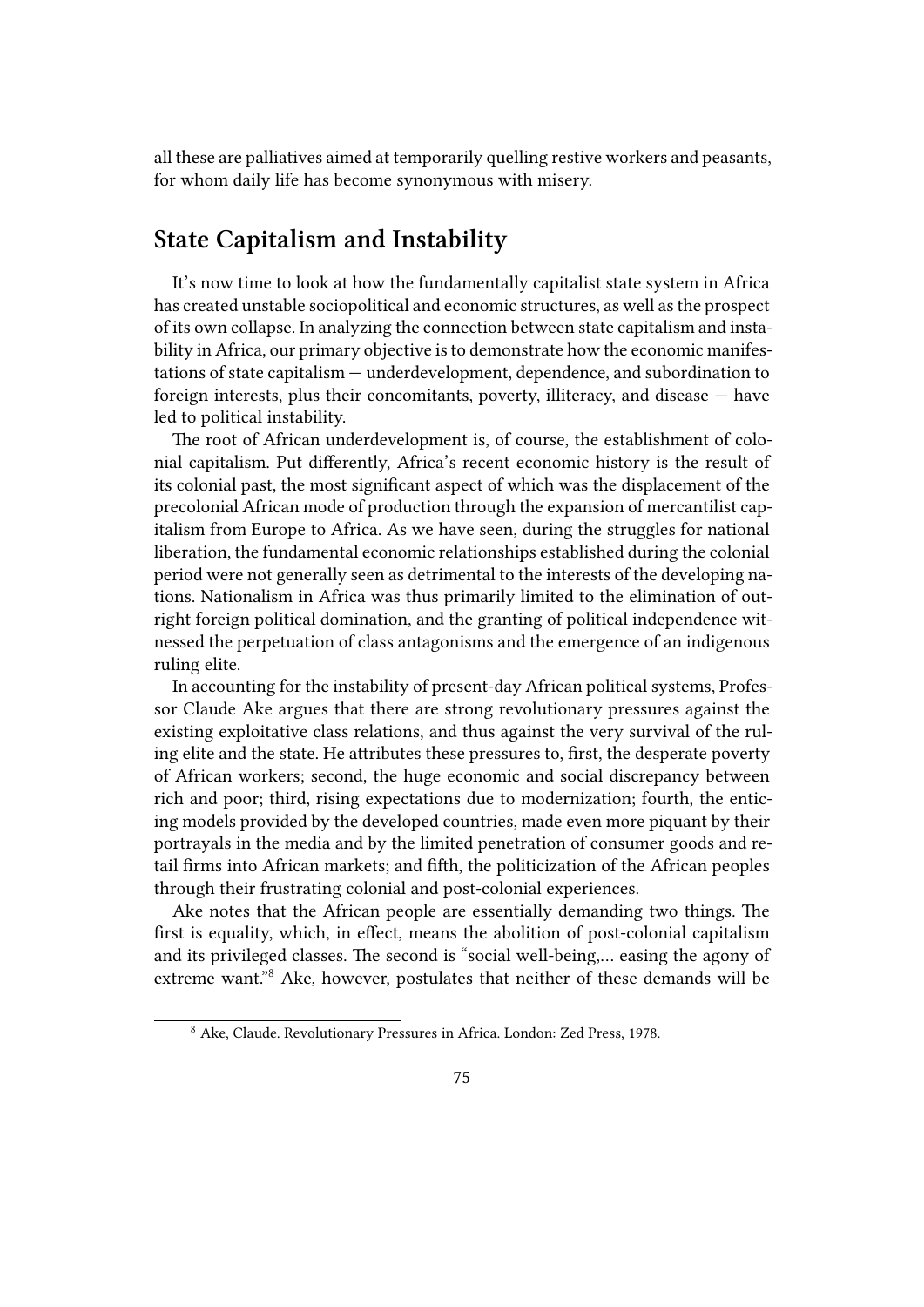granted by African ruling elites because "the very condition of underdevelopment very drastically limits the expansion of the economic surplus." Thus the capitalists cannot react favorably to revolutionary pressures without committing class suicide, which, of course, they will not do. According to Ake, this leaves them the option of trying to discourage such demands, while preventing their political manifestations. This is what Ake means when he refers to "depoliticization."

According to Ake, the primary manifestation of depoliticization in Africa is the preaching by African regimes of one-party-state ideologies; this, of course, tends to make African regimes particularly repressive. In Ake's view, "every African country is in effect a one-party state in the sense that every regime in Africa assumes its exclusive right to rule and prohibits organized opposition." Moreover, "given the contradictions in contemporary African society, depoliticization cannot be carried out without brutal repression."

In considering the effects of depoliticization on African regimes, it could be argued that, since depoliticization helps maintain existing class structures, it promotes "political stability."<sup>9</sup> Here, "political stability" means the persistence of the political structure, especially the relationship between the dominant and subordinate classes. Depoliticization in this sense enhances the stability of regimes when it leads to the homogenization of the exploiting classes. "Depoliticization increases homogenization by imposing ideological unity, by building alliances between factions, by co-opting dangerous opponents into the hegemonic faction and by liquidating certain other factions altogether."

On the other hand, depoliticization may actually accentuate governmental instability. In fact, Ake postulates that "on balance, the intraclass depoliticization is more conducive to government instability than to stability." He attributes this to the fact that "it greatly reinforces the destabilizing effect which statism produces by focusing the ambition of all the factions of the exploiting class primarily on the capture of state power, by making the outcome of the struggle for hegemony among the factions of the bourgeoisie too important."<sup>10</sup> In effect, suppression in the political arena does not eliminate the crisis in society. Even with the depoliticization of the masses or the establishment of a one-party system, instability remains because the objective basis of the differences between factions in society remain. Thus, pressures mount, with explosive social tensions between groups in the system. "When major differences in this political monolith appear, a crisis invariably occurs."<sup>11</sup> The options for resolving these differences are drastically limited, according to Ake, because they arise from the substructure. The rulers are obliged

<sup>9</sup> Ibid. p. 79.

<sup>10</sup> Ibid., p. 80.

 $11$  Ibid.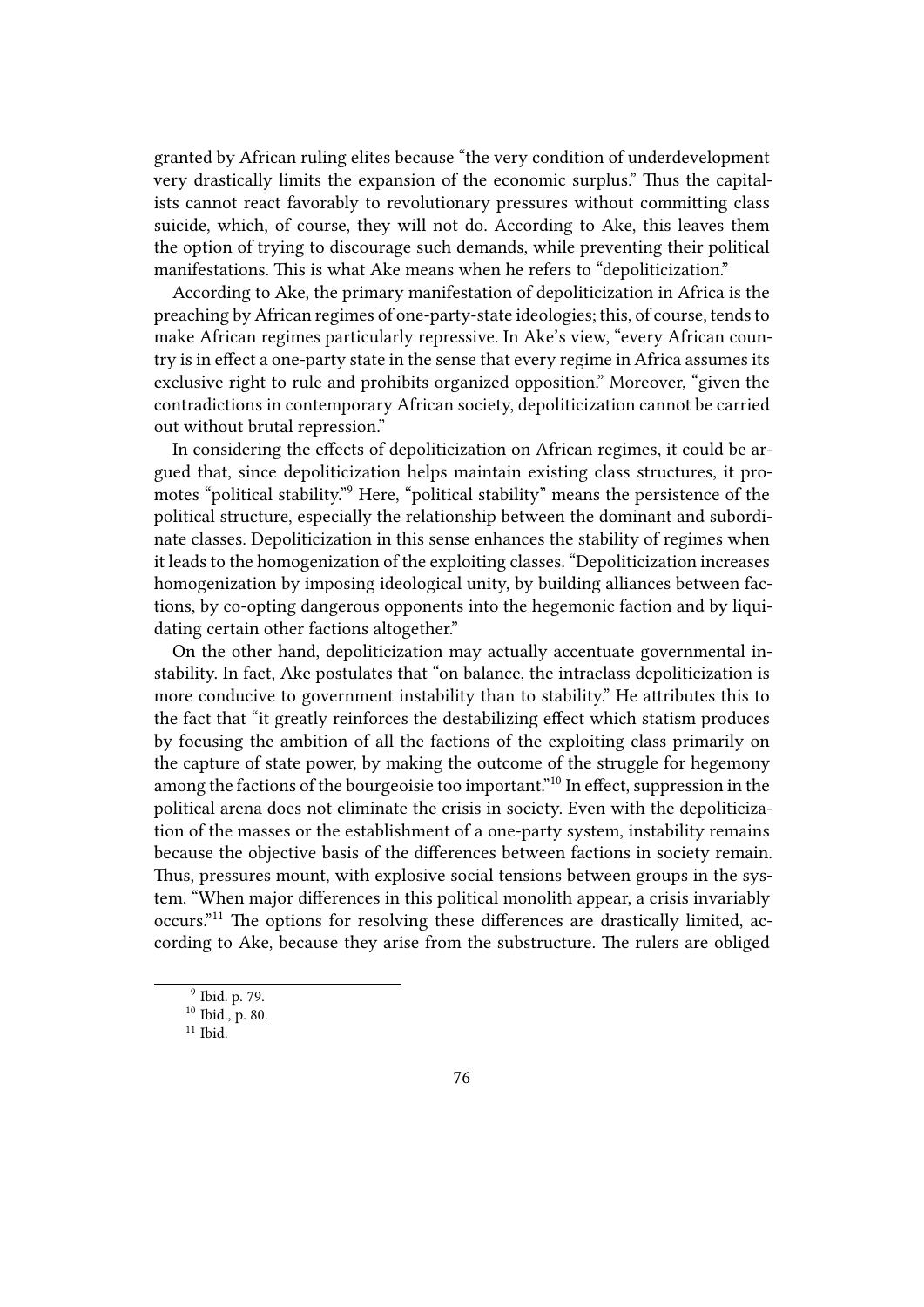to use coercion, but this only worsens the unstable political situation, creating opportunities and conditions that facilitate military intervention.

## **The Military Factor**

In the view of Peter Harris, the widening gulf between the progressively impoverished majority and the privileged few generates the potential for crises in African political systems.<sup>12</sup> Describing the present character of African political developments such as the phenomenon of military coups, Harris recalls that Franz Fanon had predicted as far back as the 1950s that the African middle and professional classes who led the national independence movements would increasingly turn their backs on the people and instead align themselves with foreign interests.

In Class Conflict in Africa, Markovitz argues that a fundamental reason for the ease of military takeovers across the continent was that the politicians represented only the privileged.<sup>13</sup> He agrees with Ruth First that in the absence of a socially rooted, economically productive base, "power lies in the hands of those who control the means of violence. It lies in the barrel of a gun, fired or silent."

According to Harris, as the corruption and profiteering of the ruling class have become more blatant, and the stagnation of African economies has reached the point of national bankruptcy, popular discontent has become widespread. As a result, many regimes have discarded their populist smokescreens. This, combined with popular discontent, has set the stage for military takeovers. As Fanon had forewarned, when the discontent of the peasantry and the workers grows, and the regime is forced to resort to harsher measures of rule, "it is the army that becomes the arbiter…"<sup>14</sup> According to Harris, military officers corps, an important segment of the local ruling class, enter the center of the political arena by replacing discredited politicians, thereby preventing the mobilization of the people. The military assume power not only to preserve the continued dominance of the local privileged class, but also to protect the neocolonial interests of the former mother country and of multinational corporations. As Fanon puts it, "the ranks of the decked-out profiteers whose grasping hands scrape up the bank notes from a poverty-stricken country will sooner or later be men of straw in the hands of the army cleverly handled by foreign experts. In this way, the former metropolitan country practices in-

 $12$  Harris, R., ed. The Political Economy of Africa. New York: Schwenkan Publishing Company, 1975, p. 30.

<sup>&</sup>lt;sup>13</sup> Markovitz, L. Power and Class in Africa. New Jersey: Prentice Hall, 1977, p. 306.

<sup>14</sup> Fanon, F. The Wretched of the Earth. Middlesex, England: Penguin, 1961, p. 174.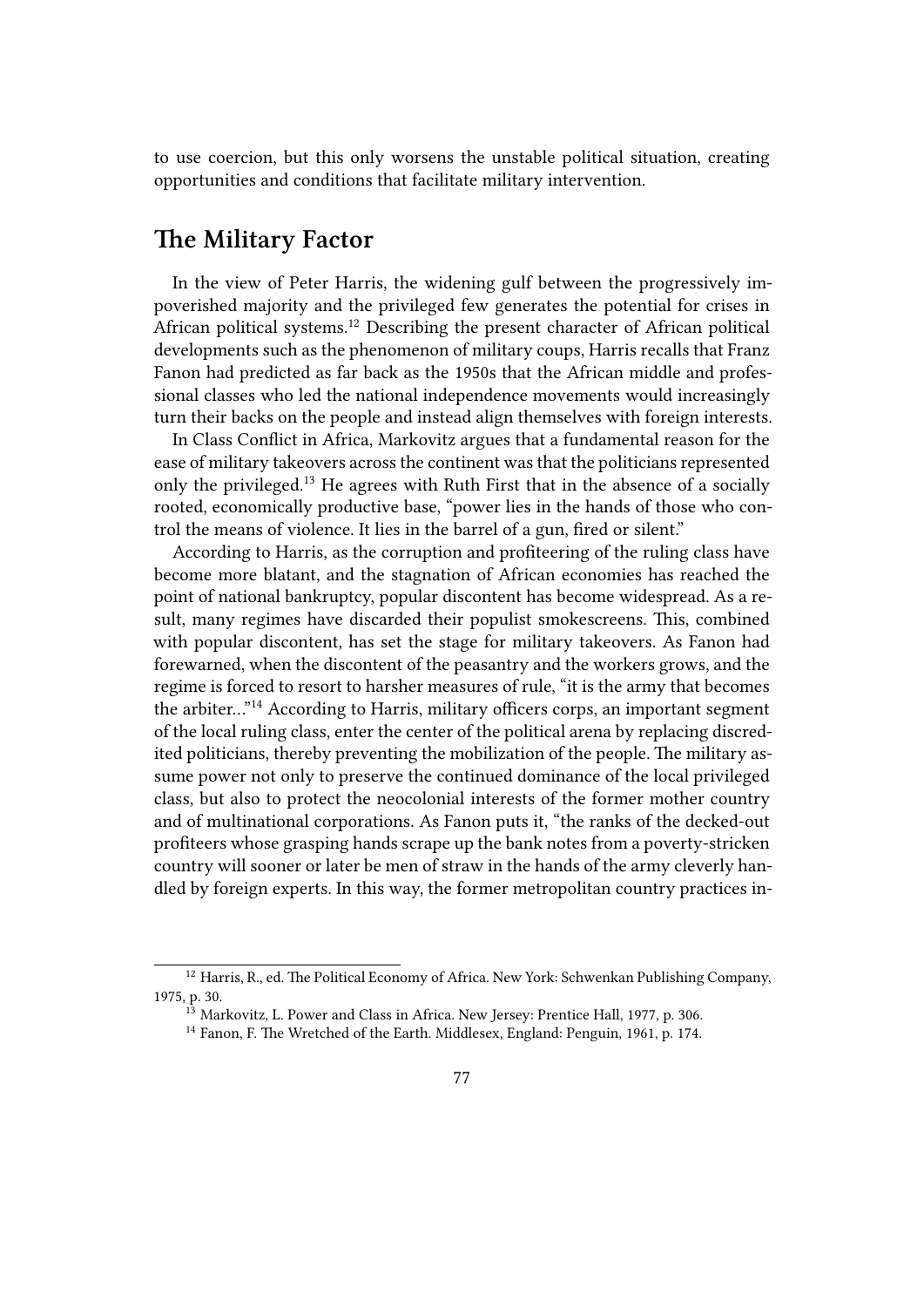direct government, both by the bourgeoisie that it upholds and also by the national army…"<sup>15</sup>

Harris and Murray have also analyzed how the grave economic problems of post-independence African regimes have caused the decline of populist nationalist parties and of the charismatic national leaders that led the struggle for independence. Harris believes that the nationalist parties and one-party rule have become obsolete forms of protecting the interests of international and local capitalists due to the combination of predatory economic structures and the growing awareness of elite corruption. Murray attributes this to the deplorable economic conditions in Africa, growing political cynicism, and the abiding human quest for freedom in the social, economic, and political spheres. He argues that this decline is a direct result of the effects of economic stagnation, urban inflation, the ossification of the nationalist parties, and the rapacity of the ruling elites.<sup>16</sup>

Murray argues that because of the political and economic situation, many postcolonial governments have been unable to deal with growing contradictions in their societies, and have had difficulty legitimizing their authority. As a result, both foreign and internal pressures have provoked changes from civilian to military rule. According to Murray, the corruption and incompetence of the nationalist politicians have added to the "fringe costs" of economic activity in these states, and are undermining the function of these regimes as "political holding companies" for foreign capital. The military, on the other hand, has offered "a more effective alternative to foreign capital and to the local bourgeoisie not directly benefitting from the discredited regimes."<sup>17</sup>

So, typically, the military intervenes and comes to power on the crest of rising public discontent, particularly over economic downturns, and the corruption and decadence of the political leadership. They succeed in turning the moral outrage of the people to their own advantage and justify their seizure of power by pointing to the corruption and inefficiency of the politicians. Kenneth Grundy states that, under the initial euphoric state of affairs that attends most military interventions, the military succeed in raising the expectations of the masses over and above their ability to deliver.<sup>18</sup> This strategy, of course, produces a time bomb.

In the long run, military regimes appear even less capable of winning popular support than the civilian regimes that they replace. Because of the time bomb of impossible-to-meet rising expectations, the military are ultimately forced either to resort to repressive measures and risk a counter coup or to relinquish power to a

 $15$  Ibid.

<sup>&</sup>lt;sup>16</sup> Murray, R. "The Social Roots and Political Nature of Military Regimes," in Gutkind, P.W., ed., African Social Studies. London: Heinemann, p. 384.

<sup>17</sup> Ibid., p. 385.

<sup>18</sup> Grundy, K.W. "The Negative Image of Africa's Military," Review of Politics, Vol. 30, 1968.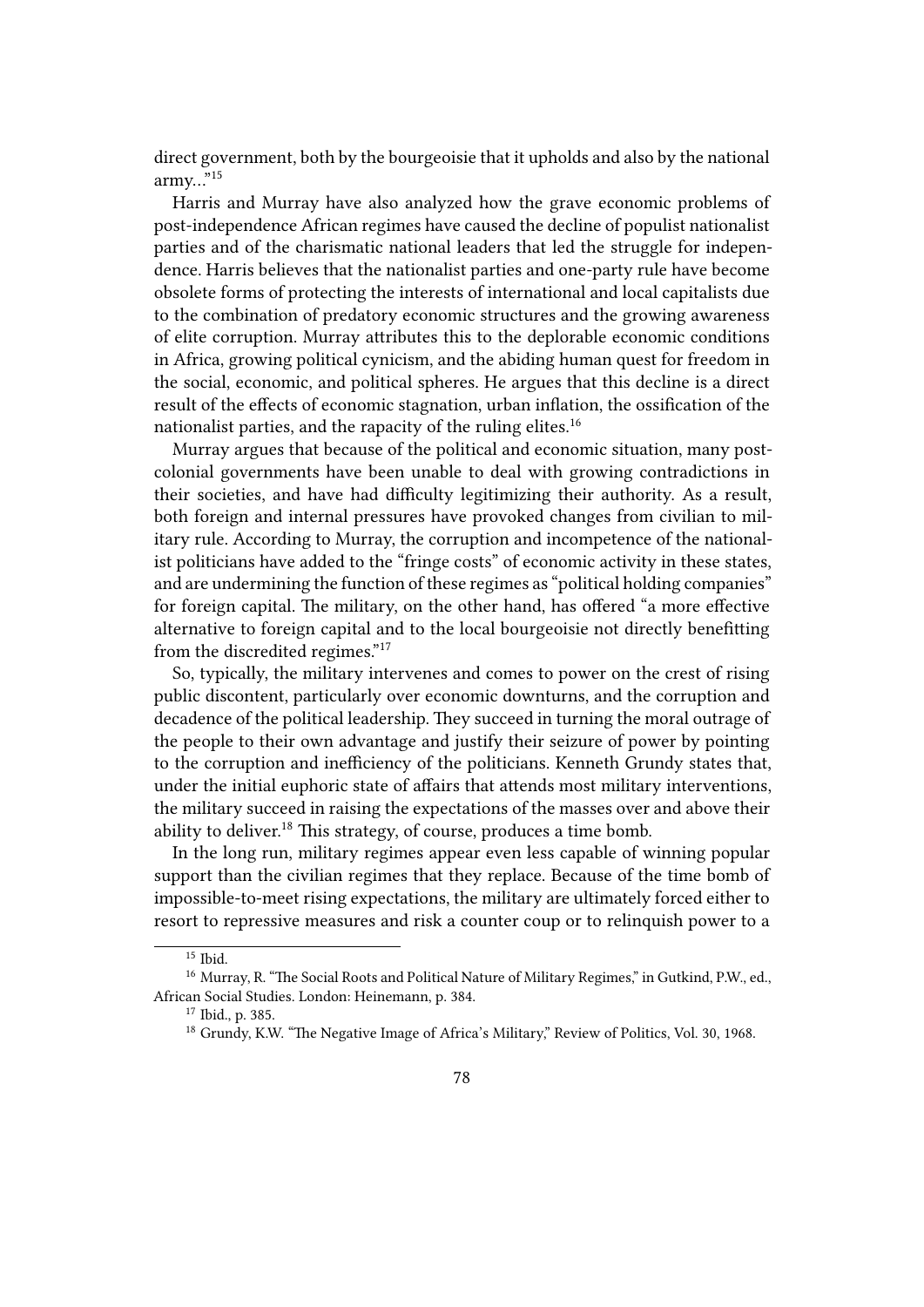new set of civilians. Because of the reluctance of military regimes to give up power, this often sets in motion a vicious cycle of coups and counter coups, and helps "to bring into clearer focus the social and political crisis of neo-colonial society."<sup>19</sup> According to Harris, this crisis stems from the fact that "the small local bourgeoisie (including its military component) have neither the economic power nor the support of other social strata to stabilize their position of domination and privilege." Consequently, they are forced to rely on repressive measures. This "advances both the critical consciousness of the subordinate classes and the polarization of African society."

# **Political Corruption and Social Instability: Case Studies of Ghana and Nigeria**

Because of its role in creating instability in African states, political (official) corruption is directly associated with, and almost synonymous with, the state system. The existence of the state and the manipulation of the structures and institutions of the state by the ruling elite for the (mis)allocation and (mal)distribution of public goods and services inevitably leads to corrupt practices. Levine defines political corruption as the "unsanctioned, unscheduled use of public political resources and/ or goods for private, that is, non-public, ends."<sup>20</sup> In Africa, the coup d'etat is often preceded by the instability generated by political corruption.

In Ghana, the populist Convention Peoples Party (CPP) government of Kwame Nkrumah was more or less a conglomeration of divergent interest groups, some of which were more concerned than others with the plunder and expropriation of national wealth. To this end, it is pertinent, as Professor Card points out, to distinguish between the CPP leadership and the CPP membership in order to discern what Card terms the "class" basis of the party.<sup>21</sup> The tendency to see the CPP throughout its 15 years as an undivided entity has blurred this distinction.

As Card points out, many members of the CPP leadership began their careers as independent radicals "with little or nothing to lose, in the Fanonist sense." However, over the years, many of the early CPP leaders gained access to wealth and power via the state, "and differences in purely personal interests began to be reflected in differences over policy matters related to the extent and pace of Ghanaian socialism." By 1960, when inner party purges of the old leadership began in earnest,

 $19$  Ibid.

<sup>&</sup>lt;sup>20</sup> Levine, V.T. Political Corruption: The Ghana Case. Palo Alto, California: Stanford University Press, 1975, p. 65.

<sup>&</sup>lt;sup>21</sup> Card, E. "The Political Economy of Ghana," in Harris, R., ed., The Political Economy of Africa. New York: Praeger, 1969, p. 182.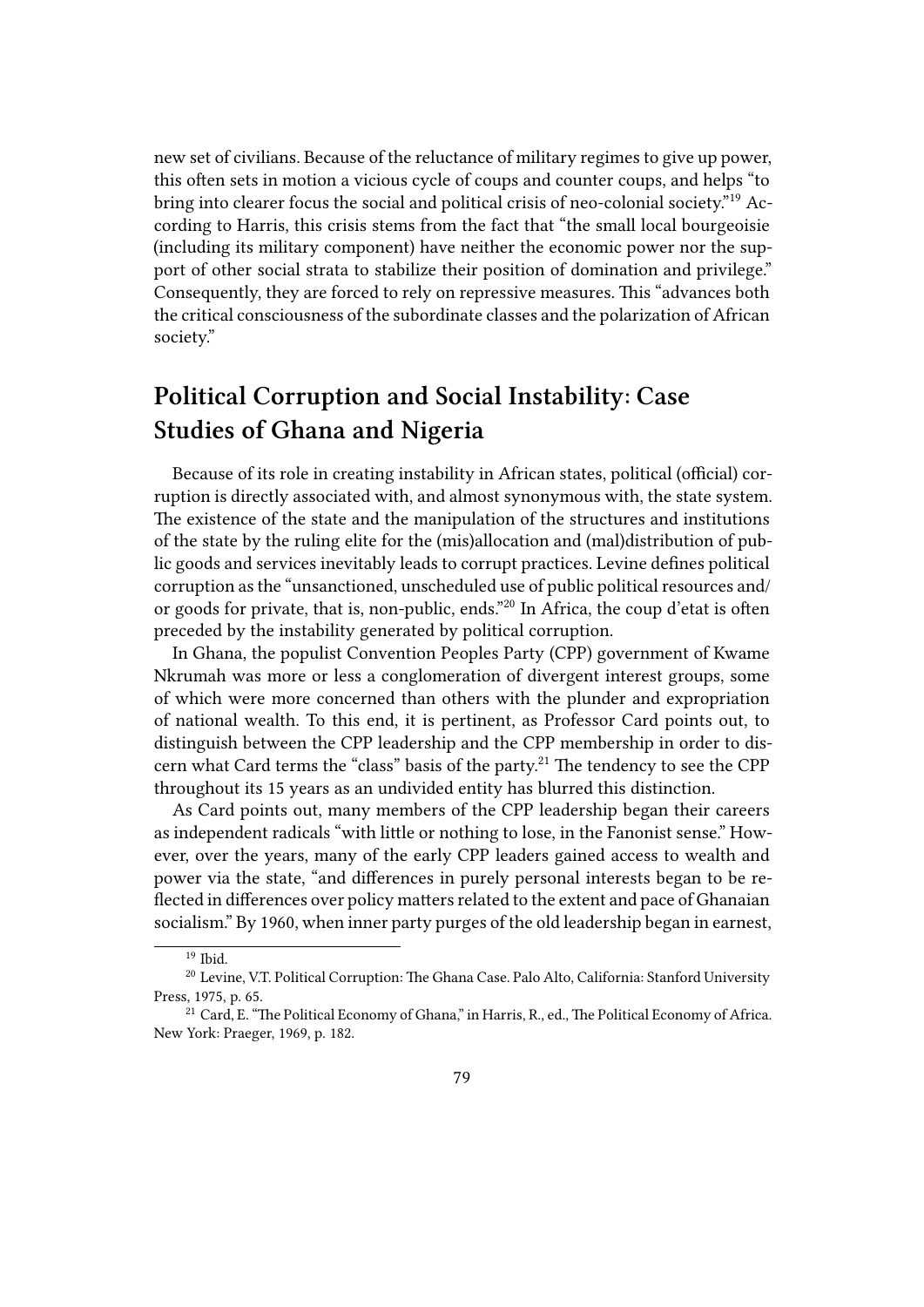some of the formerly "radical" leaders had become wealthy men, whose prosperity was "linked to the state and foreign capital."

The political corruption of the CPP began in the 1950s, when the party began to consolidate its hold over the population and over the centers of economic and political power. It organized party branches throughout the country, set up a variety of auxiliary organizations, and began to move its people into key positions in various government agencies. Levine cites as an example what happened when the party managed to gain control of the Cocoa Purchasing Company (CPC), formed in 1952 as an agency of the Cocoa Marketing Board. A 1956 investigation of the CPC revealed that the CPP had used the CPC's control of agricultural loans, bulk purchasing, and transportation to enrich party coffers, to coerce farmers into joining the party, and to control petty commerce that was dependent on cocoa. By 1961, accusations of corruption among the party leadership had grown too loud to ignore, but even Nkrumah's much-celebrated "Dawn Broadcast" of April 8, 1961 in which he denounced official corruption and self-seeking — did not break the cult of corruption that had gripped the party and the state bureaucracies. Ocran charges that corruption had become institutionalized in high places and among Nkrumah's minsters and followers in the CPP.<sup>22</sup> He mentions a report of the commission of inquiry into the affairs of the National Development Company which found that it was "established ostensibly to finance the CPP, but that it later became a clearing house for bribes paid to the party or to Nkrumah personally." Ocran concludes that "Ghanaians both inside or outside the party were having a field day chopping Ghana small, without any let or hindrance whatsoever."

The above occurred under the "socialist" government of Kwame Nkrumah, at the time considered the beacon of hope for the decolonizing countries in Africa. In Nigeria, shortly after independence on October 1, 1960, the young state came perilously close, first to collapse, then to constitutional chaos and a bloody civil war. The upshot was a rapid succession of civilian and military regimes. In the late 1970s under General Olusegun Obasanjo, a constituent assembly was set up to write a constitution for the country. In 1979 it produced a constitution which ushered in the civilian government of Alhaji Shehu Shagari.

Like previous Nigerian civilian and military governments, Shehu Shagari's regime was a showpiece of corruption. Ill-conceived bills slid their way through the national legislature lubricated by bribes. Under Obosanjo and then Shagari, the Nigerian government lost millions of dollars to fraud; an example under Shagari was a \$20 million (Nigerian dollars) fraud loss by the Federal Housing Corporation.<sup>23</sup> Another instance was the sale of 4,000 bags of rice to ruling party bigwigs

<sup>&</sup>lt;sup>22</sup> Ocran, A. Politics of the Sword. London: Rex Collings, 1977, p. 45.

<sup>&</sup>lt;sup>23</sup> Nigerian Department of Information, Printing Division, Lagos (Audit Report, 1982).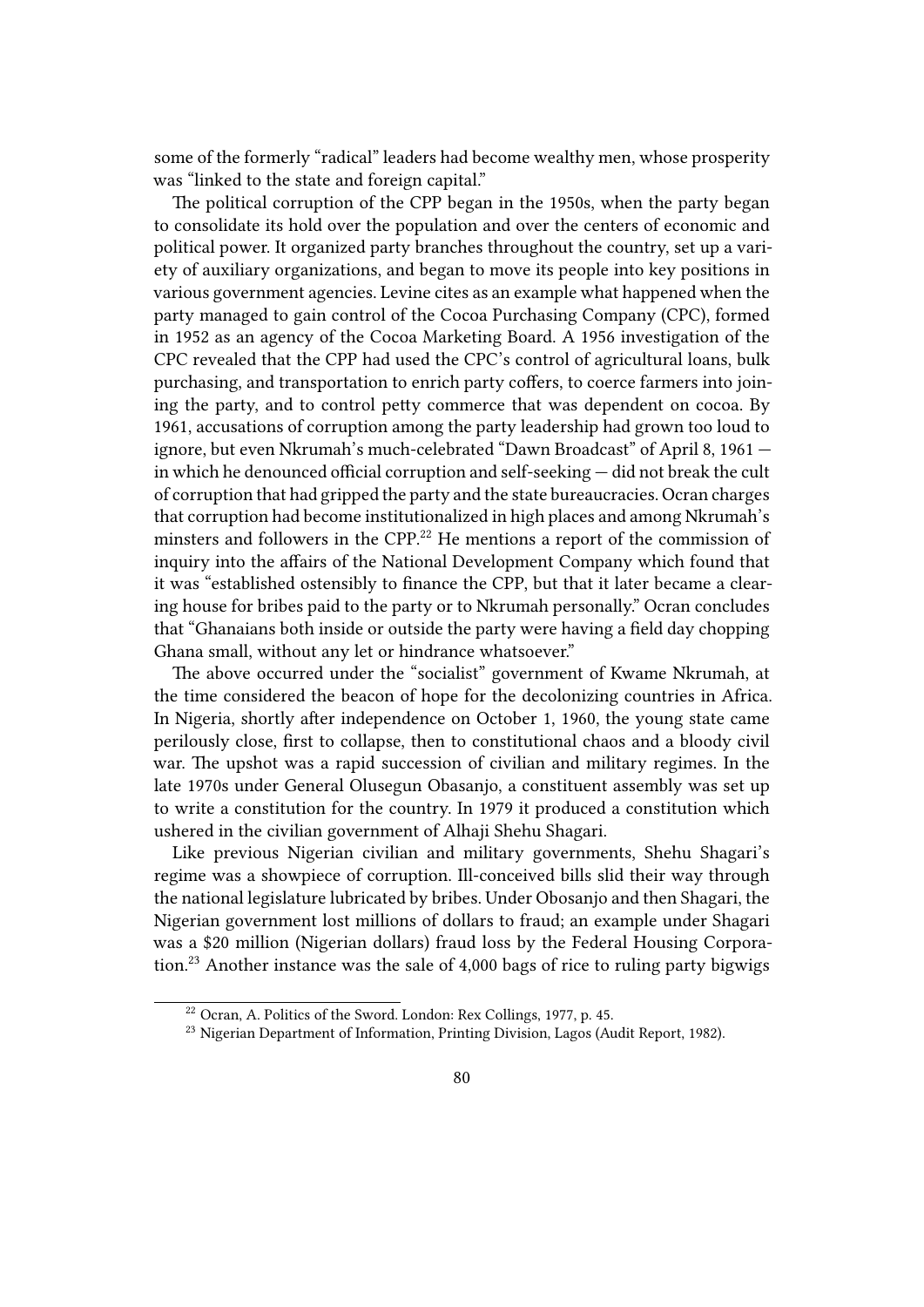at \$6.00 per bag. They then resold the rice for between \$60 and \$90 per bag. An aggrieved permanent secretary in the upper chamber of parliament mentioned senior public functionaries  $-$  past and present  $-$  as some of the beneficiaries. He alleged that import licenses were given to 121 persons for 255,350 tons of rice, and that President Shagari took 200,000 tons for himself.<sup>24</sup>

A year after the multistory Republic Building in Lagos went up in flames, the Audit Division of the Federal Capital Territory was similarly razed. The incident was connected with a \$15 million (Nigerian) fraud involving department payment vouchers. Another example of fraud was that reported in late 1982, in which five top officials of the Nigerian External Telecommunications Company were arrested for a \$53 million fraud. These incidents are only the tip of the iceberg in the corruption that engulfed the Shagari regime shortly before the military coup on December 31, 1983.

Corruption and theft of public funds by public officials have since become a way of life in Nigeria, as every regime struggles to "better" the record of its predecessor in office. This reached its apex under dictator General Ibrahim Babangida who, along with his aides, salted away billions in overseas bank accounts. General Abacha, the man who succeeded him, is no less corrupt.

Is there any causal relationship between the two variables — political corruption and socioeconomic instability — in African states? Joseph Nye, in his article, "Corruption and Political Development: A Cost-Benefit Analysis," argues that, so far as corruption destroys the legitimacy of political structures, it contributes to instability and quite probably leads to national disintegration. In many African states, "corruption contribute[d] to the aura of disillusion that preceded coups and made it impossible for the regimes to find popular (or elite) support when the chips [were] down."<sup>25</sup>

Nye notes that "one of the most important functions of government is to provide goods and services to qualified recipients on a regular, predictable basis."<sup>26</sup> According to him, there are two problems in the allocation of goods and services through politically corrupt relationships. First, they tend to be selectively allocated, not on the basis of need or utility, but on the basis of personal ties; second, that such allocation tends to be "unreliable because the goods themselves are closely tied to the political fortunes and positions of the distributor [or] office holder." Individuals or groups who do not find themselves in any of the distributive networks get left out altogether, or, at best, are marginalized.

<sup>24</sup> Sunday Concord Newspaper, October 9, 1983, p. 1.

<sup>&</sup>lt;sup>25</sup> Nye, J. "Corruption and Political Development," in Levine, Op. Cit., p. 65.

 $^{26}$  Ibid.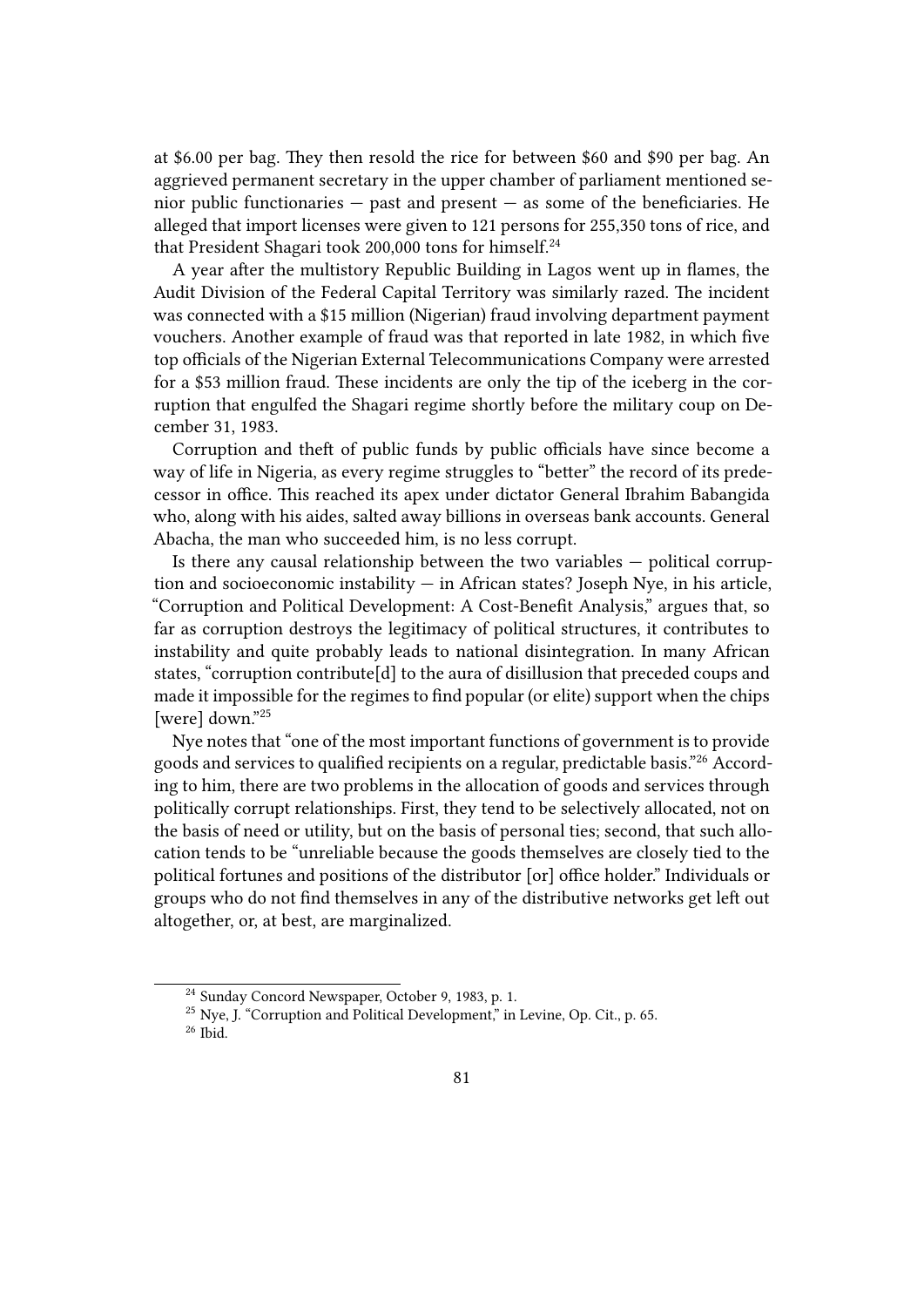Against this background, one can see that in corrupt capitalist/ statist political systems, the distribution of political goods and services both creates social inequalities and exacerbates those that already exist. In Africa, the gap between the haves and the have-nots has continued to widen since independence, with the lot of both majority and minority ethnic groups deteriorating. It's little wonder that both groups have become alienated and cynical. For example, Nkrumah's "Dawn Broadcast" was privately derided by his colleagues and critics, and was received with cynicism by the public, because the corruption of the regime was by then too patent to be concealed.

The net impact of all this is a rejection of government and the political process by Africa's poor majority, and the intensification of revolutionary pressures around the continent.

# **Structural Adjustment, Electoralism and Africa's Future**

The introduction of the International Monetary Fund's (IMF's) Structural Adjustment Program (SAP) in the mid-1980s was a clear signal, if any were needed, that post-independence African regimes have not severed the bonds of imperialism. Despite the fact of political independence, African states are still closely tied to international capitalism.

Foreign control of African economic policies is facilitated by the massive indebtedness of African regimes to American and European governments and financial institutions. As Ablaye Diagne, a lecturer in economics at the University of Senegal, has stated, "the debt is one of the mechanisms through which the African countries have again fallen under the yoke of the most ferocious imperialist exploitation."<sup>27</sup> Diagne identifies some of the causes of this massive indebtedness as: 1) the way in which African countries are integrated into the international capitalist division of labor; 2) the economic policies followed within that framework; 3) in particular, the forms of indebtedness and the use of resources borrowed from abroad; 4) the armaments race, into which Africa has been plunged by imperialism; and 5) debt rescheduling policies.

Because of the economic crises facing them, many African governments have had no choice but to borrow from financial institutions such as the World Bank and IMF. A standard IMF package often involves, among other things, the following "conditionalities": 1) devaluation of currency; 2) tight monetary and fiscal con-

<sup>27</sup> Cited in Levine, Op. Cit., p. 65.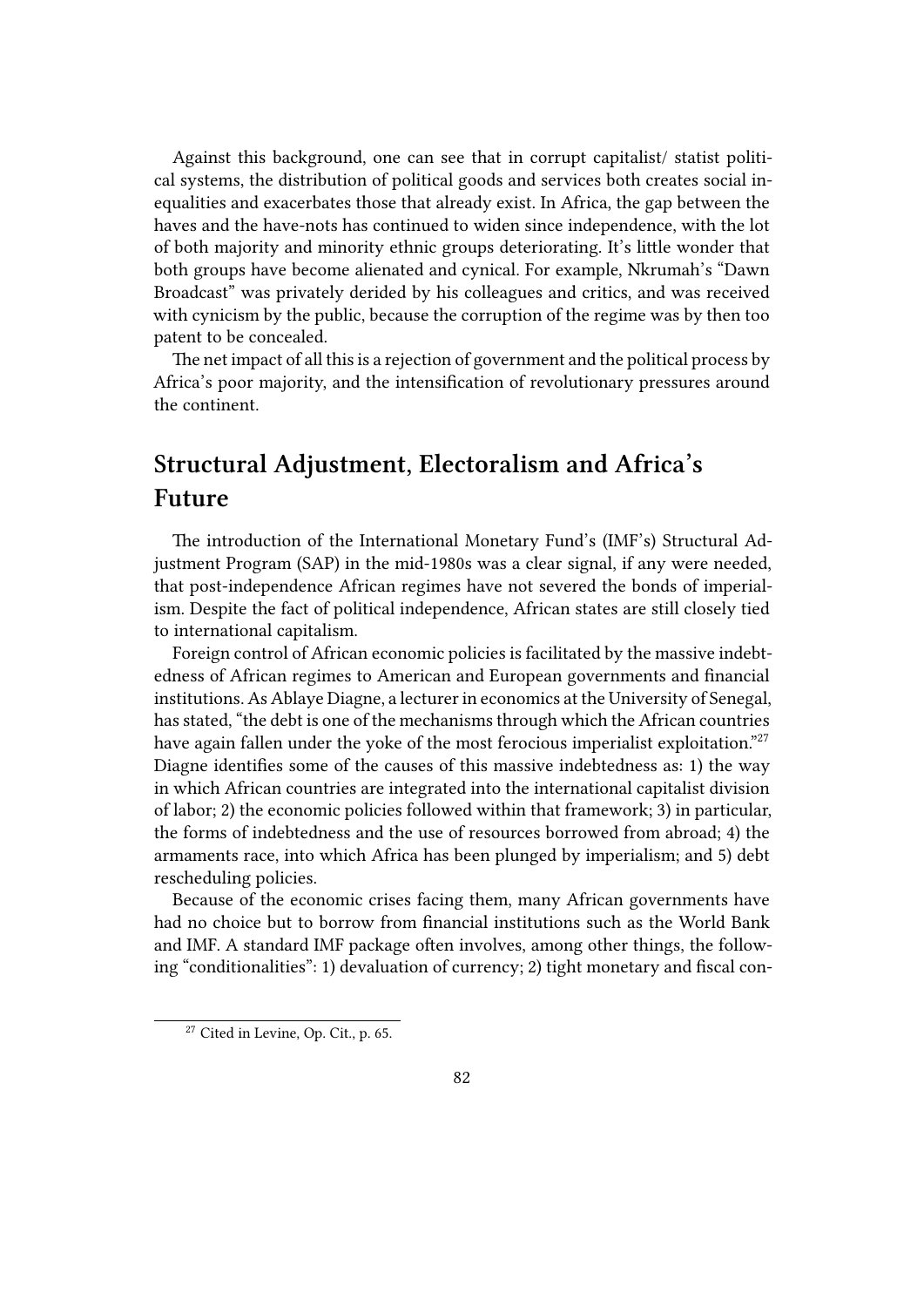straints; 3) budget cuts, with sharply reduced public expenditures; 4) a wage freeze; and 5) sharp reduction or elimination of import and price subsidies.

Chinweizu argues that the IMF medicine administered to cure a country's liquidity headache almost always worsens the illness. This is mainly because the IMF "treatment" is designed to help countries with strong industrial bases — countries that can overcome liquidity problems through more competitive pricing of their industrial goods. But for African countries, with weak or nonexistent industrial manufacturing bases, the IMF solution does nothing but stimulate more raw material exports at low prices into a weak world commodity market.

Nevertheless, African governments have had no alternative to bankruptcy other than to borrow from the World Bank and IMF and to introduce the harsh austerity measures they demand. Ethiopia, for example, introduced austerity measures in 1985 while Menghistu drained the national treasury on military expenditures; and Nigeria first introduced full-blown austerity measures in 1981 under the corrupt Shagari regime, and then again in 1986 through the World Bank/IMF Structural Adjustment Program.

The imposition of austerity measures has had far-reaching consequences in many African countries. Rather than ameliorate economic problems, these "adjustment" policies exacerbate them. Rising unemployment, inflation, a soaring cost of living, and other worsening social conditions give lie to the assumptions of SAP. Its social consequences alone are a strong goad to a revolutionary consciousness among Africa's working class; but with the potential radicalization of this sector of African society comes the prospect of the return of military governments to protect the privilege of both foreign and local elites.

Apart from the prospect of military intervention, some African regimes have introduced constitutional conventions as a means of sabotaging the burgeoning of radical consciousness. Such a convention was employed with telling effect in Benin, where President Mattew Kerekou passed the political baton to Nicephore Soglo. Nigeria is the latest example in Africa where the government set up a constitutional convention to obviate the prospect of radical change.

Constitutional conventions normally prescribe electoralism as the way to alleviate a country's problems. But electoralism in Africa is merely a diversionary tactic used to mask the transfer of power from one group of exploiters to another. The fact that dictators in countries such as Congo, Ethiopia, Angola, Mozambique, and Malawi have lately installed multi-party electoralism is evidence that it leads to nothing really new. As elsewhere, electoralism in Africa does nothing to fundamentally change the status quo; it does nothing to abolish the system of privilege and class differentiation. It seems obvious that at this point electoralism carries no redemptive prospects for Africa. The success rates of the various "democratizing"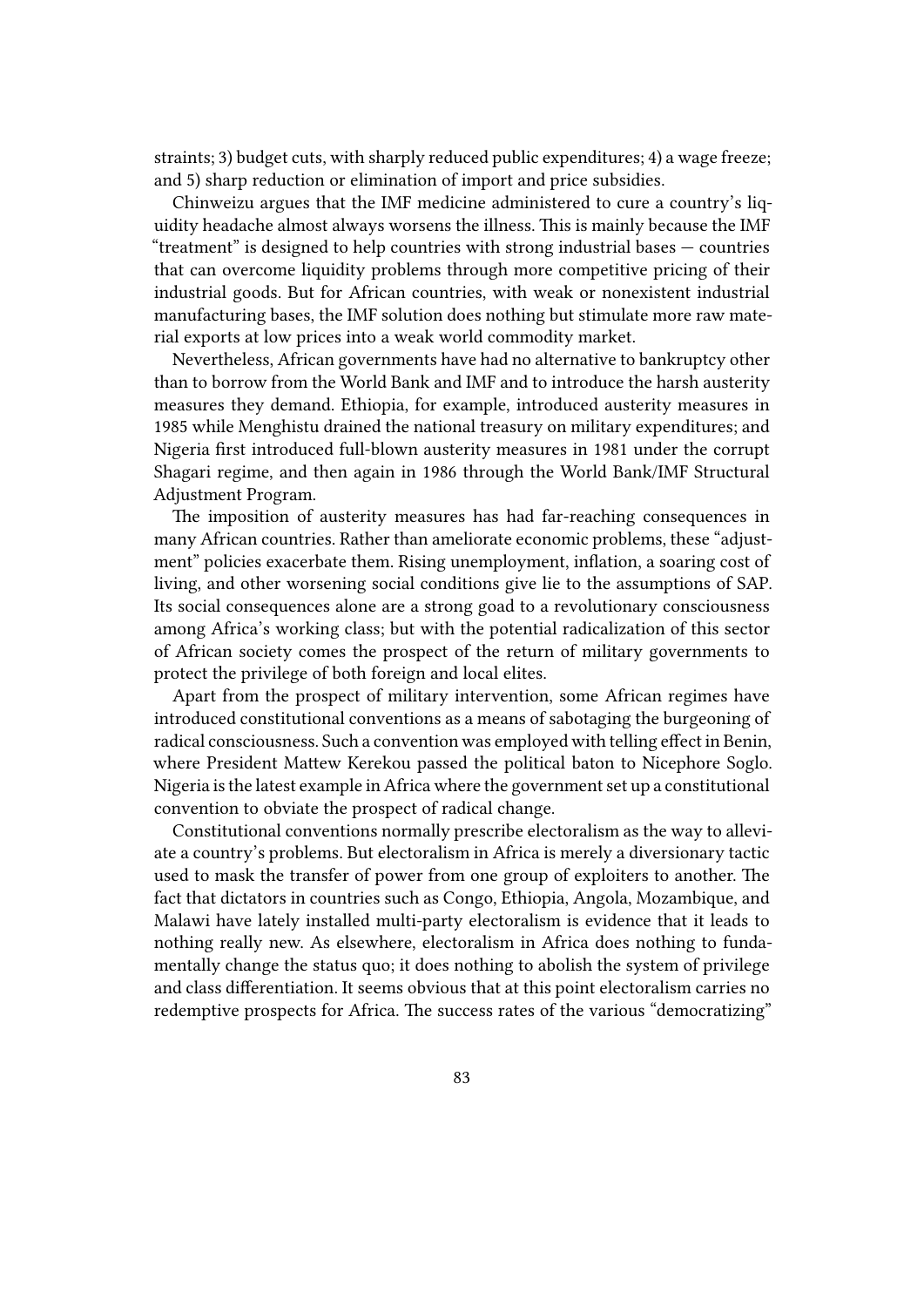political movements in Africa on such minimal programs as human rights and the rule of law are nothing to write home about.

The introduction of SAPs and constitutional conventions have coincided with the collapse of marxist-leninist socialism the world over. Africa has witnessed the collapse of communist dictatorships in Ethiopia, Benin, and Somalia; and socialist regimes in Zimbabwe, Mozambique, and Angola are tottering and have sought respite by opening their economies to foreign trade and investment, and by allowing "free market" forces to operate. The point is, however, that the collapse of socalled African socialism does not translate into a triumph of capitalism, because African capitalism itself is enmeshed in deep crisis. Rather, it is a vindication of the anarchist critique of both private/corporate capitalism and of state capitalism masquerading as socialism.

The current crisis in Africa thus affords anarchism an historic opportunity to take firm root on the African continent. In reality, post-colonial Africa has always been in ideological flux, but this flux has increased with the collapse of marxism. The majority of post-colonial African states have traditionally tended towards the capitalist model only because it was foisted on them as a condition for the granting of political independence; due to capitalism's failures, other African states opted for state "socialism," which likewise failed to deliver the goods. This leaves Africa with an alternative model of development that will confront the present crisis of hunger, poverty, and disease by ensuring that Africa's productive capacity no longer remains under the control of capitalist or governmental ruling classes.

Today, the military in Africa make no pretense of offering an alternative to capitalism or to state "socialism." If anything, most military men are well aware that they are very much part of the crisis facing the continent. Gone are the days when Eurocentric scholars painted the African military as an alternative agent of modernization or development. Today, African military regimes know that the magnitude of the crisis facing the continent is beyond the capacity of their much-vaunted organizational capabilities. It is finally becoming widely recognized that military intervention in African states is fundamentally reactionary, a temporary aberration that serves to roll back the gains of the poor in their struggle against ruling elites. The way this works is as follows:

Upon coming to power, the military imposes martial law in an attempt to hold together the disintegrating state structure. As the crisis continues unabated in spite of military repression and dictatorship, the military regime is forced to announce dates for elections and the return of the civilian ruling elite. In reality, this is a vicious circle: elections lead to a corrupt civilian government, followed by military interven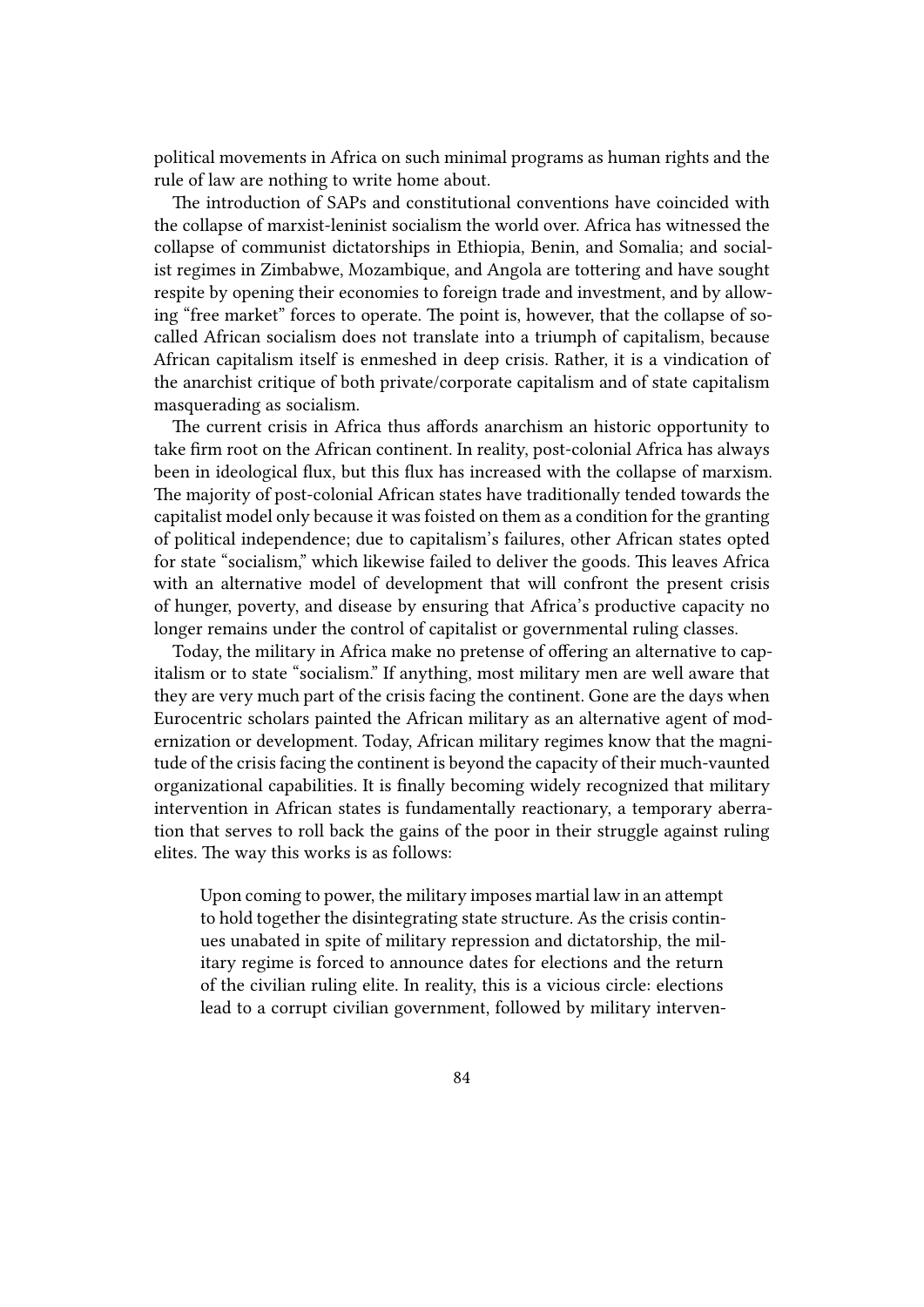tion, followed by elections leading to a corrupt civilian government, and so on and so forth.

In sum, both civilian and military regimes in Africa represent a mere transitional phase in the march toward a society which will fulfill the human aspirations for liberty, equality, and a humane standard of living. Throughout Africa, the enormous sociopolitical and economic tragedy that has been the continent's lot since its first contact with capitalism and the state system continues to deepen. It is against this background that we postulate an inevitable new social order which will entail the reorganization of social life on the basis of libertarian communism, the abolition of states and political parties, the disappearance of monopoly control of property, and the elimination of all forms of domination. This will be achieved through the establishment of economic communes and administrative organs run by African workers and peasants themselves in their workplaces, forming a system of free, voluntary councils which will not be subject to authoritarian control by any government or political party.

#### **The Human Rights Question**

The human rights records of African countries — be they military (Nigeria), "socialist" (Zimbabwe, Libya), or bourgeois democratic (Kenya, Ghana) — have never been worse than they are today. This is in spite of the bourgeois democratic current currently sweeping the continent. Usually, the facade of elections is the only significant feature of the transition from an authoritarian, one-party state dictatorship to a multi-party "democracy." Even the most minimal human rights agenda is almost always lost in the shuffle.

In Nigeria, for example, the number of political prisoners detained without trial in the past five years has risen significantly to over 1000 at any given time. Several detainees lose their lives daily in prisons and police dungeons nationwide, sometimes without any record of their arrests, detention, or deaths. The Nigerian government regularly closes or bans newspapers and other publications that it considers critical. Nothing, perhaps, better captures the Hobbesian state of Nigeria than the uncanny ease with which the military authorities promulgate decrees and edicts that override the regular courts, especially the notorious preventive detention Decree No. 2 that removes the jurisdiction of the courts over the indefinite detention of persons.

Those suffering long terms of confinement since 1991 include labor leaders, political activists, students, and politicians. These include four members of the Awareness League detained in 1992 and not released until March 1993. Nigeria's military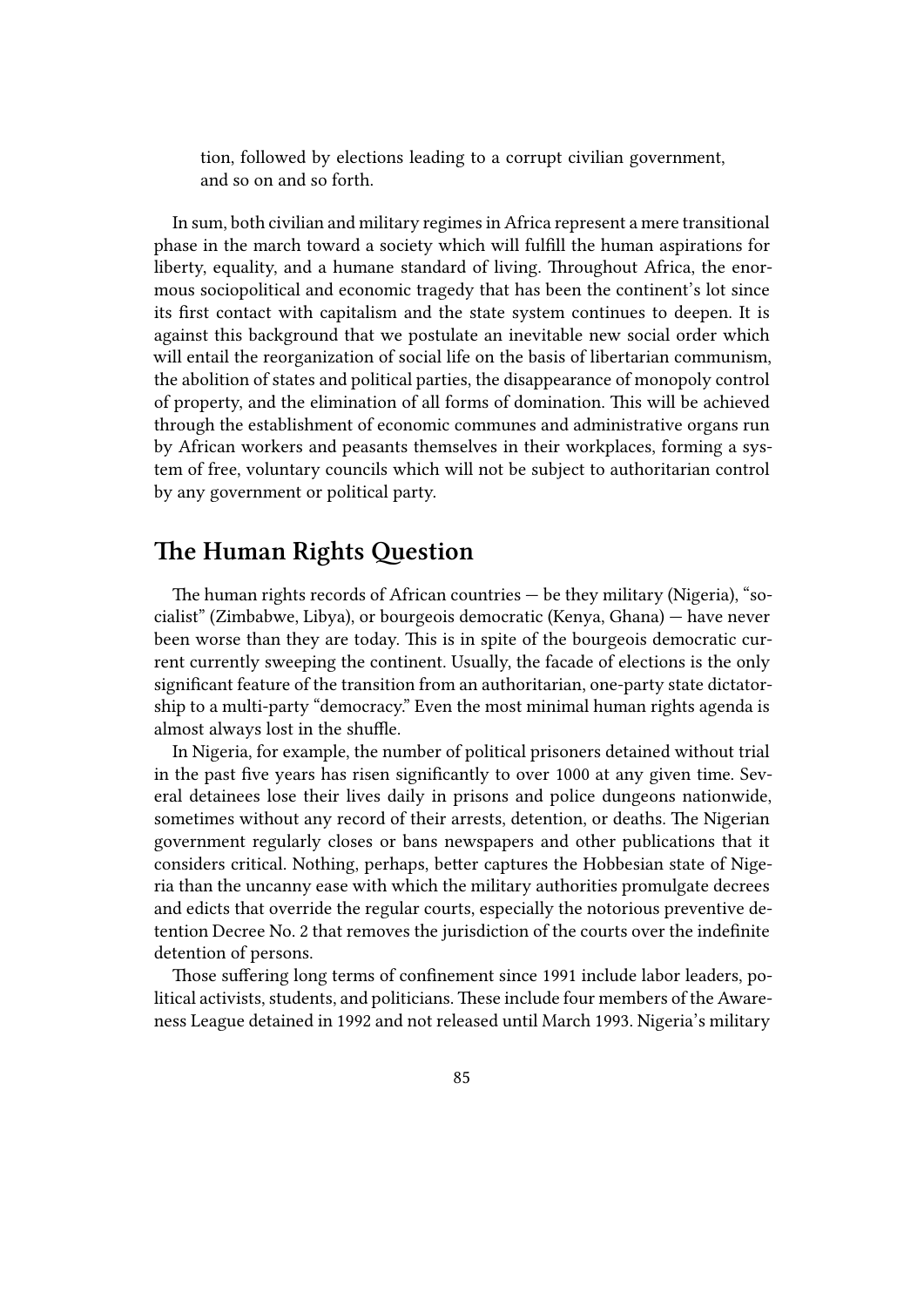rulers have since proscribed all labor unions, dissolved their leadership, and frozen their assets. The massive repression in Nigeria is matched only by the climate of insecurity that pervades the country because of the criminal activities of armed robbers, the desperately unemployed, and outright gangsters.

Similarly, in Libya hundreds of political prisoners, including prisoners of conscience, are held in detention centers for reasons and/or under conditions contrary to international human rights standards. A report compiled by Amnesty International (MDE 19/03/92) puts the number of political prisoners in Libya in 1992 at 554, an increase of 127 over the previous year's figure. Some of these prisoners have been held since 1974.

Like Nigeria, Libya has signed relevant international protocols on human rights, including the African Charter on Human and People's Rights. These prohibit torture and other cruel, inhuman, or degrading treatment. Unfortunately these accords have done little or nothing to curtail human rights abuses by this "Arab socialist" state. Zimbabwe is another "socialist" state with a poor record on human rights. Under Robert Mugabe's 17-year rule, state-sponsored harassment and intimidation of political opponents and the stifling of labor unions has been routine. And in Algeria the populace is held hostage in a virtual state of terror between an authoritarian military government and a murderous Islamic fundamentalist opposition.

The situation in the newly emerging "democracies" in Africa, namely Kenya, Ghana and the Ivory Coast, is not markedly different. Human rights violations in these places are systemic, thus enabling the authorities to invoke constitutional and legal provisions. Ghana under Jerry Rawlings has literally decimated the opposition. In Kenya, Arap Moi is engaged in an ethnic cleansing campaign against some nationalities, notably the Kikuyu and the Luo. And in nominally democratic Egypt, the police are conducting a "dirty war" against a violent, fanatical Islamic opposition.

What emerges is the omnipresence of authoritarian state control  $-$  in the new democracies, in the remaining state-socialist outposts, and, of course, in the military-ruled countries. It's extremely unlikely that this situation will change significantly while private/corporate capitalist regimes (civilian or military) and statecapitalist ("socialist") regimes remain in power. The abolition of these regimes and social reorganization based on the anarchistic elements in traditional African societies is the only answer.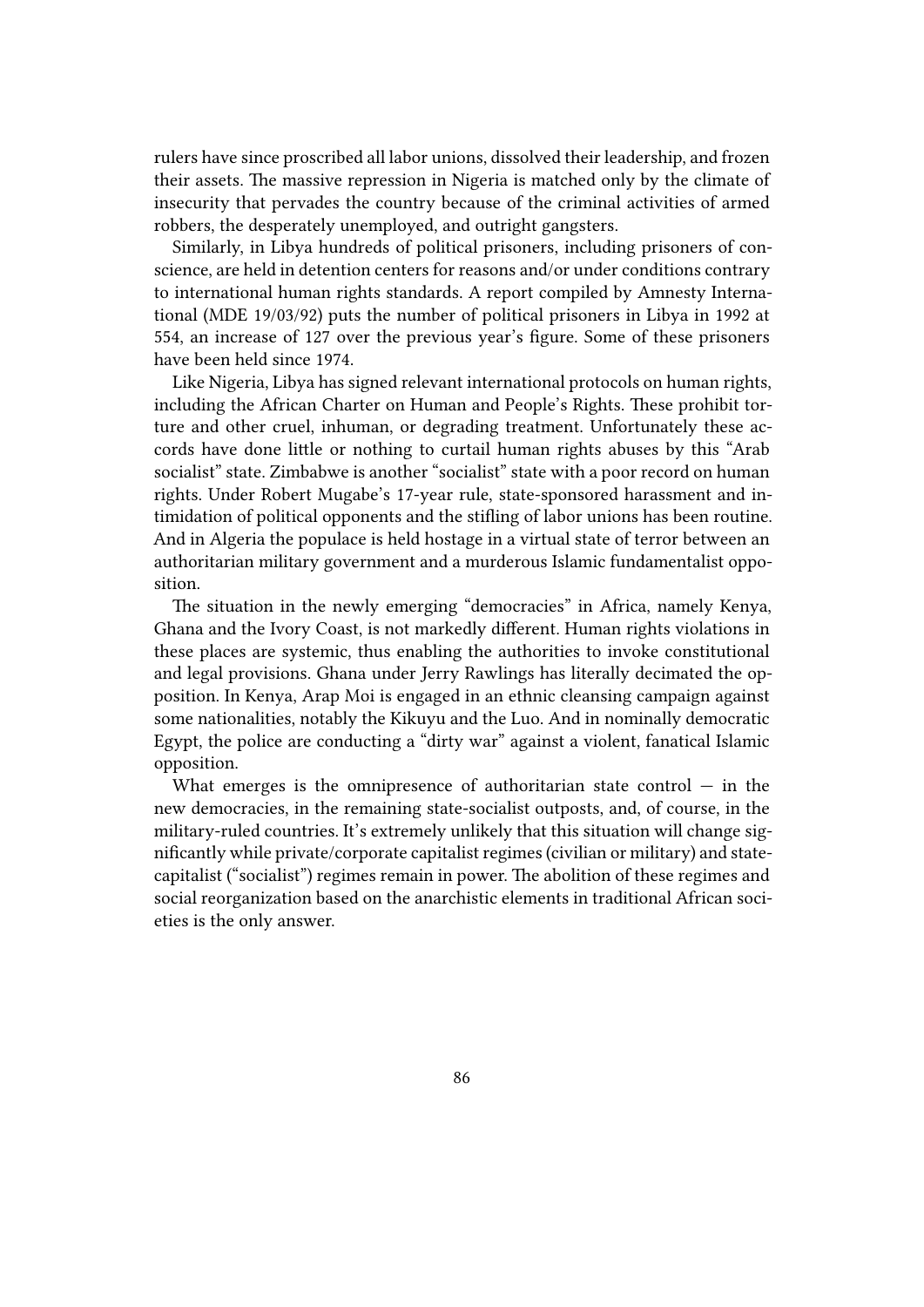# **Chapter 6: Obstacles to the Development of Anarchism in Africa**

Anarchist theory, to put it mildly, is seen in Africa as a fringe, leftist ideology; one indication of this is that anarchism usually receives no more than a passing nod in the syllabi of African university classes. This is paradoxical because in no other continent have anarchist tendencies been as strong as in Africa, and because in modern times the prospect of turning mass action into class struggle remains brightest in Africa. We shall now consider some of the factors that have worked against the development of anarchism in Africa.

### **Colonial Education**

One of the unpleasant realities we encountered while writing this book was how little the contemporary African, including the African political or social scientist (who has probably taken a course or two on comparative political ideologies), knows about anarchism. In terms of literature, virtually nothing is to be found on the bookshelves of universities and bookstores. This is not surprising, however; in his critique of marxism, Ron Taber points out that for over 70 years, anarchism was eclipsed by marxism. Nowhere has this subordination of anarchism to marxist "socialism" been more profound than in Africa.

Much of the dearth of anarchist literature in Africa is a result of the colonial educational system and the concomitant hegemony of Western imperialist literature in Africa. Colonial education in Africa did not seek to educate large numbers of students; rather, European educators selected what they considered the cream of the crop for advanced schooling. One result of this is that only a relatively small proportion of Africa's population has been and is literate. A corollary of this was the emergence of an academic elite who considered themselves superior to the rest of the people. Because its philosophical and ideological assumptions were taken from European class societies, and not from communal and relatively unstratified African societies, colonial education was disintegrative rather than unifying.

Traditional African education, in contrast, emphasized the interdependence of individuals within the community rather than competition between them. It in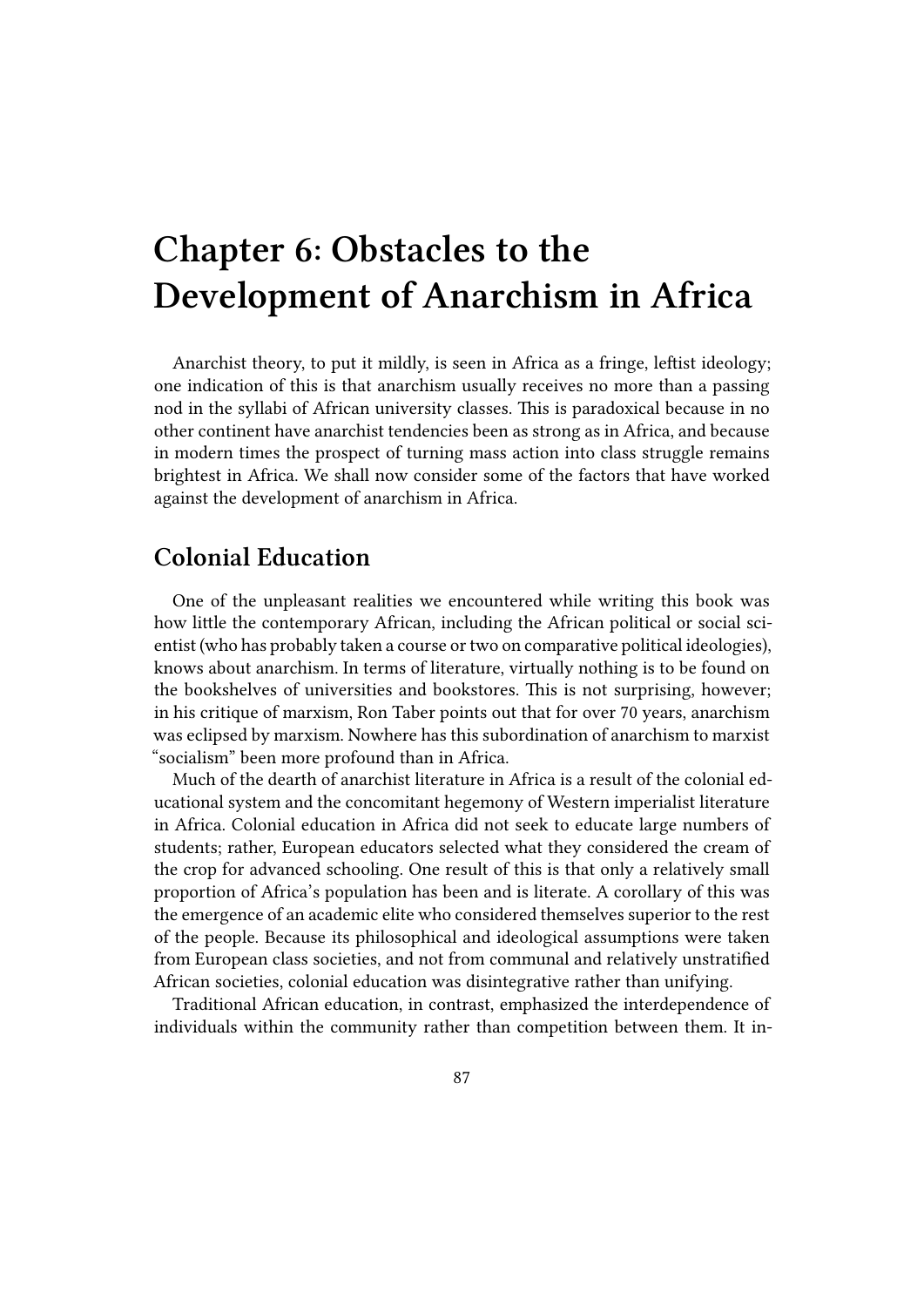stilled a group social consciousness and fostered an egalitarian spirit; this in turn naturally led to an emphasis on common endeavors and the sharing of the products they generated. On the other hand, colonial education emphasized individualism and made social existence competitive. The communal spirit was supplanted by the concept of the isolated self and greed, materialism, and an unbridled desire for domination. Consequently, Africa has become a continent of atomistic, antagonistic, and competitive groups strongly committed to tribal loyalties and dominated by ethnocentric views.

In sum, colonial education has led to a high level of illiteracy in Africa combined with very low political consciousness, even among the educated. Neither Eurocentric nor Afrocentric scholars have researched anarchism as it relates to Africa. This has ensured that anarchism as a systematic body of thought remains an esoteric, if not unknown, subject to many Africans.

# **The Legal System**

African legal systems are a hangover from the colonial past. For example, as in other former British colonies, the legal system in Nigeria is simply an imitation of British common law and equity. It views native laws and customs as barbarous to the extent that they do not reflect European standards and value systems.

Colonial laws were formulated essentially to maintain "law and order," and this remains the cardinal aim of post-colonial African laws. This contrasts sharply with the pre-colonial African system of rights and freedoms. Traditional African societies had an intense sense of humanity and respect for human dignity. Pre-colonial Africans enjoyed most of the rights that today would fall under the rubric of civil and political rights, such as freedom of association, freedom of movement, and freedom of expression. Basic economic and social rights, like the right to the use of a piece of land, the right to work, and the right to an education, were also common in traditional African societies. And these rights were recognized and protected. "Adjudication," if it can be called such, typically consisted of a fair "hearing" for opposing parties before the entire village or a council from it; the decision reached was respected and usually considered final. Post-colonial African legal systems, though, conceive of law as a body of rules for the preservation of the state and the perpetuation of order and stability. In many places any advocacy of the overthrow of the state is considered treason and is punishable by death.

In an attempt to humanize African legal systems, in June 1981 the 18<sup>th</sup> assembly of heads of state and government of the Organization of African Unity adopted the African Charter on Human and Peoples Rights. (Their collective conscience had been pricked by Idi Amin's Uganda, Jean Bedel Bokassa's Central African Re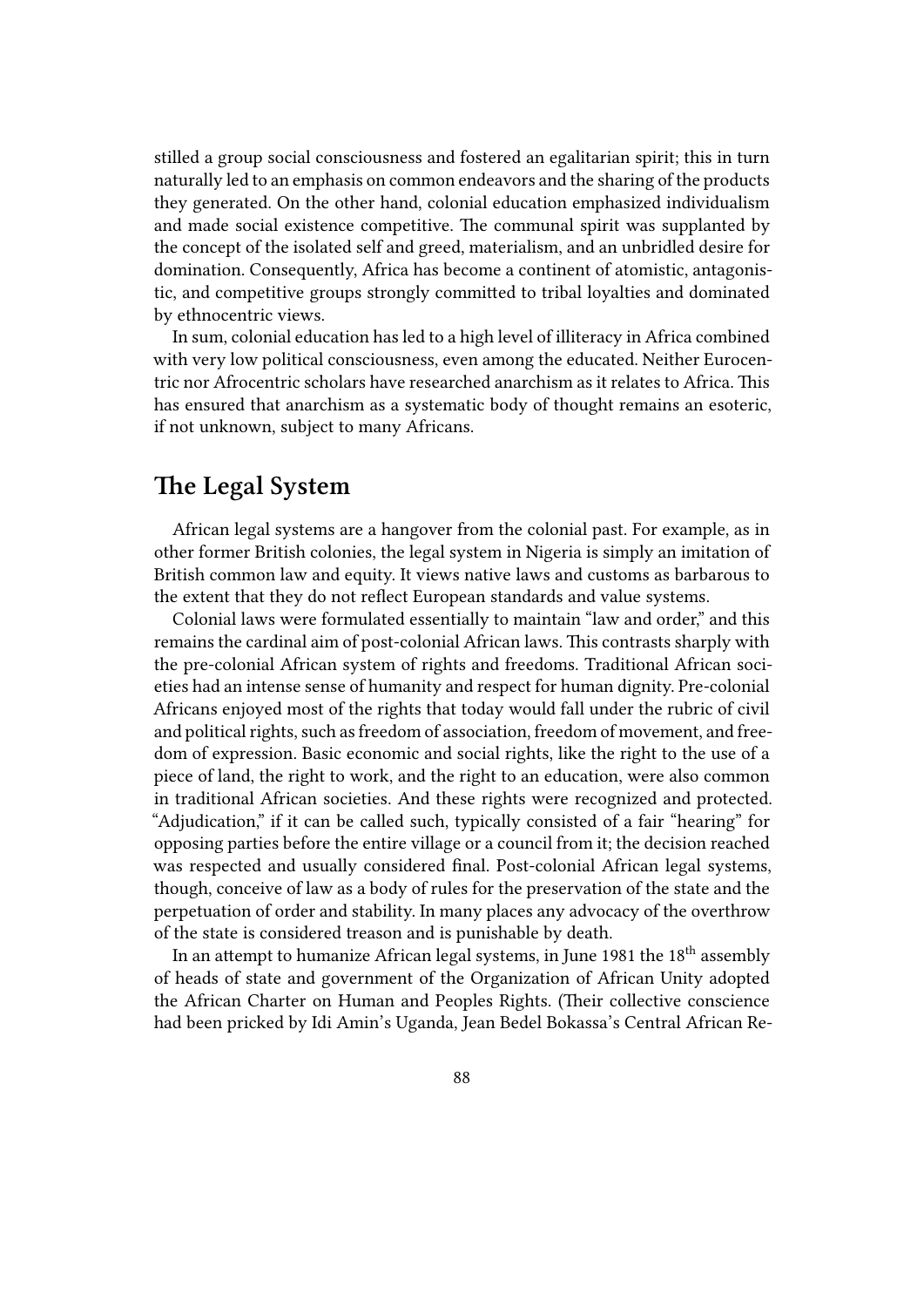public, and Marcias Nguema's Equatorial Guinea.) This charter sought to nudge Africa's legal systems away from their heavy colonial influences; it was somewhat influenced by African tradition with its emphasis (relative to Western traditions) on the individual as part of a group and the correlation of rights with duties. However, the Charter falls far short of prescribing new laws that could guarantee the rights, liberty and economic well-being of the majority of the people.

For instance, Article 13(1) of the Charter guarantees as follows the right to participate in government: "every citizen shall have the right to freely participate in the government of his country, either directly or through freely chosen representatives in accordance with the provisions of the law." In analyzing this proviso, we can see that the accommodating clause, "in accordance with the provisions of the law," strips the article of any meaningful human rights content. Equally, "the right to freely participate" is vague and meaningless and is of no consequence. The objective interpretation of the clause is that one is "free" only to the extent specified in the applicable national laws. Kotey argues that against the background of the African experience of one-party states, military dictatorships, and "revolutionary" autocracies, to offer the African people the right to participate in the governance of their countries within the parameters established by national law is to offer nothing at all.

In sum, African legal systems remain an impediment to the development of anarchism in Africa. The extant body of laws is capitalist inspired and is designed to perpetuate the status quo and the state system. In most parts of Africa, military dictatorships and civilian autocracies have introduced decrees and statutes that prohibit workers from organizing themselves into unions. In some countries, in fact, strikes and other forms of workers' actions are absolutely prohibited. To the extent that it sees nothing fundamentally wrong with the state system in Africa, The African Charter cannot address the issue of class antagonisms and oppression on the African continent.

And at the same time, as long as Africans continue to support the Western/ colonialist-inspired legal system  $-$  and, importantly, to accept its underlying philosophies and rationale — African legal systems will remain an important obstacle to both human freedom and the development of anarchism in Africa.

## **The Military Class and the Status Quo**

As discontent continues to heighten and the possibility of revolutionary action increases, the African military continues to act to maintain the status quo. Roger Murray explains military intervention as an attempt to prevent the radicalization of the people and revolutionary situations. Underlying this is the fact that the mil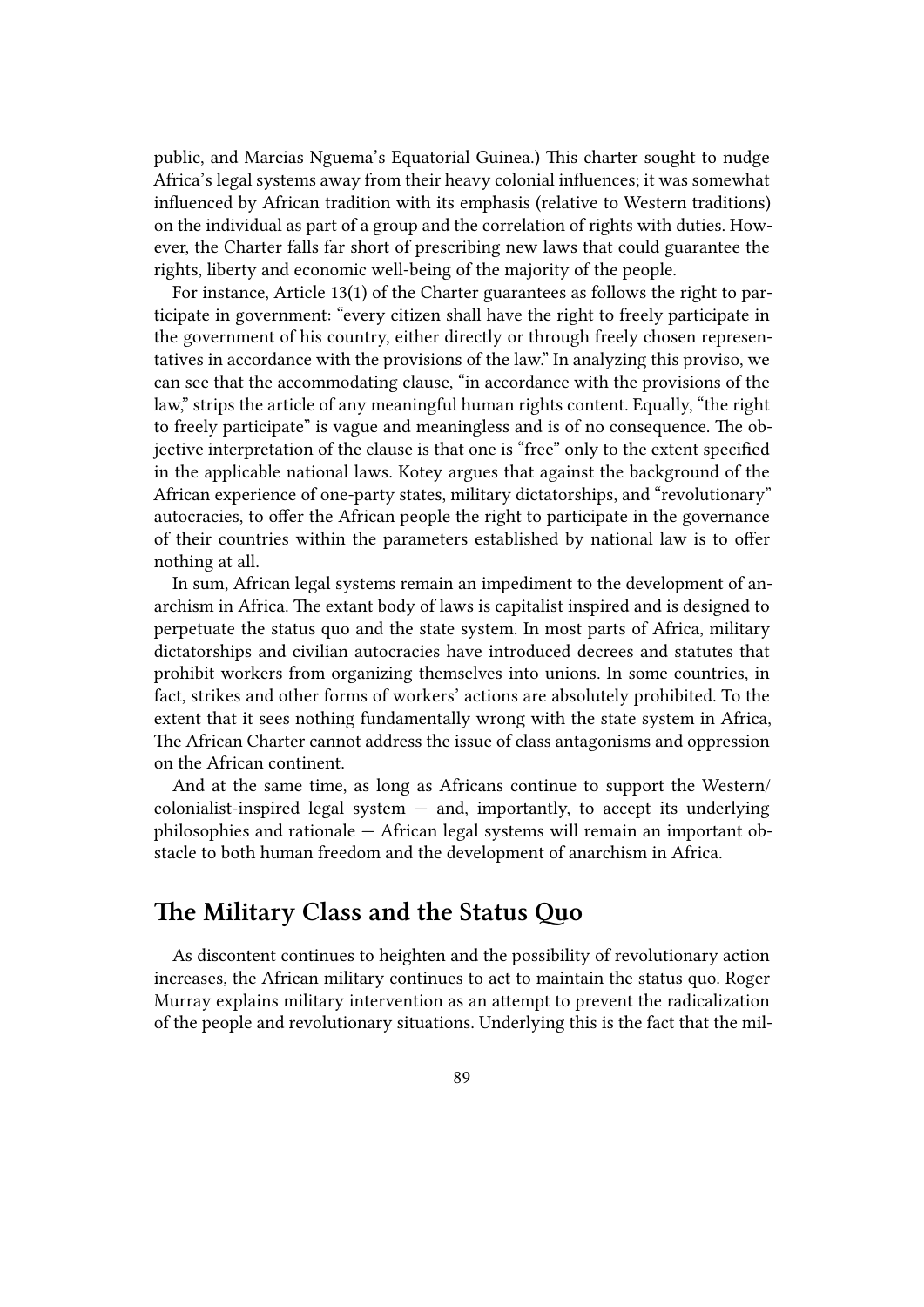itary is a central component of the national ruling class in all African countries and thus benefits from both continued government rule and from alliances with foreign investors and, in many cases, bribes from them.

The military itself perceives its function as protection of the state from both internal and external threats. This becomes obvious when one examines military coups. Professor Nnoli notes that in the January 1966 coup in Nigeria, the coup plotters had no intention, either stated or implied, of advancing the interests of the poor. "Their interest was [in] the reformation of the system, in other words, to achieve the interests of the privileged classes without imposing undue strains on the system." Yet some commentators have dubbed this particular military coup as "revolutionary." To dispel such illusions, all one needs to do is to look at the concrete economic, social, and human rights results of African military coups. The results are invariably enrichment of the military, continued impoverishment of the majority, and woeful abuses of human rights.

To summarize: as the radicalization of mass consciousness increases, the military intervenes under the guise of attempting to stop society from sliding into a state of "anarchy" — a deliberately misused catchword for chaos and disorder. What the military succeeds in doing is to temporarily roll back the gains of working people and peasants in their attempts to build better lives for themselves.

#### **Ethnic Versus Class Consciousness**

The national question in African politics derives from Africa's colonial history and present-day neo-colonialism. The process of colonialization in Africa in which ethnic groups were arbitrarily regrouped into artificial political bodies has resulted in increased ethnic tensions and social and economic discrimination. Onigu Otite has noted that unequal access to political and economic resources among the various ethnic groups inevitably transforms ethnic divisions into antagonisms. Capitalist competition over control of the machinery of government plays on ethnic sentiments and sets groups against each other. Thus issues are distorted and simplified as ethnic- rather than class-based. In a paper presented to the Nigerian Anthropological and Sociological Association, Dr. Inyang Eteng exposes the successes of the Nigerian ruling class in utilizing ethnicity and religion to conceal "the class basis of most of the country's basic problems." According to Eteng, "the pernicious consequence of ethnic [consciousness] is to encourage communal hatred, corruption, violence, religious manipulation, interethnic conflict and to undermine the growth of class consciousness in favour of ethnic/state consciousness."

All of this makes it difficult for anarchism to take root in Africa because the bosses find it easy to atomize the working class by fanning the embers of ethnic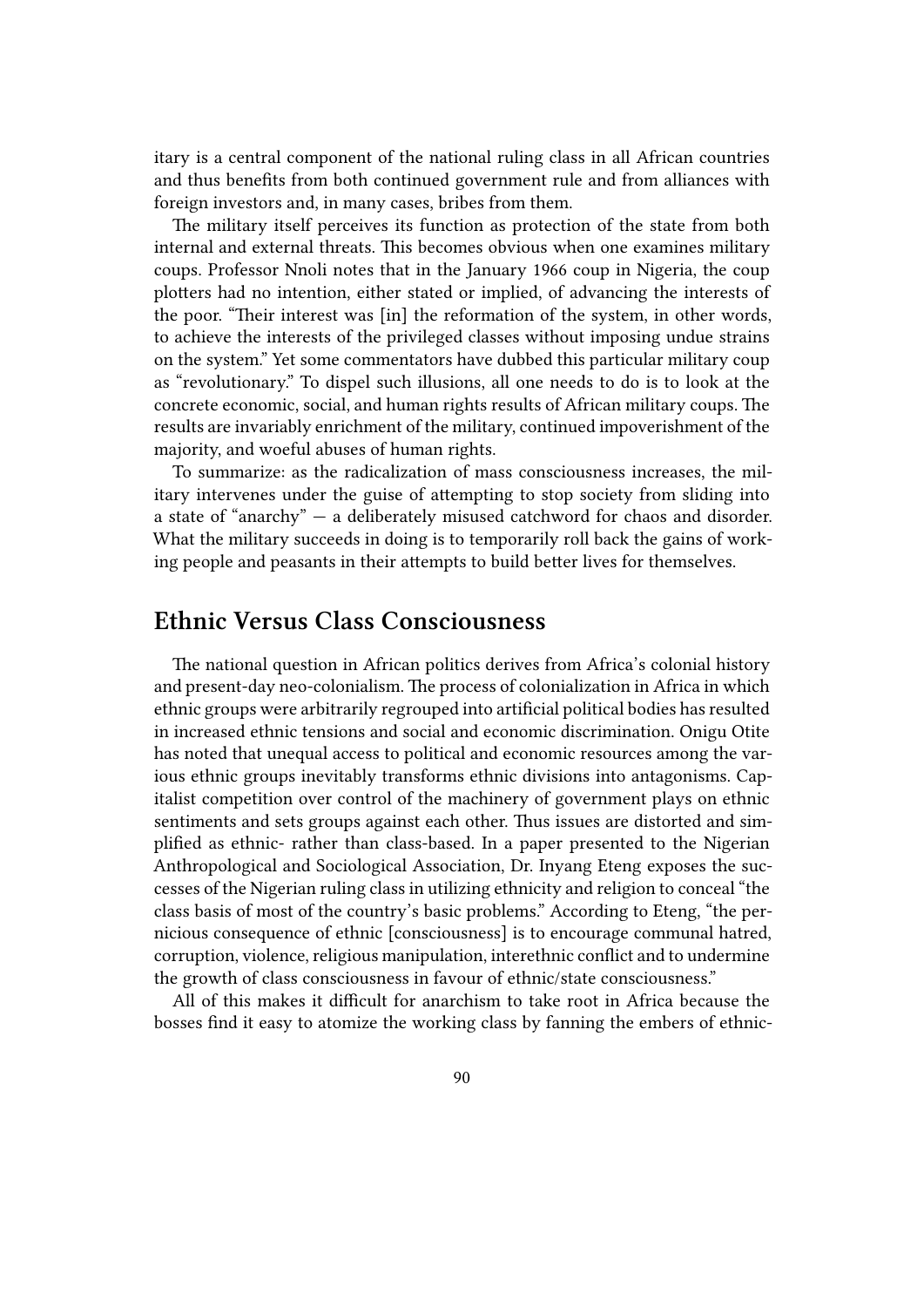ity. The labor movement, for instance, becomes polarized along ethnic lines, and issues are seen through ethnic prisms. In Nigeria, when the National Union of Petroleum and Natural Gas Workers (NUPENG) called a general strike in 1994 to demand an end to military dictatorship, the leadership of NUPENG branches in the northern part of the country resisted the strike. Their reason? They felt an ethnic identification with the military dictator, who is a northerner.

#### **Religious and Cultural Factors**

Religion is a profound feature of African life. Long before the earliest contact with Europeans, Africans had developed religious belief systems and ritual practices. This religious belief pattern was culture-based to a great extent, and it found expression in myths surrounding life and death questions. As we saw in Chapter three, certain beliefs and rituals actually solidified the communal nature of traditional African societies. But, like all religions, traditional African religions had conservative/reactionary aspects. The preeminent place accorded the supreme being or god in the affairs of men required every member of society to act and think in prescribed manners; holding beliefs perceived to run contrary to mainstream societal mores and values led to dire consequences.

Despite the compatibility of anarchism and the traditional African way of life, African culture still frowns on any set of ideas that conflict with religious beliefs or that promote values that lie outside the so-called mainstream, especially if they involve the overthrow of the existing system. This is not surprising, however, given the close affinity between spiritual and temporal powers.

Religion will continue to be an inhibiting factor despite such material factors as capitalist exploitation, social and economic inequality, and governmental tyranny — all of which inspire despair, upon which religion, especially imported Western religion, feeds. If war is the health of the state, despair is the health of religion. Until African workers and peasants find belief systems that provides them with real hope of happiness in the here and now, they will continue to grasp at religion's false hope of happiness in the hereafter.

#### **International Solidarity**

As stated earlier, anarchism as a systematic body of thought is only now beginning to find adherents in Africa. Much remains to be done. High in priority is the need to make people aware of the theoretical bases of anarchism, and to understand that anarchism is at the least as credible as other ideologies. In Africa today,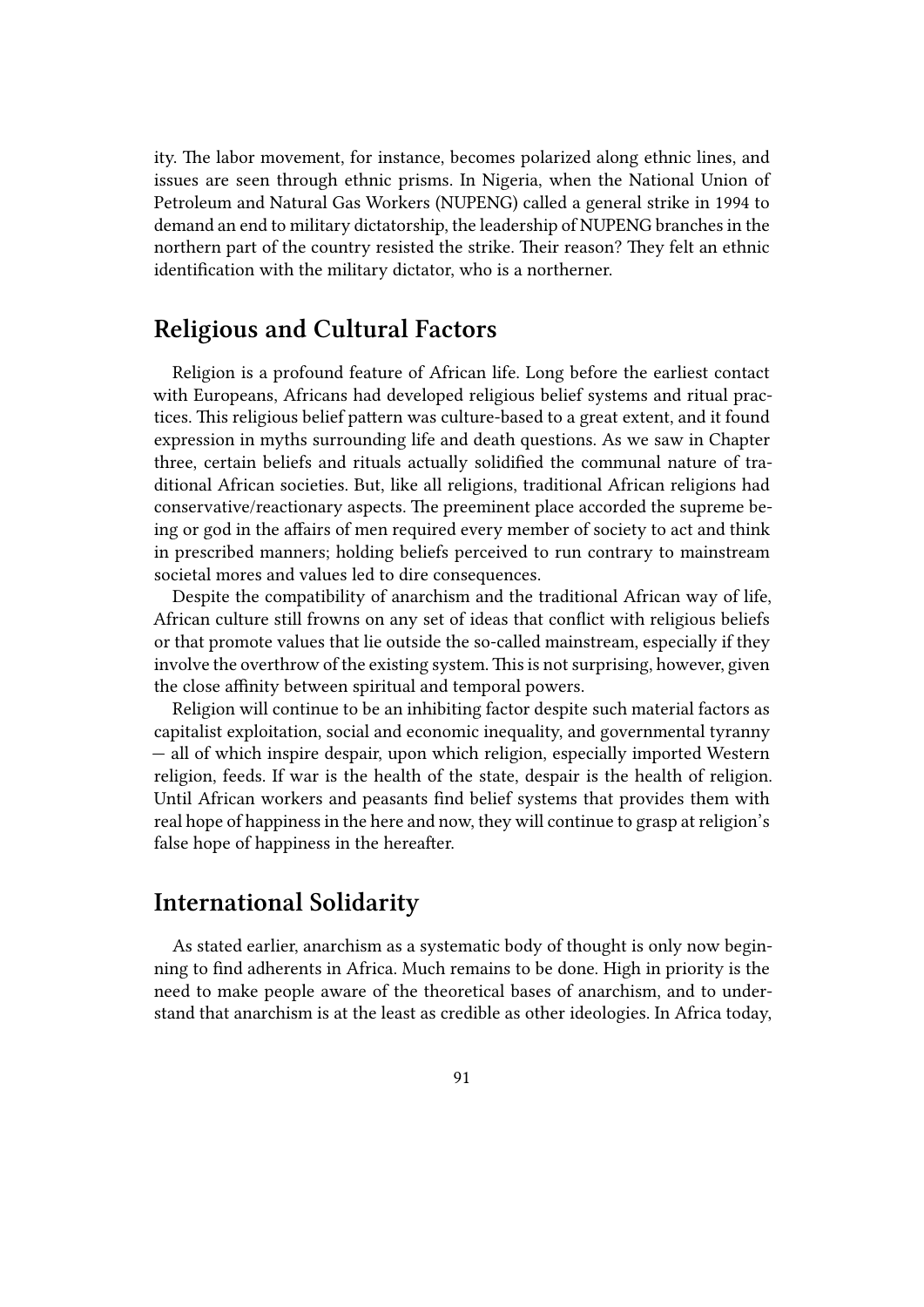as in too many other places, the word anarchism is synonymous with violence and chaos. But the image of anarchism will change if sufficient literature becomes available on the subject. To this end, anarchist groups in Africa need to set up a press to produce leaflets, pamphlets, and newsletters. There is also the need for alternatives to the state electronic media, which along with state- and corporatecontrolled newspapers is almost the only source of information for workers at present.

Africa remains a continent where no single ideological model can be judged to have been successful. Unlike America and Europe, where capitalism and "communism" have been institutionalized and practiced with qualified and limited successes, Africa presents an historical opportunity for any ideology capable of lifting people out of their present-day misery. Existing anarchist groups on the continent must and will play an important historical role in this regard.

Africa also needs international support for its emerging anarchist groups, which have only begun to challenge the state/capitalist system. Without international support, these groups, whom the governments view simply as troublemakers, stand little chance against the organized terror of the state. Because of the alliance between the state and international capital, local ruling classes are bound to receive the support of their international collaborators in crushing any perceived threat to the status quo.

In the last resort, will the local ruling classes call in foreign troops in an attempt to maintain their privileges, as occurred in Shaba Province in the Congo in the 1960s? Of course they will. Clearly the fight against international capital and against the state system must proceed internationally if it is to have any hope of success.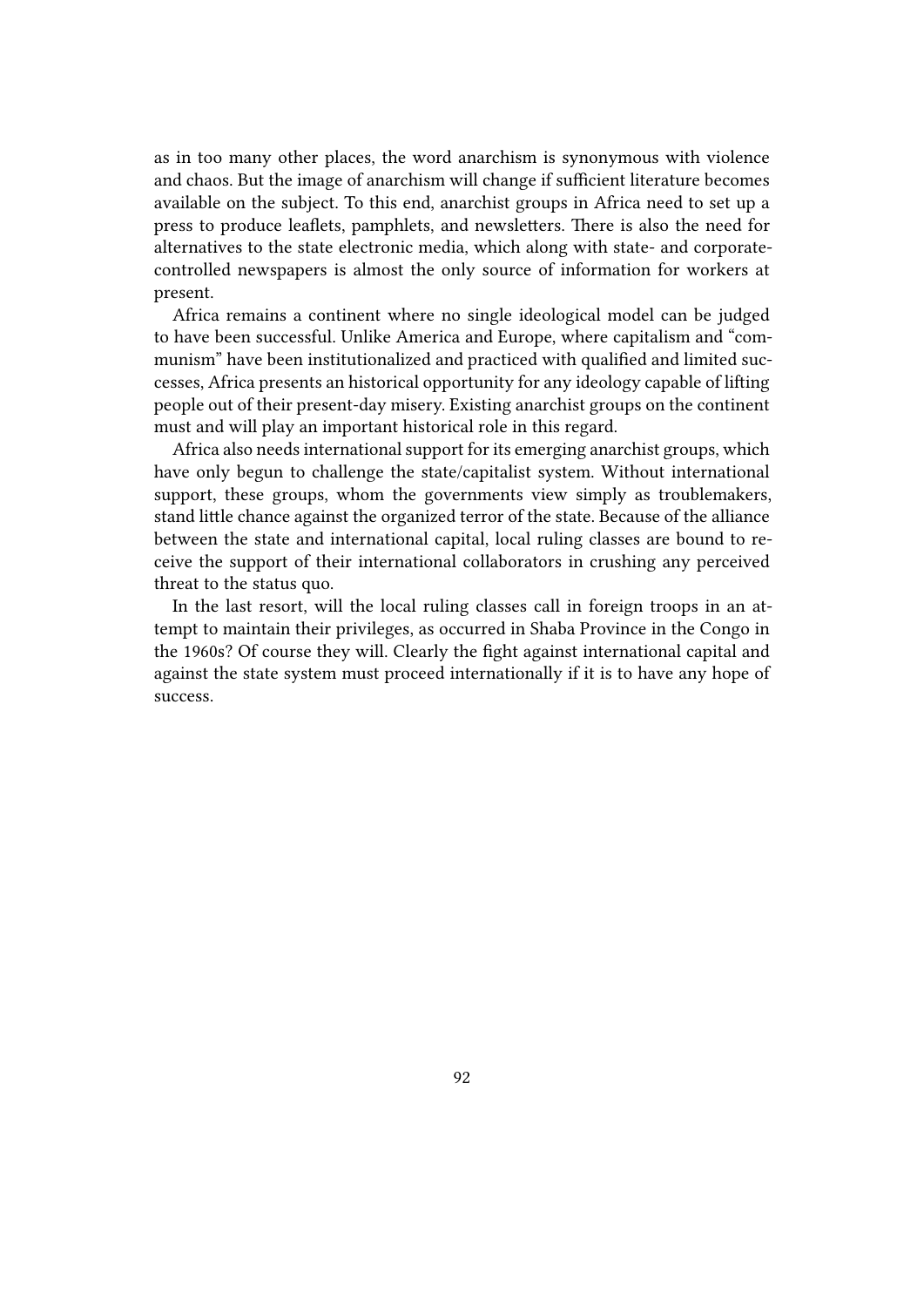# **Chapter 7: Anarchism's Future in Africa**

#### **Anarchism in a World Context**

The prospects for anarchism on the African continent are, in the final analysis, inextricably tied to the future of anarchism worldwide. Owing to its internationalist outlook and platform, the future of anarchism must be appraised within a global context; any attempt to localize it is bound to yield a distorted outcome. The obstacles to anarchism are, in the main, global; only their specifics are determined by local circumstances as is the case in Africa.

The crises of capitalism and, lately, marxist "socialism" worldwide have, historically speaking, assured the future of anarchism. Marx's devastating critique of capitalism as a mode of production remains overall as valid today as when Marx himself first unleashed it. But the admirable logic and systematic approach of marxism has, ultimately, been undone by marxism's internal contradictions.

Marxism's overt attachment to the state system and its structures, as the convulsions in the Soviet Union, Eastern Europe, Africa and Asia have clearly demonstrated, is a fundamental flaw. It has made a mockery of marxism's stated goals (freedom, socialism, and a classless society). The fact that there are still a few authoritarian state socialist outposts — China, North Korea, and Cuba — does not disprove this conclusion. Two outcomes in these nations seem very likely: a collapse of the state socialist ideology and system, as occurred in Eastern Europe, as these states lose their capacity to hold out on their own (Cuba, North Korea); and a transformation from state socialism to state capitalism — indeed, to a system with notable similarities to Italian-style fascism (China).

Either way, state socialism, like capitalism, is doomed. Throughout history, the overall tendency in the development of human society has been toward social equality and greater individual freedom. The pace has seemed agonizingly slow and there have been innumerable setbacks, but the overall trend is undeniable. Change has been the one constant in this development, and it almost certainly will be the one constant in the future. Given the endemic and irresolvable crises of both capitalism and state socialism, humanity's next step must almost inevitably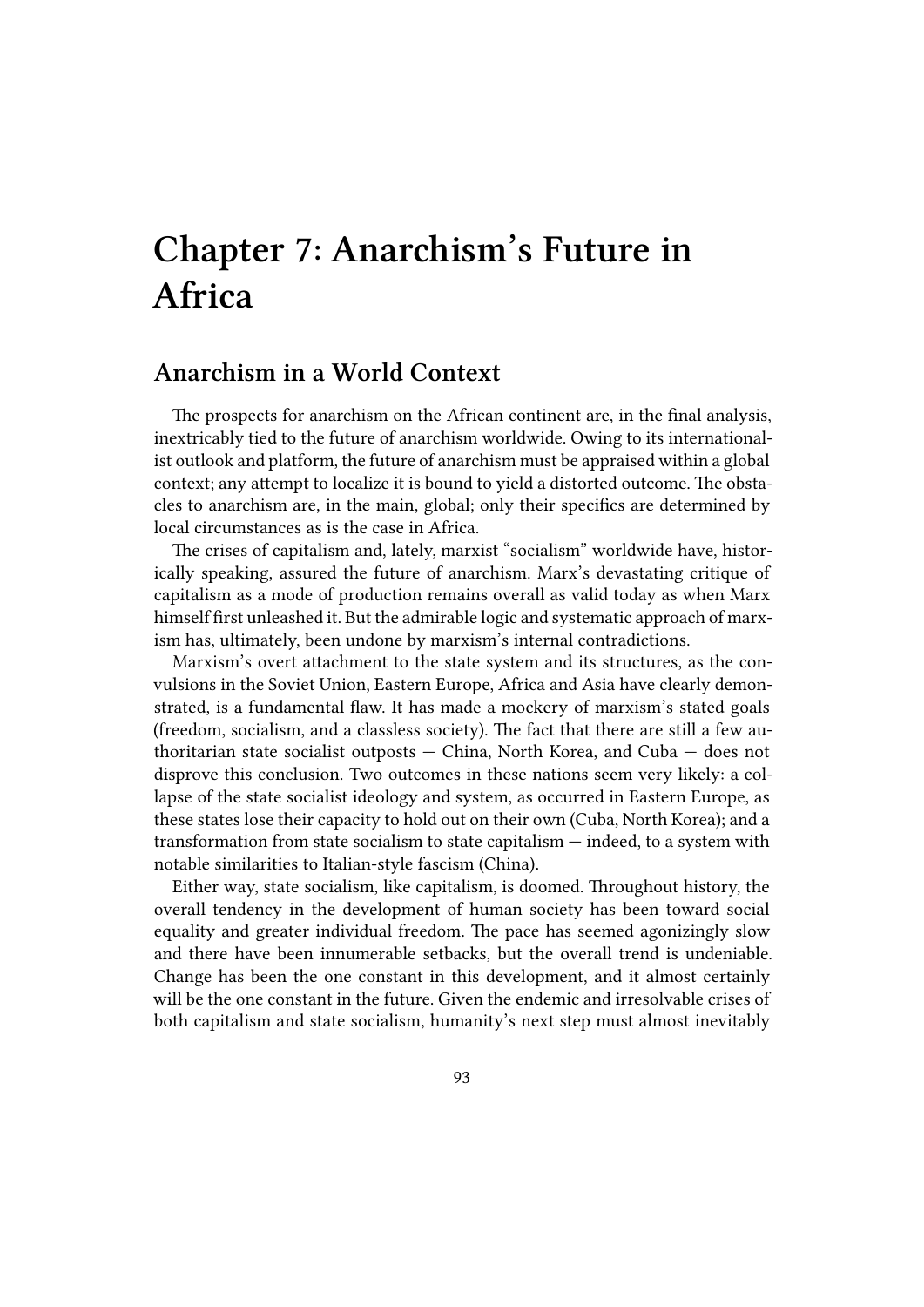be toward greater individual freedom and greater social equality — that is, toward anarchism, and especially toward anarchism's social expressions, anarchosyndicalism and anarchocommunism.

Marxist "communism" is a failed experiment. It simply didn't deliver the goods (freedom, social well-being and social equality); and given its history in the  $20<sup>th</sup>$ century, it seems obvious that it cannot deliver the goods.

Neither can capitalism, including the laissez-faire variety of which American "Libertarians" are so enamored. Mere elimination of the state while retaining a capitalist economy would not eliminate hierarchy, domination, and the class structure. It would not and could not lead to a truly positive freedom. The best that it could produce would be a somewhat increased freedom from external interference.

Nearly a century ago, Emma Goldman defined "positive freedom" as the "freedom to [do]." While gross disparities exist in the distribution of wealth and income, it seems obvious that this positive freedom will exist meaningfully for only a small number of individuals — and social equality will remain an illusion. Of course, positive freedom is a relative, not an absolute, freedom; the best that we can strive for is equal positive freedom. And we cannot achieve that under any form of capitalism.

So, marxist "socialism" promised (but failed to deliver) equal positive freedom, while brutally suppressing the "negative" freedoms (freedom from restraint/coercion); and capitalism has delivered only severely restricted negative freedoms. And it does not even contemplate equal positive freedom.

Humankind can do better.

# **The African Condition**

Africa today lies prostrate, bleeding, and embattled on all fronts, a victim of capitalist and, to a great extent, state socialist ambitions. The heart-rending misery of its peoples, the conditions of abject poverty, squalor and disease in which they live, exist side by side with the wanton luxury, rapacity, and corruption of its leaders. The misery of the overwhelming majority is the result of the opulence of a few, whose stranglehold on social produce and resources, in conjunction with the power of international capital, confers to them the virtual power of life and death over the majority.<sup>1</sup>

Acting as middlemen and commissioned agents to multinational corporations, awarding contracts and licenses, the local business class appropriates to itself, with the help of the state, Africa's social surplus. While the local business class is very privileged in comparison with the rest of the population, it is still in a subservient

<sup>1</sup> Ake, C. A Political Economy of Africa. New York: Longman, 1981, p. 33.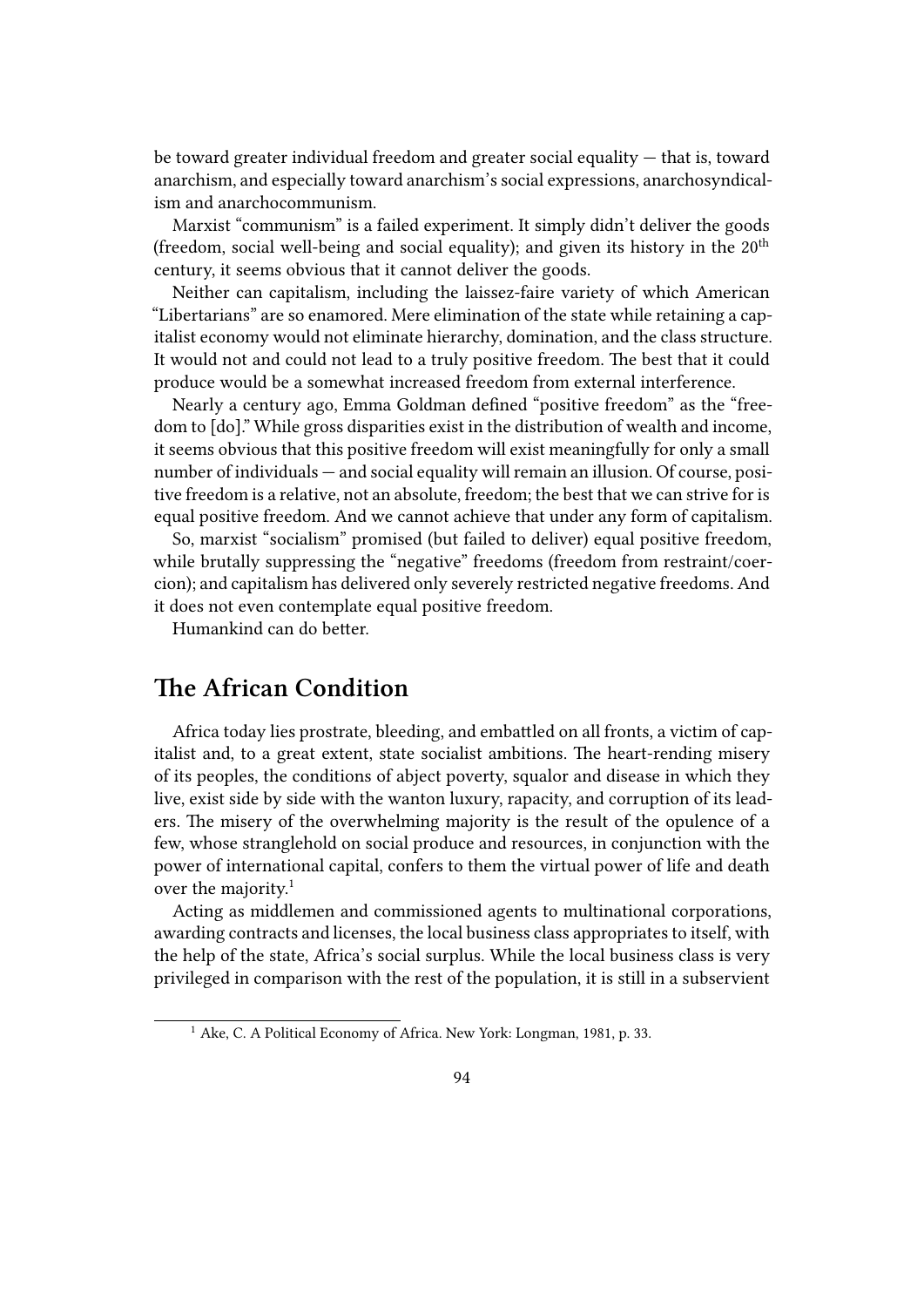role in relation to foreign capital; this, of course, is a result of the retention of the colonial economic structure in the post-colonial period.<sup>2</sup>

This is accompanied by coercion and massive repression of all forms of protest by the poor majority. Wages in Africa are among the worst anywhere; they are so low that they can barely guarantee basic subsistence. And the slave wages paid are perpetually "in arrears," going unpaid for months on end.

The situation in the self-styled "socialist" states is not any better. The ruling socialist party cadres and the state are, for all practical purposes, fused into one. The net effect is that the process of primitive accumulation (for the benefit of a small minority) proceeds at an even faster rate than in openly capitalist states.

Because the local capitalist class is weak and dependent on foreign capital — and thus the state is relatively stronger than in developed capitalist countries — and because in "socialist" African countries the state is the sole owner of the means of production, the struggle for state power in Africa is fierce, often ruthlessly so. This explains the ease and regularity with which African politicians, once in power, transform themselves overnight into sit-tight rulers and presidents for life, impervious to the deteriorating socioeconomic conditions of their countries.

On a global level, the relationship between Africa and the rest of the world is characterized by unequal exchange and marginalization. The process works like this: Africa is consigned to the production of raw materials and primary goods at cheap rates, while it pays for finished goods and products at exorbitant rates. Because of this unequal exchange, African nations are debtor nations that must resort to external loans. The result is that sub-Saharan African nations are indebted to a current total of well over \$300 billion. This, naturally, exacts its toll on national economies. An average of 40% of all foreign exchange earnings goes to debt service charges annually, leaving little or nothing for development needs.

The 1980s witnessed the collapse of economies across the continent. In response to this, the developed countries, acting under the aegis of the International Monetary Fund (IMF) and the World Bank, formulated a scorched-earth Structural Adjustment Policy (SAP) which they forced down the throats of most African countries (see Chapter five). At the time of this writing, 35 African countries have been forced to adopt the program since 1985. It entails drastic devaluation of national currencies, the introduction of "market reforms," and deregulation of national economies, including the privatization of state-owned industries and corporations.

In the 1990s, the situation has gone from bad to worse. Negative growth rates are the order of the day, as are unemployment, triple-digit inflation, falling manu-

<sup>&</sup>lt;sup>2</sup> Williams, G. in Gutkind and Waterman, eds., African Social Studies. London: Heinemann, 1977, p. 176.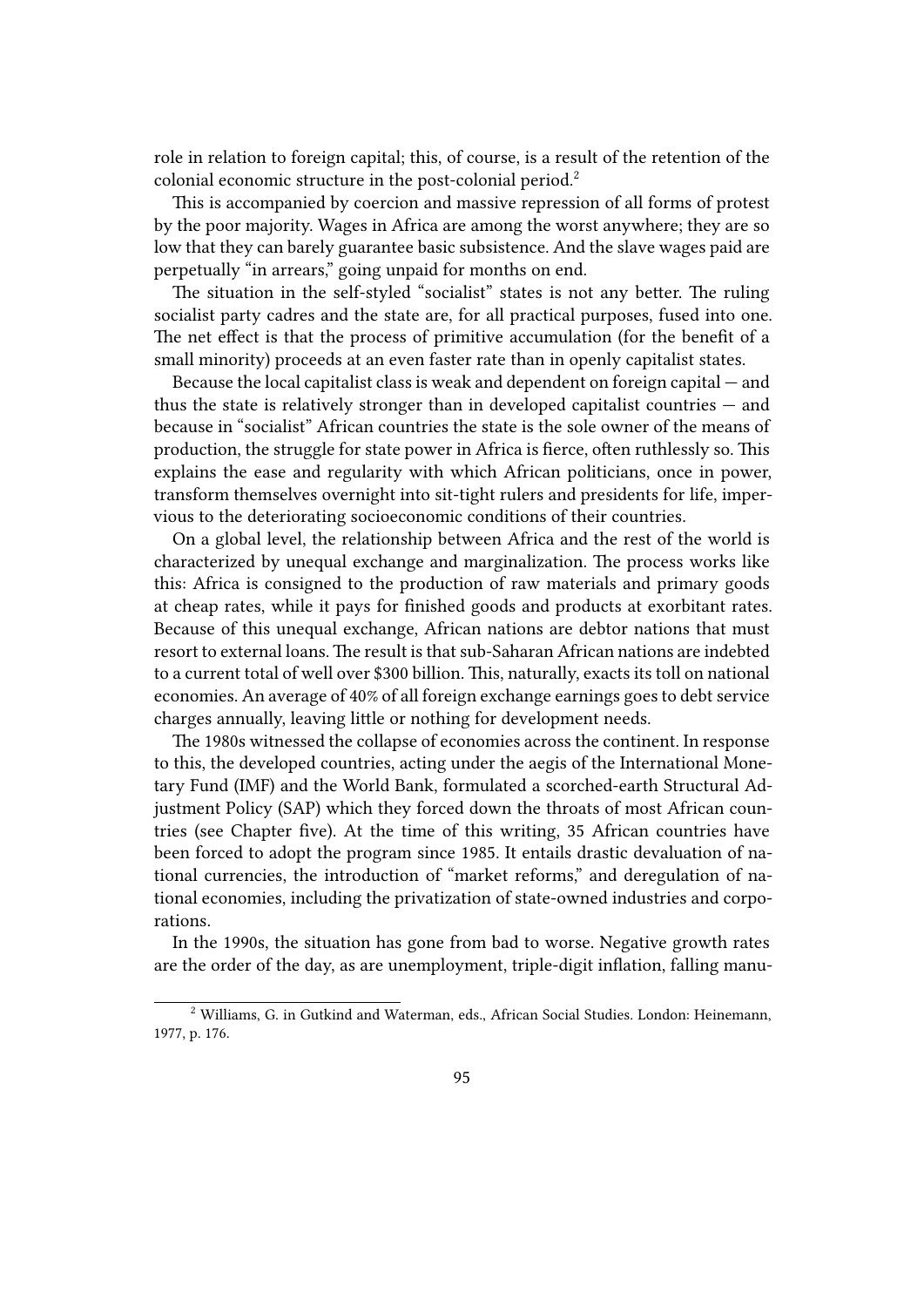facturing capacity utilization, and a rising crime rate. And those bearing this burden are primarily the poor, workers, and peasants. Many economists, including capitalist economists, agree that Africa's debt load is, in fact, unrepayable.<sup>3</sup>

Against this backdrop, parts of Africa have erupted in orgies of violence, effectively spelling the beginning of the collapse of the modern nation-state system on the continent; and the rise of a new, angry generation during this chaos is an important factor in determining how and in which direction the present crisis is resolved.

However much we may want to explain away the events in Liberia, Somalia, Rwanda, Sierra Leone, Ethiopia, Mozambique, Angola, Sudan, Algeria, and, not least of all, Nigeria and Zaire, the fact is that they have their roots in the statecapitalist system and in the social and economic relations it engenders.The modern nation state system, like the empire state system before it, has failed Africa, as it has failed the rest of the world.

### **Anarchism and the National Question in Africa**

Perhaps the single most important question in the breakdown of the modern nation state is the "national question," also called the right to "self-determination."<sup>4</sup> The debate revolves around the rights of different ethnic groups to autonomous socio-cultural development within given states.

The national question is of particular relevance to Africa given the heterogeneity inside its component states. Many civil conflicts on the continent have been blamed, directly or indirectly, on the absence of homogenous populations. The problem is accentuated by the solutions proffered by both capitalism and state socialism: the one offers individuals and groups liberty without equality; and the other offers equality without liberty.

Common to both systems, however, is a strident appeal to patriotism, a concept that Bakunin contemptuously dismissed as the united interest of the privileged class.<sup>5</sup> Hiding behind patriotic appeals, the state in Africa imposes injustices and misery on its subjects, as, of course, it does everywhere else. And patriotism produces the false consciousness — in which individuals act directly against their own self-interest — that allows individuals to condone, indeed support, the injustice and misery caused by the state system. The state, in Bakunin's words, "restrains, it mu-

<sup>&</sup>lt;sup>3</sup> See Pius Okigbo's paper, "Africa's External Debt Crisis," presented at a public symposium, University of Lagos, November 1989.

<sup>4</sup> Maximoff, G.P. Program of Anarcho-Syndicalism. Sydney: Monty Miller Press, 1985, p. 46. <sup>5</sup> Bakunin, M. Marxism, Freedom and the State. London: Freedom Press, 1984, p. 32.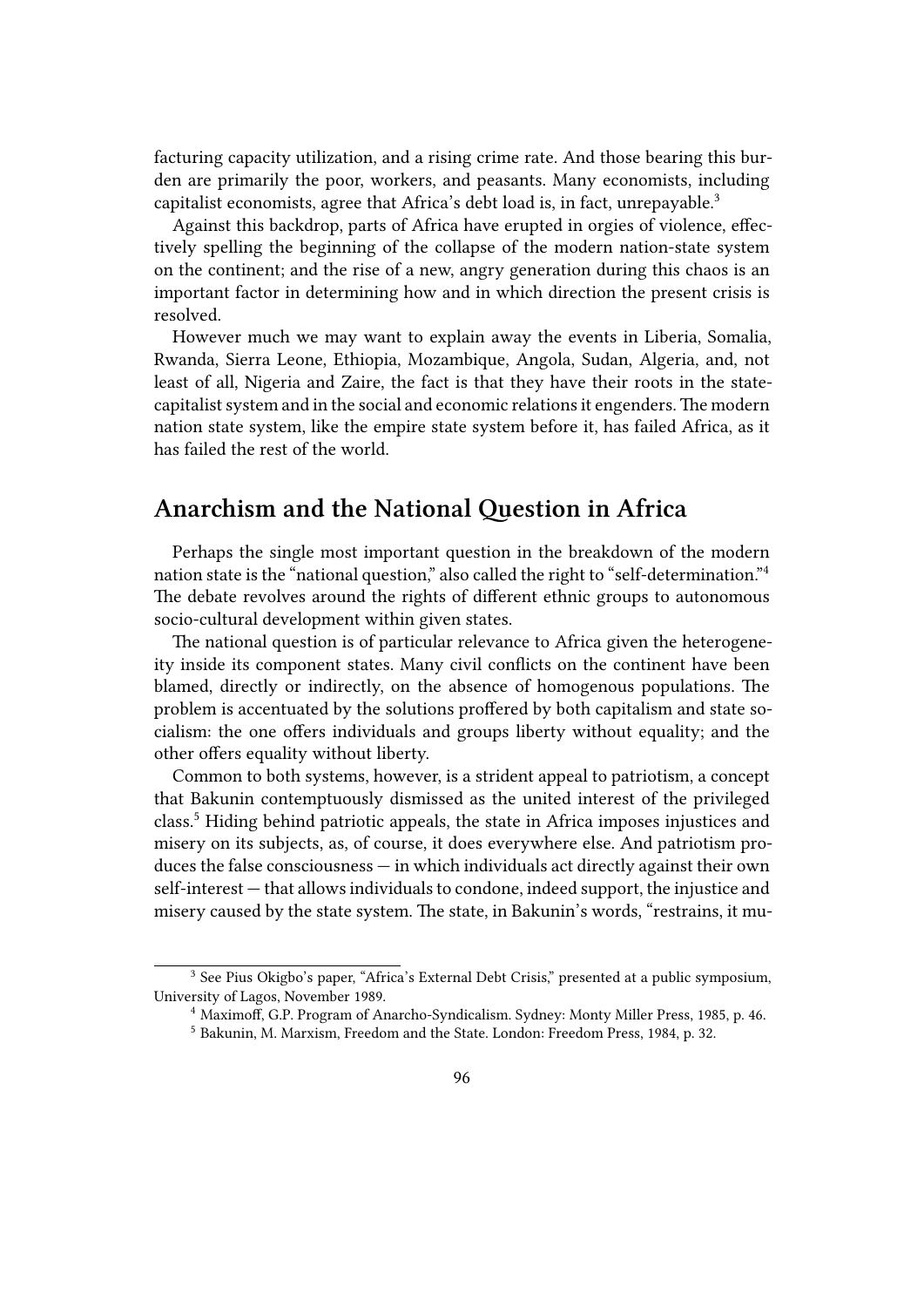tilates, it kills humanity in [its subjects], so that… they shall never raise themselves beyond the level of the citizen to the level of a man."<sup>6</sup>

Capitalist democracy and state socialism have both achieved the highest degree of intensified racial and national oppression. Marxist support for the principle of national self-determination is as illusory as is capitalist support of individual freedom.

G.P. Maximoff elucidates:

National rights are not a principle in themselves, but a result of the principle of freedom. No nation or nationality, as a natural association of individuals on the basis of common language, can find suitable conditions for its normal development within the confines of a capitalist environment and state organization. Stronger nations conquer the weaker ones and make every effort to dismember them by means of artificial assimilation. For that reason, national domination is a constant companion of the state and of capitalism.<sup>7</sup>

The national question in Africa, therefore, is only one component of the principal problem — namely, the attainment of true freedom and equality. The "national question" is thus peripheral to the real interests of Africa's working class and peasants. As long as capitalism and the state system exist, "self-determination" of nationalities means little. Maximoff notes that without fundamental change, "The right of a nation to 'self-determination' and to independent sovereign existence is nothing but the right of the national bourgeoisie to the unlimited exploitation of its proletariat."<sup>8</sup>

Having said that, anarchism is not in any way opposed to the rights of oppressed nationalities or ethnic groups in Africa or elsewhere. But anarchism stands above the narrow and petty ambitions associated with the quest for national selfdetermination. Anarchists see freedom, equality, and justice as higher goals than national interests, and the struggle for these higher goals must necessarily be international. The point, of course, is that the state, every state  $-$  no matter how nationalist — is an enemy of these goals. Maximoff explains:

Nations which achieve their right to self-determination and which become states, in their turn begin to deny national rights to their own subordinate minorities, to persecute their languages, their desires, and their right to be themselves. In this manner, 'self-determination' not

<sup>6</sup> Ibid.

 $7$  Maximoff, Op. Cit., p. 45.

<sup>8</sup> Ibid., p. 46.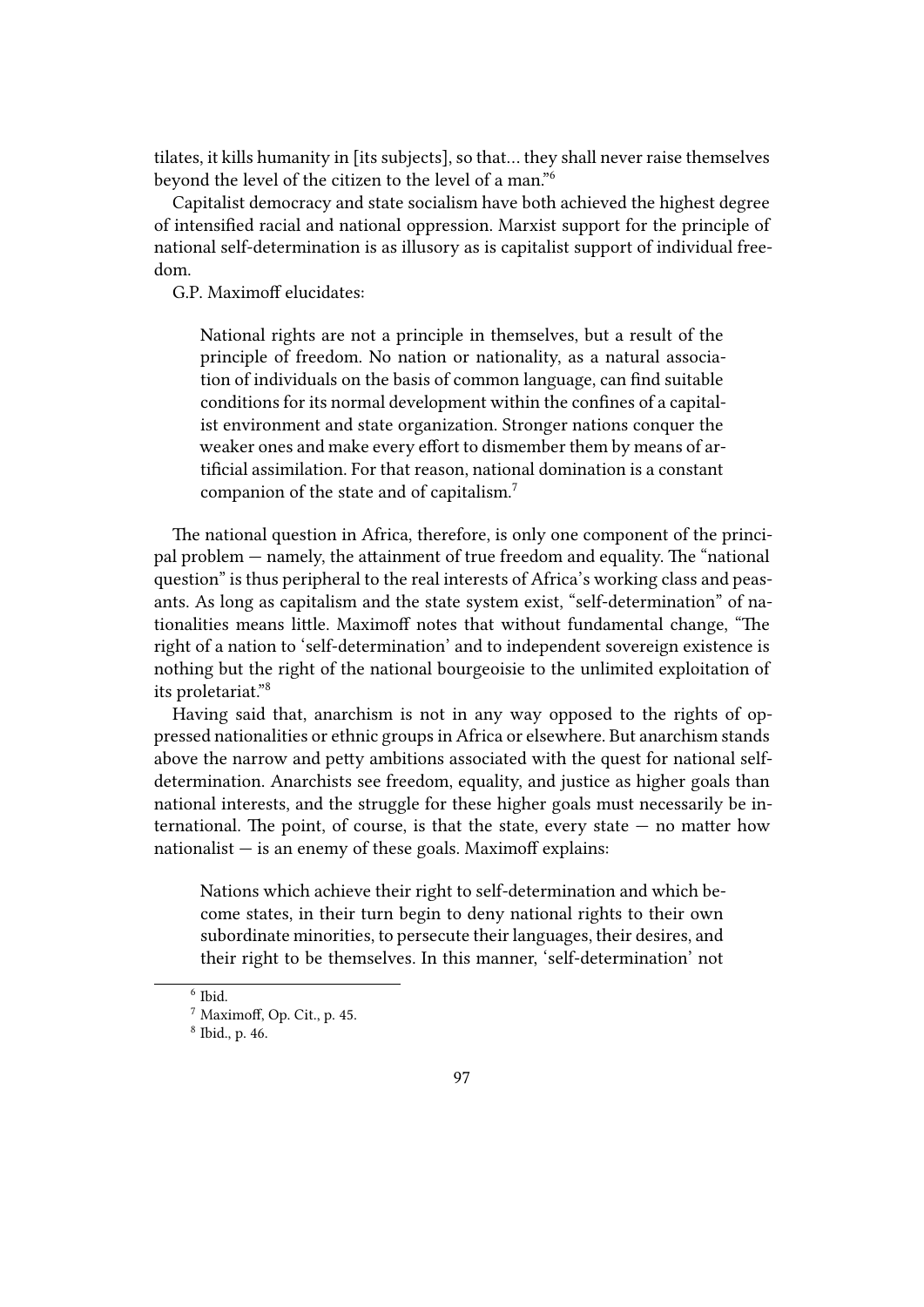only brings the nation concerned none of that internal freedom in which the proletariat is most interested, but also fails to solve the national problem. On the contrary, it becomes a threat to the world, since states must always aim to expand at the expense of their weaker neighbors.<sup>9</sup>

For that reason, anarchism repudiates any attempt to solve the national question within the context of the state system. Maximoff argues:

A real and full solution will be possible only in conditions of Anarchy, in a communism emanating from the liberty of the individual and achieved by the free association of individuals in communes, of communes in regions, and regions in nations — associations founded in liberty and equality and creating a natural unity in plurality.<sup>10</sup>

Anarchists demand the liberation of all existing colonies and support struggles for national independence in Africa and around the world as long as they express the will of the people in the nations concerned. However, anarchists also insist that the usefulness of "self-determination" will be very limited as long the state system and capitalism  $-$  including marxist state capitalism  $-$  are retained.

The implications of this for Africa are immediately obvious. A viable solution to the myriad of problems posed by the national question in Africa, such as internecine civil conflicts, is realizable only outside the context of the state system. This requires the destruction of the state system, and concerted international solidarity and revolutionary actions. The elimination of the state system is a long-term goal that will be difficult to achieve, but it is definitely preferable to the ongoing mechanistic approach as expressed in the creation of a multiplicity of unviable nation states across the continent.

#### **Anarchism — The Way Forward for Africa**

The relevance of anarchism to human society has nowhere been more obvious than it is in Africa. Given the multitude of problems that stare the peoples of Africa in the face, the debilitating socioeconomic conditions under which a great majority of them live, and the overall economically deprived status of Africa vis-a-vis the other continents, anarchism is really the only liberating concept capable of turning "the dark continent" in a truly forward-looking direction.

<sup>9</sup> Ibid., p. 47.

 $10$  Ibid.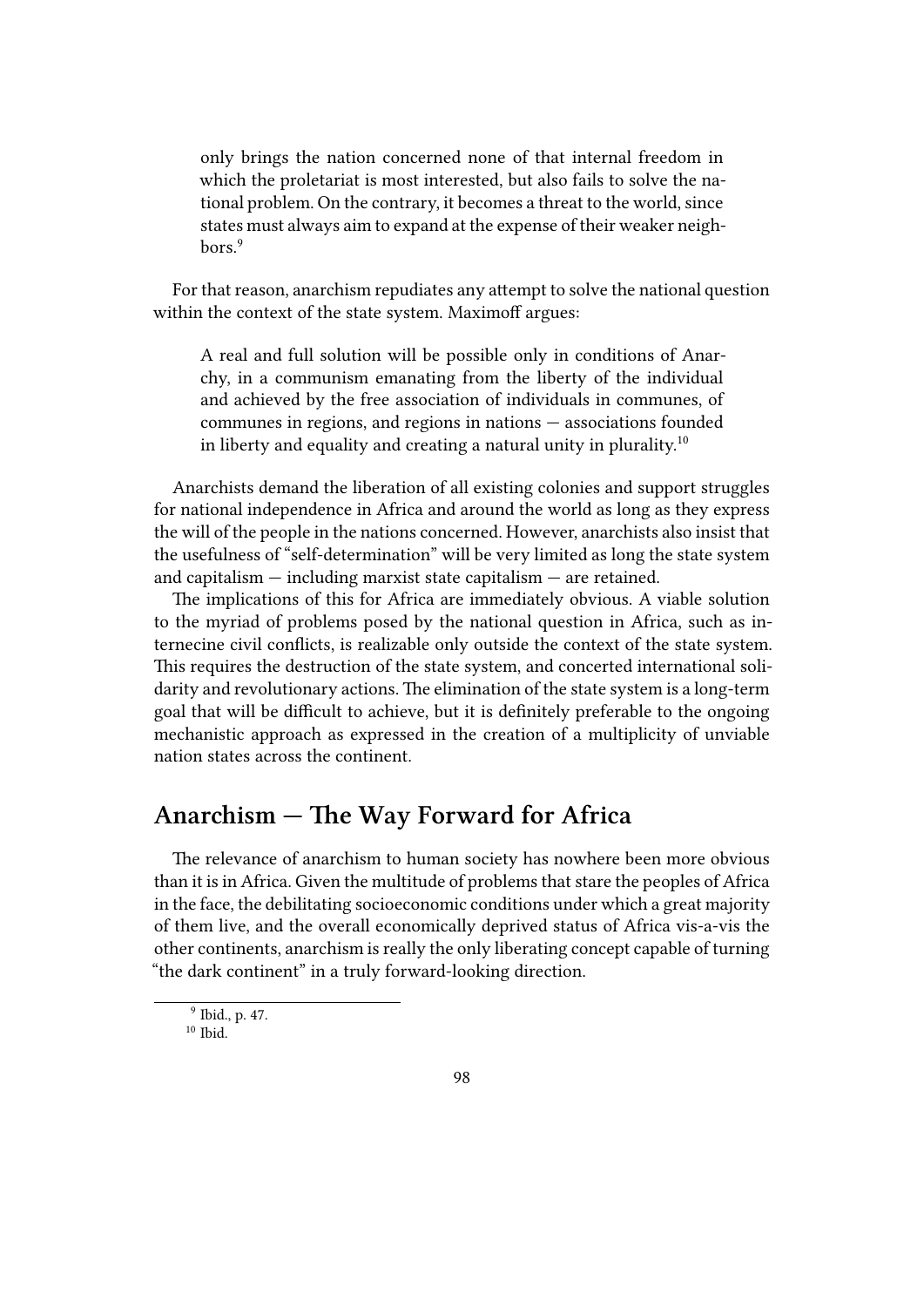Things have gone haywire for too long; only a drastic cure can satisfy an increasingly angry, bitter and restive population stretching from Cape Town to Cairo. Conditions include the seemingly endemic problem of ethnic conflicts across the continent; the continued political and economic marginalization of Africa at the global level; the unspeakable misery of about 90% of Africa's population; and, indeed, the ongoing collapse of the nation state in many parts of Africa.

Given these problems, a return to the "anarchic elements" in African communalism is virtually inevitable. The goal of a self-managed society born out of the free will of its people and devoid of authoritarian control and regimentation is as attractive as it is feasible in the long run.

At the global level, human civilization is passing through a period of transition occasioned by the collapse of marxist "socialism" and the evidently insuperable crisis of capitalism and the state system. So, where do we go from here? As we noted earlier, all advances in human history to this point have been made possible by humanity's quest for both freedom and human solidarity. Since this craving seems a natural instinct and, as such, is not going to disappear anytime soon, it follows that the continued evolution of society will be in the direction of freedom, equality, and community.

The process of anarchist transformation in Africa might prove comparatively easy, given that Africa lacks a strong capitalist foundation, well-developed class formations and relations of production, and a stable, entrenched state system. What is required for now is a long-term program of class consciousness building, relevant education, and increased individual participation in social struggles. Meanwhile, the crises and mutations in capitalism, marxist socialism, and the state system, individually and collectively, cannot but accelerate. For Africa in particular, long-term development is possible only if there is a radical break with both capitalism and the state system — the principal instruments of our arrested development and stagnation. Anarchism is Africa's way out.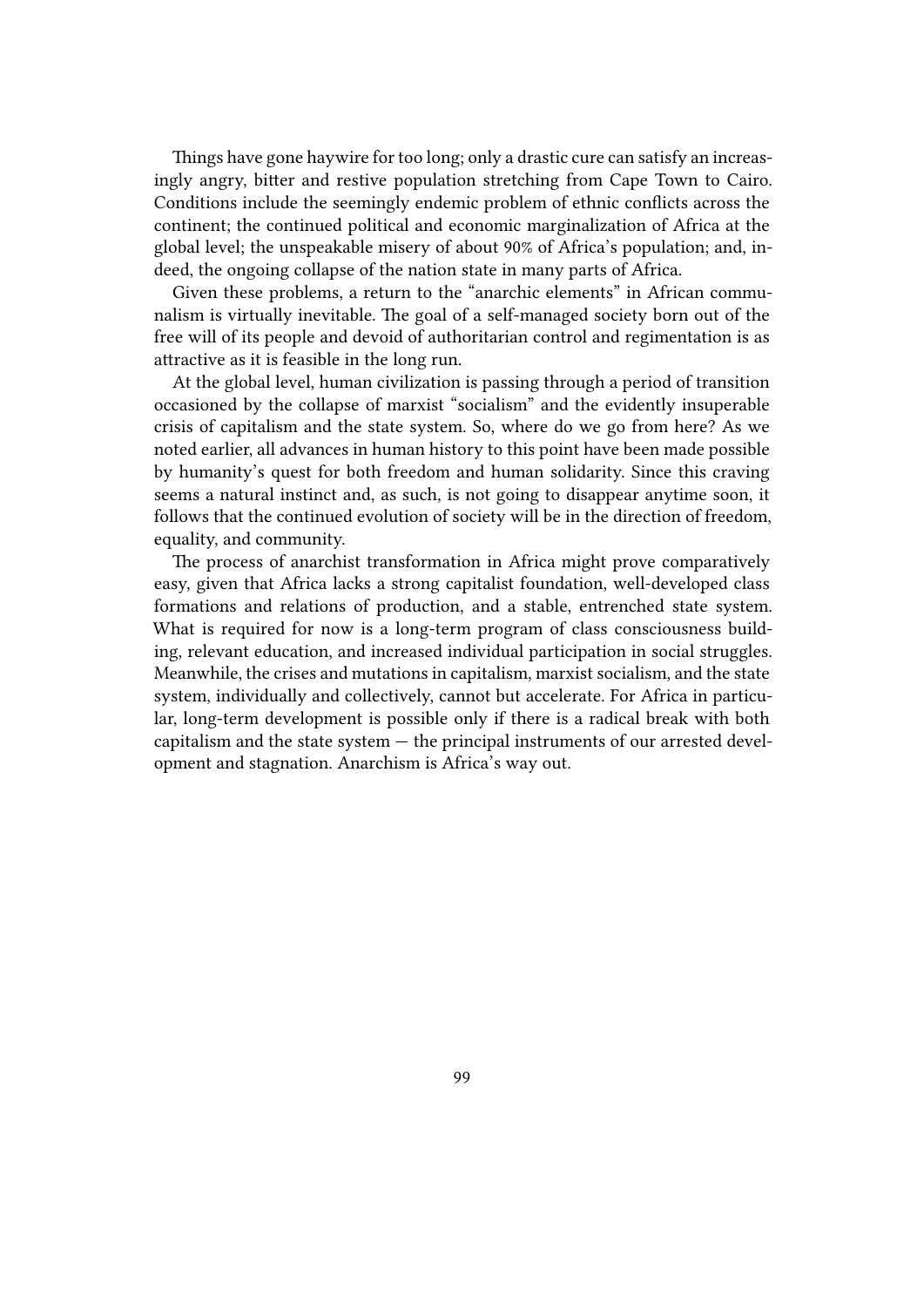# **Bibliography**

- Ade-Ajayi, J.F., and Crowder, M. (eds.) History of West Africa, Volume 1. New York: Longman, 1976.
- Afigbo, A. Ropes of Sand: Studies in Igbo History and Culture. Nsukka, Nigeria: Nsukka University Press, 1981.
- Ake, C. A Political Economy of Africa. New York: Longman, 1981.
- — Revolutionary Pressures in Africa. London: Zed Press, 1978.
- — Social Science as Imperialism. Ibadan, Nigeria: Ibadan University Press, 1972.
- Alberola, O. And Gransac, A. Spanish Anarchism. London: Hurricane Press, 1976.
- Albert, M. (ed.) Miguel Garcia's Story. Orkney: Cienfuegos Press, 1982.
- Ananaba, W. The Trade Union Movement in Nigeria. London: C. Hurst, 1969.
- Anonymous. You Can't Blow Up a Social Relationship. Tucson, Arizona: See Sharp Press, 1992.
- Appadorai, A. The Substance of Politics. London: Oxford University Press, 1975.
- Azikiwe, N. Ideology for Nigeria. Lagos: Macmillan, 1980.
- Bakunin, M. Marxism, Freedom and the State. London: Freedom Press, 1984.
- — God and the State. New York: Dover, 1970.
- Barker, R. Studies in Opposition. New York: Macmillan, 1971.
- Berkman, A. What Is Communist Anarchism? New York: Dover, 1972.
- — The Bolshevik Myth. London: Pluto, 1989.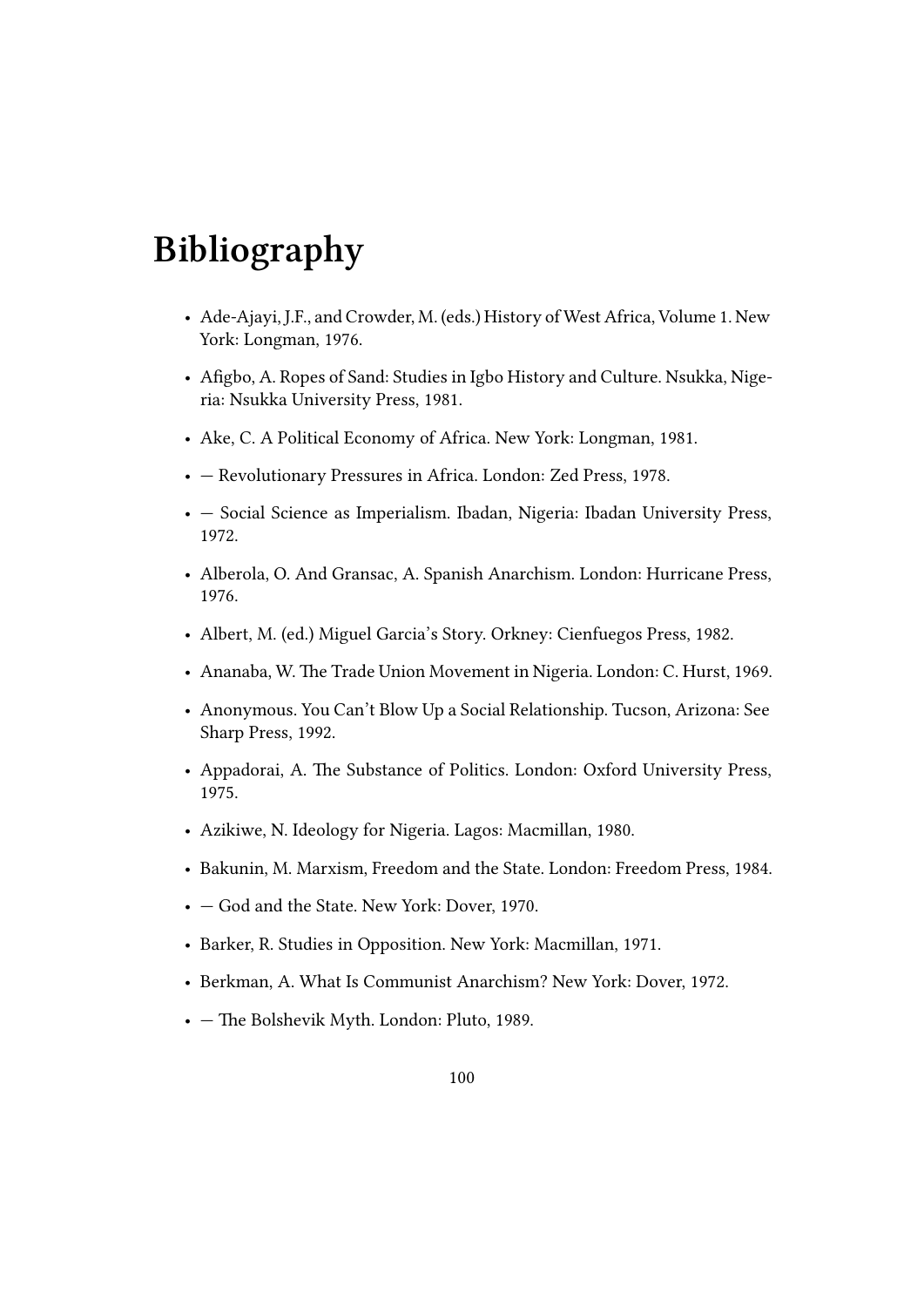- — The Russian Tragedy. London: Phoenix Press, 1986.
- Bohannan, P. Social Anthropology. New York: Holt, Rinehart & Winston, 1963.
- Brinton, M. The Bolsheviks and Workers Control. London: Solidarity, 1970.
- — The Irrational in Politics. Tucson, Arizona: See Sharp Press, 1993.
- Bufe, C. (ed.) The Heretic's Handbook of Quotations. Tucson, Arizona: See Sharp Press, 1992.
- Chinweizu. The West and the Rest of Us. NOK Publishers, 1978.
- Cohen, D.L. and Daniel, J. (eds.) Political Economy of Africa. London: Longman, 1981.
- Cohen, R. Labour and Politics in Nigeria. London: Heinemann, 1974.
- Coleman, J. Nigeria: Background to Nationalism. Berkeley: University of California Press, 1971.
- Crowther, M. The Story of Nigeria. London: Western Printing Press, 1962.
- Dolgoff, S. (ed.) The Anarchist Collectives. New York: Free Life Editions, 1974.
- Duverger, M. The Study of Politics. Nelson's University Paperbacks, 1972.
- Ejiofor, L. Dynamics of Igbo Democracy. Ibadan, Nigeria: Ibadan University Press, 1981.
- Fanon, F. The Wretched of the Earth. Middlesex: Penguin, 1961.
- Fortes, M. And Evans-Pritchard, E.E. (eds.) African Political Systems. London: Oxford University Press, 1940.
- Goldfrank, W. (ed.) The World System of Capitalism. London: Sage Publications, 1979.
- Goldman, E. My Disillusionment in Russia. New York: Apollo, 1970.
- Guillen, A. Anarchist Economics. ISEL/LA Press, 1976.
- Gutkind, C.W.P. and Gohen. African Labour History. London: Sage Publications, 1978.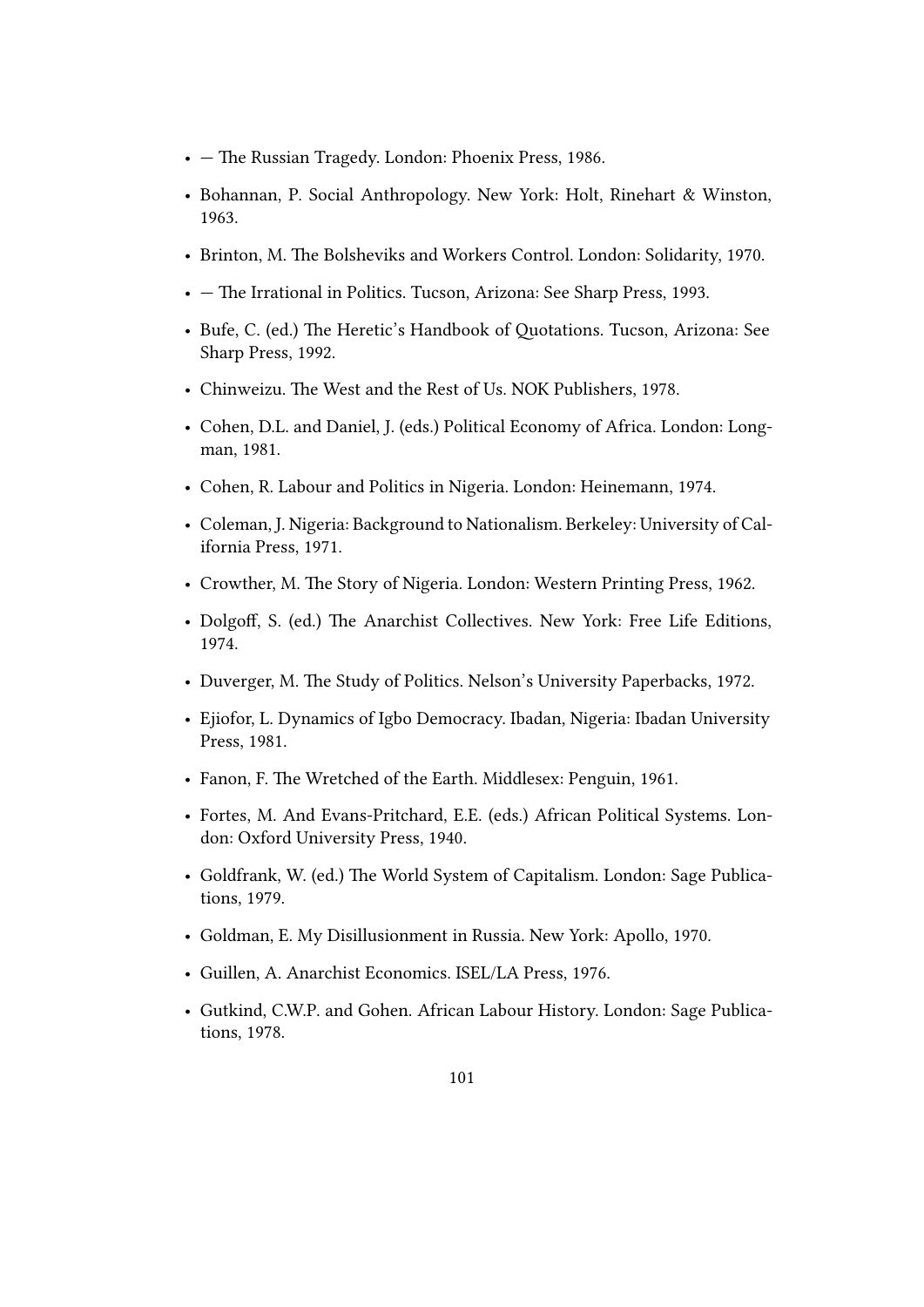- Gutkind, C.W.P. and Wallerstein, I. (eds.) The Political Economy of Contemporary Africa. Beverly Hills: Sage Publications, 1976.
- Gutkind, C.W.P. and Waterman, P. African Social Studies. London: Heinemann, 1977.
- Harris, R. (ed.) The Political Economy of Africa. New York: Schenkman Publishing, 1975.
- Ilogun, E. Christianity and Igbo Culture. NOK Publishers, 1974.
- Isichei, E. A History of the Igbo People. London: Macmillan, 1976.
- Kropotkin, P. Fields, Factories and Workshops Tomorrow. New York: Harper, 1974.
- — Anarchism and Anarchist Communism. London: Freedom Press, 1987.
- Lenin, V.I. Imperialism: The Highest Stage of Capitalism. Beijing: Foreign Languages Press, 1975.
- — State and Revolution. Beijing: Foreign Languages Press, 1976.
- — Selected Works, Volumes 1–3. Moscow: Progress Publishers, 1977.
- Leval, G. Collectives in the Spanish Revolution. London: Freedom Press, 1975.
- Levine, V.T. Political Corruption: The Ghana Case. Palo Alto, California: Stanford University Press, 1975.
- Maximoff, G.P. The Guillotine at Work. Orkney: Cienfuegos, 1979.
- — Program of Anarcho-Syndicalism. Sydney: Monty Mill Press, 1985.
- — (ed.) Bakunin on Anarchy. New York: Knopf, 1972.
- Markovitz, L. Power and Class in Africa. Secaucus, New Jersey: Prentice-Hall, 1977.
- Marx, K. A Contribution to the Critique of Political Economy. Moscow: Progress Publishers, 1970.
- — Capital, Volumes 1–3. Moscow: Progress Publishers, 1956.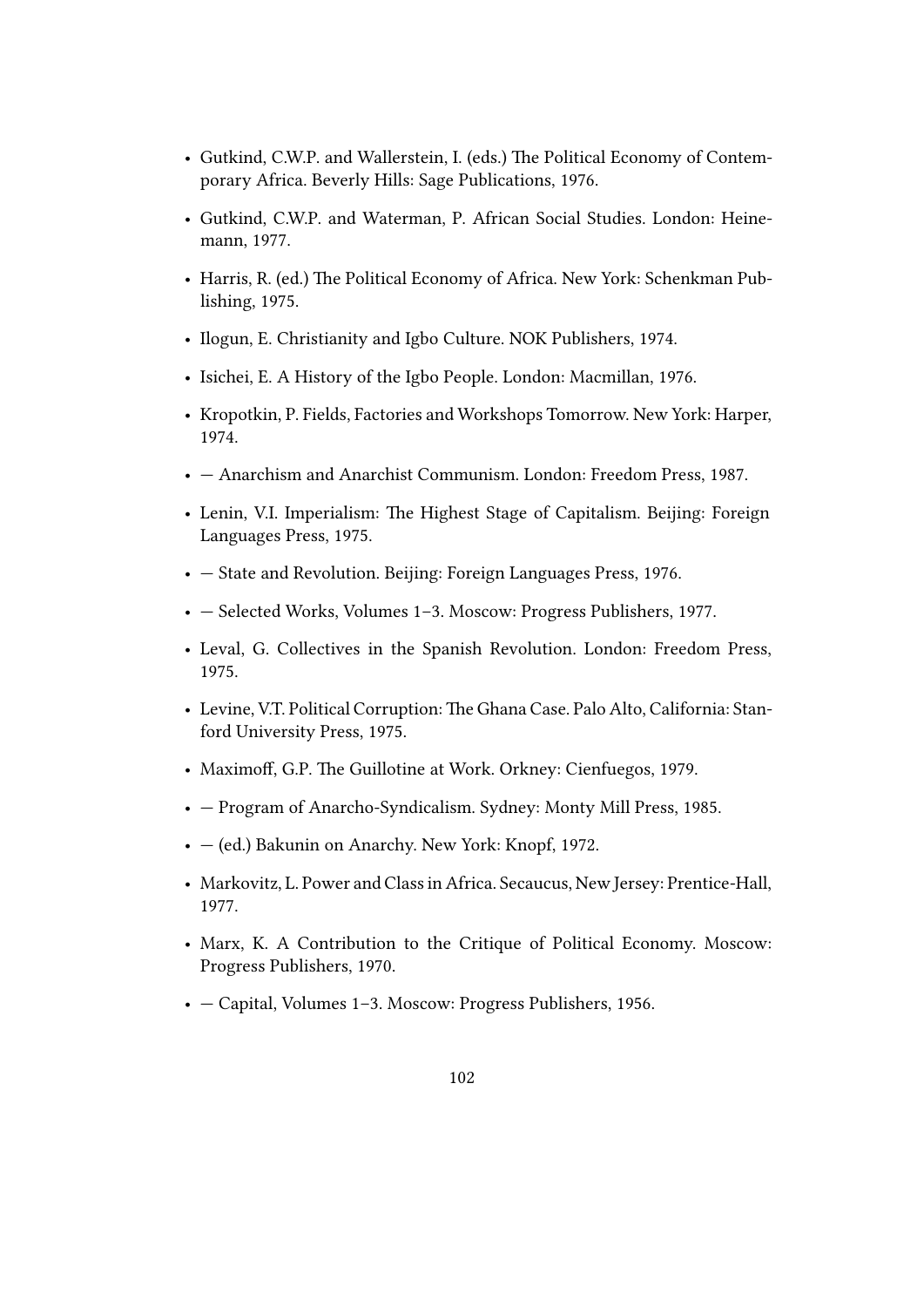- Meltzer, A. (ed.) A New World In Our Hearts. Somerville, Massachusetts: Black Thorn, 1978.
- Mutiso, G.C.M. and Rohio, S.W. (eds.) Readings in African Political Thought. London: Heinemann, 1975.
- Murdock, G. Africa: Its Peoples and Their Cultural History. New York: Praeger, 1959.
- Ocram, A. Politics of the Sword. London: Rex Collings, 1977.
- Offiong, D.A. Imperialism and Dependency. Enugu, Nigeria: Fourth Dimension Publishers, 1980.
- Okafor, S.O. Indirect Rule. Nelson, 1981.
- Onimode, B. Imperialism and Underdevelopment in Nigeria. London: Zed Press, 1982.
- Orwell, G. Homage to Catalonia. New York: Penguin, 1978.
- Otite, O. (ed.) Themes in African Social and Political Thought. Enugu, Nigeria: Fourth Dimension Publishers, 1978.
- Peil, M. Consensus and Conflict in African Societies. London: Longman, 1977.
- Purchase, G. Anarchism and Environmental Survival. Tucson, Arizona: See Sharp Press, 1994.
- Rocker, R. Anarchism and Anarcho-Syndicalism. London: Freedom Press, 1988.
- Rodney, W. How Europe Underdeveloped Africa. Enugu, Nigeria: Ikenga Publishers, 1982.
- Rubin L. And Winstein, B. (eds.) Introduction to African Politics: A Continental Approach. New York: Praeger, 1974.
- Tabor, R. A Look at Leninism. New York: Aspect Foundation, 1988.
- Voline (E.K. Eichenbaum). The Unknown Revolution. Detroit: Black & Red, 1974.
- Ward, C. Anarchy in Action. New York: Harper & Row, 1973.